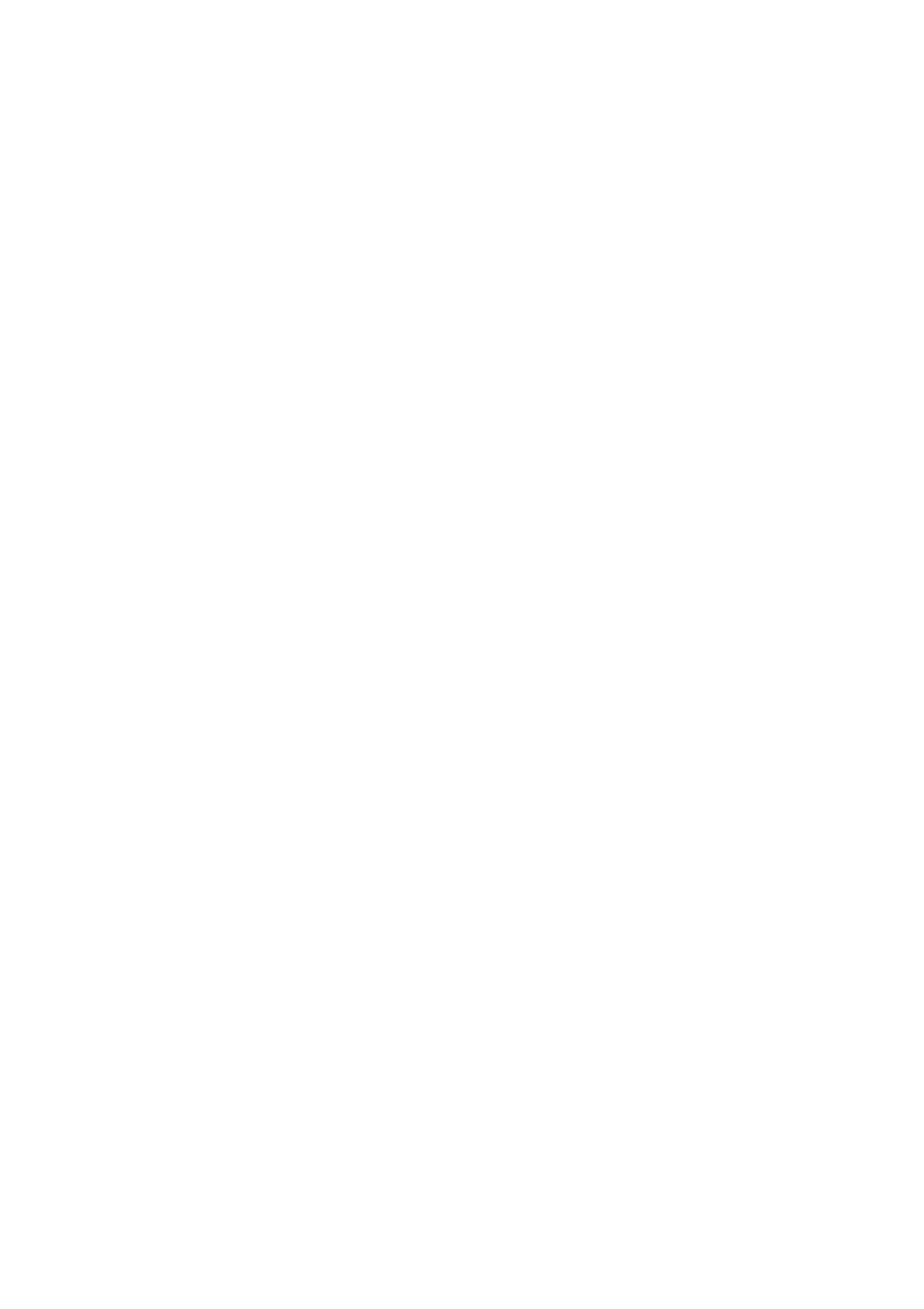©Copyright 1997~2003 ADLINK Technology Inc;

All Rights Reserved.

Manual Rev 2.50: April 4, 2003

Part No: 50-11110-102

The information in this document is subject to change without prior notice in order to improve reliability, design and function and does not represent a commitment on the part of the manufacturer.

In no event will the manufacturer be liable for direct, indirect, special, incidental, or consequential damages arising out of the use or inability to use the product or documentation, even if advised of the possibility of such damages.

This document contains proprietary information protected by copyright. All rights are reserved. No part of this manual may be reproduced by any mechanical, electronic, or other means in any form without prior written permission of the manufacturer.

#### **Trademarks**

NuDAQ®, NuIPC® are registered trademarks of ADLINK Technology Inc. Other products names mentioned herein are used for identification purposes only and may be trademarks and/or registered trademarks of their respective companies.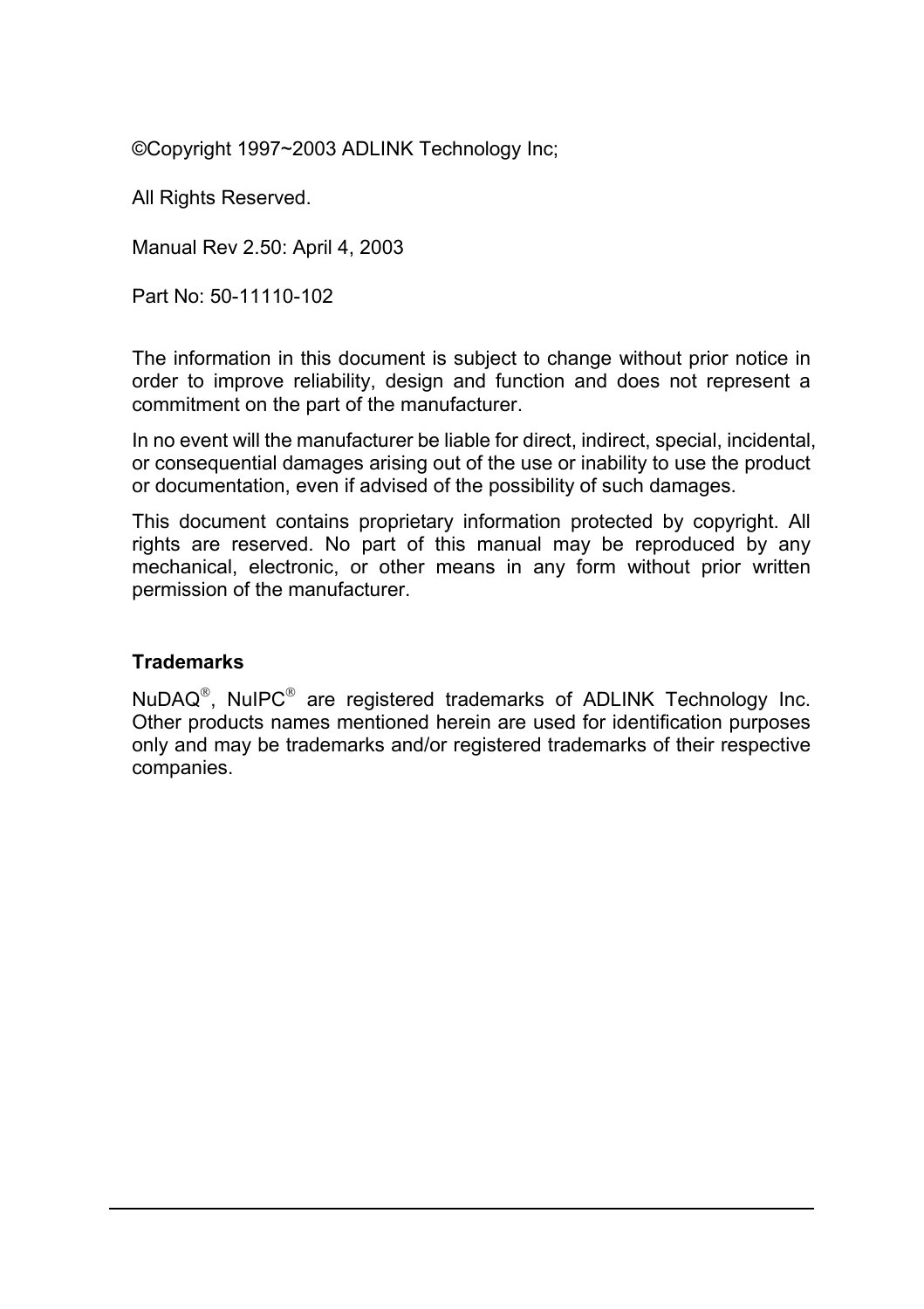## Getting service from ADLINK

Customer Satisfaction is the most important priority for ADLINK Tech Inc. If you need any help or service, please contact us.

| <b>ADLINK Technology Inc.</b> |                                                              |                     |                 |  |
|-------------------------------|--------------------------------------------------------------|---------------------|-----------------|--|
| Web Site                      | http://www.adlink.com.tw<br>http://www.adlinktechnology.com  |                     |                 |  |
| Sales & Service               | service@adlink.com.tw                                        |                     |                 |  |
|                               | <b>NuDAQ</b>                                                 | nudaq@adlink.com.tw |                 |  |
|                               | <b>NuDAM</b>                                                 | nudam@adlink.com.tw |                 |  |
| Technical<br>Support          | <b>NulPC</b>                                                 | nuipc@adlink.com.tw |                 |  |
|                               | <b>NuPRO</b>                                                 | nupro@adlink.com.tw |                 |  |
|                               | Software                                                     | sw@adlink.com.tw    |                 |  |
| <b>TEL</b>                    | +886-2-82265877                                              | FAX                 | +886-2-82265717 |  |
| <b>Address</b>                | 9F, No. 166, Jian Yi Road, Chungho City, Taipei, 235 Taiwan. |                     |                 |  |

Please email or FAX us of your detailed information for a prompt, satisfactory and constant service.

| <b>Detailed Company Information</b> |                         |            |  |
|-------------------------------------|-------------------------|------------|--|
| Company/Organization                |                         |            |  |
| <b>Contact Person</b>               |                         |            |  |
| E-mail Address                      |                         |            |  |
| <b>Address</b>                      |                         |            |  |
| Country                             |                         |            |  |
| <b>TEL</b>                          |                         | <b>FAX</b> |  |
| Web Site                            |                         |            |  |
| <b>Questions</b>                    |                         |            |  |
| <b>Product Model</b>                |                         |            |  |
|                                     | OS:                     |            |  |
|                                     | Computer Brand:         |            |  |
|                                     | $M/B$ :                 | CPU:       |  |
| Environment to Use                  | Chipset:                | BIOS:      |  |
|                                     | Video Card:             |            |  |
|                                     | Network Interface Card: |            |  |
|                                     | Other:                  |            |  |
| <b>Detail Description</b>           |                         |            |  |
|                                     |                         |            |  |
| Suggestions for ADLINK              |                         |            |  |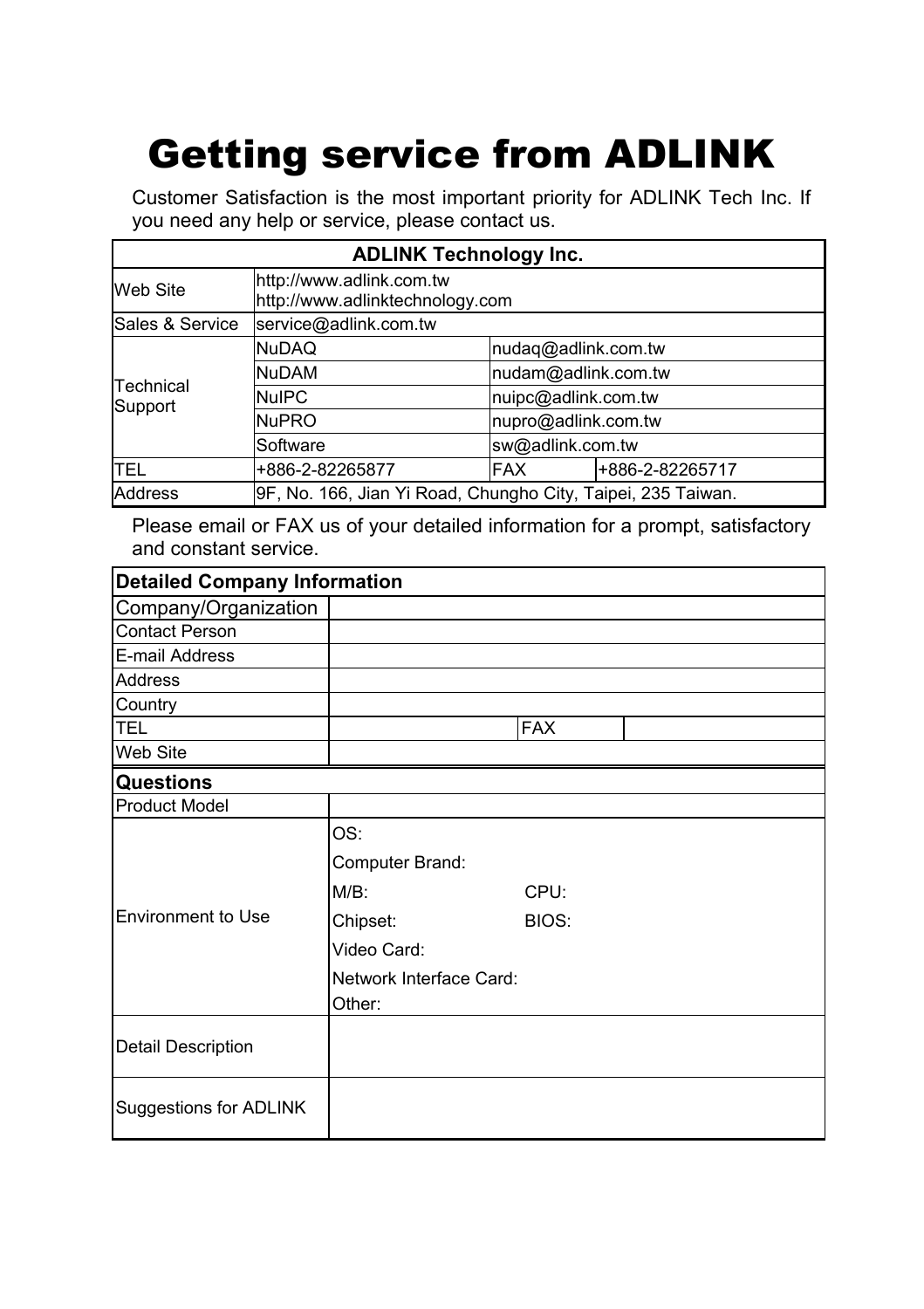## **Table of Contents**

| 1.1        |       |                                                          |  |
|------------|-------|----------------------------------------------------------|--|
| 1.2<br>1.3 |       |                                                          |  |
| 1.4        |       |                                                          |  |
|            |       |                                                          |  |
|            |       |                                                          |  |
|            |       |                                                          |  |
|            |       |                                                          |  |
|            |       |                                                          |  |
|            |       |                                                          |  |
|            |       |                                                          |  |
|            |       |                                                          |  |
|            |       |                                                          |  |
|            |       |                                                          |  |
|            |       |                                                          |  |
| 2.1        |       |                                                          |  |
| 2.2        |       |                                                          |  |
| 2.3        |       |                                                          |  |
| 2.4        |       |                                                          |  |
| 2.5        |       |                                                          |  |
| 2.6        |       |                                                          |  |
| 2.7        |       |                                                          |  |
|            |       |                                                          |  |
|            |       |                                                          |  |
|            |       | 2.7.3 Analog Input/Output, Extended I/O Connector CN3 16 |  |
| 2.8        |       |                                                          |  |
|            |       |                                                          |  |
|            | 2.8.3 |                                                          |  |
|            |       |                                                          |  |
|            |       | 2.8.5 Connect with ACLD-9138 and ACLD-9188  18           |  |
|            |       |                                                          |  |
|            |       |                                                          |  |
| 3.1        |       |                                                          |  |
| 3.2        |       |                                                          |  |
| 3.3        |       |                                                          |  |
| 3.4        |       |                                                          |  |
| 3.5        |       |                                                          |  |
| 3.6        |       |                                                          |  |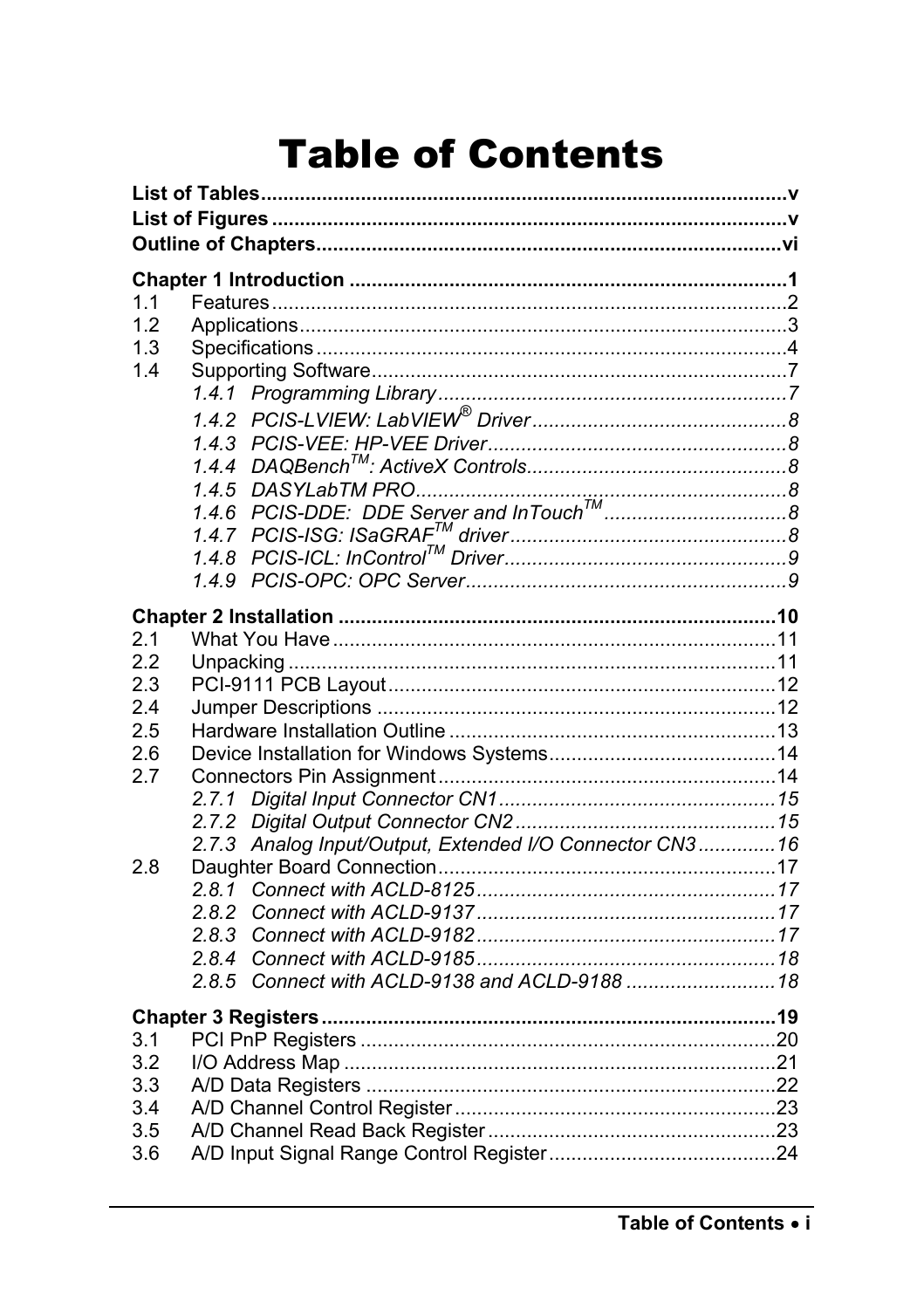| 3.7  |                                                    |  |
|------|----------------------------------------------------|--|
| 3.8  |                                                    |  |
| 3.9  |                                                    |  |
| 3.10 |                                                    |  |
| 3.11 |                                                    |  |
| 3.12 | A/D Mode & Interrupt Control Read Back Register 28 |  |
| 3.13 |                                                    |  |
| 3.14 |                                                    |  |
| 3.15 |                                                    |  |
| 3.16 |                                                    |  |
| 3.17 |                                                    |  |
|      |                                                    |  |
| 4.1  |                                                    |  |
|      |                                                    |  |
|      |                                                    |  |
|      |                                                    |  |
|      |                                                    |  |
|      |                                                    |  |
|      |                                                    |  |
|      |                                                    |  |
| 4.2  |                                                    |  |
|      | 4.2.1                                              |  |
|      |                                                    |  |
|      |                                                    |  |
|      |                                                    |  |
| 4.3  |                                                    |  |
| 4.4  |                                                    |  |
| 4.5  |                                                    |  |
| 4.6  |                                                    |  |
|      |                                                    |  |
|      |                                                    |  |
|      |                                                    |  |
|      |                                                    |  |
|      |                                                    |  |
| 5.1  |                                                    |  |
| 5.2  |                                                    |  |
|      |                                                    |  |
|      |                                                    |  |
| 5.3  |                                                    |  |
| 5.4  |                                                    |  |
| 5.5  |                                                    |  |
| 5.6  |                                                    |  |
| 5.7  |                                                    |  |
| 5.8  |                                                    |  |
| 5.9  |                                                    |  |
|      |                                                    |  |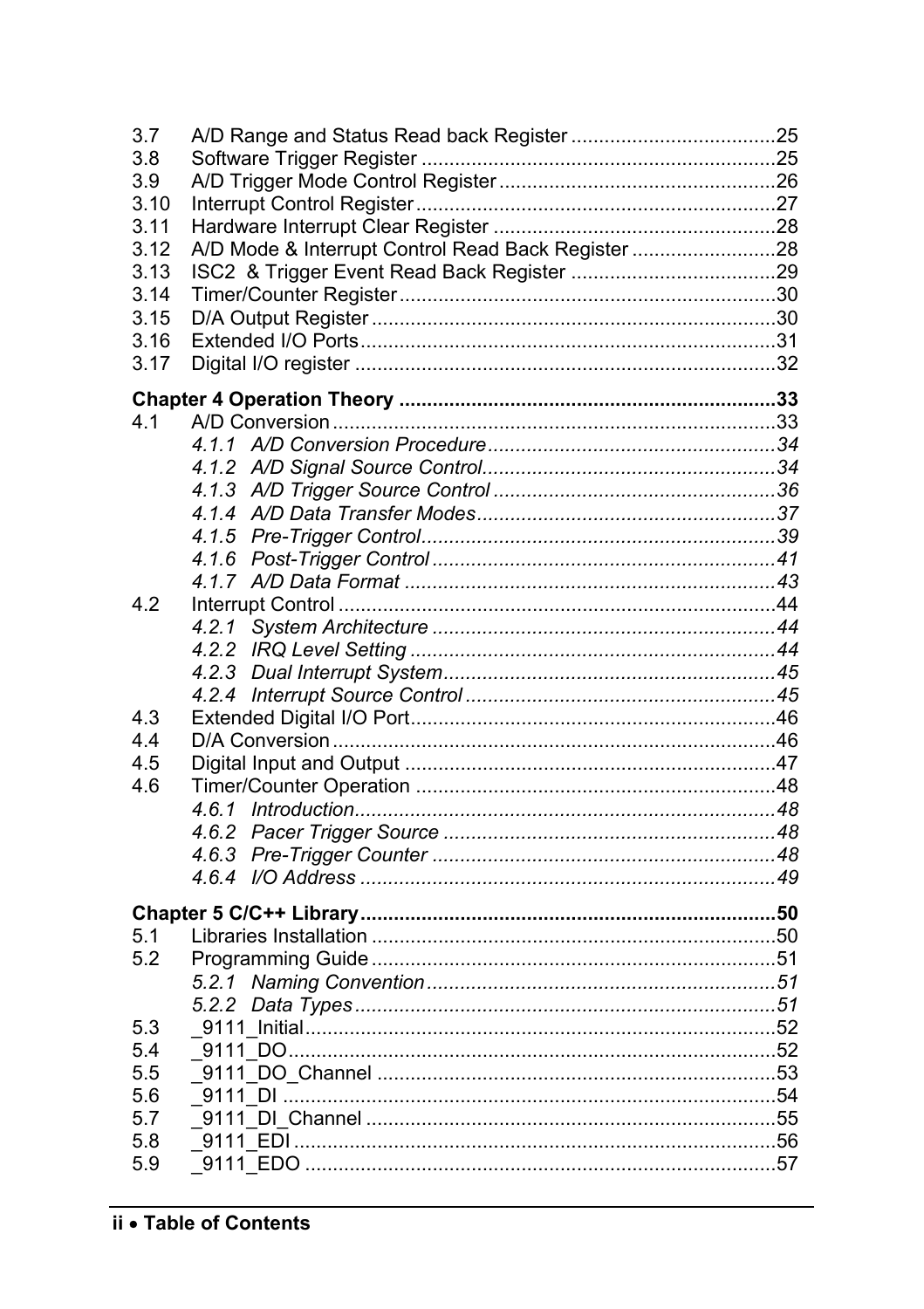| 5.10 |  |
|------|--|
| 5.11 |  |
| 5.12 |  |
| 5.13 |  |
| 5.14 |  |
| 5.15 |  |
| 5.16 |  |
| 5.17 |  |
| 5.18 |  |
| 5.19 |  |
| 5.20 |  |
| 5.21 |  |
| 5.22 |  |
| 5.23 |  |
| 5.24 |  |
| 5.25 |  |
| 5.26 |  |
| 5.27 |  |
| 5.28 |  |
| 5.29 |  |
| 5.30 |  |
| 5.31 |  |
| 5.32 |  |
| 5.33 |  |
| 5.34 |  |
| 5.35 |  |
| 5.36 |  |
| 5.37 |  |
| 5.38 |  |
| 5.39 |  |
| 5.40 |  |
| 5.41 |  |
| 5.42 |  |
| 5.43 |  |
| 5.44 |  |
| 5.45 |  |
| 5.46 |  |
|      |  |
| 6.1  |  |
| 6.2  |  |
| 6.3  |  |
| 6.4  |  |
|      |  |
|      |  |
|      |  |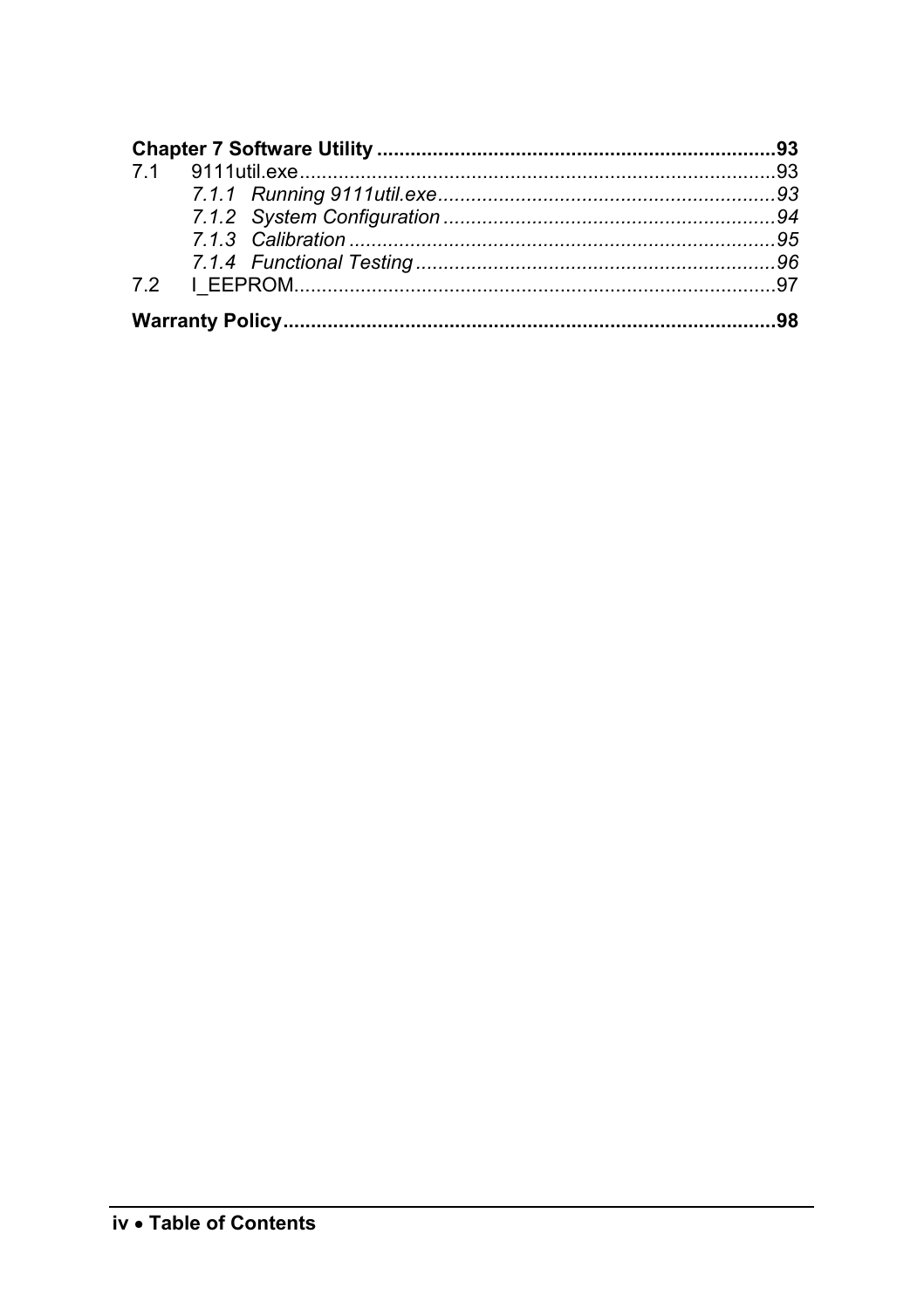# **List of Tables**

| Table 1:    |                                                        |  |
|-------------|--------------------------------------------------------|--|
| Table 2:    | Relationship between voltage and A/D data value 43     |  |
| Table 3:    | Relationship between voltage and A/D converted data 43 |  |
| Table 4:    |                                                        |  |
| Table $5$ : |                                                        |  |
| Table 6:    |                                                        |  |

## **List of Figures**

| Figure 1.  |                                             |  |
|------------|---------------------------------------------|--|
| Figure 2.  |                                             |  |
| Figure 3.  |                                             |  |
| Figure 4.  |                                             |  |
| Figure 5.  |                                             |  |
| Figure 6.  |                                             |  |
| Figure 7.  |                                             |  |
| Figure 8.  | Connecting ACLD-9138/9188 to the PCI-911118 |  |
| Figure 9.  |                                             |  |
| Figure 10. |                                             |  |
| Figure 11. |                                             |  |
| Figure 12. |                                             |  |
| Figure 13. |                                             |  |
| Figure 14. |                                             |  |
| Figure 15. |                                             |  |
| Figure 16. |                                             |  |
| Figure 17. |                                             |  |
| Figure 18. |                                             |  |
| Figure 19. |                                             |  |
| Figure 20. |                                             |  |
| Figure 21. |                                             |  |
| Figure 22. |                                             |  |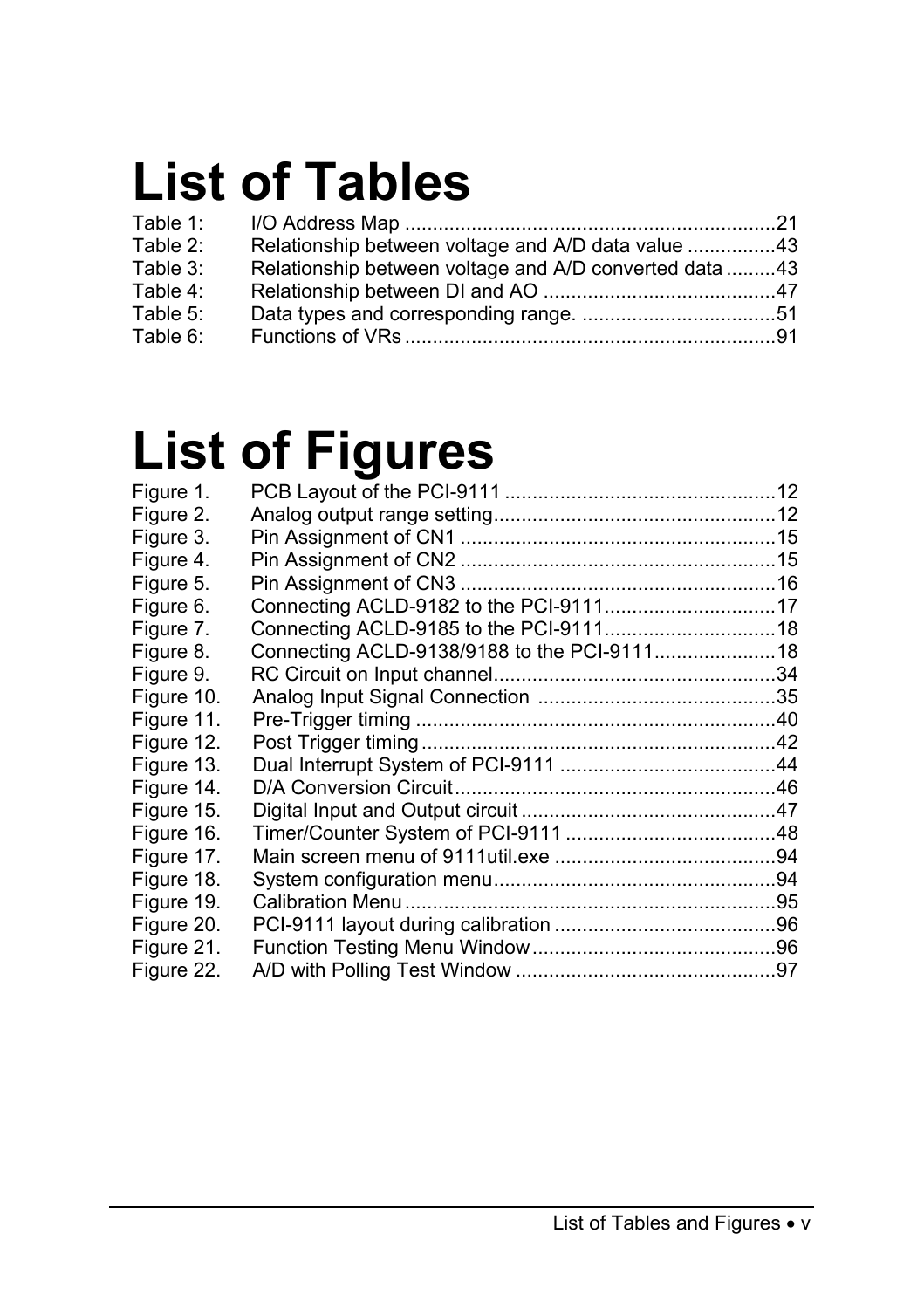# **Outline of Chapters**

This manual is designed to help the user to understand and configure the PCI-9111. The manual describes the programming functions and the operation theory of the PCI-9111 card. It is divided into seven chapters:

- **Chapter 1, "Introduction",** gives an overview of the product features, applications, and specifications.
- **Chapter 2, "Installation",** describes how to install the PCI-9111. The layout of the PCI-9111 is shown; jumper settings for the analog input channel and D/A reference voltage are specified. The connectors' pin assignment and how to connect external signals and devices are also described.
- **Chapter 3, "Registers"**, describes the details of the register structures of the PCI-9111, this information is very useful for programmers wanting to control the hardware using low-level programming.
- **Chapter 4, "Operation Theory"**, describes how to operate the PCI-9111. The A/D, D/A, DIO and timer/counter functions are introduced. Some programming concepts are also specified.
- **Chapter 5, "C/C++ Library",** describes high-level programming interface in C/C++ language. It will aid programmers with controlling the PCI-9111 using high-level programming language.
- **Chapter 6, "Calibration"**, describes how to calibrate the PCI-9111 for accurate measurements.
- **Chapter 7, "Software Utility",** describes how to run the utility programs included in the software CD.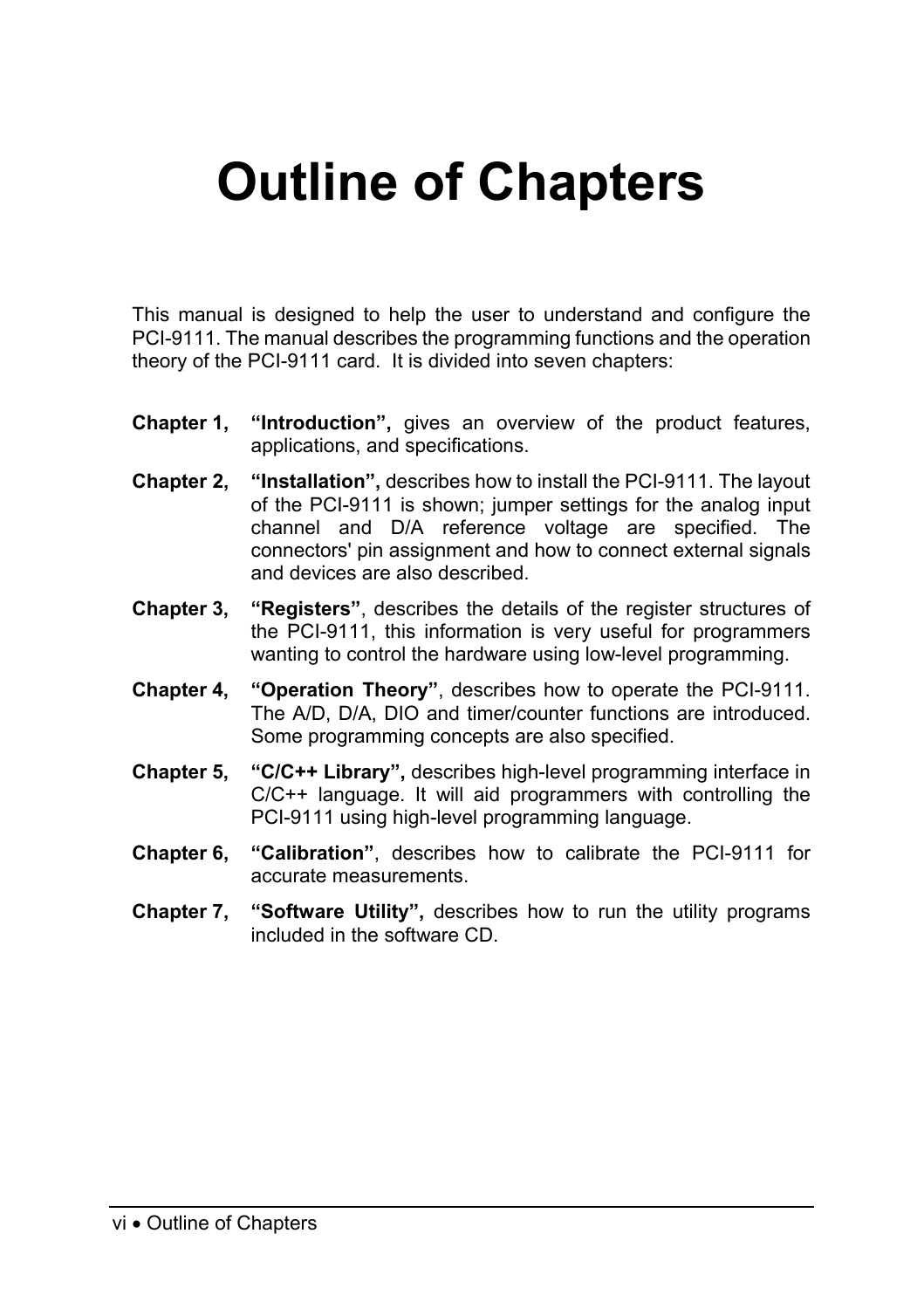## **Introduction**

The PCI-9111 is an advanced data acquisition card based on the 32-bit PCI Bus architecture. High performance designs and the state-of-the-art technology make this card ideal for data logging and signal analysis applications in areas like medicine and process control.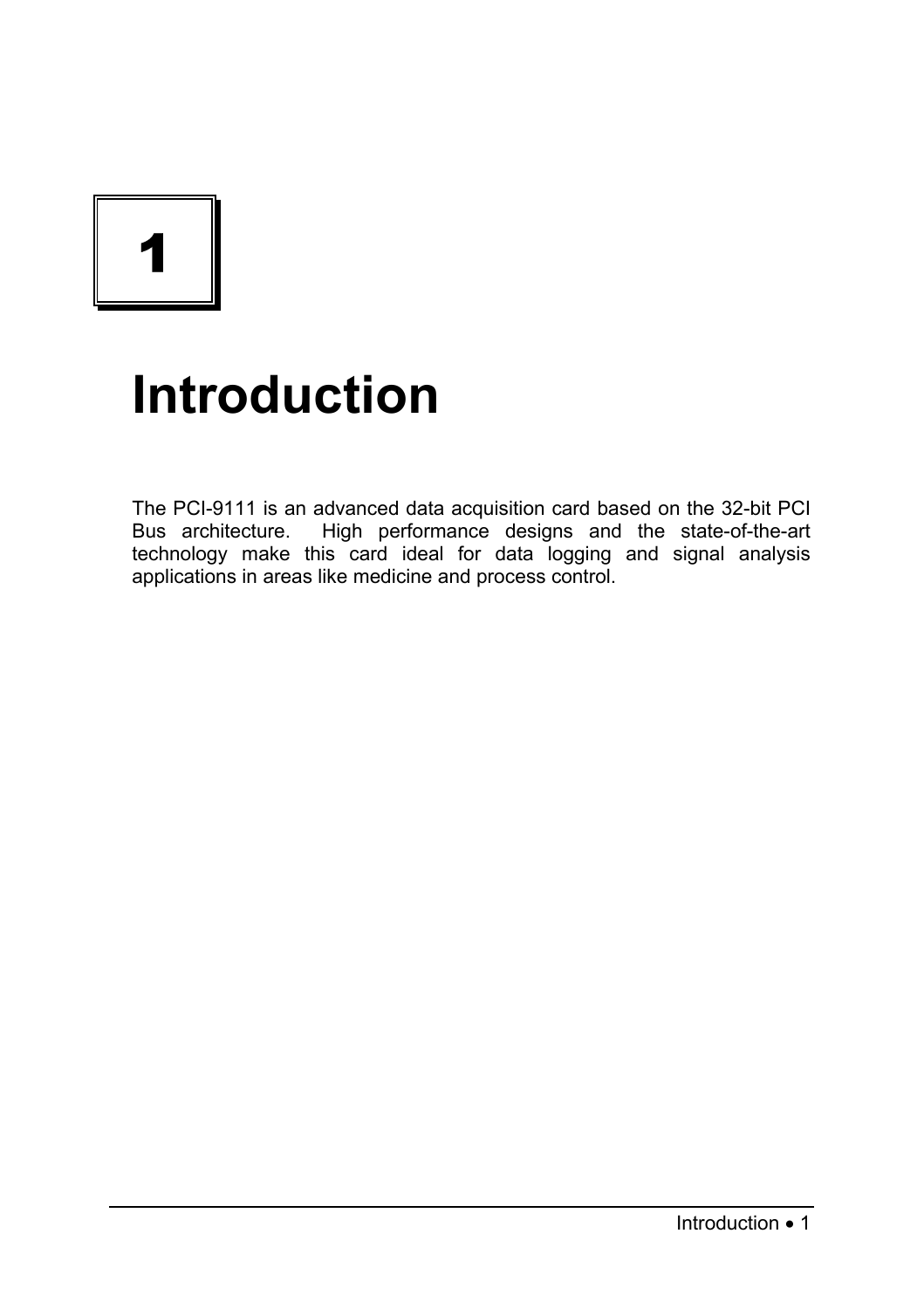## **1.1 Features**

The PCI-9111 PCI Bus Advanced Data Acquisition Card provides the following advanced features:

- 32-bit PCI-Bus
- 12-bit analog input resolution for PCI-9111DG 16-bit analog input resolution for PCI-9111HR
- Auto-scanning channel selection up to 256 channels
- Up to 100KHz A/D sampling rates
- 16 single-ended analog input channels
- Bipolar input signals
- Programmable gain of x1, x2, x4, x8, x16 Input Range: ±10V, ±5V, ±2.5V, ±1.25V, ±0.625V
- On-chip sample & hold
- One 12-bit monolithic multiplying analog output channel
- 16 digital output and 16 digital input channels
- 4 extended digital input and digital output channels on the 37-pins connector
- 3 independent programmable 16-bit down counters
- Three A/D trigger modes: software trigger, programmable pacer trigger, and external pulse trigger.
- Pre-trigger & Post-trigger Control
- Integral DC-to-DC converter for stable analog power source
- 37-pin D-type connector
- Compact size: half-size PCB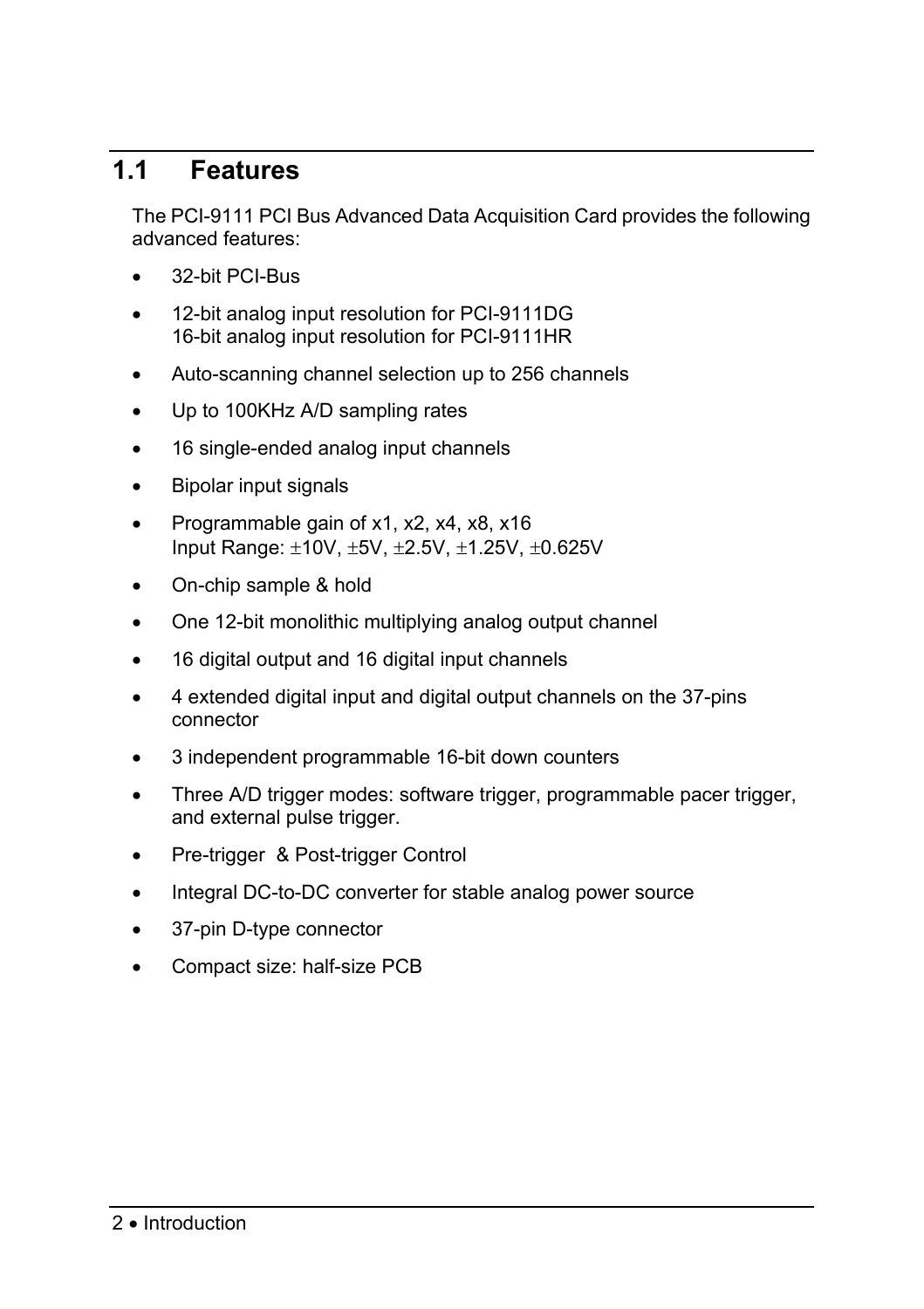## **1.2 Applications**

- Industrial and laboratory ON/OFF control
- Energy management
- Communication
- 16 TTL/DTL compatible digital input channels
- Security controller
- Product test
- Period and pulse width measurement
- Event and frequency counting
- Waveform and pulse generation
- BCD interface driver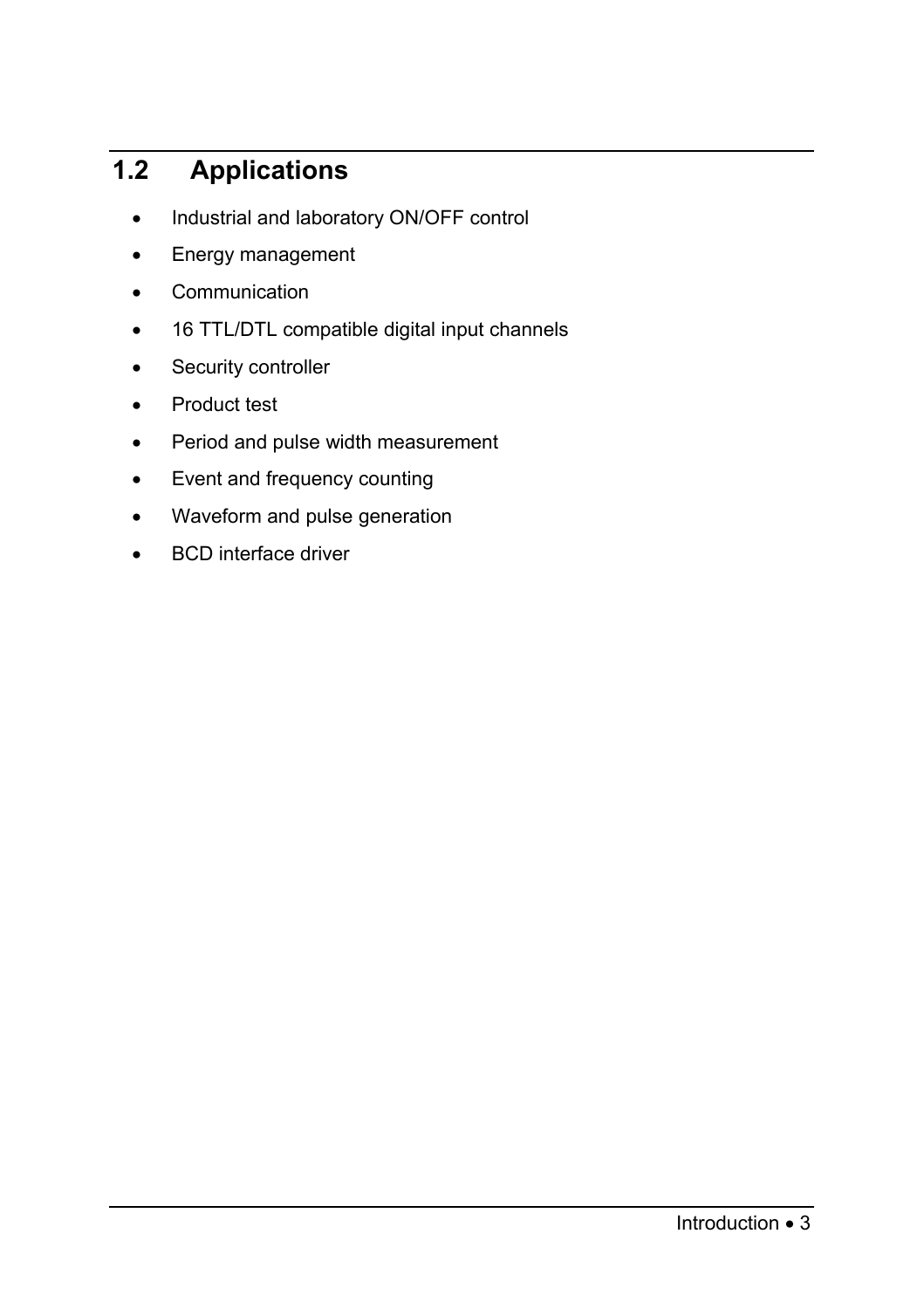## **1.3 Specifications**

#### **Analog Input (A/D)**

- Converter: B.B. ADS7805 / ADS7804 or equivalents, successive approximation type
- Resolution: 12-bit /16bits
- Input Channels: 16 single-ended
- Analog Signal Input Range: (Software controlled) Bipolar: ±10V, ± 5V, ±2.5V, ±1.25V, ±0.625V
- Conversion Time: 8 µ sec
- Over-voltage protection: Continuous  $\pm$  35V maximum
- Accuracy:

| $GAIN = 1.2$ | $10.01\%$ of FSR $\pm$ 1 LSB |
|--------------|------------------------------|
| $GAIN = 4.8$ | $10.02\%$ of FSR $\pm$ 1 LSB |
| $GAIN = 16$  | $10.04\%$ of FSR $\pm$ 1 LSB |

- Input Impedance: 10 M $\Omega$
- Trigger Mode: Software, Timer Pacer, and External trigger
- Data Transfer: Pooling, Interrupt, FIFO half-full Interrupt
- Data Throughput: 110KHz (maximum)
- FIFO Depth: 1024 samples

#### **Analog output (D/A)**

- Number of Channel: 1
- Resolution: 12-bit
- Output Range: jumper selectable
	- $\checkmark$  Unipolar: 0~10V
	- $\checkmark$  Bipolar: -10V~+10V
- Converter: DAC7541 or equivalent, monolithic multiplying
- Settling Time:  $30 \mu$  sec
- Linearity:  $\pm$ 1/2 bit LSB
- Output driving capability: ±5mA max.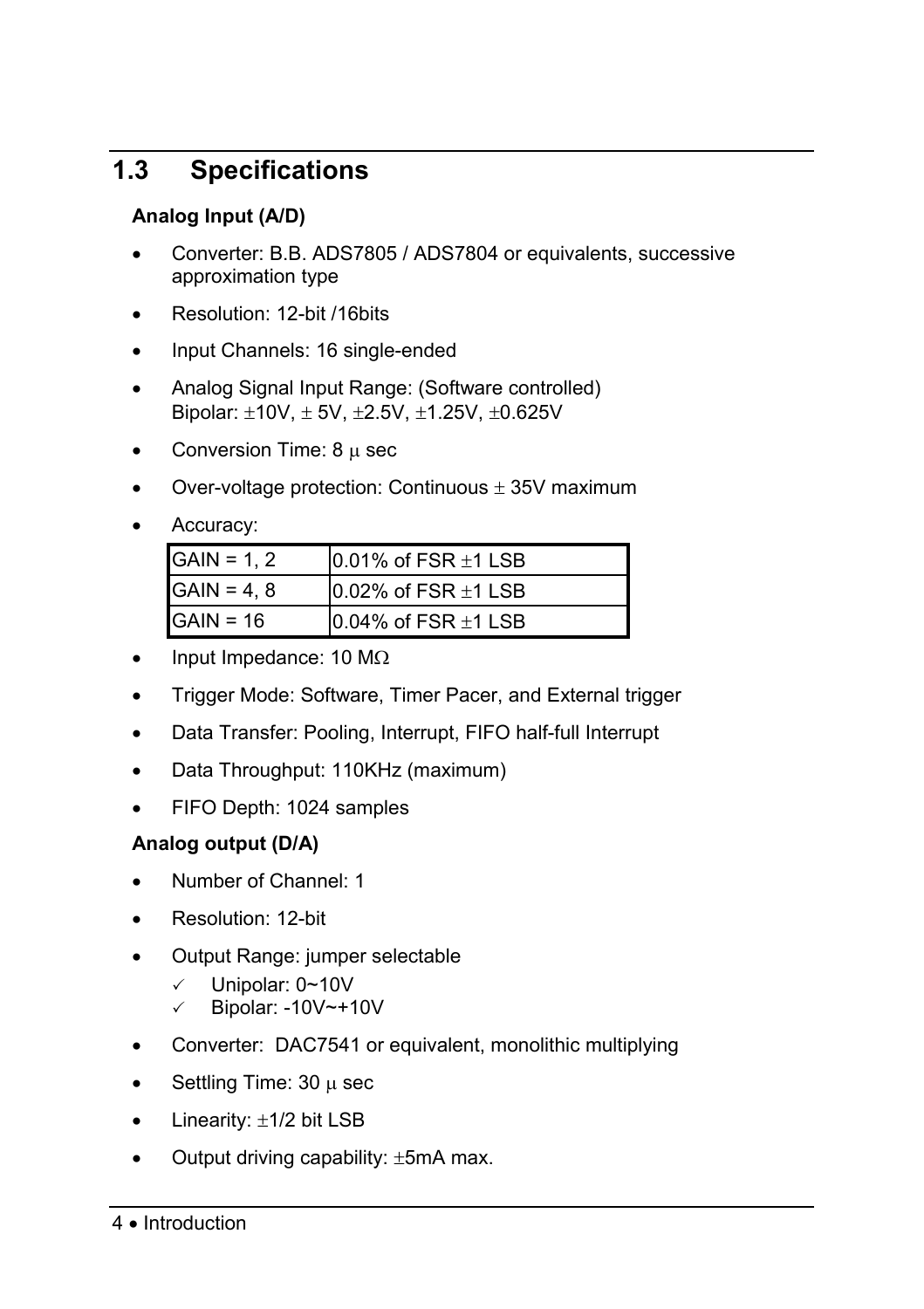#### **Digital I/O (DIO)**

- Numbers of Channel: 16 TTL compatible inputs and outputs
- Input Voltage:
	- $\checkmark$  Low: Min. 0V: Max. 0.8V
	- $\checkmark$  High: Min. +2.0V; Max. 5.5V
- Input Load:
	- $\checkmark$  Low: +0.8V @ -0.2mA max.
	- $\checkmark$  High: +2.7V @ +20mA max.
- Output Voltage:
	- $\checkmark$  Low: Min. 0V: Max. 0.4V
	- $\checkmark$  High: Min. +2.4V; Max. 5.5V
- Driving Capacity:
	- $\checkmark$  Low: Max. +0.5V at 8.0mA (Sink)
	- $\checkmark$  High: Min. 2.7V at 0.4mA (Source)

#### **Extended Digital I/O (EDIO)**

- Channel: 4 inputs and outputs
- Input Voltage:
	- $\checkmark$  Low: +0.8V @ -10µA max.
	- $\checkmark$  High: +3.5V @ +10µA max.
- Input Load:
	- $\checkmark$  Low: Min: –0.5V; Max. 0.8V
	- $\checkmark$  High: Min: +1.7V; Max. 5.75V
- Output Driving Capability:
	- $\checkmark$  Low: Max. +0.4V @ 8.0mA (Sink)
	- $\checkmark$  High: Min. 2.4V @ 4.0mA (Source)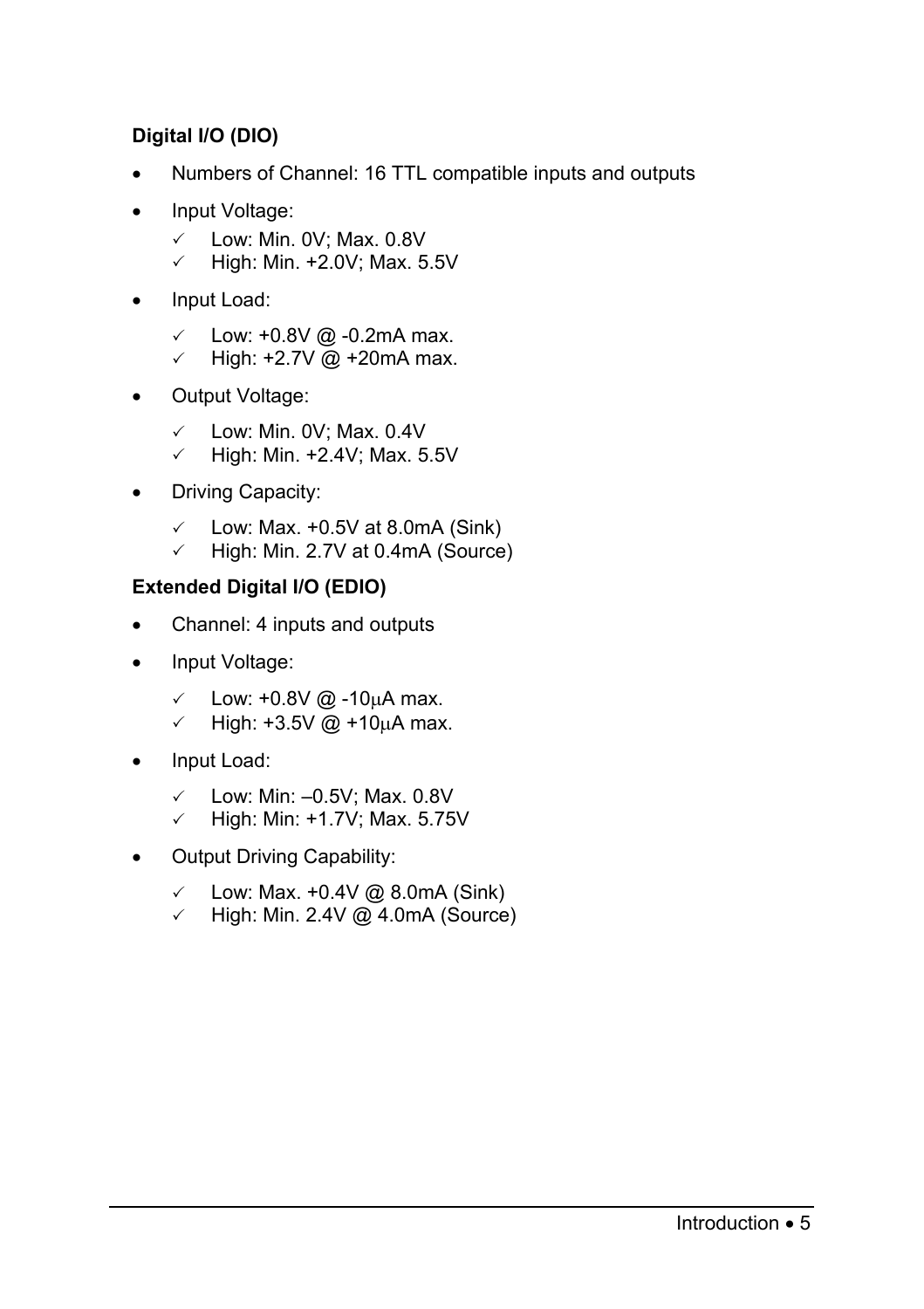#### **Programmable Counter**

- Device: 8254
- A/D pacer: 32-bit timer (Two 16-bit counters cascaded together) with a 2MHz time base
- Pacer Output:  $0.00046$  Hz ~ 100 KHz
- Pre-trigger Counter: One 16-bit counter for counting AD Conversion Pulse

#### **General Specifications**

- Connector: 37-pin D-type connector
- Operating Temperature:  $0^{\circ}$ C ~  $60^{\circ}$ C
- Storage Temperature: -20°C ~ 80°C
- Humidity:  $5 \sim 95\%$ , non-condensing
- Power Consumption: +5 V @ 570 mA typical
- Dimension: Compact size only 175mm x 105mm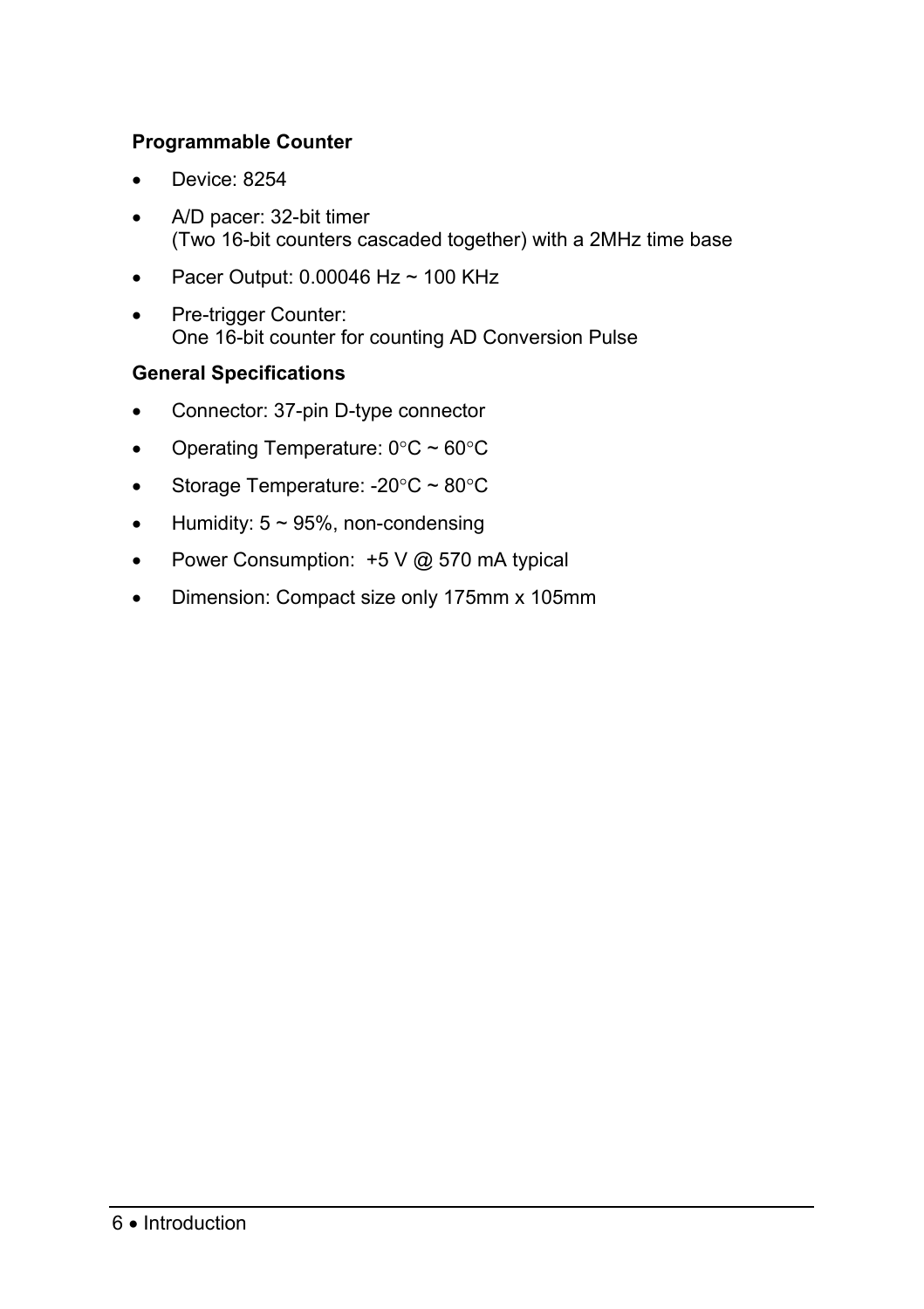## **1.4 Supporting Software**

ADLINK provides versatile software drivers and packages for users' different approach to building a system. ADLINK not only provides programming libraries such as DLL for most Windows based systems, but also provide drivers for other software packages such as LabVIEW<sup>®</sup>, HP VEE<sup>TM</sup>, DASYLabTM, InTouchTM, InControlTM, ISaGRAFTM, and so on.

All software options are included in the ADLINK CD. Non-free software drivers are protected with licensing codes. Without the software code, you can install and run the demo version for two hours for trial/demonstration purposes. Please contact ADLINK dealers to purchase the formal license

#### **1.4.1 Programming Library**

For customers who are writing their own programs, we provide function libraries for many different operating systems, including:

- DOS Library: Borland C/C++ and Microsoft C++. Functional descriptions are included in this user's guide.
- Windows 95 DLL: For VB, VC++, Delphi, and BC5. Functional descriptions are included in this user's guide.
- PCIS-DASK: Include device drivers and DLL for Windows 98, Windows NT and Windows 2000. DLL is binary compatible across Windows 98, Windows NT and Windows 2000. That means all applications developed with PCIS-DASK are compatible across Windows 98, Windows NT and Windows 2000. The developing environment can be VB, VC++, Delphi, BC5, or any Windows programming language that allows calls to a DLL. The user's guide and function reference manual of PCIS-DASK are in the CD. Please refer the PDF manual files under \\Manual\_PDF\Software\PCIS-DASK
- PCIS-DASK/X: Include device drivers and shared libraries for Linux. The developing environment can be Gnu C/C++ or any programming language that allows linking to a shared library. The user's guide and function reference manual of PCIS-DASK/X are in the CD. Please refer the PDF manual files under. (\Manual\_PDF\Software\PCIS-DASK-X.)

The above software drivers are shipped with the board. Please refer to the "Software Installation Guide" for installation procedures.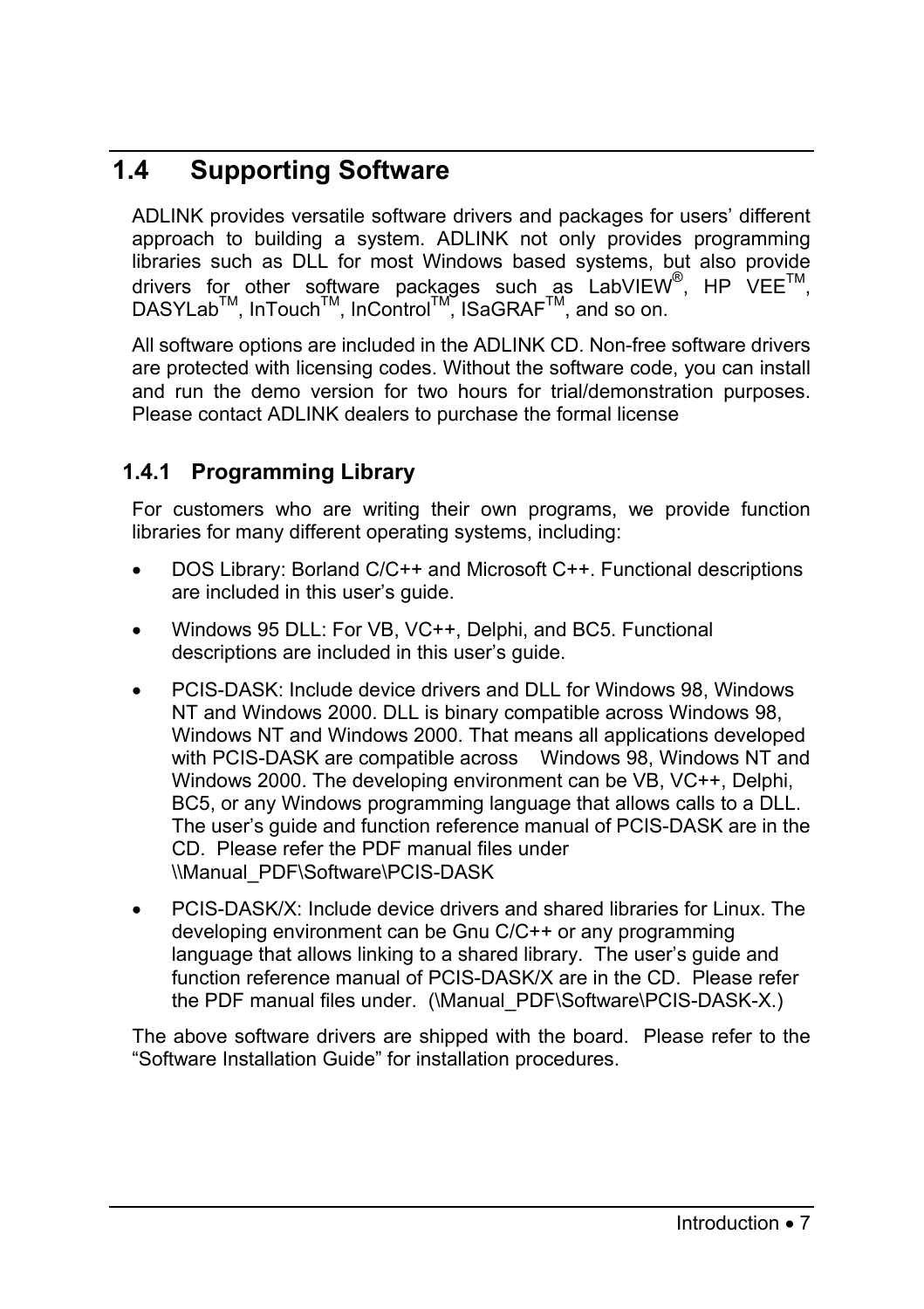## **1.4.2 PCIS-LVIEW: LabVIEW® Driver**

PCIS-LVIEW contains the VIs, which is used to interface with NI's LabVIEW<sup>®</sup> software package. The PCIS-LVIEW supports Windows 95/98/NT/2000. The LabVIEW $^{\circledR}$  drivers is shipped free with the board. You can install and use them without a license. For more information about PCIS-LVIEW, please refer to the user's guide in the CD. (\\Manual\_PDF\Software\PCIS-LVIEW)

### **1.4.3 PCIS-VEE: HP-VEE Driver**

The PCIS-VEE includes user objects, which are used to interface with HP's VEE software package. PCIS-VEE supports Windows 95/98/NT. The HP-VEE drivers are shipped free with the board. You can install and use them without a license. For more information about PCIS-VEE, please refer to the user's guide in the CD. (\\Manual\_PDF\Software\PCIS-VEE)

## **1.4.4 DAQBenchTM: ActiveX Controls**

We suggest customers who are familiar with ActiveX controls and VB/VC++ programming use the DAQBenchTM ActiveX Control component library for developing applications. The DAQBenchTM is designed under Windows NT/98. For more information about DAQBench, please refer to the user's guide in the CD. (\\Manual\_PDF\Software\DAQBench\DAQBench Manual.PDF)

### **1.4.5 DASYLabTM PRO**

DASYLab is an easy-to-use software package, which provides easy-setup instrument functions such as FFT analysis. Please contact ADLINK to purchase a copy of DASYLab PRO, which includes DASYLab and ADLINK hardware drivers.

## **1.4.6 PCIS-DDE: DDE Server and InTouchTM**

DDE stands for Dynamic Data Exchange. The PCIS-DDE includes the PCI cards' DDE server. The PCIS-DDE server is included in the ADLINK CD. It needs a license. The DDE server can be used in conjunction with any DDE client under Windows NT.

## **1.4.7 PCIS-ISG: ISaGRAFTM driver**

The ISaGRAF WorkBench is an IEC1131-3 SoftPLC control program development environment. The PCIS-ISG includes ADLINK product drivers for ISaGRAF under Windows NT environment. The PCIS-ISG is included in the ADLINK CD. A license is needed to use the drivers.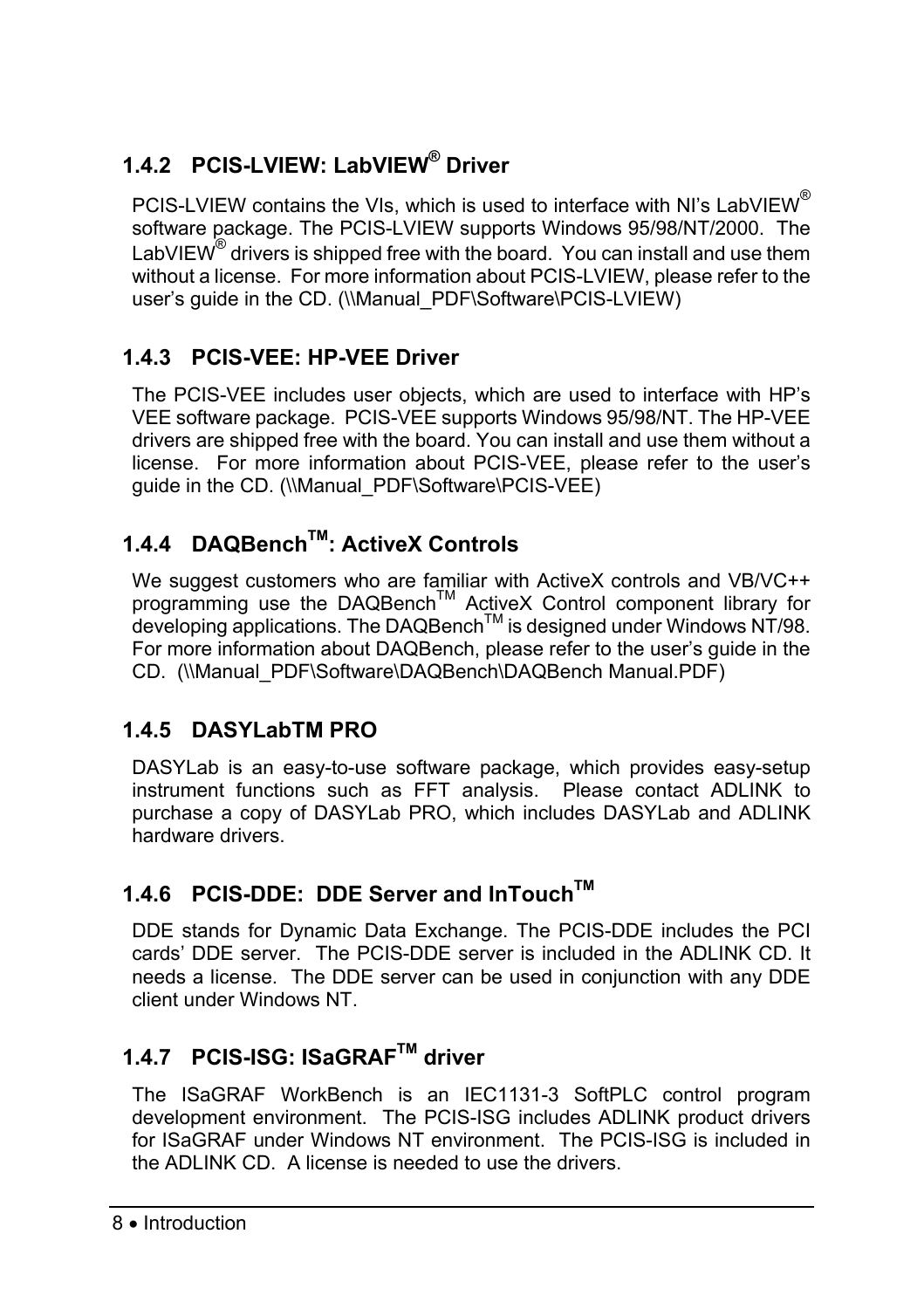### **1.4.8 PCIS-ICL: InControlTM Driver**

PCIS-ICL is the InControl driver, which supports Windows NT. The PCIS-ICL is included in the ADLINK CD. A license is needed to use the drivers.

#### **1.4.9 PCIS-OPC: OPC Server**

PCIS-OPC is an OPC Server, which can link with OPC clients. There are several software packages on the market, which can provide the OPC clients. The PCIS-OPC supports Windows NT and requires a license to operate.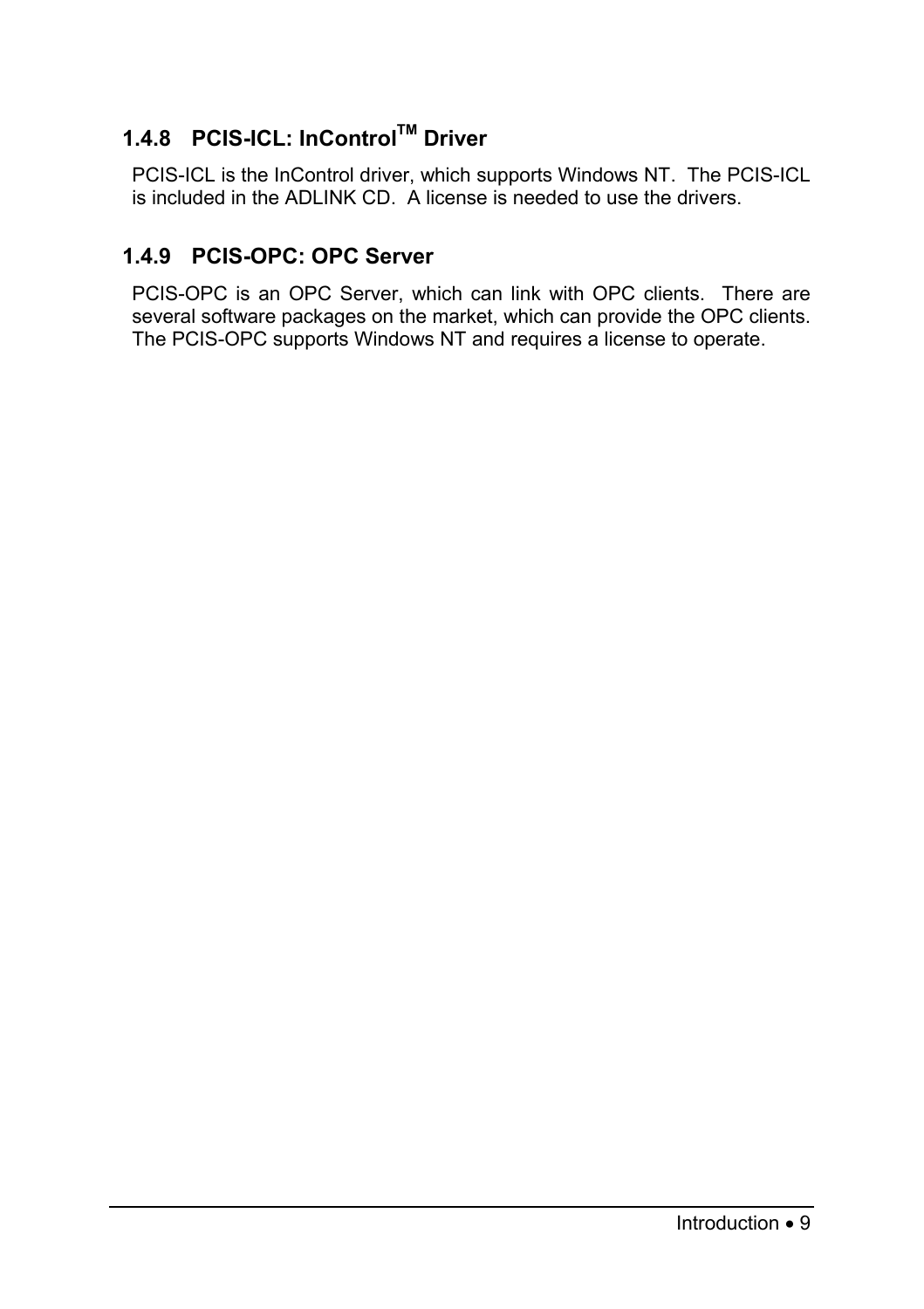2

## **Installation**

This chapter describes how to install the PCI-9111. Follow the steps carefully.

- Check what you have (section 2.1)
- Unpacking (section 2.2)
- Check the PCB and jumper locations (section 2.3)
- Setup jumpers (section 2.4)
- Installing the hardware (section 2.5)
- Installing the software drivers for windows (section 2.6)
- Daughter Board connections (section 2.8)

The PCI-9111 automatically configures the IRQ, port and BIOS addresses. Therefore, it is not necessary to configure these addresses, hence avoiding any addressing conflicts.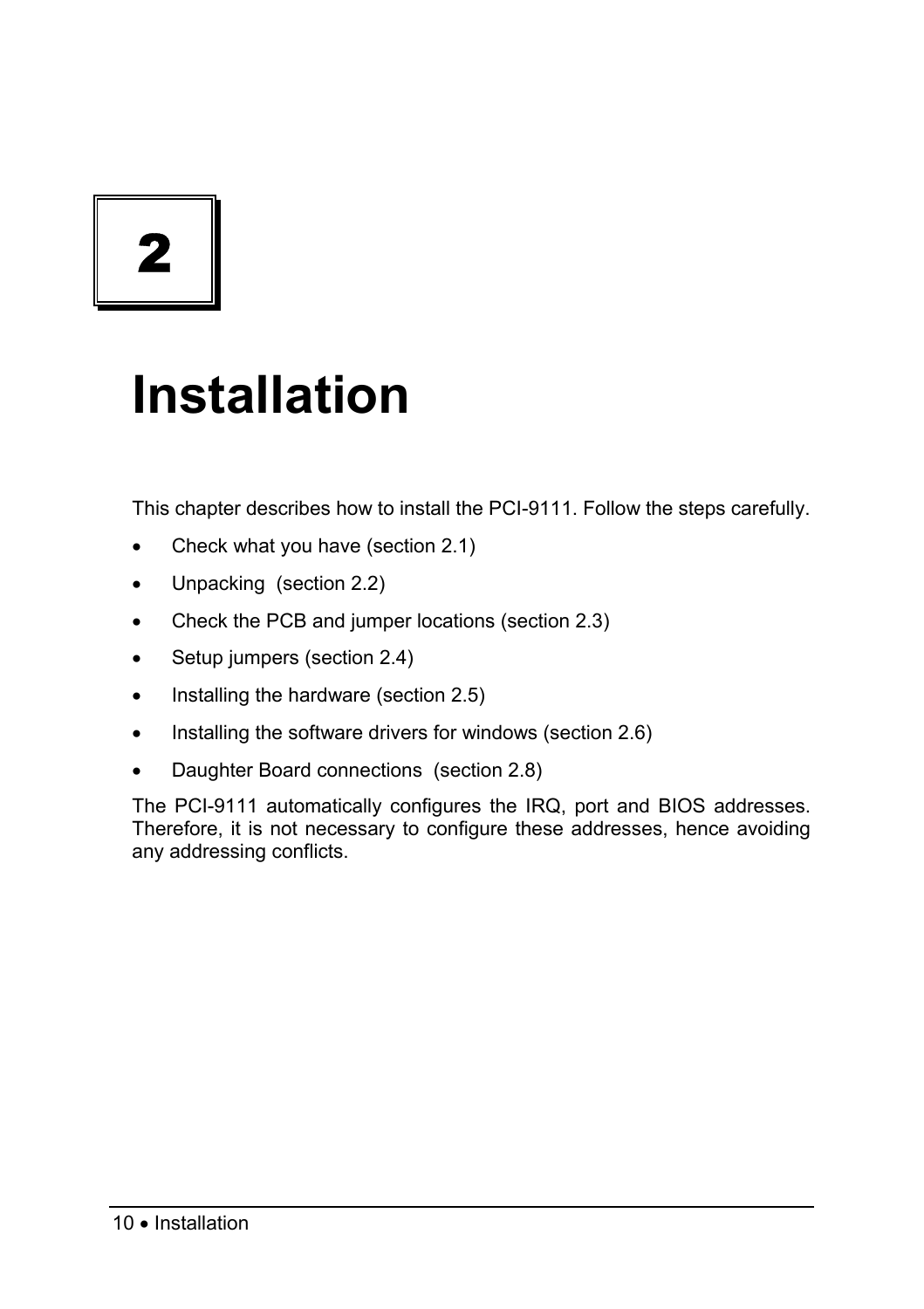## **2.1 What You Have**

In addition to this *User's Guide*, the package should include the following items:

PCI-9111 Enhanced Multi-function Data Acquisition Card

ADLINK CD

Software Installation Guide

If any of these items are missing or damaged, contact the dealer from whom you purchased the product. Save the shipping materials and carton in case you want to ship or store the product in the future.

### **2.2 Unpacking**

The card contains electro-static sensitive components that can be easily be damaged by static electricity.

Therefore, the card should be handled on a grounded anti-static mat. The operator should be wearing an anti-static wristband, grounded at the same point as the anti-static mat.

Inspect the card module carton for obvious damages. Shipping and handling may cause damage to your module. Be sure there are no shipping and handling damages on the modules carton before continuing.

After opening the card module carton, extract the system module and place it only on a grounded anti-static surface with component side up.

Again, inspect the module for damages. Press down on all the socketed IC's to make sure that they are properly seated. Do this only with the module place on a firm flat surface.

#### **Note:** DO NOT ATTEMPT TO INSTALL A DAMAGED BOARD IN THE COMPUTER.

You are now ready to install your card.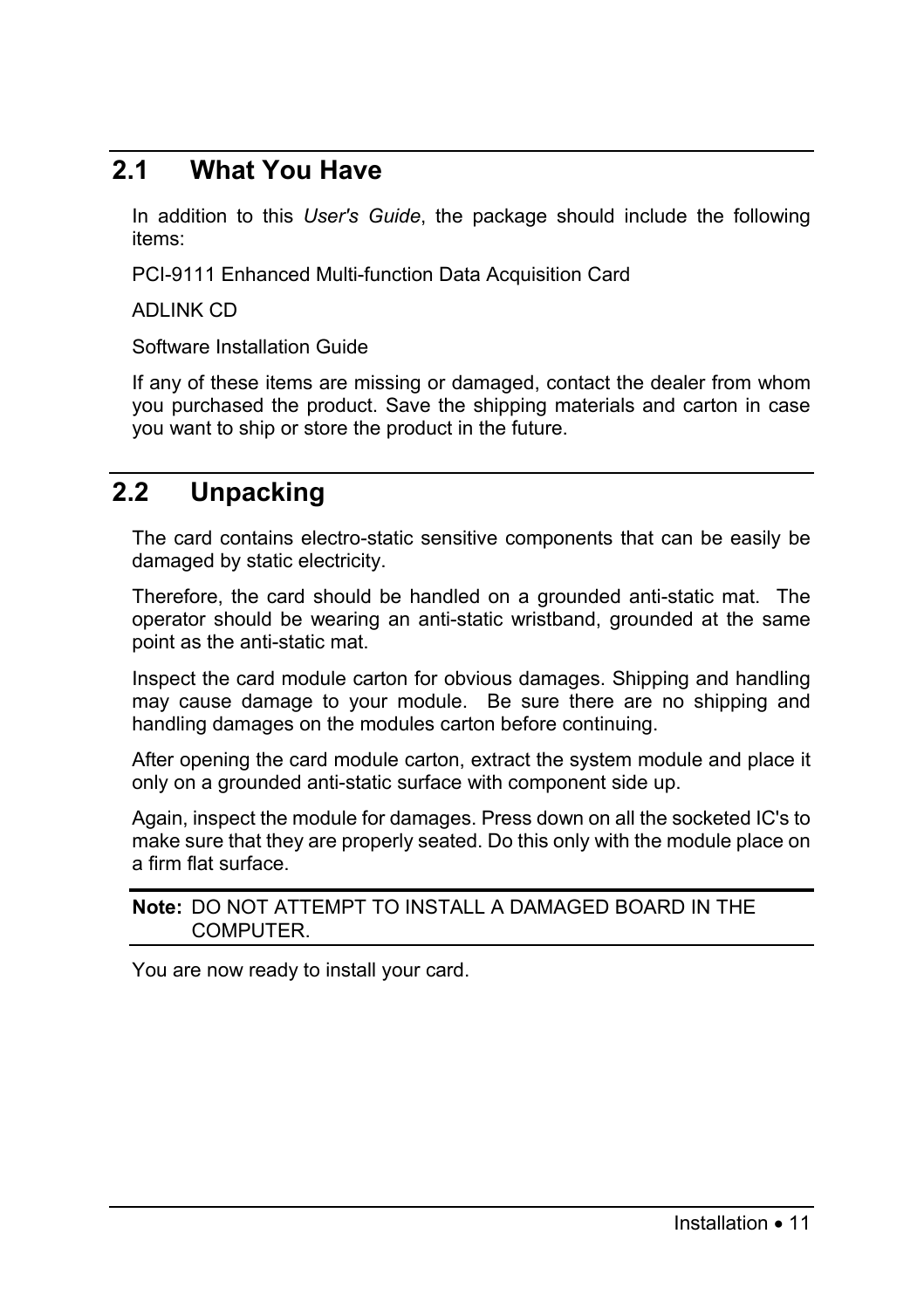



## **2.4 Jumper Descriptions**

There is only one configurable jumper (JP1) available on the PCI-9111 card and is used to set the range for the analog output channel. The analog output range can be uni-polar (0~10V) or bi-polar (-10V~+10V). The default setting is bi-polar. See table below for setting possibilities.

| Analog output range is<br>$-10V - 10V$ | JP1 |
|----------------------------------------|-----|
| Analog output range is                 | вı  |
| $0V - +10V$                            | JP1 |

Figure 2. Analog output range setting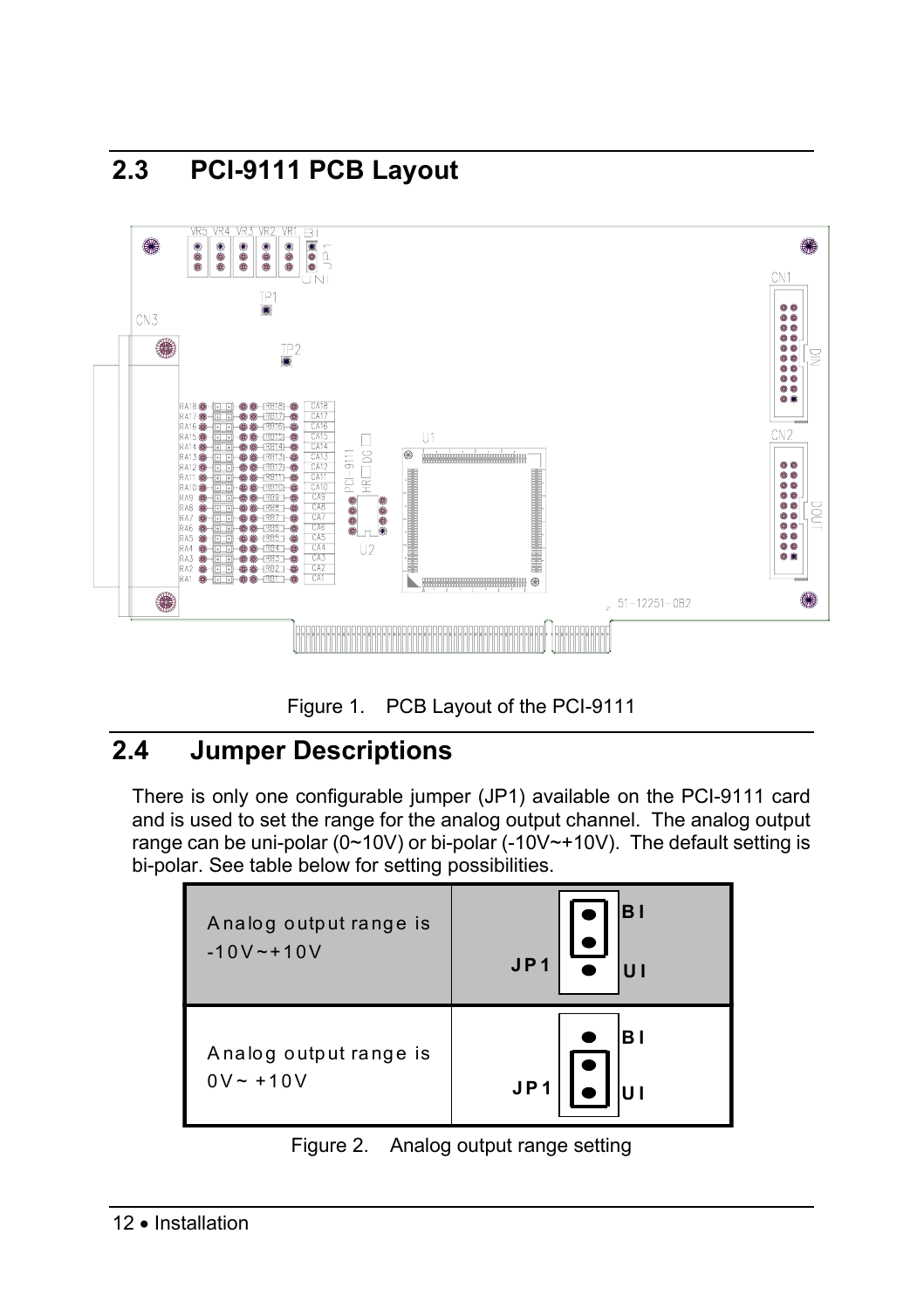## **2.5 Hardware Installation Outline**

#### *PCI configuration*

The PCI cards (or CompactPCI cards) are equipped with plug and play PCI controllers, it can request base addresses and interrupts according to PCI standards. The system BIOS will install the system resources based on the PCI cards' configuration registers and system parameters (which are set by the system BIOS). Interrupt assignment and memory usage (I/O port locations) of the PCI cards can only be assigned by system BIOS. These system resource assignments are done on a board-by-board basis. It is not suggested to assign the system resource by any other methods.

#### *PCI slot selection*

The PCI card can be inserted into any PCI slot without any configuration modification to the system resources. Please note that the PCI system board and slot must provide bus-mastering capability to operate at its optimum level.

#### *Installation Procedures*

- 1. Turn off your computer.
- 2. Turn off all accessories (printer, modem, monitor, etc.) connected to your computer.
- 3. Remove the cover from your computer.
- 4. Setup jumpers on the PCI or CompactPCI card.
- 5. Select a 32-bit PCI slot. PCI slot are shorter than ISA or EISA slots, and are usually white or ivory.
- 6. Before handling the PCI cards, discharge any static buildup on your body by touching the metal case of the computer. Hold the edge and do not touch the components.
- 7. Position the board into the PCI slot you have selected.
- 8. Secure the card in place at the rear panel of the system.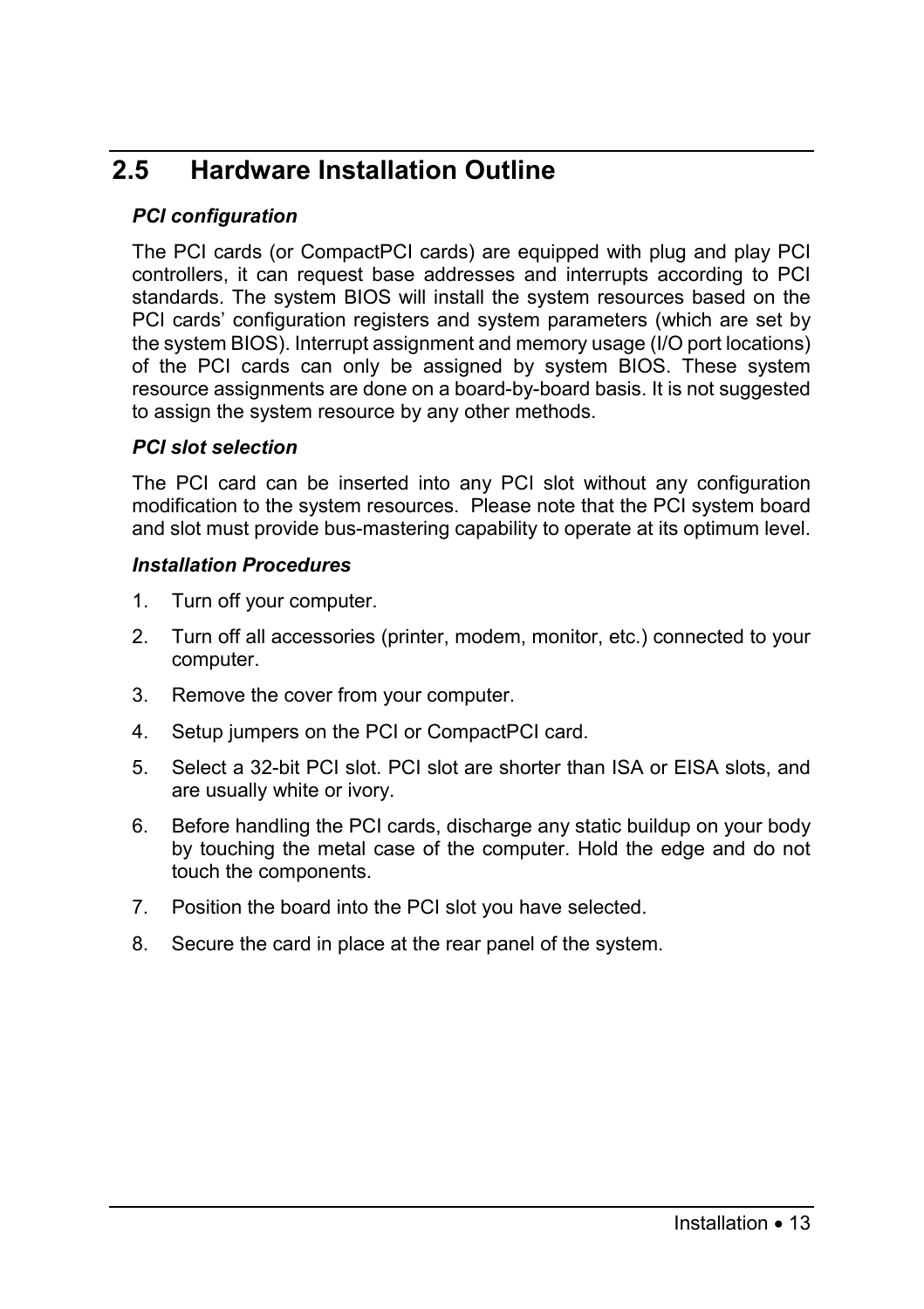## **2.6 Device Installation for Windows Systems**

Once Windows 95/98/2000 has started, the Plug and Play function of Windows system will find the new NuDAQ/NuIPC cards. If this is the first time the NuDAQ/NuIPC cards are running on your Windows system, you will be prompted to input the device information source. Please refer to the "*Software*  **Installation Guide**" for step-by-step installation procedures.

## **2.7 Connectors Pin Assignment**

The PCI-9111 comes equipped with two 20-pin insulation displacement connectors - CN1 and CN2 and one 37-pin D-type connector - CN3. CN1 and CN2 are located on board with CN3 located at the rear plate.

CN1 is used for digital input signals, CN2 for digital output signals and CN3 for analog input and output, extended digital I/O and timer/counter signals. Pin assignments for each connector is illustrated in Figure  $3 \sim$  Figure 5.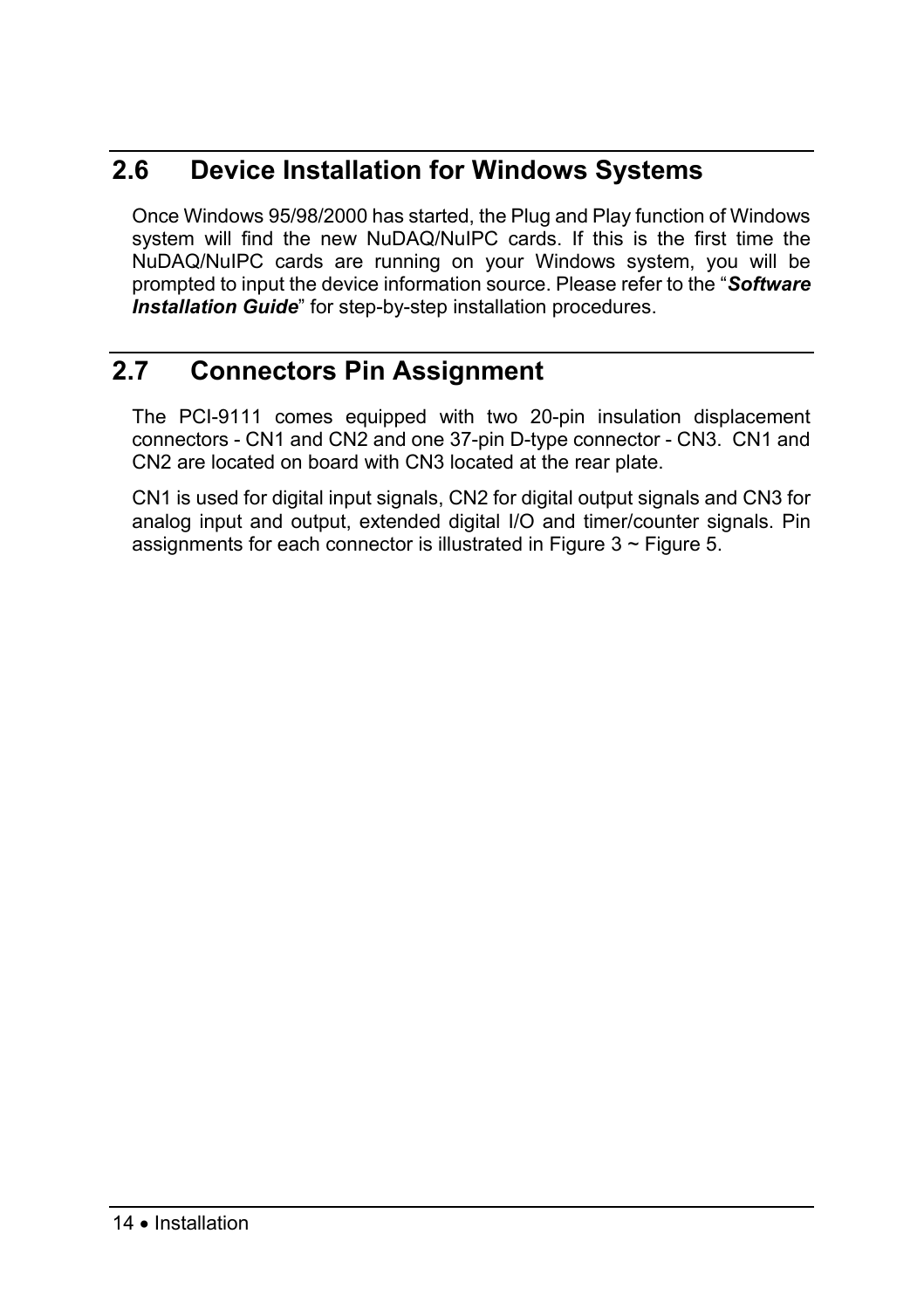#### **2.7.1 Digital Input Connector CN1**





#### **2.7.2 Digital Output Connector CN2**

| CN <sub>2</sub>                                                                                            |                                                                                  |                                  |                                                                           |                                               |  |  |
|------------------------------------------------------------------------------------------------------------|----------------------------------------------------------------------------------|----------------------------------|---------------------------------------------------------------------------|-----------------------------------------------|--|--|
| $+12V$<br><b>GND</b><br>DO $151$<br>DO 13.<br>DO 11-<br>DO 9-<br>DO 7-<br>DO<br>$5-$<br>3<br>DO<br>DO<br>1 | 20 19<br>18 17<br>16 15<br>14 13<br>12 11<br>10<br>8<br>6<br>4<br>$\overline{c}$ | 9<br>7<br>5<br>3<br>$\mathcal I$ | $+5V$<br>GND<br>DO 14<br>DO 12<br>-DO 10<br>_DO 8<br>DO<br>DO<br>DO<br>DO | -6<br>$\boldsymbol{4}$<br>$\overline{2}$<br>0 |  |  |
|                                                                                                            |                                                                                  |                                  |                                                                           |                                               |  |  |



#### **Legend:**

- *DO n*: Digital output signal channel *n*
- *DI n:* Digital input signal channel *n*<br>GND: Digital ground
- Digital ground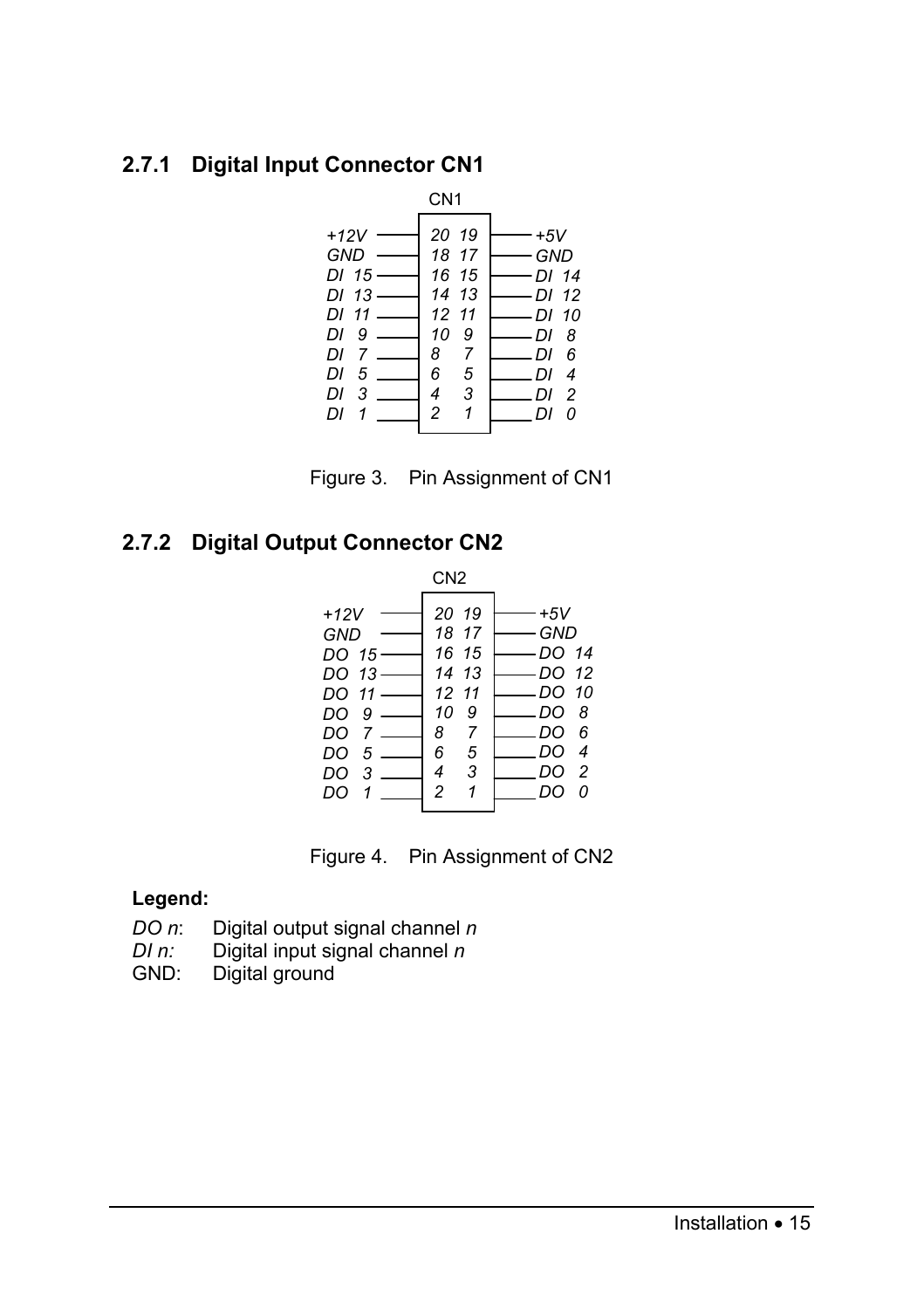#### **2.7.3 Analog Input/Output, Extended I/O Connector CN3**



Figure 5. Pin Assignment of CN3

#### **Legend:**

- *AI n*: Analog Input Channel *n* (single-ended)
- *DA Out*: Analog Output Channel
- *ExtTrg*: External A/D Trigger Signal
- *PreTrg*: Pre-Trigger Stop or Post-Trigger Start Signal
- *EDI n*: Extended Digital Input Channel n (0~3)
- *EDO n*: Extended Digital Output Channel n (0~3)
- A.GND: Analog Signal Ground
- D.GND: Digital Signal Ground
- *N.C*: No connection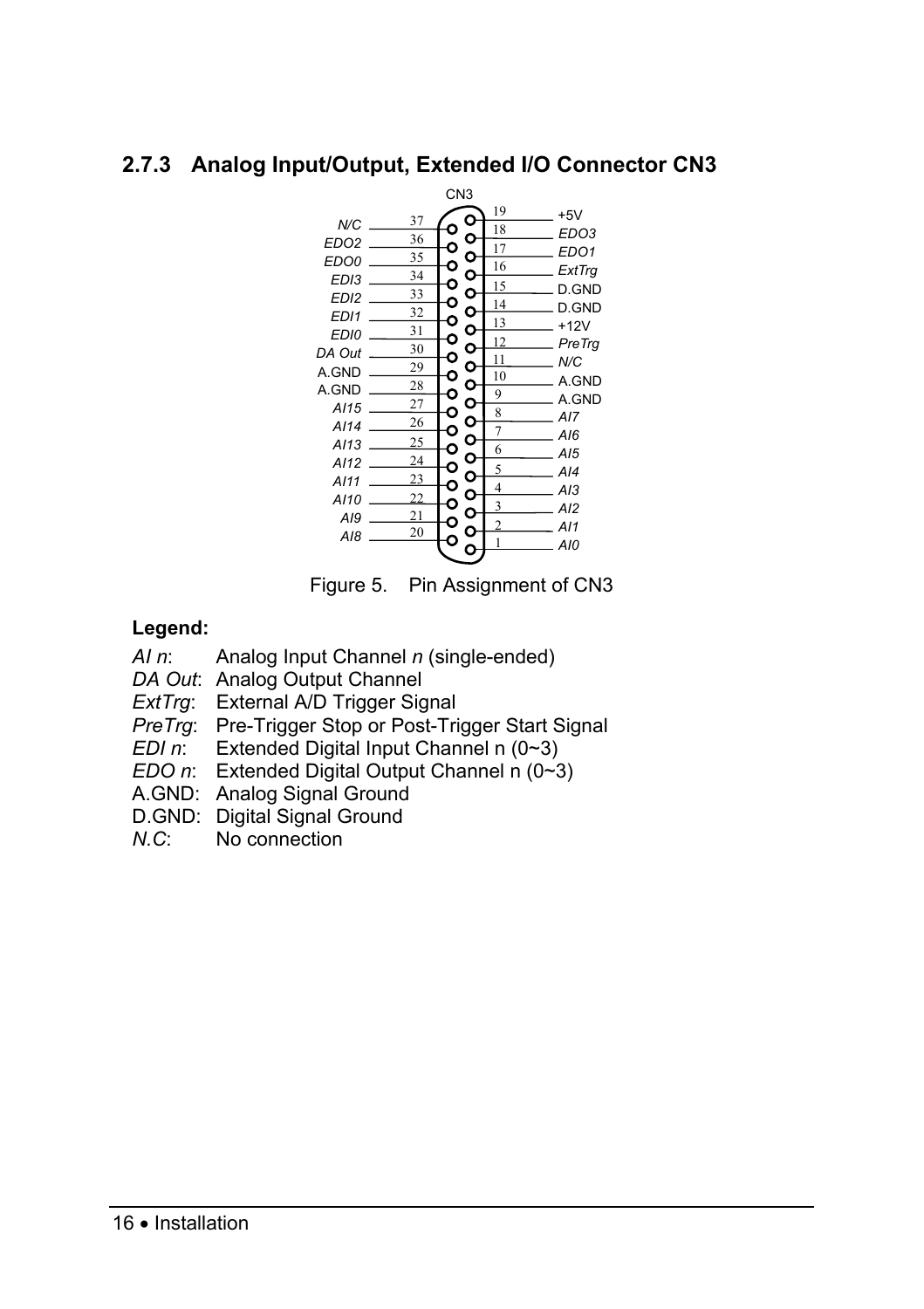## **2.8 Daughter Board Connection**

The PCI-9111 can be connected with five different daughter boards. The following are compatible: ACLD-8125, 9137, 9138, 9182, 9185, and 9188. The functionality and connections are specified in the following sections

### **2.8.1 Connect with ACLD-8125**

The ACLD-8125 has a 37-pin D-sub connector, which can connect to the PCI-9111 through the 37-pin assemble cable. The most outstanding feature of this daughter board is the CJC (cold junction compensation) circuit on board. You can directly connect a thermocouple to the ACL-8125 board. The CJC is only suitable for High Gain version boards

#### **2.8.2 Connect with ACLD-9137**

The ACLD-9137 is directly connected to the cards' 37-pin D-sub connector. It is suitable for simple applications that do not need complex signal conditioning before an A/D conversion is performed.

#### **2.8.3 Connect with ACLD-9182**

The ACLD-9182 is a 16 channel isolated digital input board. This board is connected to CN1 of the PCI-9111 via a 20-pin ribbon cable. The ACLD-9182 provides a 500Vdc isolation voltage protection, thus protecting your PC system from damage in an event that abnormal input signals occur.

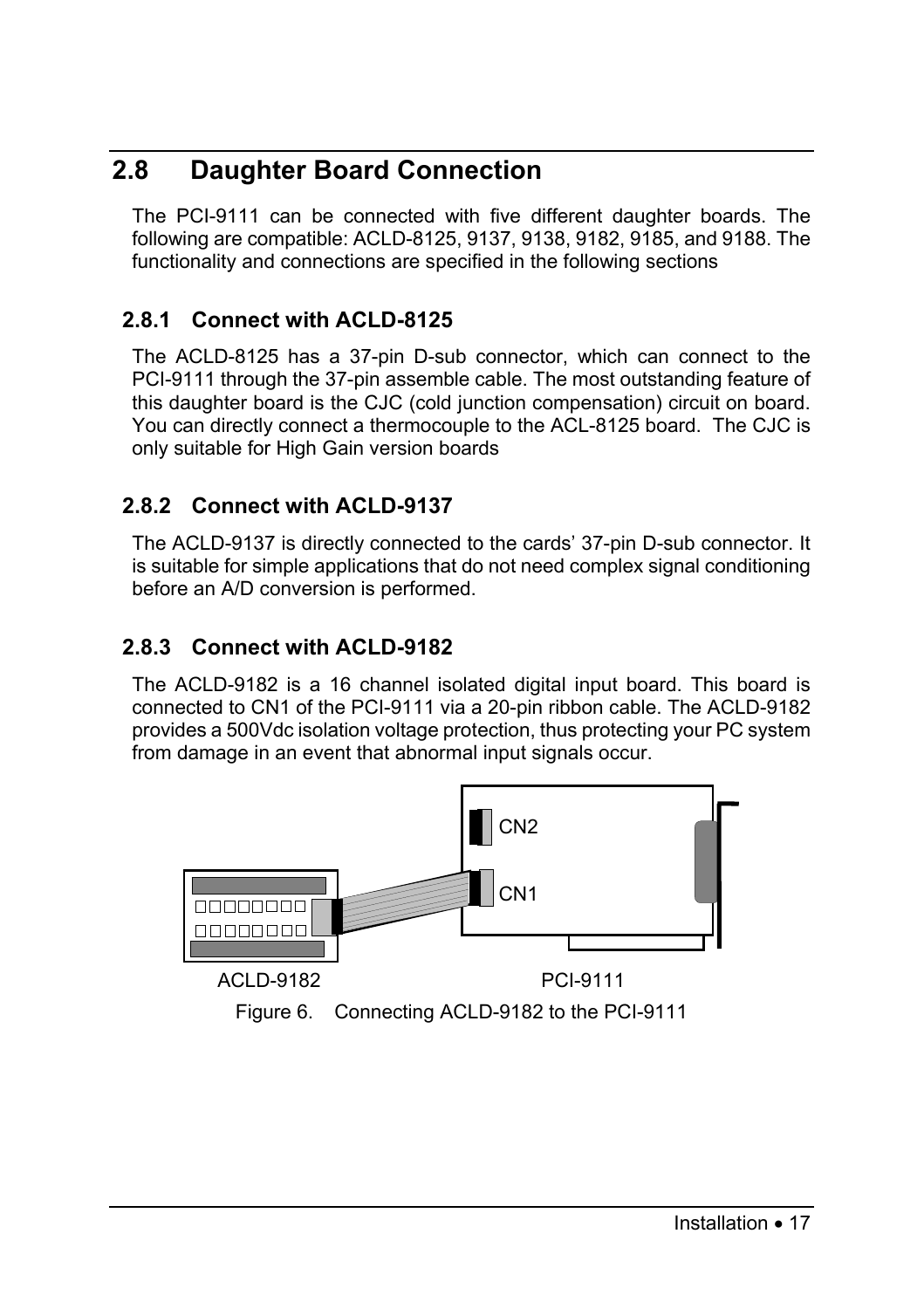#### **2.8.4 Connect with ACLD-9185**

The ACLD-9185 is a 16-channel SPDT relay output board. This board is connected to CN2 of the PCI-9111 via a 20-pin ribbon cable. By using this board, you can control external devices through the digital output signals.



PCI-9111



#### **2.8.5 Connect with ACLD-9138 and ACLD-9188**

The ACLD-9138 and ACLD-9188 are general-purpose terminal boards it is equipped with a 37-pin D-sub connector. The ACLD-9138 has a LED indicator to indicate the power ON/OFF status of your computer system.



Figure 8. Connecting ACLD-9138/9188 to the PCI-9111

**Caution:** Protection on the EDI, EDO, and DA output are not provided. It is highly recommended that users implement a protection circuit of their own to avoid any possible damage to the card.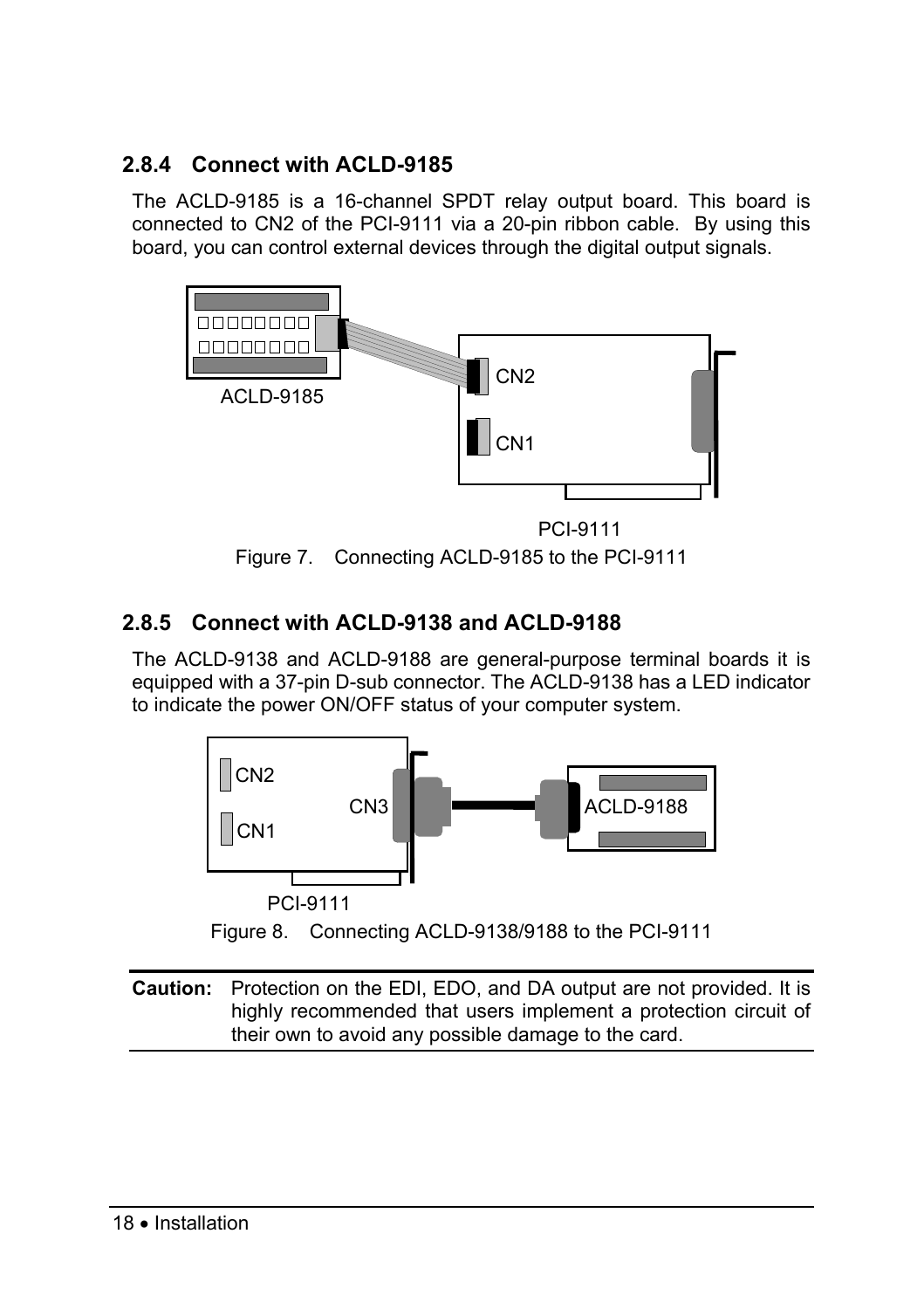3

# **Registers**

The descriptions of the registers and structure of the PCI-9111 are outlined in this chapter. The information in this chapter will assist programmers wishing to handle the card with low-level programs.

In addition, the low level programming syntax is introduced. This will help beginners learn how to operate the PCI-9111 in the shortest possible time.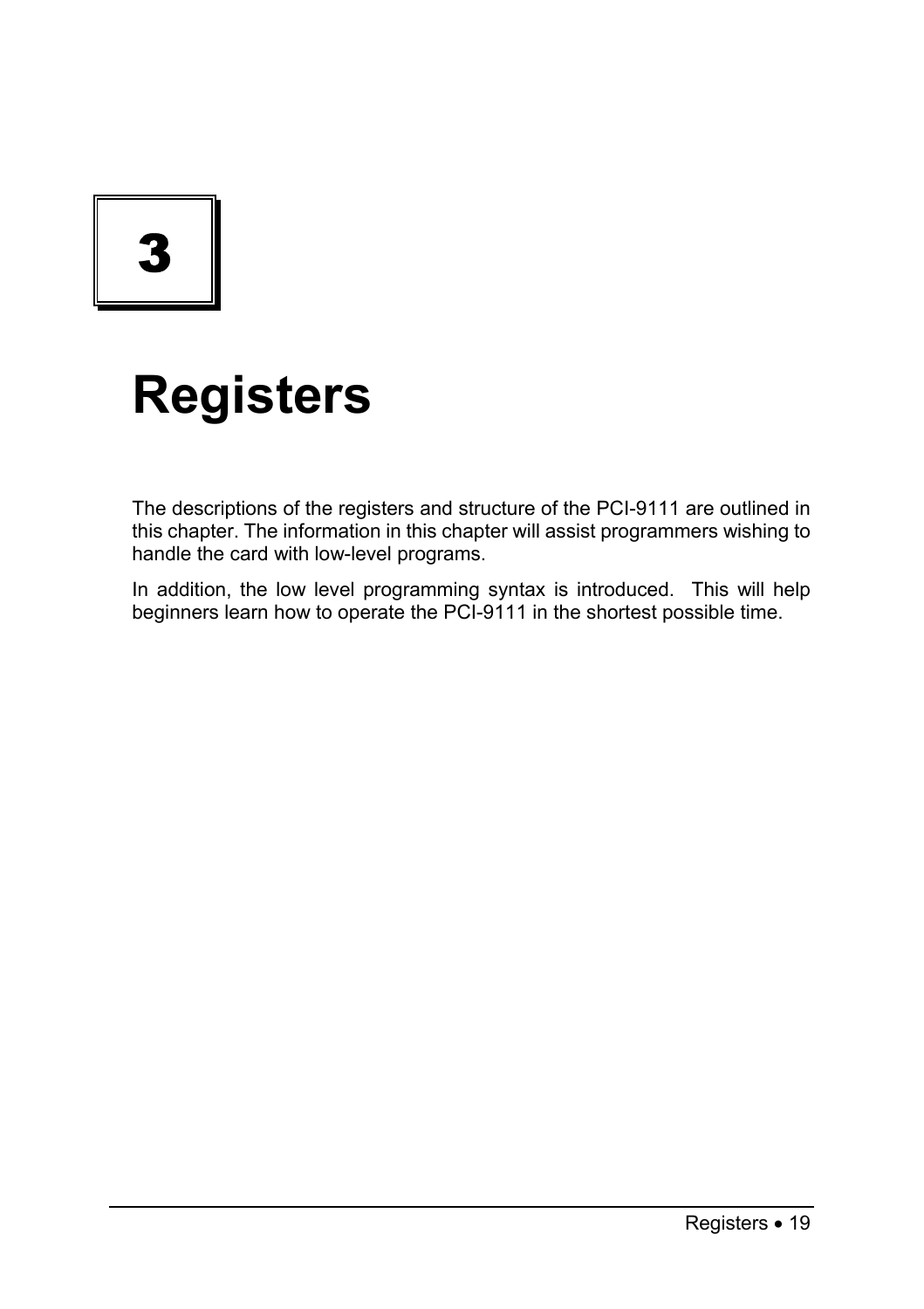## **3.1 PCI PnP Registers**

The PCI-9111 functions as a 32-bit PCI target device to any master on the PCI bus. It supports burst transfer to memory space by using 32-bit data. All data read and write is base on 32-bit data. There are three types of registers on the PCI-9111: The PCI Configuration Registers (PCR), Local Configuration Registers (LCR) and the 9111 registers.

The PCR is compliant to the PCI-bus specifications. It is initialized and controlled by the plug & play (PnP) PCI BIOS. User can study the PCI BIOS specification to understand the operation of the PCR. Please contact PCISIG to acquire the specifications of the PCI interface.

The PCI bus controller (PCI-9050) is provided by PLX technology Inc. (www.plxtech.com). For more detailed information of the LCR, please visit PLX technology's web site. It is not necessary for users to fully understand in detail the LCR if the software library is used. The PCI PnP BIOS assigns the base address of the LCR. The assigned address is located at 14h of PCR.

The PCI-9111 registers are shown in the next section. The base address, which is also assigned by the PCI PnP BIOS, is located at an offset of 18h of the PCR. Do not try to modify the base address and interrupt which is assigned by the PCI PnP BIOS; it may cause resource conflicts in your system.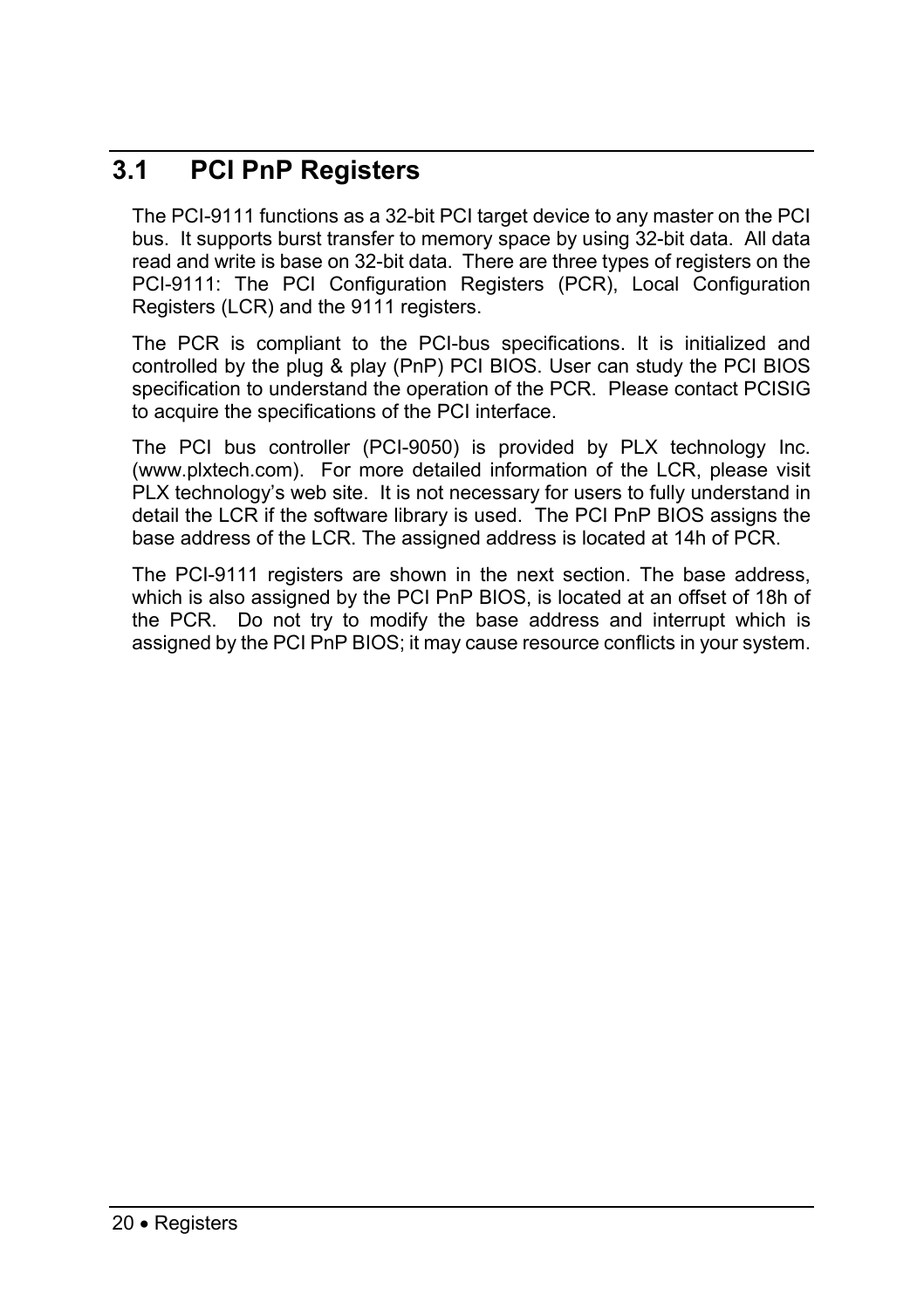## **3.2 I/O Address Map**

Most of the PCI-9111 registers are 16 bits. Users can access these registers using 16 bits I/O instructions. The following table shows the registers map, including descriptions and their offset addresses relative to the base address.

| I/O Address     | Write                | Read                                               |  |  |  |
|-----------------|----------------------|----------------------------------------------------|--|--|--|
| $Base + 00h$    | DA value             | AD FIFO value                                      |  |  |  |
| Base $+02h$     | Digital Output       | Digital Input                                      |  |  |  |
| Base $+04h$     | Extended DO          | Extended DI                                        |  |  |  |
| $Base + 06h$    | AD channel control   | AD channel read back                               |  |  |  |
| $Base + 08h$    | AD range control     | AD range and AD status<br>read back                |  |  |  |
| Base + 0Ah      | AD trigger mode      | AD mode and interrupt<br>setting read back         |  |  |  |
| Base + 0Ch      | Interrupt control    | ISC2 & Trigger even read<br>back $*$ <sup>1)</sup> |  |  |  |
| Base + 0Eh      | Software AD trigger  | (Not used)                                         |  |  |  |
| Base + 10h ~3Eh |                      | Reserved                                           |  |  |  |
| Base $+40h$     |                      | Timer 8254 Ch#0                                    |  |  |  |
| Base $+42h$     |                      | Timer 8254 Ch#1                                    |  |  |  |
| $Base + 44h$    | Timer 8254 Ch#2      |                                                    |  |  |  |
| $Base + 46h$    | <b>Timer Control</b> | <b>Timer Status</b>                                |  |  |  |
| Base + 48h      | Clear H/W IRQ        | (Not used)                                         |  |  |  |

Table 1: I/O Address Map

\*<sup>1)</sup> This register is only supported with the PCI-9111DG/HR hardware revision B2.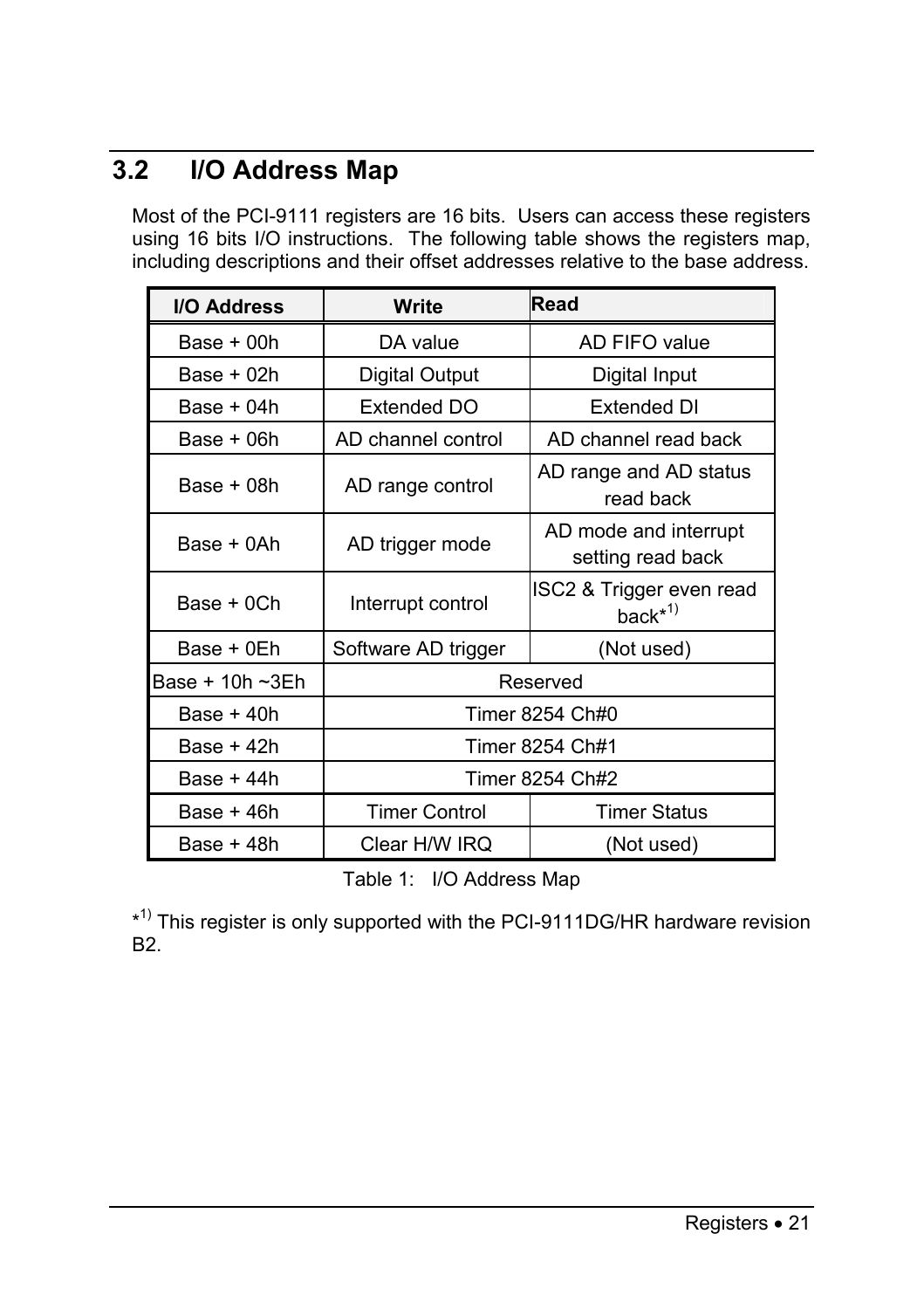## **3.3 A/D Data Registers**

The PCI-9111 A/D data is stored in the FIFO after conversion. The data can be transferred to the host memory by software control only. The register format for the 12-bits PCI-9111DG and 16-bits PCI-9111HR is different and is not compatible. For the 12-bit PCI-9111 data, the 4 LSB are used to store the channel number in which the AD data is stored.

**Address:** BASE + 0h

**Attribute:** read only

#### **Data Format:**

For 12-bits PCI-9111DG

| <b>Bit</b> |                  |                  |     |                 |                 |                 |     |     |
|------------|------------------|------------------|-----|-----------------|-----------------|-----------------|-----|-----|
| BASE+0h    | AD3              | AD <sub>2</sub>  | AD1 | AD <sub>0</sub> | CH <sub>3</sub> | CH <sub>2</sub> | CH1 | CH0 |
| BASE+1h    | AD <sub>11</sub> | AD <sub>10</sub> | AD9 | AD8             | AD7             | AD6             | AD5 | AD4 |

for 16-bits PCI-9111HR

| <b>Bit</b> |                  |                  |                   |             |                   |                  |     |                 |
|------------|------------------|------------------|-------------------|-------------|-------------------|------------------|-----|-----------------|
| BASE+0h    | AD7              | AD <sub>6</sub>  | AD <sub>5</sub>   | AD4         | AD <sub>3</sub>   | AD <sub>2</sub>  | AD1 | AD0             |
| BASE+1h    | AD <sub>15</sub> | AD <sub>14</sub> | LAD <sub>13</sub> | <b>AD12</b> | LAD <sub>11</sub> | AD <sub>10</sub> | AD9 | AD <sub>8</sub> |

- **AD15~AD0:** Analog to digital data. AD11 is the Most Significant Bit (MSB) for the PCI-9111DG while AD15 is the MSB of PCI-9111HR. AD0 is the Least Significant Bit (LSB).
- **CH3~CH0:** A/D channel number from which the data is derived.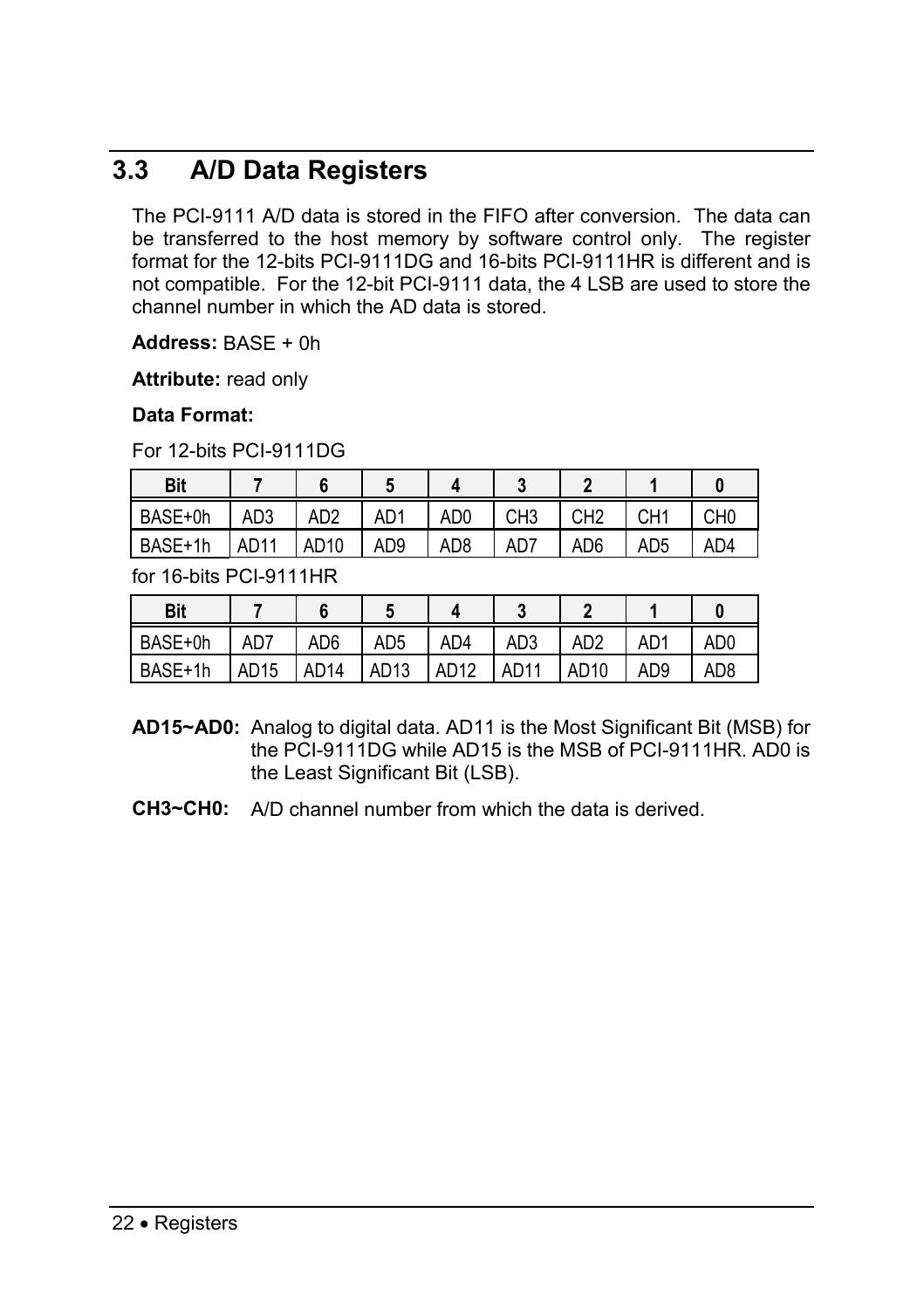## **3.4 A/D Channel Control Register**

The PCI-9111 provides 16 single-ended analog input channels. The channel control register is used to set the A/D channels to be converted. Under non-auto scanning mode, the register sets the channel number for conversion. Under auto-scanning mode, the register sets the ending channel number.

**Address:** BASE + 6h

**Attribute:** write only

#### **Data Format:**

| <b>Bit</b> |     |       | $\overline{\phantom{a}}$ |                 |                 |                 |       |       |
|------------|-----|-------|--------------------------|-----------------|-----------------|-----------------|-------|-------|
| BASE+6h    | CN7 | CN6   | CN <sub>5</sub>          | CN <sub>4</sub> | CN <sub>3</sub> | CN <sub>2</sub> | CN1   | CN0   |
| BASE+7h    | --  | $- -$ | $- -$                    | --              | $- -$           | $- -$           | $- -$ | $- -$ |

Where:

CNn: channel number. (CN7 is MSB and CN0 is LSB).

There are 8 bits in this register. The 4 LSB (CN0~CN3) are used to select the on-board multiplexer. Usually, only the 4 LSB are used and 16 input channels can be selected. However, if there is an extension board, which can provide extension ability to 256 analog input channels, the 4 MSB (CN4~CN7) can also be used to control the extension board.

## **3.5 A/D Channel Read Back Register**

The AD channel setting can be read back from this register.

**Address:** BASE + 6h

**Attribute:** read only

**Data Format:** 

| <b>Bit</b> |     |                 |       |       |       |                 |     |       |
|------------|-----|-----------------|-------|-------|-------|-----------------|-----|-------|
| BASE+6h    | AS3 | AS <sub>2</sub> | AS1   | AS0   | CN3   | CN <sub>2</sub> | CN1 | CN0   |
| BASE+7h    | $-$ | --              | $- -$ | $- -$ | $- -$ | $- -$           | --  | $- -$ |

Where:

CNn: channel number

ASn: Auto scan channel number.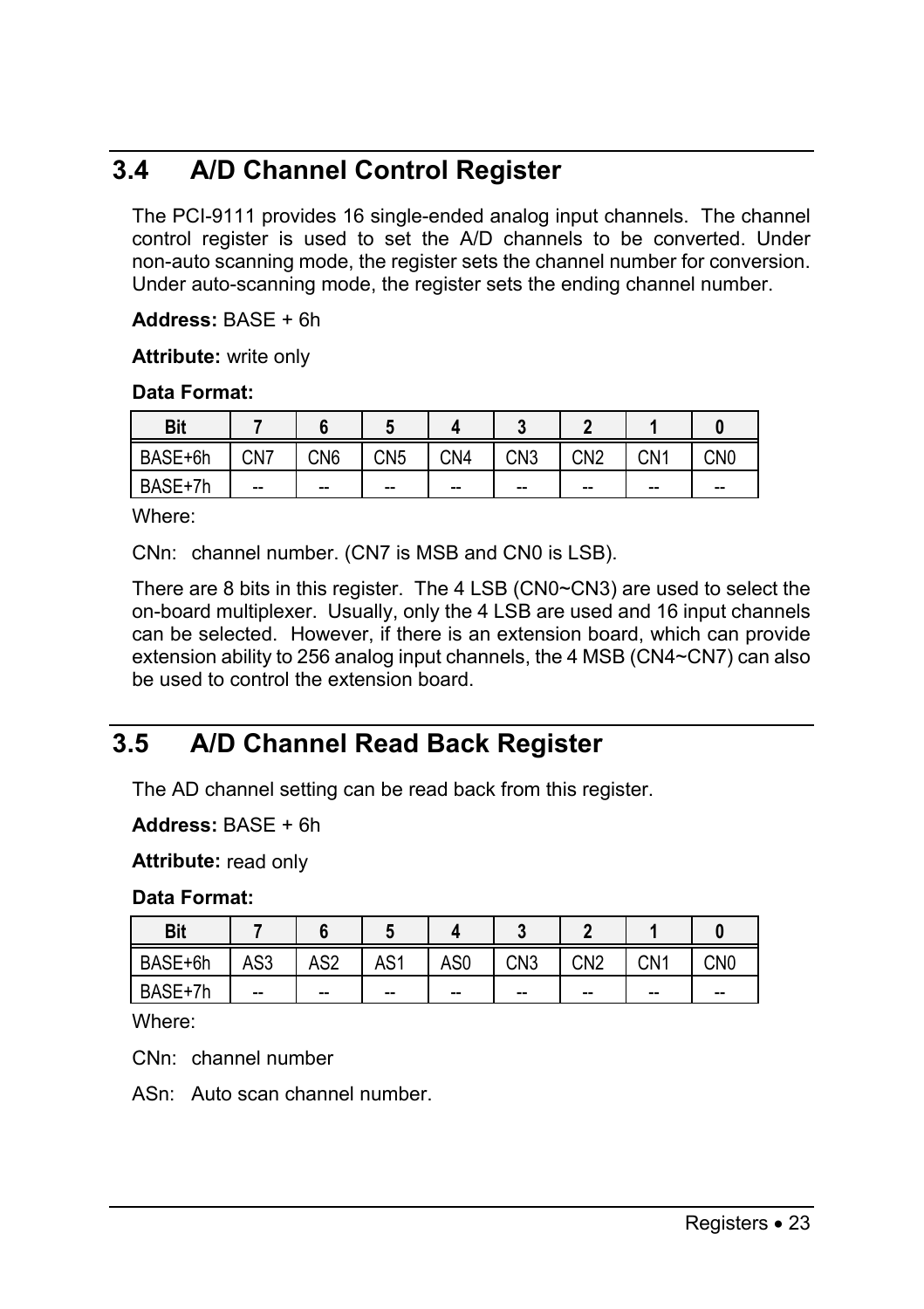There are 8 bits in this register. Under non-auto scan mode, the 4 LSB (CN0~CN3) stores the channel number setting with the 4 MSB (AS3~AS0) set to '0'. Under auto-scan mode, the 4LSB records the ending channel number. The 4 MSB are the selected channel with the value increasing automatically when an A/D trigger signal is inserted.

## **3.6 A/D Input Signal Range Control Register**

The A/D range register is used to adjust the analog input range. This register directly controls the PGA (programmable gain amplifier). When a different gain value is set, the analog input range will be changed to the its corresponding value.

**Address:** BASE + 8h

**Attribute:** write only

**Data Format:** 

| <b>Bit</b> |  |  |     |                |    |    |
|------------|--|--|-----|----------------|----|----|
| BASE+8h    |  |  | . . | G <sub>2</sub> | G1 | GC |
| BASE+9h    |  |  |     |                |    |    |

The relationship between gain setting and its corresponding A/D range is listed in the table below.

| G <sub>2</sub> | G1 | G <sub>0</sub> | <b>GAIN</b> | <b>Analog Input Range</b> | <b>Gain Code used in Software</b><br>Library |
|----------------|----|----------------|-------------|---------------------------|----------------------------------------------|
|                |    |                |             | ±10V                      | $AD \ B \ 10$                                |
|                |    |                |             | $+5V$                     | AD B 5 v                                     |
|                |    |                |             | $+2.5V$                   | AD B 2 5                                     |
|                |    |                |             | $\pm$ 1.25V               | AD B 1 $25\overline{v}$                      |
|                |    |                | 16          | ገ 625V                    | 'nВ.                                         |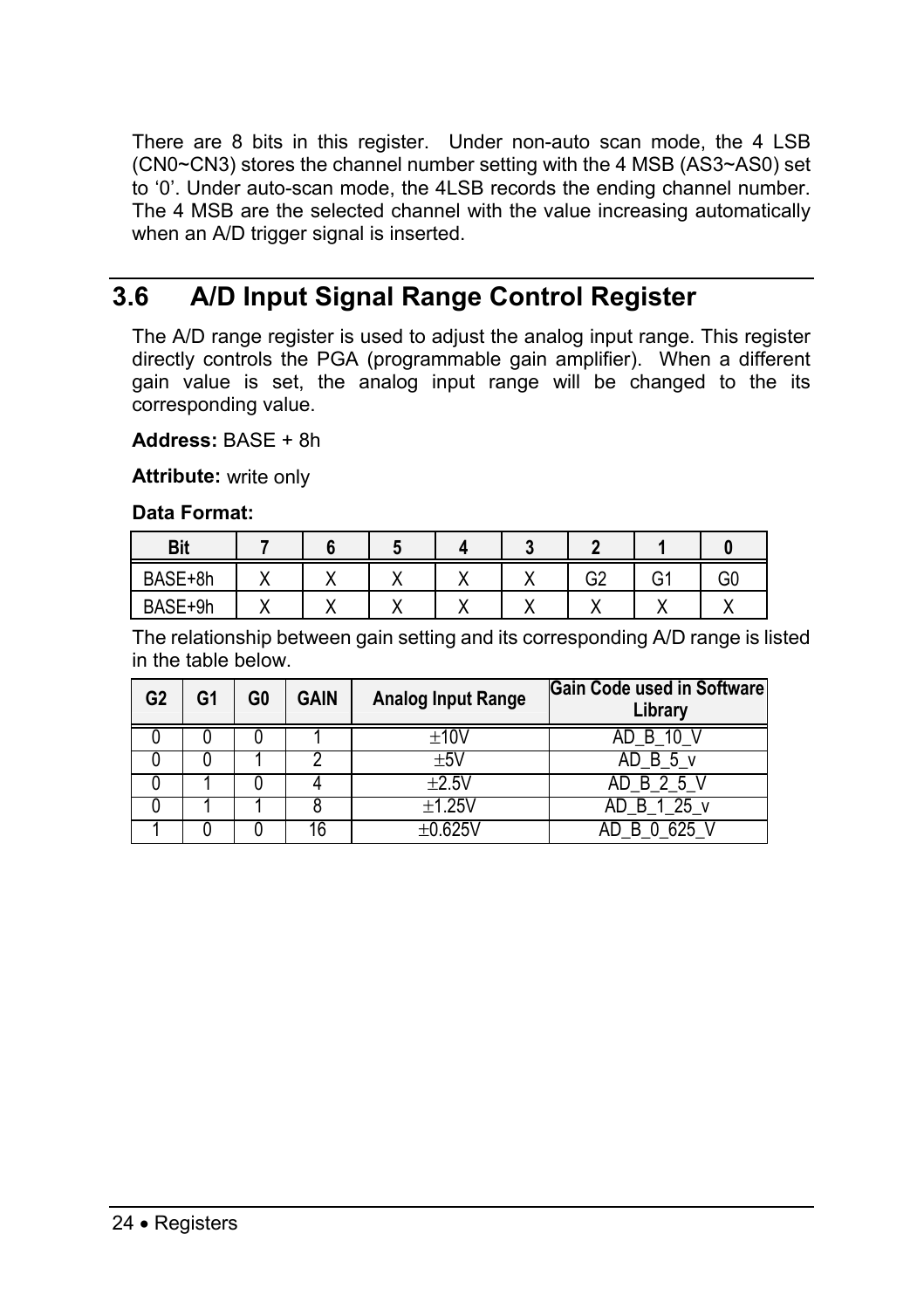## **3.7 A/D Range and Status Read back Register**

The A/D range setting and A/D FIFO status can be read back from this register.

**Address:** BASE + 8h

**Attribute:** read only

#### **Data Format:**

| <b>Bit</b> |                   |        |         |         | $\overline{\phantom{a}}$ |                    |                |    |
|------------|-------------------|--------|---------|---------|--------------------------|--------------------|----------------|----|
| BASE+8h    | <b>BUSY</b><br>AD | ᄄ<br>ᄄ | НF<br>ᄄ | ᄄ<br>EF | $\sqrt{2}$<br>u          | G <sub>2</sub>     | $\sim$<br>ו ט' | G0 |
| BASE+9h    |                   |        |         |         |                          | $\cdot$<br>$\cdot$ |                |    |

**Where** 

GC0~GC2: A/D Range control setting

FF EF: '0' means FIFO is empty

FF HF: '0' means FIFO is half-full

FF FF: '0' means FIFO is full, A/D data may have been loss

AD\_BUSY: '0' means AD is busy, the A/D data has not been latched in FIFO yet. If AD BUSY changes from '0' to '1', A/D is not busy and the data is written into FIFO.

## **3.8 Software Trigger Register**

To generate a trigger pulse for an A/D conversion, writing any data to this register will trigger an A/D conversion.

**Address:** BASE + 0Eh

**Attribute:** write only

**Data Format:** 

| n 14<br>יי                                                                  |  |  |  |  |
|-----------------------------------------------------------------------------|--|--|--|--|
| $\sim$<br>$\sim$<br>D <sub>A</sub><br>. .<br>$+0$ $-1$<br>◡<br>◡–…<br><br>- |  |  |  |  |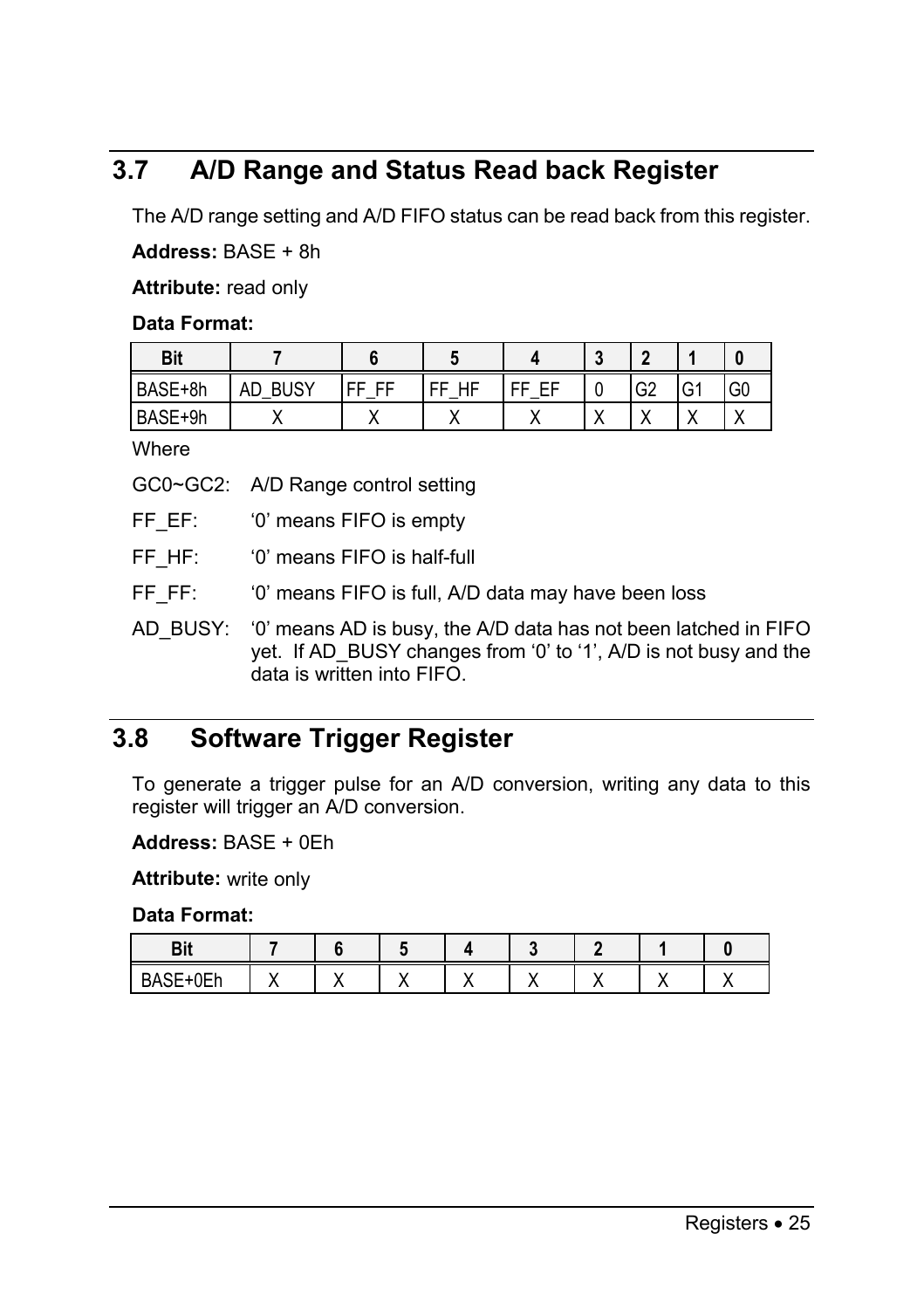## **3.9 A/D Trigger Mode Control Register**

This register is used to control the A/D trigger source and trigger method.

#### **Address:** BASE + 0Ah

**Attribute:** write only

#### **Data Format:**

| Bit             |   |   |                 |              |             |             |             |              |
|-----------------|---|---|-----------------|--------------|-------------|-------------|-------------|--------------|
| BASE+0Ah        | v | v | <b>TRGEVENT</b> | <b>POTRG</b> | <b>PTRG</b> | <b>EITS</b> | <b>TPST</b> | <b>ASCAN</b> |
| <b>BASE+0Bh</b> | v |   |                 |              |             |             |             |              |

TRGEVENT: Post / Pre-rigger event flag clear, write 1 to clear the trigger event

- POTRG: Post-trigger ON/OFF control 0: Post-trigger OFF
	- 1: Post-Trigger ON
- PTRG: Pre-trigger ON/OFF control
	- 0: Pre-trigger OFF
	- 1: Pre-Trigger ON
- EITS: External / Internal Trigger Source
	- 1: External Trigger Source
	- 0: Internal Trigger Source
- TPST: Timer Pacer/ Software Trigger
	- 0: Software Trigger
	- 1: Timer Pacer Trigger
- ASCAN: Auto Scan Control
	- 0: Auto Scan OFF
	- 1: Auto Scan ON

Only the modes listed below applied on the PCI-9111 card:

| Bit 4<br><b>POTRG</b><br>(Note 2) | Bit 3<br><b>PTRG</b> | Bit 2<br><b>EITS</b> | Bit 1<br><b>TPST</b> | Bit 0<br><b>ASCAN</b> | <b>Mode Description (Note 1)</b> |
|-----------------------------------|----------------------|----------------------|----------------------|-----------------------|----------------------------------|
| 0/1                               | 0/1                  |                      |                      | 0/1                   | Software Trigger & Polling       |
| 0/1                               | 0/1                  |                      |                      | 0/1                   | <b>Timer Pacer Trigger</b>       |
| 0/1                               | 0/1                  |                      |                      | 0/1                   | <b>External Trigger</b>          |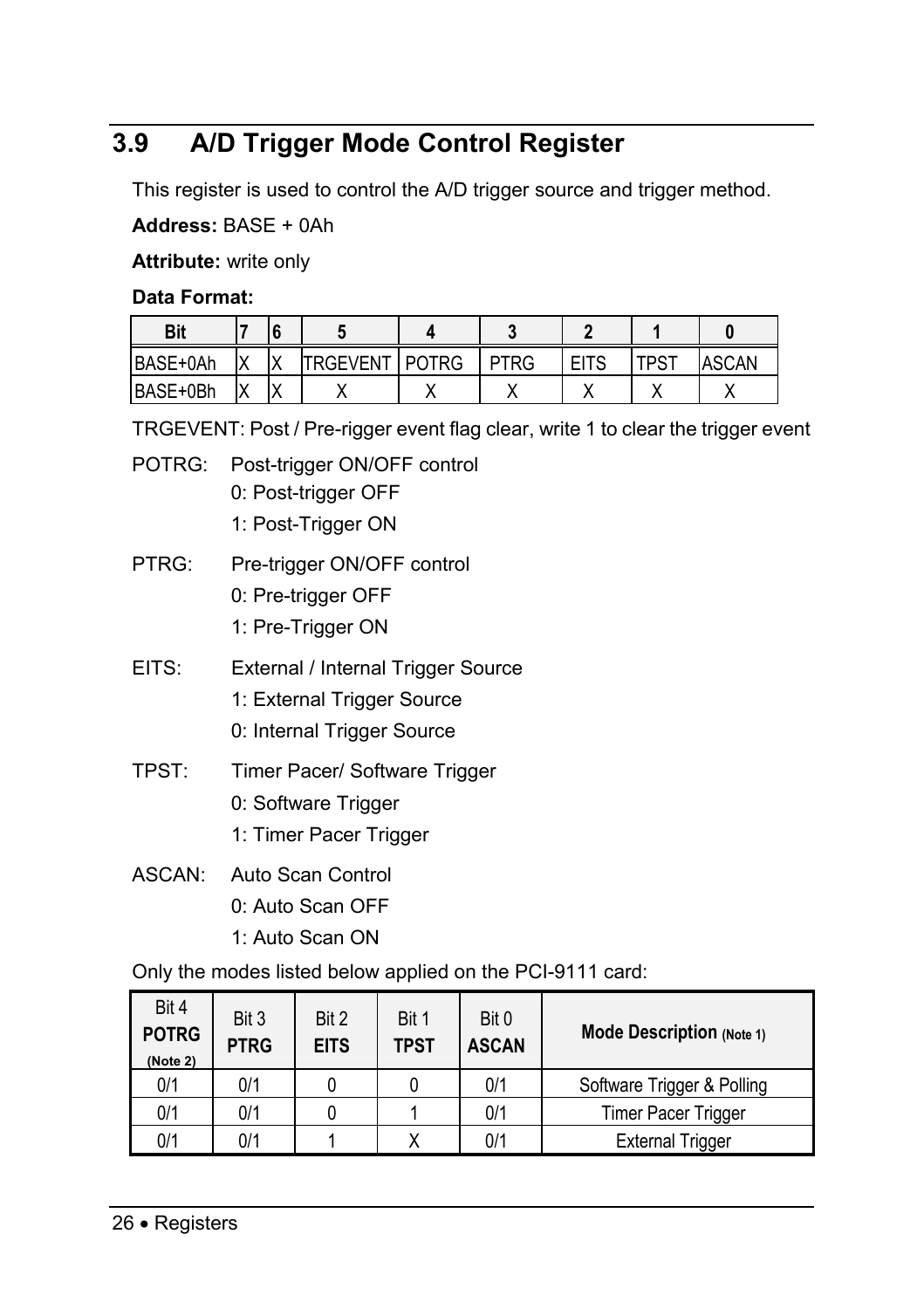- Note 1: The bits in this register can only control the A/D trigger source and trigger method. The trigger conditions are independent from data transfer method and interrupt generation.
- Note 2: The setting of Pre-trigger and Post-trigger in bit 3 & 4 are exclusive. There is only one mode can be enabled at one time
- Note 3: TRGEVENT and POTRG bits support for hardware revision B2. It's not available in old version.

# **3.10 Interrupt Control Register**

The PCI-9111 has a dual interrupt system, thus two interrupt sources can be generated and can be checked using the software. This register is used to select the interrupt source.

**Address:** BASE + 0Ch

**Attribute:** write only

#### **Data Format:**

| D <sub>it</sub><br>יוס |           |  |              |             |                   |     |      |
|------------------------|-----------|--|--------------|-------------|-------------------|-----|------|
| 0Ch                    | $\lambda$ |  | $\mathbf{v}$ | 1000<br>ouz | ---<br>⊾⊢⊢⊾<br>-- | 102 | ISC0 |

ISC0: IRQ0 signal select

0: IRQ on the ending of the AD conversion (EOC)

1: IRQ when FIFO is half full

| ISC2 ISC1 | IRQ1 signal select                                 |
|-----------|----------------------------------------------------|
|           | <b>IRQ every Timer tick</b>                        |
|           | IRQ when ExtTrg signal changes from 'H' to 'L'     |
|           | IRQ when pre-trigger counter is counting down to 0 |

FFEN: FIFO enable pin

0: FIFO Enable (Power On Default value)

1: FIFO Disable

(To reset the FIFO, set FFEN sequence as 0 -> 1 -> 0)

**Note 1:** ISC2 control bit is only supported with hardware version B2, i.e. An IRQ is available when the pre-trigger counter is counting down.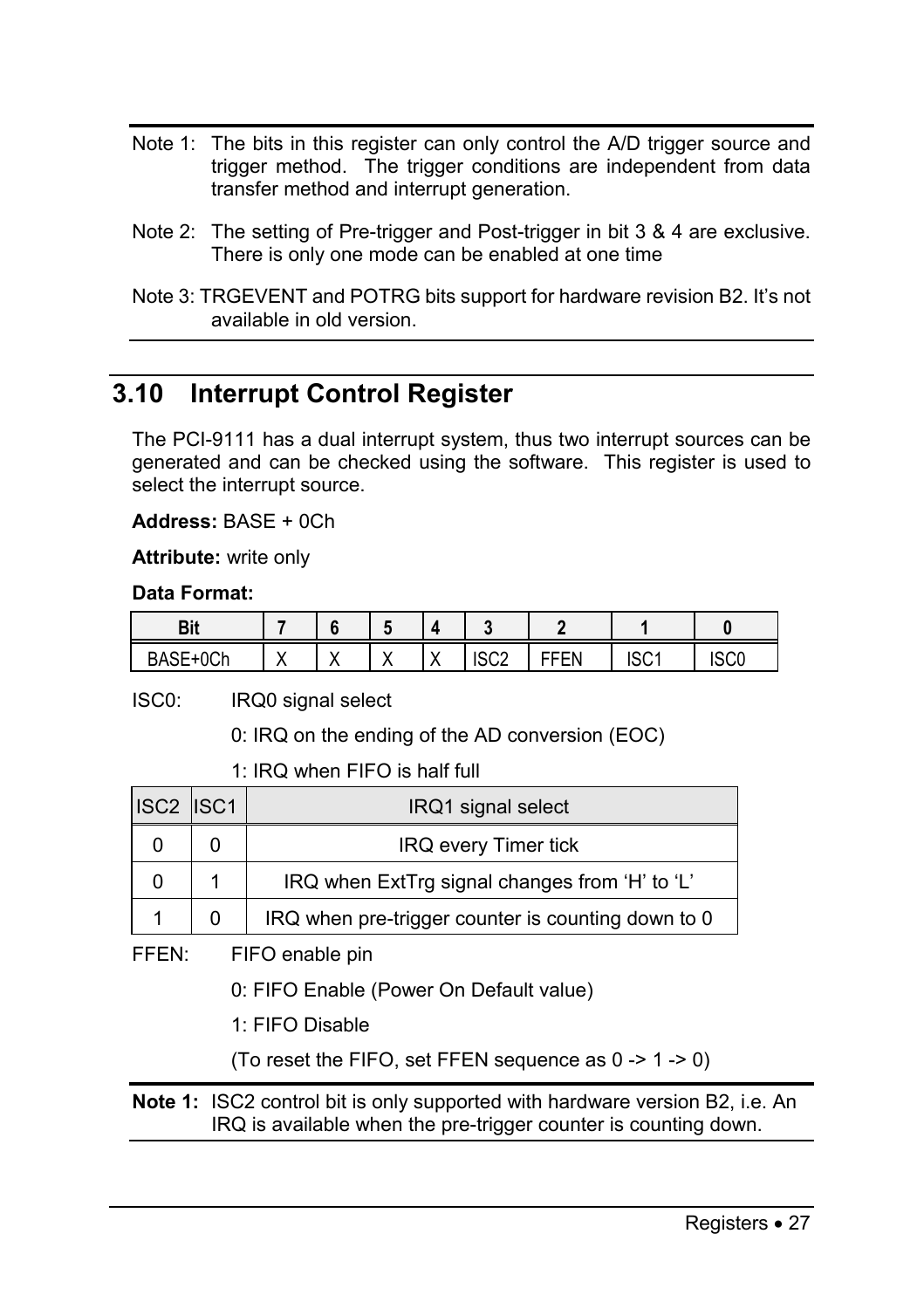# **3.11 Hardware Interrupt Clear Register**

Because the PCI interrupt signal is level triggered, the interrupt clear register must be written to in order to clear the flag after processing an interrupt request event, otherwise another interrupt request will be inserted and will cause the software to hang on processing the interrupt event.

#### **Address:** BASE + 48h

**Attribute:** write only

#### **Data Format:**

| . .<br>.                   |  |  |  |  |
|----------------------------|--|--|--|--|
| $\sim$<br>$\sim$<br>$\sim$ |  |  |  |  |

# **3.12 A/D Mode & Interrupt Control Read Back Register**

The AD mode setting and interrupt control setting can be read from this register. Refer to section 3.9 and section 3.10 for detail definition of each bit.

**Address:** BASE + 0Ah

**Attribute:** read only

#### **Data Format:**

| <b>Bit</b> |              |             |                  |                  |             |             |             |       |
|------------|--------------|-------------|------------------|------------------|-------------|-------------|-------------|-------|
| BASE+0Ah   | <b>POTRG</b> | <b>FFEN</b> | ISC <sub>1</sub> | ISC <sub>0</sub> | <b>PTRG</b> | <b>EITS</b> | <b>TPST</b> | ASCAN |
| BASE+0Bh   |              |             |                  |                  |             |             |             |       |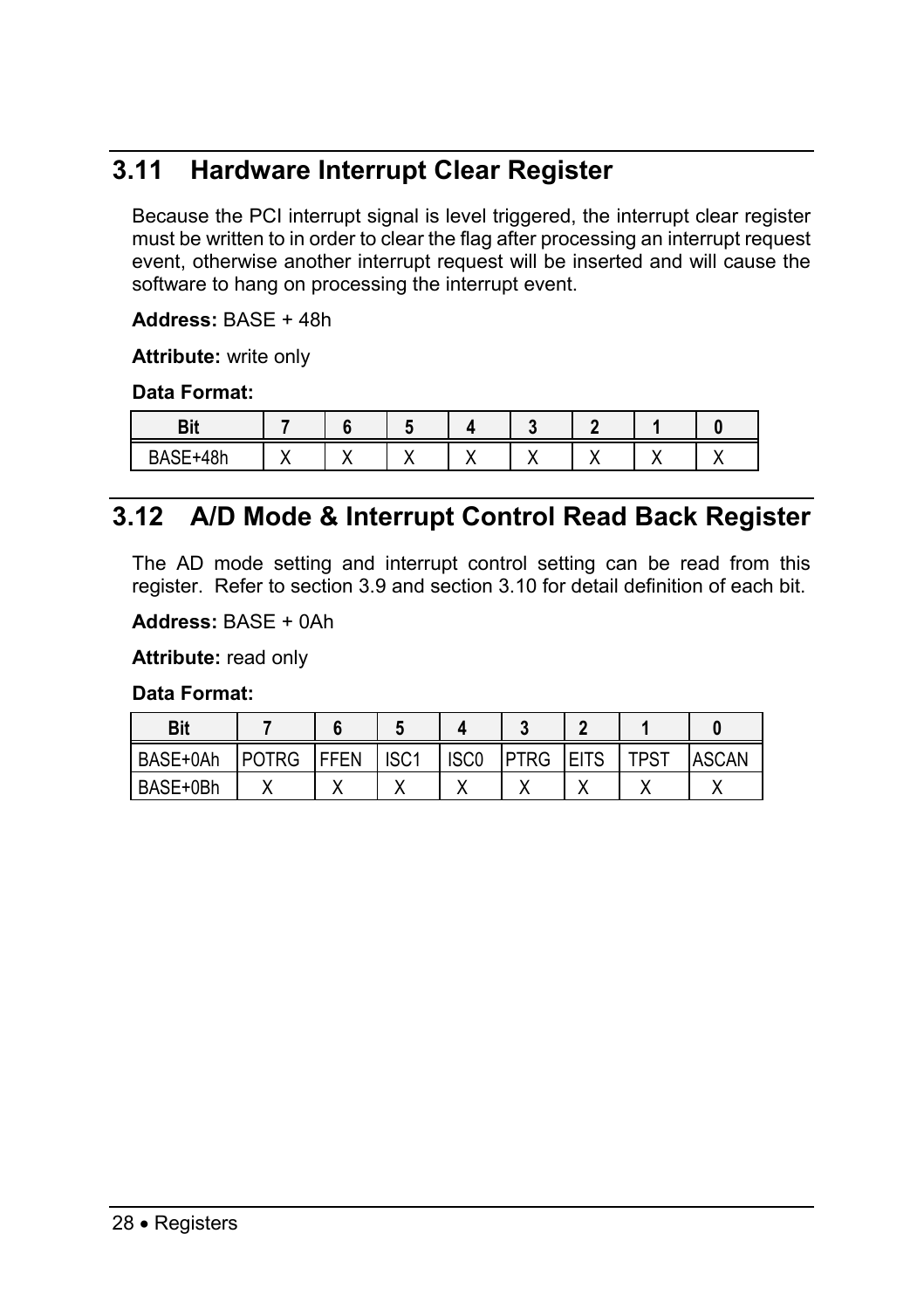# **3.13 ISC2 & Trigger Event Read Back Register**

The interrupt control setting ISC2 and the trigger event can be retrieved from this register. Refer to section 3.9 and section 3.10 for details of each bit.

#### **Address:** BASE + 0Ch

**Attribute:** read only

#### **Data Format:**

| <b>Bit</b> |    |  |    |                 |      |
|------------|----|--|----|-----------------|------|
| BASE+0Ah   |    |  |    | <b>TRGEVENT</b> | מחפו |
| BASE+0Bh   | ,, |  | ,, |                 |      |

ISC2: IRQ2 select bit, refer to section 3.10 for detail.

TRGEVENT: pre-trigger and post-trigger event.

1: trigger event occurs

0: trigger event not occurs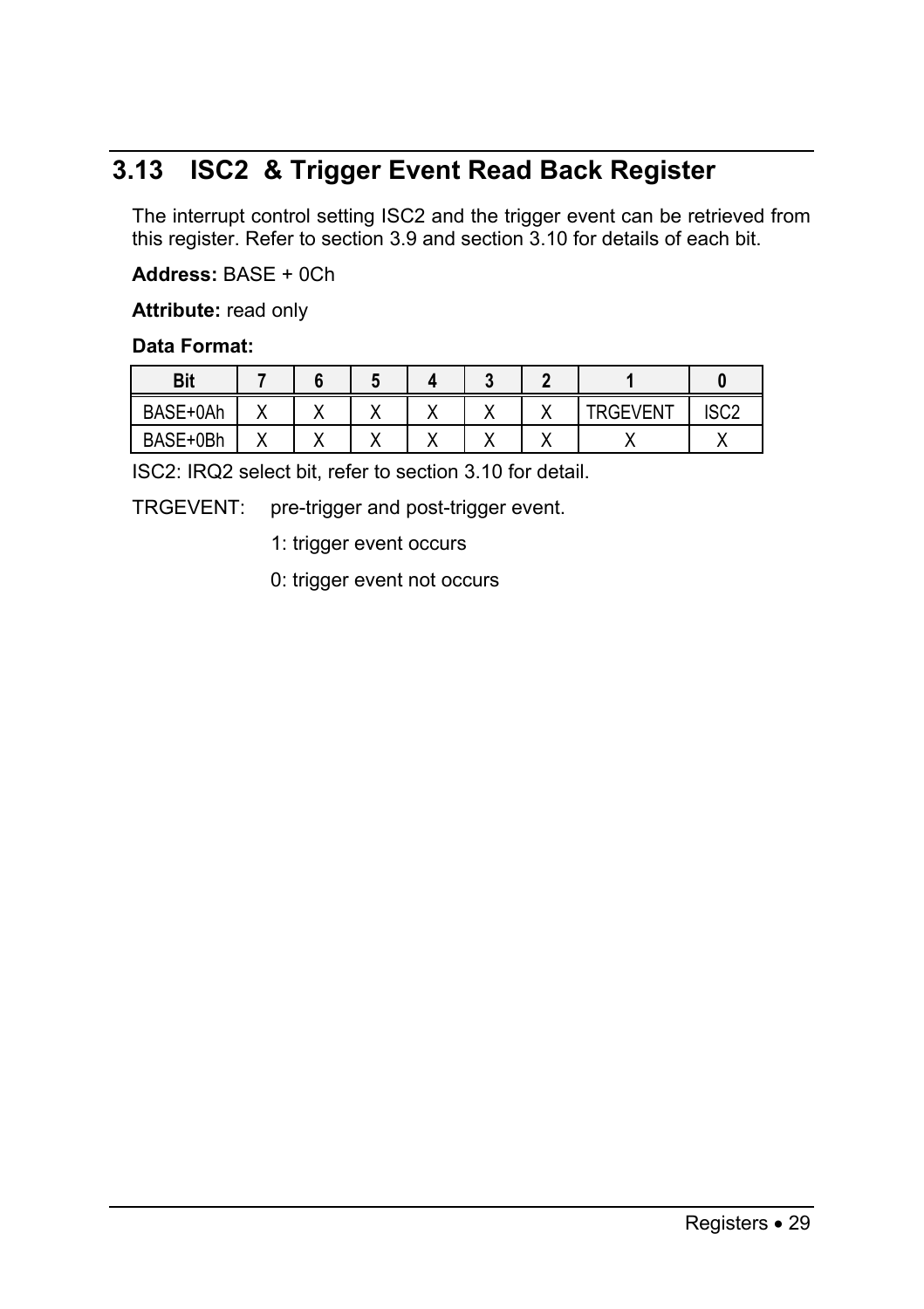# **3.14 Timer/Counter Register**

Each 82C54 chip occupies 4 I/O address locations on the PCI-9111 as shown below. Users may refer to the 82C54 data sheet for further descriptions of the 82C54. You can download the data sheet at the following web sites: *"http://support.intel.com/support/controllers/peripheral/231164.htm"* or *"http://www.tundra.com/"*

**Address:** BASE + 40h ~ BASE + 46h

**Attribute:** read / write

#### **Data Format:**

| Base + 40h  | Counter 0 Register (R/W) |
|-------------|--------------------------|
| Base + 42h  | Counter 1 Register (R/W) |
| Base + 44h  | Counter 2 Register (R/W) |
| Base $+46h$ | 8254 CONTROL BYTE (W)    |

# **3.15 D/A Output Register**

The D/A converter converts digital output data to an analog signal.

**Address:** BASE + 0

**Attribute:** write only

**Data Format:** (for D/A Channel 1)

| <b>Bit</b>  |     |                 |                 |     |                 |                 |                 |     |
|-------------|-----|-----------------|-----------------|-----|-----------------|-----------------|-----------------|-----|
| Base +<br>0 | DA7 | DA <sub>6</sub> | DA <sub>5</sub> | DA4 | DA <sub>3</sub> | DA <sub>2</sub> | DA1             | DA0 |
| Base +      | --- | $--$            | ---             | --- | <b>DA11</b>     | <b>IDA10</b>    | DA <sub>9</sub> | DA8 |

DA0 is the LSB and DA11 is the MSB of the 12 bits data.

---: Don't care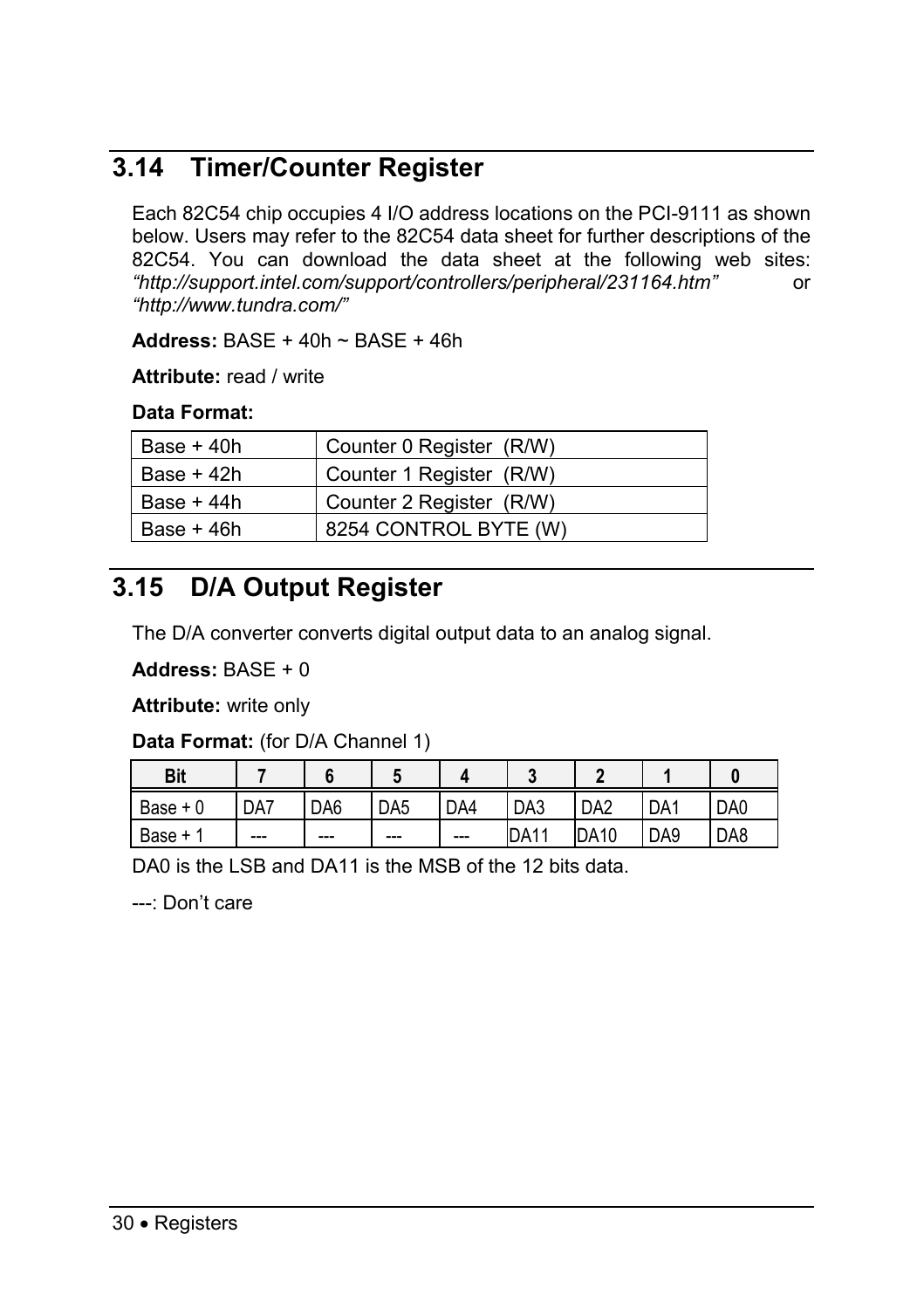# **3.16 Extended I/O Ports**

The PCI-9111 provides four extended input signals and four extended output signals. The signals are available on the 37-pin connector. The extended output signals can be read back from the 4 MSB of the extended input port. Note that the output EDO pins on CN3 (37 pin connector) can be set to any one of the following modes by software. The definition of the set value can be found in the header file of the library ACL\_PCI.H.

- 1. EDO INPUT EDO mode 1
- 2. EDO\_OUT\_EDO EDO mode 2
- 3. EDO OUT CHN EDO mode 3

The output EDO value can only be send to the EDO pins if the EDO is set as mode 2. Under mode 1, the EDO output value does not get sent to the EDO pins; therefore the EDO signals are used as an input only port. Under mode 3, the EDO pins holds the 4 MSB of the AD channel number even if auto channel scan (ASCAN) bit is set or not.

#### **Address:** BASE + 4h

**Attribute:** write only

#### **Data Format:**

| <b>Bit</b> |  |   |                  |                   |                   |             |
|------------|--|---|------------------|-------------------|-------------------|-------------|
| BASE+4h    |  | ↗ | EDO <sub>3</sub> | ED <sub>O</sub> 2 | ED <sub>O</sub> 1 | <b>FDO0</b> |
| BASE+5h    |  |   |                  |                   |                   |             |

**Address:** BASE + 4h

**Attribute:** read only

#### **Data Format:**

| Bit     |                  |                  |                   |                  |                  |                  |                  |      |
|---------|------------------|------------------|-------------------|------------------|------------------|------------------|------------------|------|
| BASE+4h | EDO <sub>3</sub> | ED <sub>O2</sub> | ED <sub>O</sub> 1 | EDO <sub>0</sub> | ED <sub>13</sub> | ED <sub>12</sub> | ED <sub>11</sub> | EDI0 |
| BASE+5h |                  |                  |                   |                  |                  |                  |                  |      |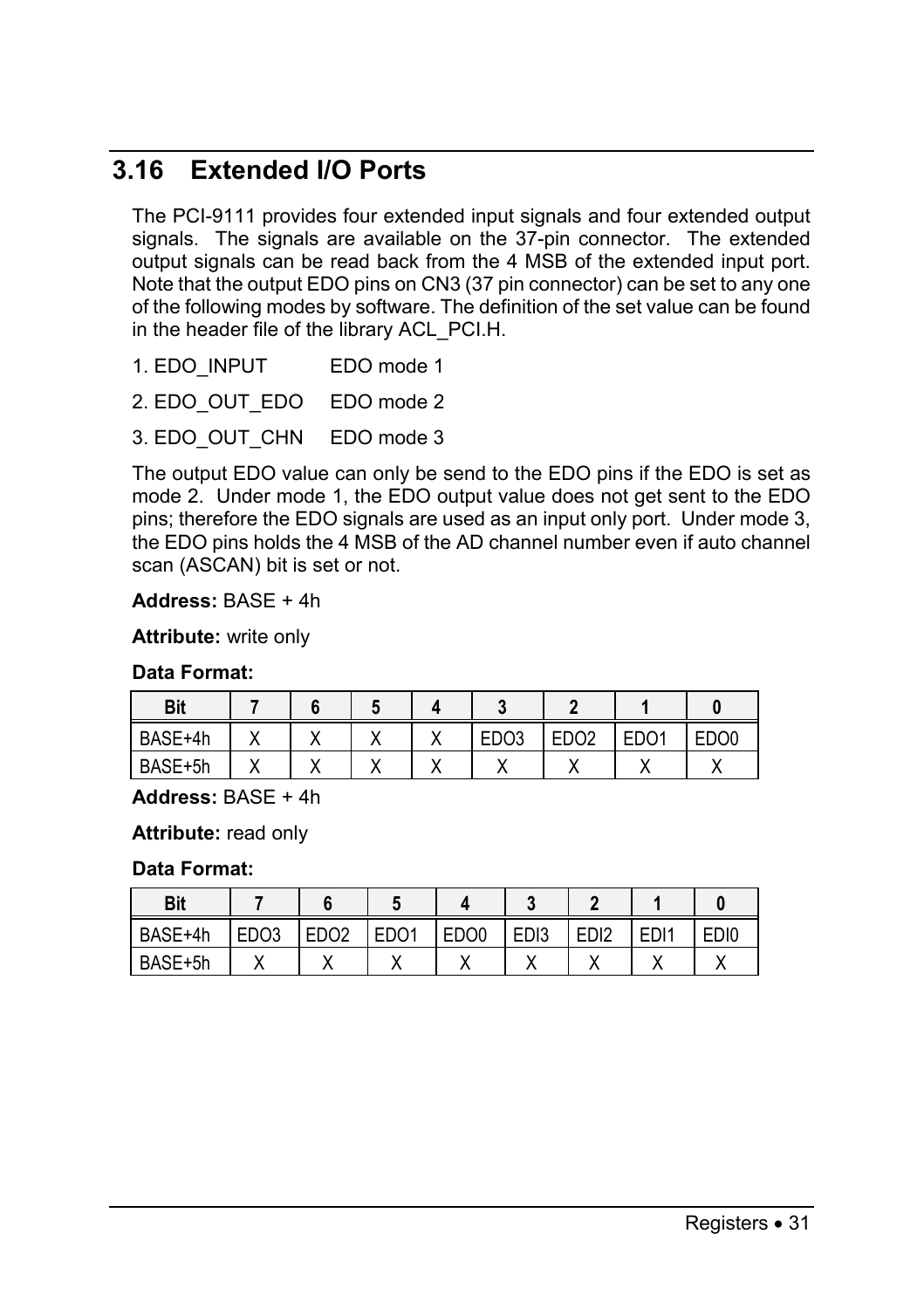# **3.17 Digital I/O register**

There are 16 digital input and 16 digital output channels provided by the PCI-9111. The address Base+1C is used to access the digital inputs and control the digital outputs.

**Address:** BASE + 2h

**Attribute:** read only

#### **Data Format:**

| <b>Bit</b>  |                 |      |      |      |                 |      |     |                 |
|-------------|-----------------|------|------|------|-----------------|------|-----|-----------------|
| Base + 2h   | D <sub>17</sub> | DI6  | DI5  | DI4  | D <sub>13</sub> | DI2  | Dŀ  | DI <sub>0</sub> |
| $Base + 3h$ | DI 15           | DI14 | DI13 | DI12 | DI11            | DI10 | DI9 | D <sub>18</sub> |

**Address:** BASE + 2h

**Attribute:** write only

#### **Data Format:**

| <b>Bit</b> |      |                 |                      |                 |                 |                 |                 |                 |
|------------|------|-----------------|----------------------|-----------------|-----------------|-----------------|-----------------|-----------------|
| Base + 2h  | DO7  | DO <sub>6</sub> | DO5                  | DO <sub>4</sub> | DO <sub>3</sub> | DO <sub>2</sub> | DO <sub>1</sub> | DO <sub>0</sub> |
| Base $+3h$ | DO15 | $1$ DO14        | $1$ DO <sub>13</sub> | <b>DO12</b>     | <b>DO11</b>     | DO10            | DO <sub>9</sub> | DO <sub>8</sub> |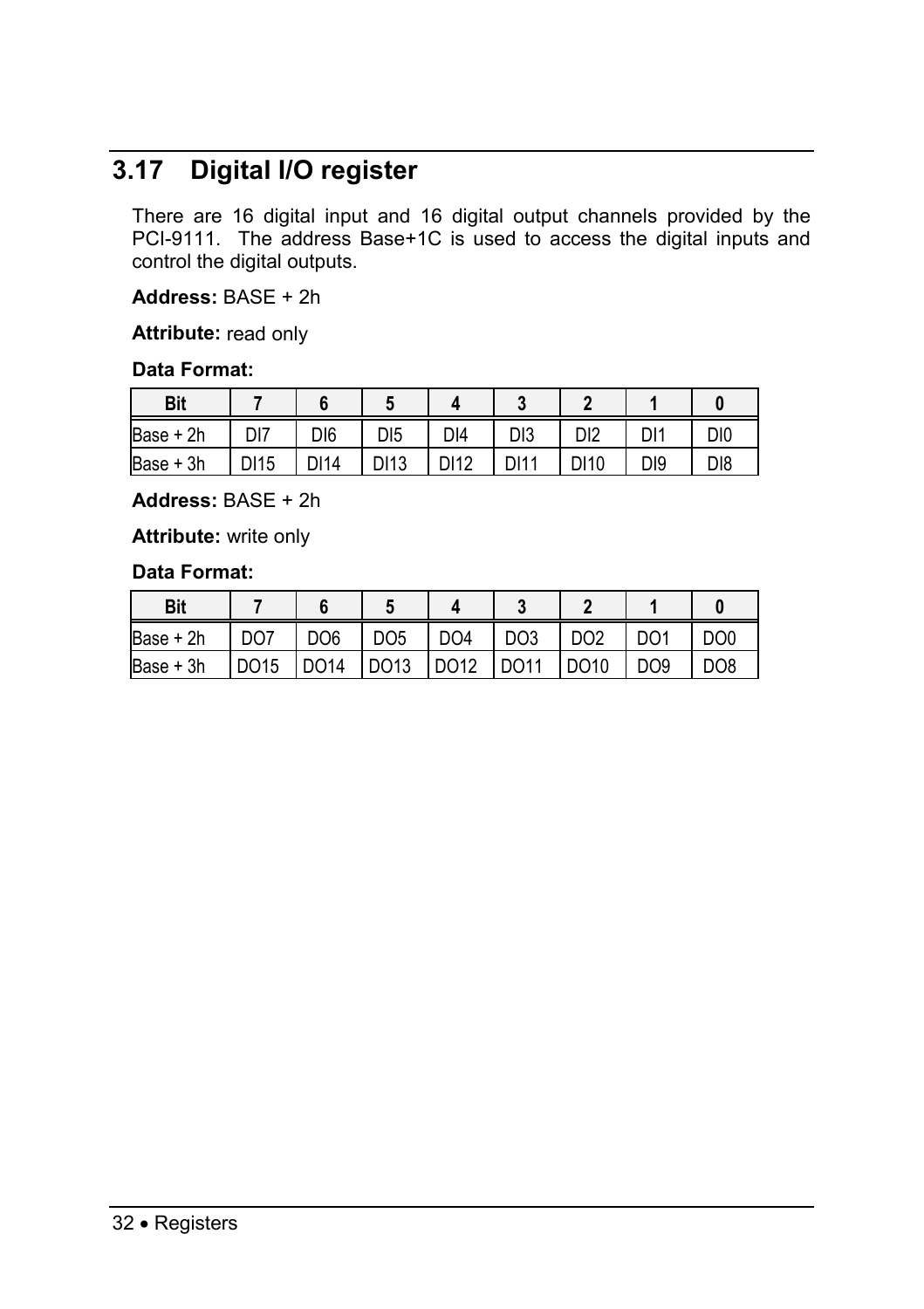4

# **Operation Theory**

The operation theory of the functions on PCI-9111 card is described in this chapter. The functions include the A/D conversion, D/A conversion, Digital I/O and counter / timer. The operation theory can help users understand how to configure or to program the PCI-9111.

# **4.1 A/D Conversion**

Before programming the PCI-9111 to perform any A/D conversions, you should understand the following issues:

- A/D conversion procedure
- A/D signal source control
- A/D trigger source control
- A/D data transfer mode
- A/D Pre-trigger function
- Interrupt System (refer to section 4.2)
- A/D data format

Note: Because some A/D data transfer modes will utilizes the systems interrupt resources, users also need a basic understanding the interrupt system (section 4.2).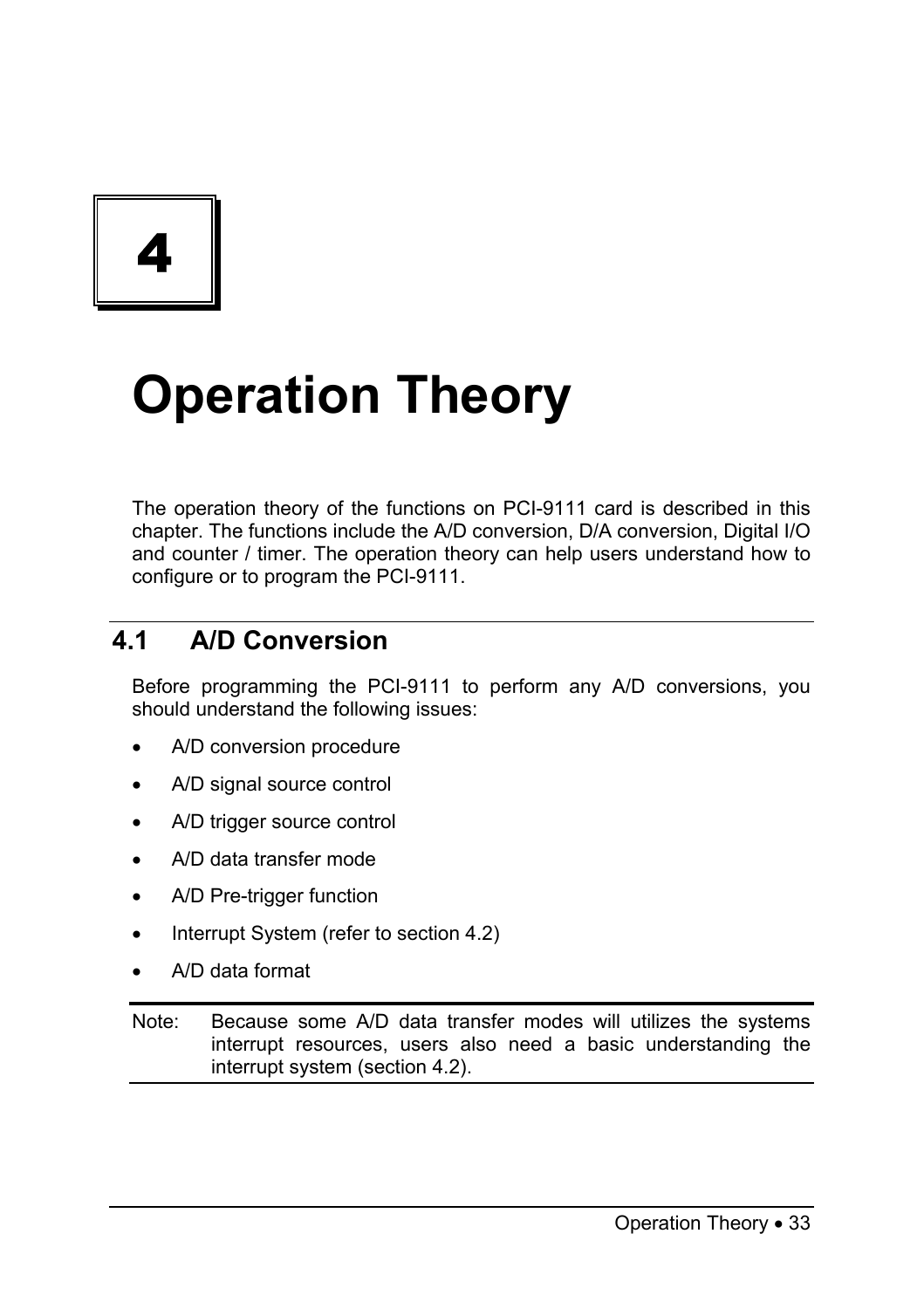# **4.1.1 A/D Conversion Procedure**

To use the A/D converter, users first need to know the properties of the signal being measured. Users then can decide on which channels to use on the PCI-9111. Refer to section 2.7 'Connectors Pin Assignment'. In addition, users need to define and control the A/D signal sources, including the A/D channel, A/D gain, and A/D signal types. Refer to section 4.1.2. For A/D signal source control.

After deciding on the A/D signal source, users must decide how to trigger the A/D conversion and define/control the trigger source. The A/D converter will start to convert analog signals to a digital value when a trigger signal is on a rising edge. Refer to the section 4.1.3 for all possible trigger modes.

The A/D data should be transferred to the PC's memory for further processing is required. The data can be read either by an I/O instruction set, which is handled directly by software or transferred to memory via an interrupt routine. Refer to section 4.1.4 for more information regarding multi-configurations for the A/D data transfer process.

Some applications may require obtaining the data only before or after special hardware event. The Pre-Trigger is useful to stop the A/D operation. Refer to section 4.1.5 for configuring the PCI-9111 for Pre-Trigger Mode.

To process the A/D data, programmer should have n understanding of the A/D data format. Refer to section 4.1.6 for details.

# **4.1.2 A/D Signal Source Control**

To control the A/D signal source, the signal type, signal channel and signal range should be considered.

### *Signal Type & Signal Conditioning*

The A/D signal sources of the PCI-9111 can only be single ended (SE). There are 16 SE A/D channels on board. A R/C filter (attenuators) is implemented on each channel. The RC circuit is shown in the diagram below, where 'n' is the channel number. User can install different R, C values for special purposes such as attenuating the voltage to increase the input voltage range.



Figure 9. RC Circuit on Input channel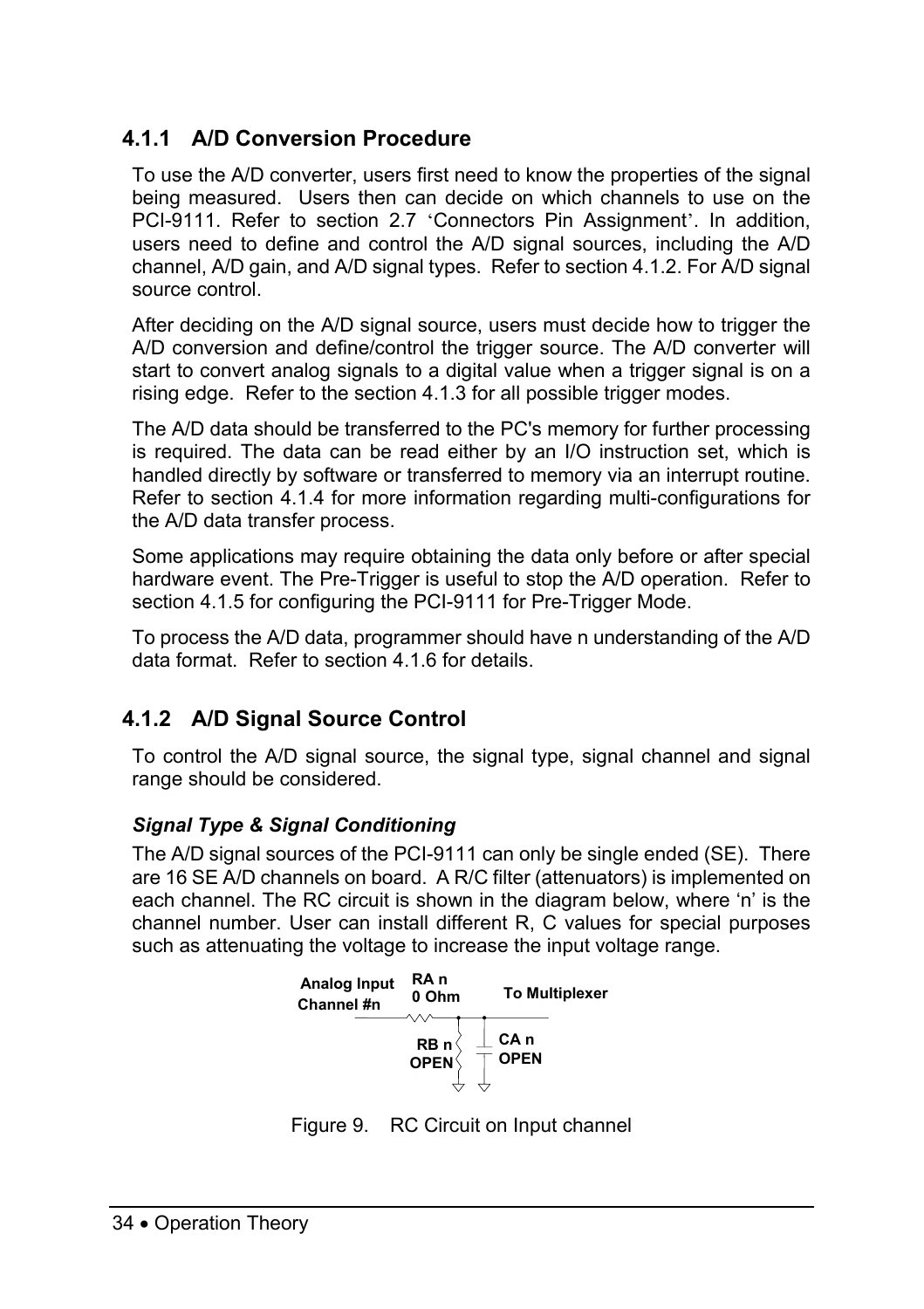### *Analog Input Signal Connection*

The PCI-9111 provides 16 single-ended analog input channels. The analog signal can be converted to digital value by the A/D converter. To avoid ground loops and to obtain accurate measurements of A/D value, it is quite important to understand the signal source type. The single-ended mode has only one input relative to ground and is suitable for connecting with a *floating signal source*. A floating source means it does not have any connection to a real ground. The diagram below shows a single-ended connection. Note that when more than two floating sources are connected, the sources must have a common ground.



Figure 10. Analog Input Signal Connection

### *Signal Channel Control*

There are two ways to control the channel number, either by a software program or by auto channel scanning which is controlled by the ASCAN bit in the AD mode control register. As ASCAN is cleared (0), the value of the AD channel MUX register defines the channel to be selected. Only one channel can be selected in this situation.

When ASCAN is set (1), the value in the AD channel MUX register defines the ending channel number of the auto-scanning operation. Under auto scan mode, the channels are scanned from channel 0 to the ending channel. Whenever a trigger signal is on the rising edge, the channel number to be selected will increase automatically. For example, if the ending channel number is 3, the auto channel scanning sequence is 0, 1, 2, 3, 0, 1, 2..., until the ASCAN bit is cleared.

Note the current A/D channel number can be read back from the A/D data register on the 12-bit PCI-9111DG but it is not possible with the 16-bit PCI-9111HR.

Note that the MUX register is 8 bits long. The 4 LSB is used to select the multiplexer on board. The 4 MSB can be sent out via the EDO pins of the CN3 connector to select an external daughter board. At most 16-daughter boards can be selected and a total of 256 channels can be selected without extra circuits.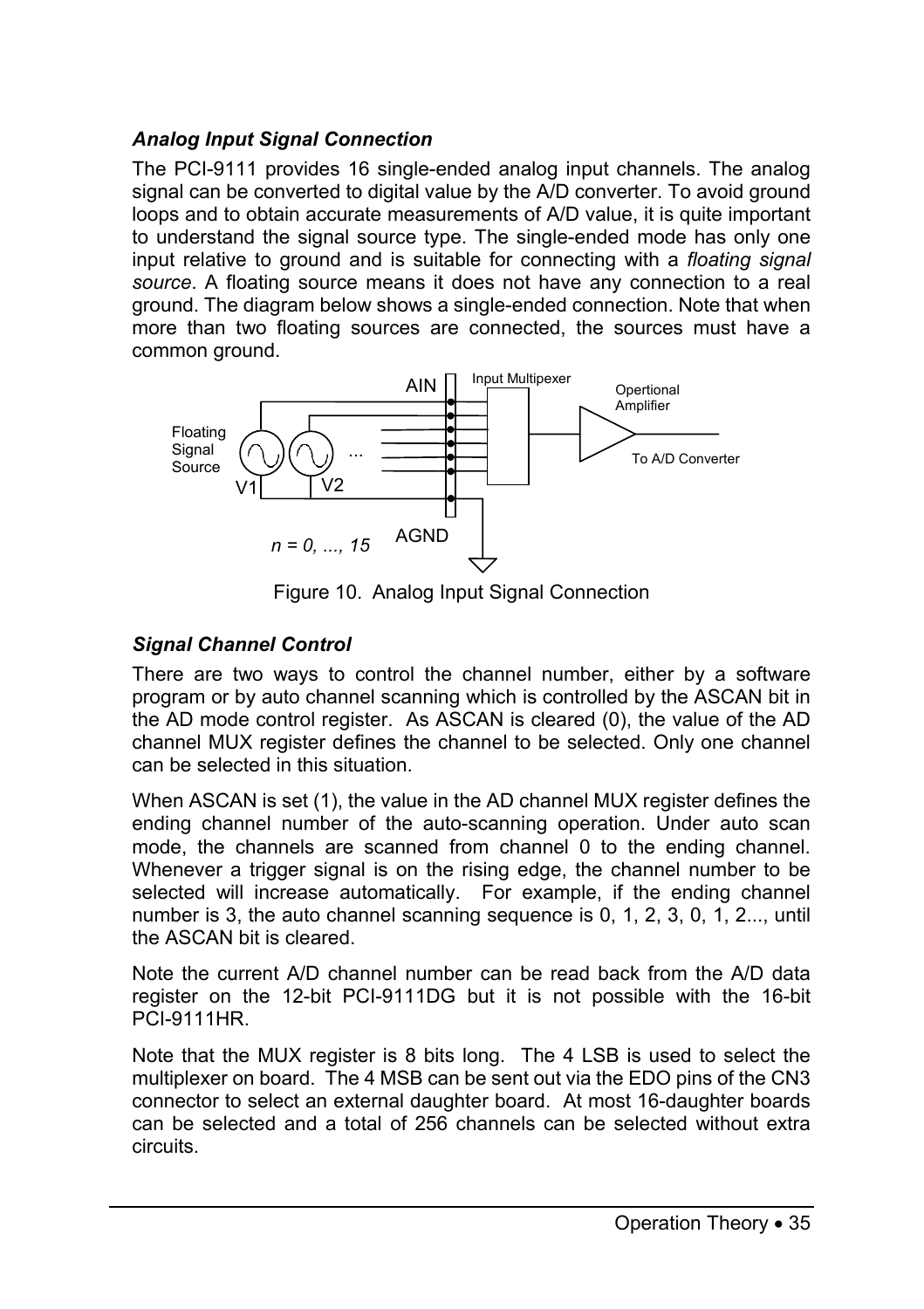# *Signal Range*

A properly define signal range is important in any data acquisition process. The input signal may be saturated if the A/D gain is too large or the resolution may be not enough if the signal is small. The maximum A/D signal range of the PCI-9111 is +/- 10 volts when the A/D gain value is 1. The A/D gain control register controls the maximum signal input range. The signal gain is programmable with 5 levels (1, 2, 4, 8, 16). The signal ranges of the 16 channels are identical at all times.

The available signal polarity on PCI-9111 is bi-polar. However, the bi-polar input range can still cover a uni-polar application. In addition the high resolution of the PCI-9111HR can cover most applications.

# **4.1.3 A/D Trigger Source Control**

An A/D conversion is started when a trigger signal is detected. With the PCI-9111, an A/D conversion can be triggered by either an *Internal* or *External* trigger source. The EITS bit of the A/D control register is used to handle an internal or external trigger. Refer to section 3.9 for details. Whenever an external source is set, the internal sources are disabled.

If an internal trigger is selected, two internal sources can be selected, either software or timer pacer trigger. The A/D bits EITS and TPST of the A/D mode register controls the A/D operations mode. There are 3 different trigger conditions available to the PCI-9111. The different trigger conditions are specified below:

### *Software trigger (EITS=0, TPST=0)*

The trigger source is software controllable in this mode. That is, the A/D conversion is started when any value is written into the software trigger register. This trigger mode is suitable for low speed A/D conversions. Under this mode, the timing of the A/D conversion is fully controlled by the software. However, it is difficult to control a fixed A/D conversion rate unless another timer interrupt service routine is used to generate a fixed rate trigger. Refer to the interrupt control section for fixed rate timer interrupt.

### *Timer Pacer Trigger (EITS=0, TPST=1)*

The on-board timer/counter chip 8254 is used to provide a trigger source for an A/D conversion at a fixed rate. Two counters of the 8254 chip are cascaded together to generate a trigger pulse at precise periods. Refer to section 4.6 for timer/counter operations. This mode is ideal for high speed A/D conversion. It can be combined with the FIFO half full interrupt or EOC interrupt to transfer data. The A/D trigger, A/D data transfer and Interrupt can be set independently, thus most complex applications can be covered.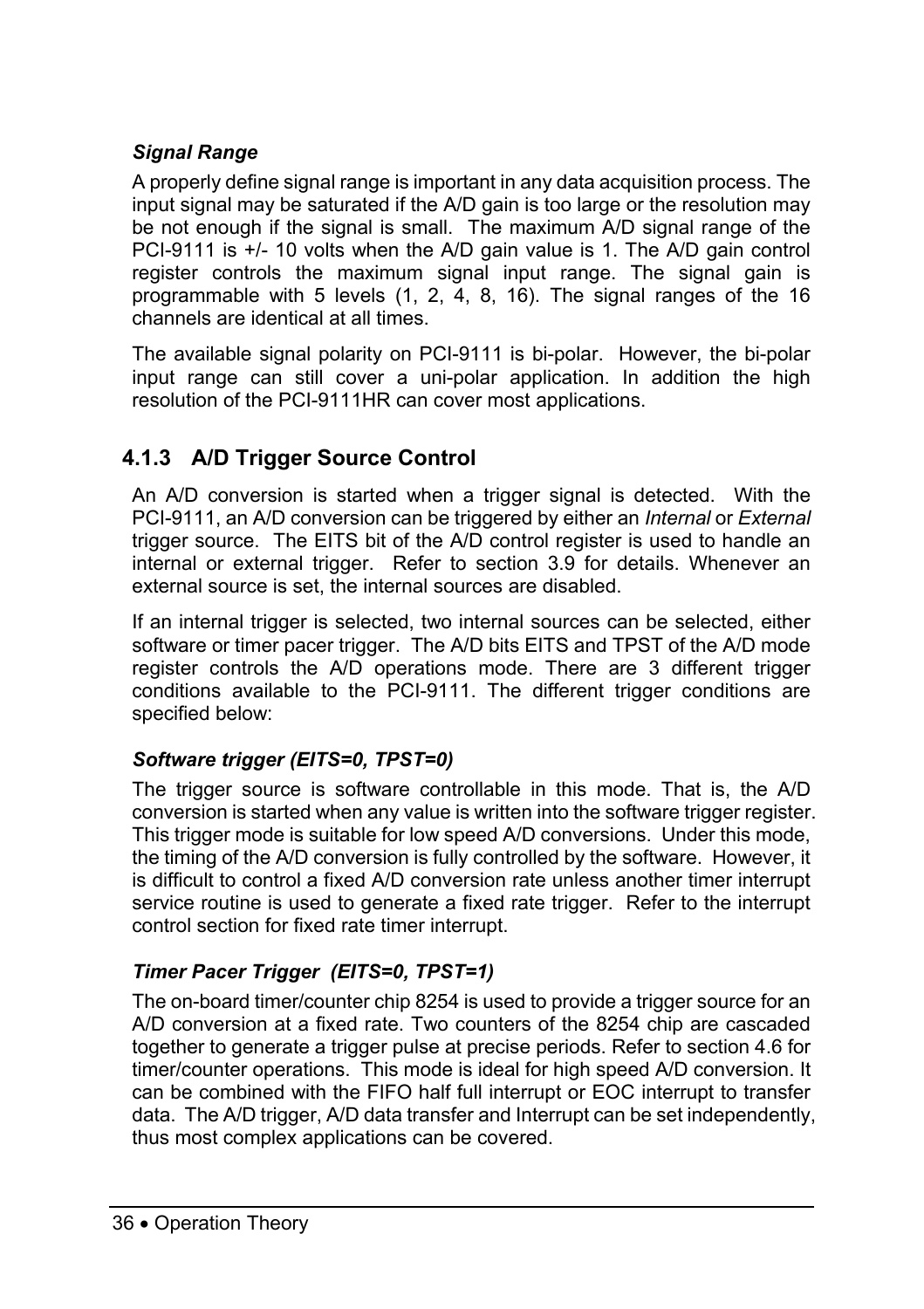It's recommended that this mode be used if the application requires a fixed and precise A/D sampling rate.

### *External Trigger (EITS=1, TPST=don't care)*

Through pin-16 of CN3 (*ExtTrig*), an A/D conversion can also be triggered by an external signal. The A/D conversion starts when ExtTrig changes from a high to a low level. The conversion rate in this mode is more flexible depending on the available trigger options of the external device. The external trigger can be also combined with the FIFO half interrupt, EOC interrupt or program FIFO polling for transferring data.

# **4.1.4 A/D Data Transfer Modes**

The A/D data are buffered in the FIFO memory. The FIFO size of the PCI-9111 is 1024 (1K) words. If the sampling rate is 100 KHz, the FIFO can buffer 10.24 ms of analog signal. Data transferred to the FIFO after the FIFO is full will be lost. The software must read out the FIFO data before it becomes full.

The data must be transferred to the host memory after the data is ready and before the FIFO is full. With the PCI-9111, Different transfer modes can be used. The different transfer modes are described below:

### *Software Data Polling*

The software data polling is the easiest way to transfer A/D data. This mode can be used with software A/D trigger mode. After the A/D conversion is triggered by software, the software should poll the *FF\_EF* bit of the A/D status register until it becomes low level.

If the FIFO is empty before the A/D start, the FF\_EF bit will be low. After the A/D is completed, the A/D data is written to FIFO immediately, therefore the FF\_EF\_becomes\_high. You can consider the FF\_EF\_bit as converted data ready status. That is, FF EF is high means the data is ready. Note that, while A/D is converted, the ADBUSY bit is low. After A/D conversion, the ADBUSY become high to indicate not busy. Please do NOT use this bit to poll the AD data.

It is possible to read A/D converted data without polling. The A/D conversion time will not exceed 8.5µs on PCI-9111 card. Hence, after software trigger, the software can wait for at least 8.5µs then read the A/D register without polling.

The data polling transferring is very suitable for applications that need to process AD data in real time. Especially when combining with the timer interrupt generation, the timer interrupt service routine can use the data polling method to get multi-channel A/D data in real time and under fixed data sampling rates.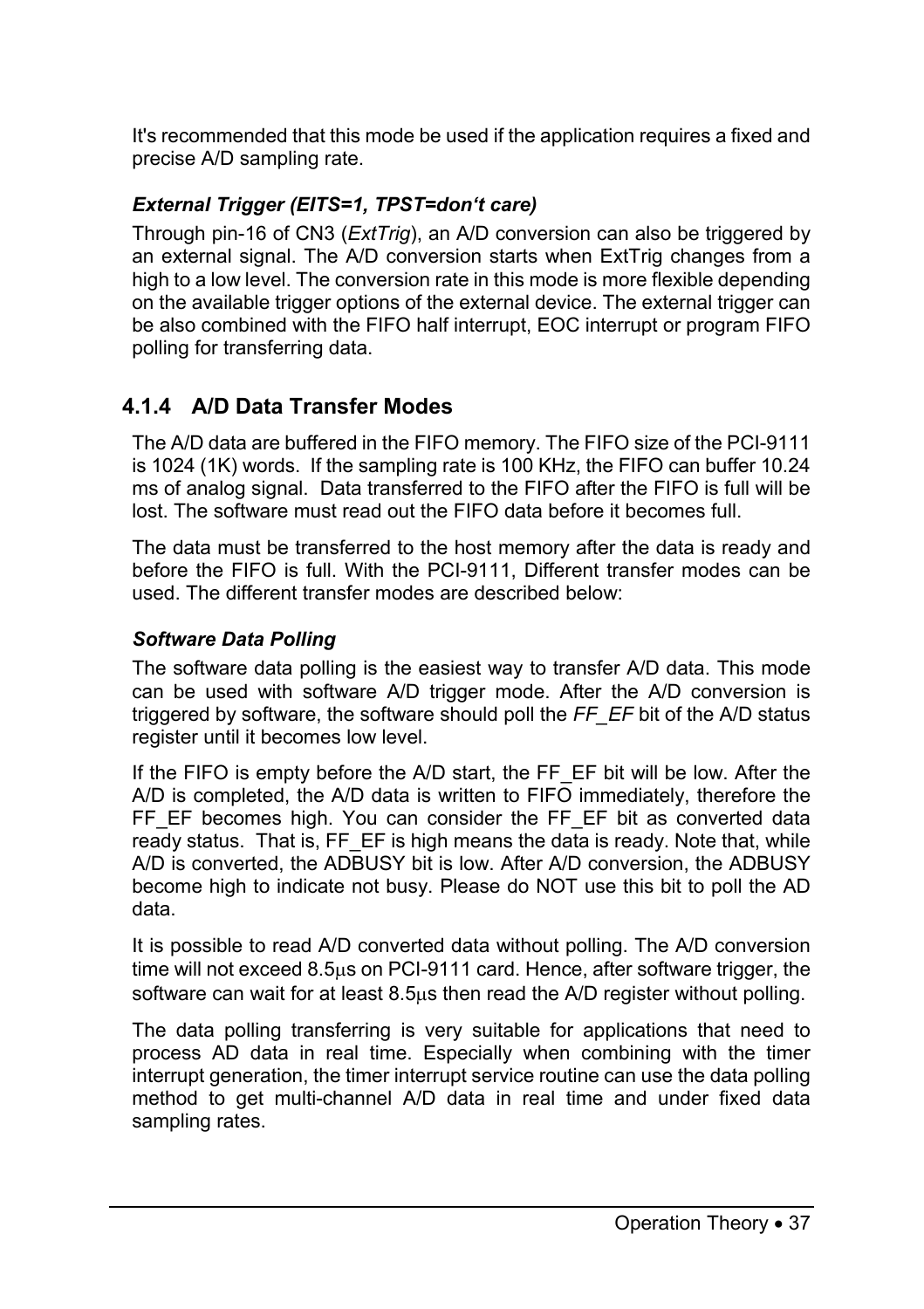### *FIFO Half-Full Polling*

The FIFO half-full polling mode is the most powerful AD data transfer mode. The 1 K words FIFO can store up to 10.24 ms analog data under 100 KHz sampling rate (10.024ms = 1024/100 KHz). Theoretically, the software can poll the FIFO every 10 ms without taking care how to trigger A/D or transfer A/D data.

ADLINK recommend user to check your system to find out the user software's priority in the special application. If the application software is at the highest priority, to poll the FIFO every 10 ms is suitable. However, the user's program must check the FIFO is full or empty every time reading data.

To avoid this problem, the half-full polling method is used. If the A/D trigger rate is 100KHz, the FIFO will be half-full (512 words) in 5.12 ms. If the user's software checks the FIFO half full signal every 5 ms. When the FIFO is not half-full, the software does not read data, because it is difficult to know how much A/D data is stored in the FIFO and user must check the FIFO empty bit every time reading data. When the FIFO is full, the AD FIFO is overrun. This means the sampling rate is higher than users expect or the polling rate is too slow, it is also possible due to your system occupy the CPU resource thus reducing the polling rate. When the FIFO is half-full and not full, the software can read one "block" (512 words) A/D data without check the FIFO status. This method is very convenient to read A/D in size of a "block" and it is benefit to software programming.

Usually, the timer trigger is used under this mode; therefore the sampling rate is fixed. The method also utilizes the minimum CPU resources because it is not necessary to be highest priority. The other benefit is this method will not use hardware interrupt resource. Therefore, the interrupt is reserved for system clock or emergency external interrupt request. The FIFO half-full polling method is the most powerful A/D data transfer mode.

### *EOC Interrupt Transfer*

The PCI-9111 provides traditional hardware end-of-conversion (EOC) interrupt capability. Under this mode, an interrupt signal is generated when the A/D conversion is ended and the data is ready to be read in the FIFO. It is useful to combine the EOC interrupt transfer with the timer pacer trigger mode. After A/D conversion is completed, the hardware interrupt will be inserted and its corresponding ISR (Interrupt Service Routine) will be invoked and executed. The ISR program can read the converted data. This method is most suitable for data processing applications under real-time and fixed sampling rate.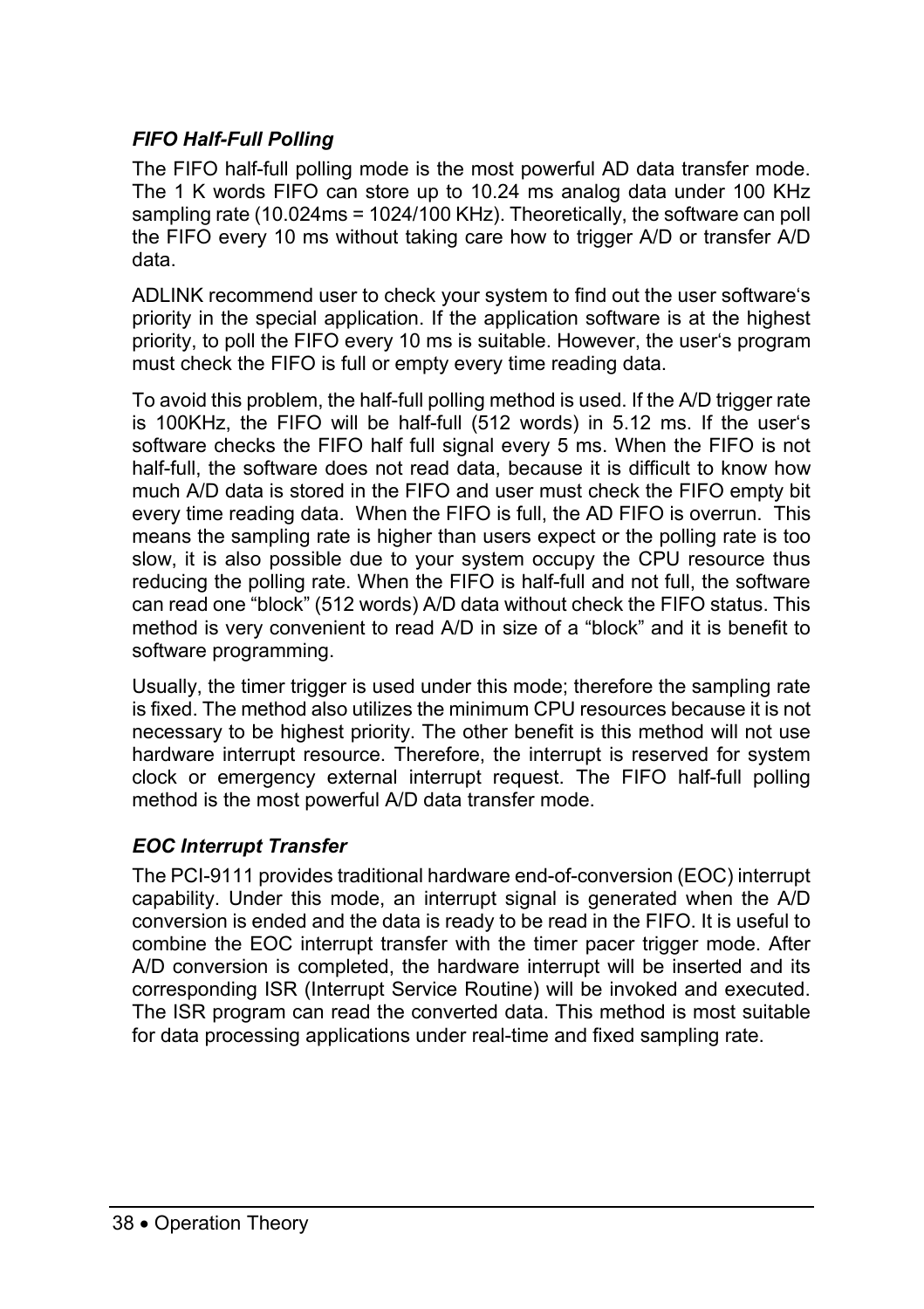### *FIFO Half-Full Interrupt Transfer*

Sometimes, the applications do not need real-time processing, but the foreground program is too busy to poll the FIFO data, then the FIFO half-full interrupt transfer mode is useful. In addition, as the external A/D trigger source is used, the sampling rate may not be easy to predict, then the method could be applied because the CPU only be interrupted when the FIFO is half-full, thus reserved the CPU load.

Under this mode, an interrupt signal is generated when FIFO become half-full, that means there are 512 word data in the FIFO already. The ISR can read a block of data at every time an interrupt occurs. This method is very convenient to reading the A/D in size of a "block" (512 words) and it benefits software programming.

# **4.1.5 Pre-Trigger Control**

In certain applications, the data acquisition is applied and stops under special hardware signal. Without Pre-Trigger function, the software can start the A/D at any time, but it is very difficult to stop the A/D in real-time by software. Under "Pre-Trigger" mode, the pre-trigger (PTRG) signal (from pin-12 of CN3) and the 8254 counter 0 are used to "STOP" the A/D sampling.

After setting up the Pre-Trigger mode, the hardware is continuously acquiring A/D data and waiting for the pre-trigger signal. Before the pre-trigger signal is inserted, the software must read the FIFO data to prevent FIFO full. Besides, if these data are usable, the software should store these data as many as possible to the host PC's memory.

When the pre-trigger signal is inserted, the counter starts to count down from the initial counter value N to count the number of the A/D conversion trigger signal. The A/D trigger will be disabled automatically when the counter value reaches zero. The value of N could be 1 to 65535 and the last N A/D data is sampled after the pre-trigger signal. The software must continuously read data out from the FIFO to prevent the FIFO being full. The software also should poll the counter value to check if the A/D sampling is stopped.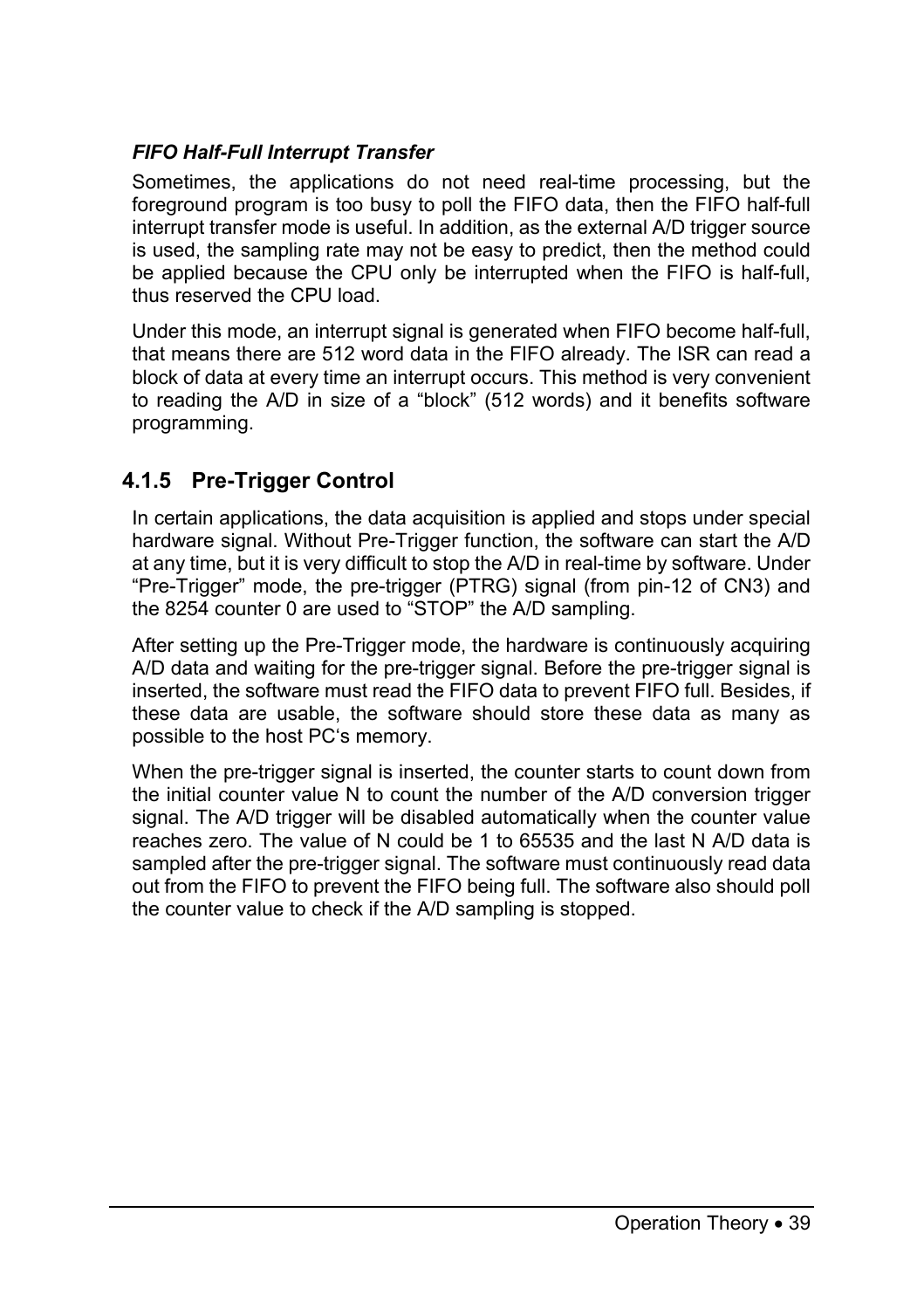To set up the Pre-Trigger mode, the following steps should be followed:

- 1. Set Pre-Trigger Mode Off: PTRG = OFF.
- 2. Set 8254 Counter  $#0$  value N (N=1~65535). Note that the larger the counter value, the more host memory buffer is needed.
- 3. Set up A/D data acquire, including, A/D range, channel scan, data transfer mode and so on.
- 4. Set Pre-Trigger Mode On: PTRG = ON.
- 5. Read A/D data into host PC memory buffer by certain data transfer method, otherwise the FIFO will full. At the same time, wait the pre-trigger signal and check if the 8254 Counter # 0 value is down to zero.
- 6. If A/D is stopped, set the Pre-Trigger Mode off and process the data which stored in the host memory.
- 7. Go to Step 1 to set the Pre-Trigger mode and wait the next pre-trigger event.



The Pre-Trigger timing is shown as following:

Figure 11. Pre-Trigger timing

If the application acquires data after the pre-trigger signal, only the last N data need to be stored. The maximum value of N is 65535. If the application only needs to acquire data before the pre-trigger signal, set N=1 then just one more data will be sampled after pre-trigger signal and infinite data before pre-trigger signal can be stored.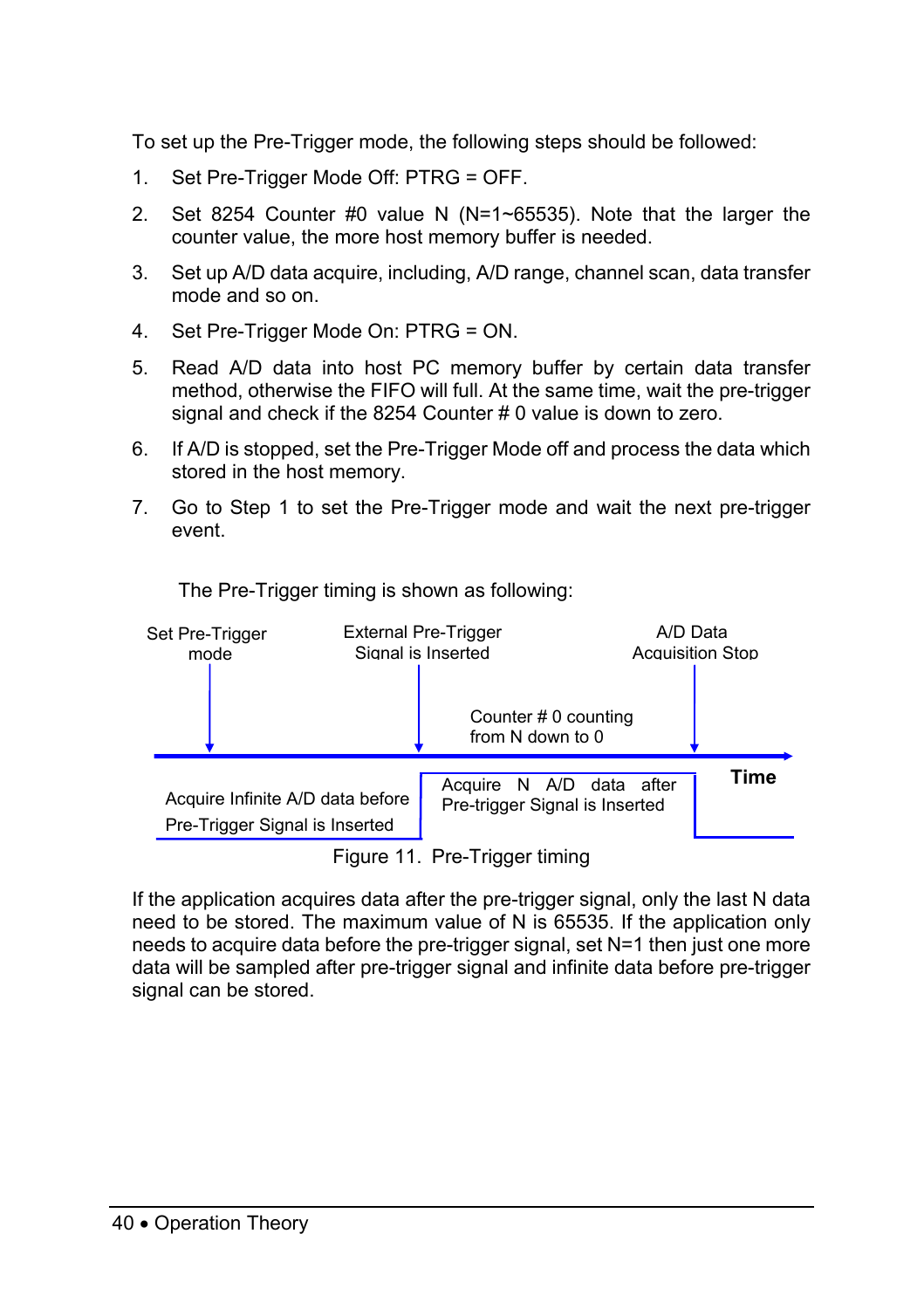# **4.1.6 Post-Trigger Control**

Another useful trigger mode is the Post-Trigger. Under "Post-Trigger" mode, the post-trigger (POTRG) signal (from pin-12 of CN3) is used to "START" the A/D sampling.

After setting up the Post-Trigger mode, the A/D converter will not acquire data until the post-trigger signal is asserted. Users can poll the FIFO empty bit (FF\_EF) to detect whether the Post-Trigger signal is asserted or not. Once the post-trigger is asserted, the hardware will begin to acquire data. Different from Pre-Trigger control mode, user can acquire data continuously until the Post-Trigger mode is disabled.

The following steps can be referenced for Post-Trigger control:

- 1. Disable all A/D trigger sources, ex: Timer-Pacer / Software trigger (TPST = 0) and External / Internal trigger (EITS = 0). Set Post-Trigger mode ON:  $POTRG = ON$
- 2. Set up A/D data acquire, including, A/D range, channel scan, data transfer mode and so on.
- 3. Reset FIFO.
- 4. Enable the selected A/D trigger source (Timer-Pacer, Software or external trigger).
- 5. Waiting for Post-Trigger signal assert. User can poll the FIFO empty bit to see if the post-trigger signal starts or not.
- 6. Once post-trigger signal asserts, user starts to process data. To stop data acquiring, disable the A/D trigger source.
- 7. Go to step 1 to start next Post-Trigger acquisition.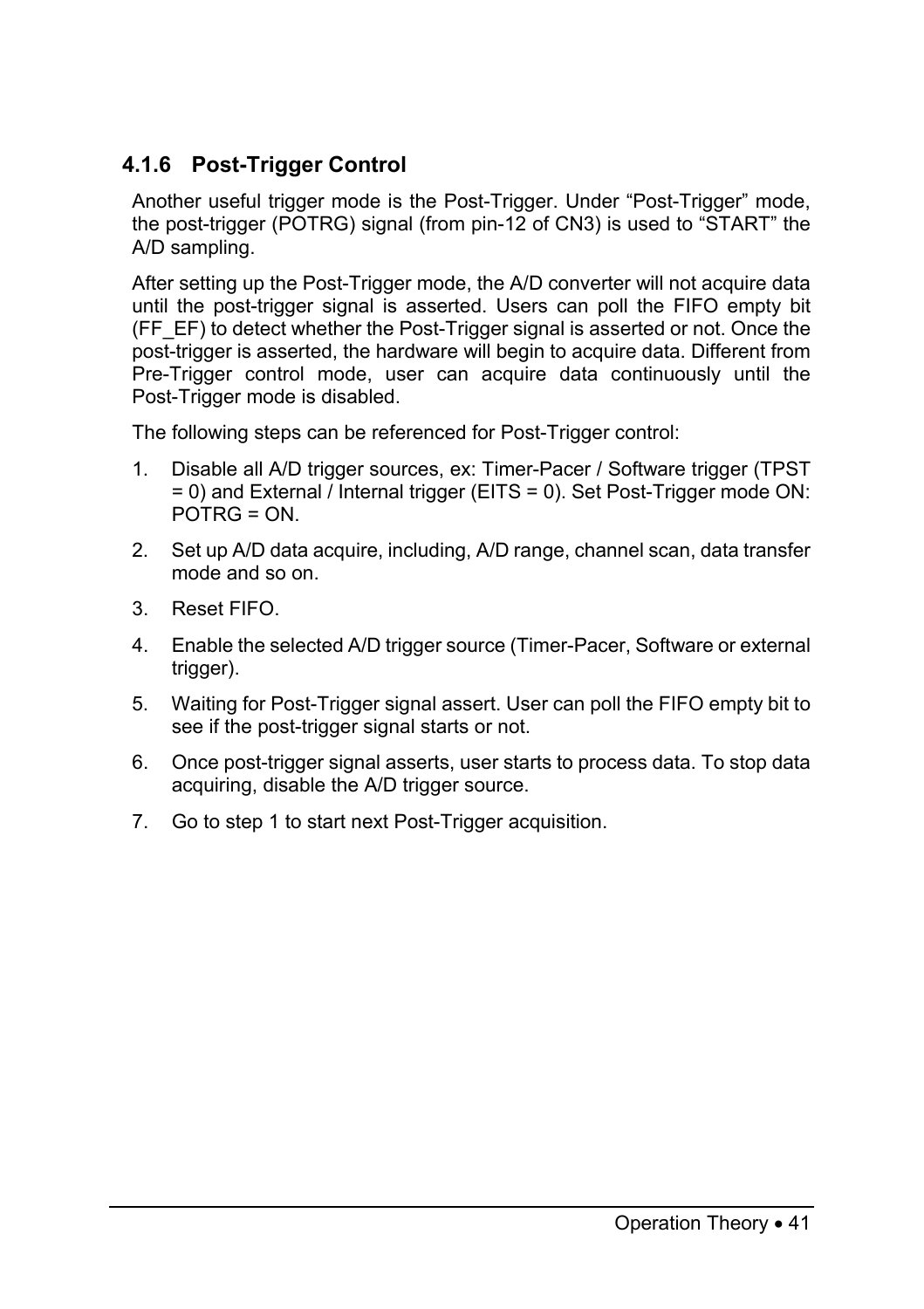

Figure 12. Post Trigger timing

Under pre-trigger or post-trigger control schemes, the TRGEVENT flag signal (Base + 0Ch) can come in handy. When the pre-trigger or post-trigger signal is inserted, the TRGEVENT will be set to 1. After an acquisition or before the next trigger signal is inserted, the trigger event flag (TRGEVENT, Base + 0Ah) most be cleared by the user in order to set the correct flag status for the next incoming trigger event.

Note that either the pre-trigger mode or post-trigger mode can be enabled at any one time and not both. The post-trigger mode is only available with hardware revision B2.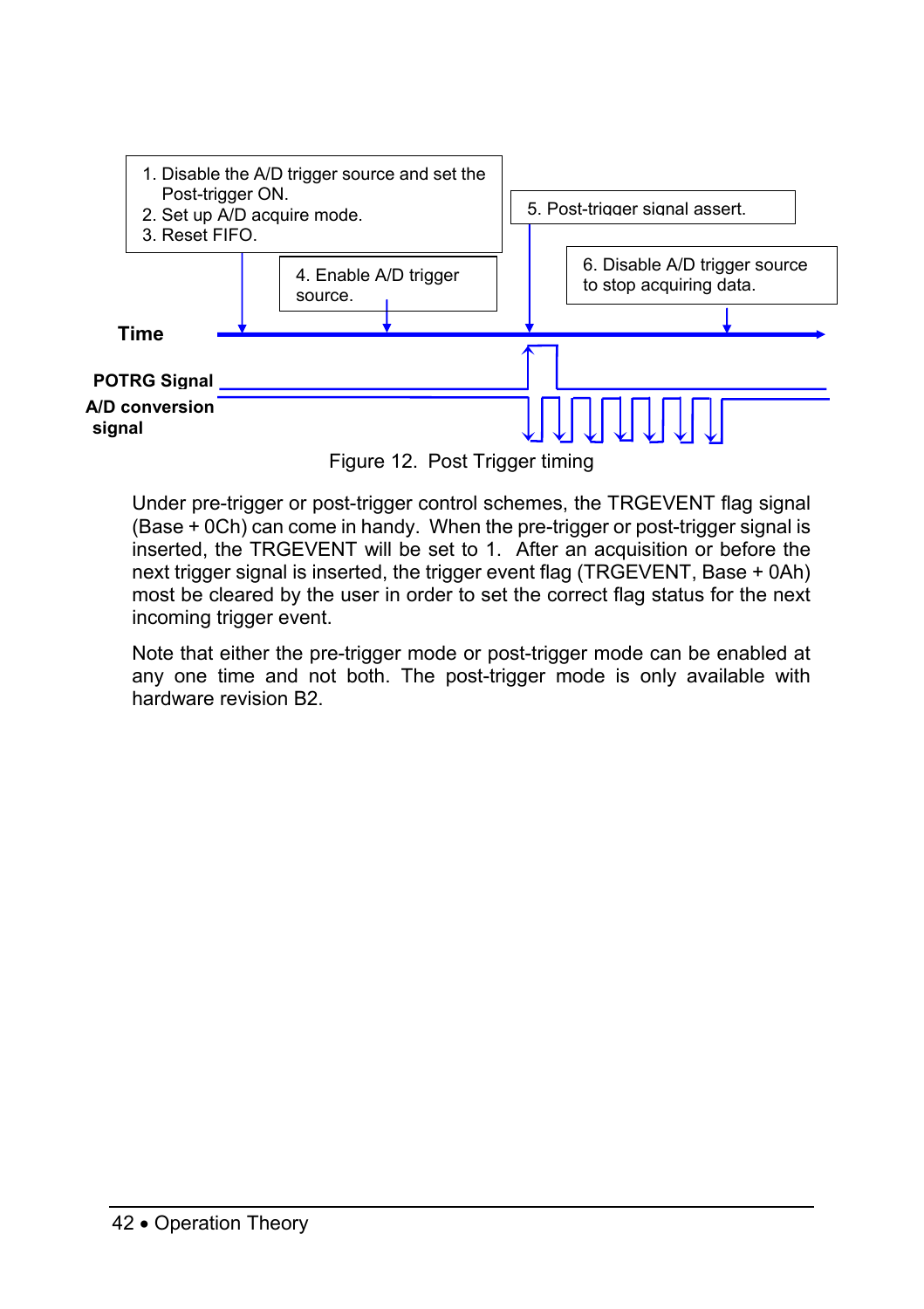# **4.1.7 A/D Data Format**

The A/D data read from the FIFO is in two's complement format. As the A/D gain is 1, the A/D signal range is roughly  $+10V \sim -10V$  bi-polar. In the PCI-9111HR, the whole 16 bits A/D data are available. The relationship between voltage and the A/D data value is shown in the following table:

| A/D Data (Hex) | Decimal Value | Voltage (Volts) |
|----------------|---------------|-----------------|
| 7FFF           | +32767        | +9.99969        |
| 4000           | +16384        | $+5.00000$      |
| 0001           |               | $+0.00031$      |
| 0000           | O             | 0.00000         |
| <b>FFFF</b>    | -1            | $-0.00031$      |
| C000           | -16384        | $-5.00000$      |
| 8001           | $-32767$      | $-9.99969$      |
| 8000           | $-32768$      | $-10.00031$     |

Table 2: Relationship between voltage and A/D data value

**Note**: the decimal value of the A/D data is in the same sign with the bi-polar voltage. Therefore, the sign extension conversion is not necessary.

The A/D converted data of the 12-bit PCI-9111DG is on the 12 MSB of the A/D data. The 4 LSB of the 16 bits A/D data are the channel number and must be truncated by the software. The relationship between voltage and the A/D converted data value is shown in the following table:

| A/D Converted<br>Data (Hex) | Decimal Value | Voltage (Volts) |
|-----------------------------|---------------|-----------------|
| 7FF                         | +2047         | $+9.9951$       |
| 400                         | $+1024$       | $+5.0000$       |
| 001                         | $+1$          | $+0.0049$       |
| 000                         | 0             | 0.0000          |
| <b>FFF</b>                  | -1            | $-0.0049$       |
| C <sub>0</sub>              | -1024         | $-5.0000$       |
| 801                         | $-2047$       | $-9.9951$       |
| 800                         | $-2048$       | $-10.0000$      |

Table 3: Relationship between voltage and A/D converted data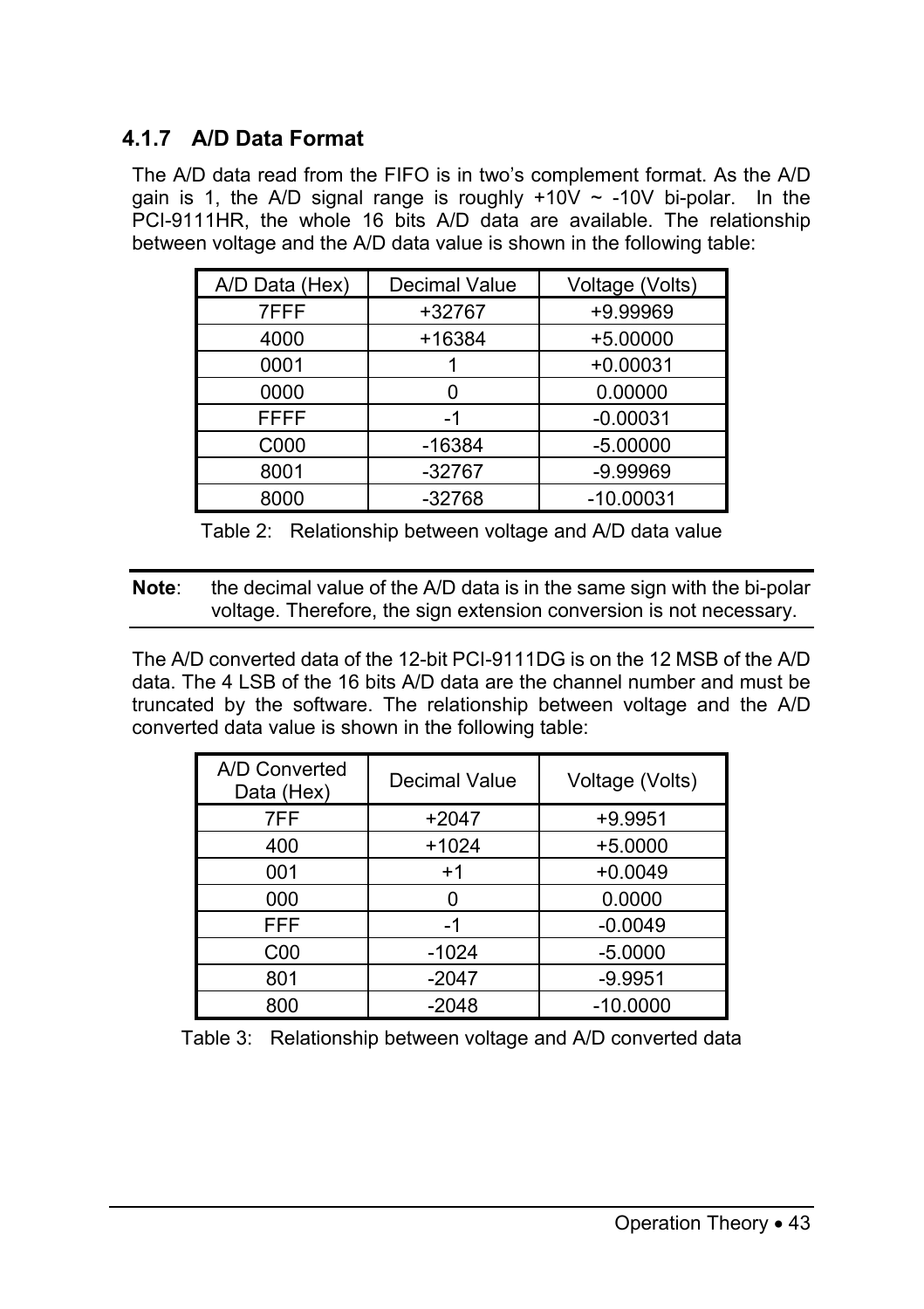The formula between the A/D converted data and the voltage value is:

$$
Voltage = AD\_data \times \frac{1}{K} \times \frac{10}{gain}
$$

Where *gain* is the value of the A/D gain control register. *K*=32768 for PCI-9111HR, and *K*=2048 for PCI-9111DG.

# **4.2 Interrupt Control**

# **4.2.1 System Architecture**

The PCI-9111's interrupt system is a powerful and flexible system, which is suitable for A/D data acquisition and many applications. The system is a *Dual Interrupt System.* The dual interrupt means the hardware can generate two interrupt request signals at the same time and the software can service these two request signals using ISR. Note that the dual interrupt does not mean the card occupies two IRQ levels.

The two interrupt request signals (INT1 and INT2) come from the digital input signals or the timer/counter output. An interrupt source multiplexer (MUX) is used to select the IRQ sources. Fig 12 shows the interrupt system.



Figure 13. Dual Interrupt System of the PCI-9111

# **4.2.2 IRQ Level Setting**

There is only one IRQ level is used by this card, although it is a dual interrupt system. This card uses INT #A interrupt request signal on the PCI bus. The motherboard circuits will transfer INT #A to one of the AT bus IRQ levels. The IRQ level is set by the PCI plug and play BIOS and is saved in the PCI controller. It is not necessary for users to set the IRQ level.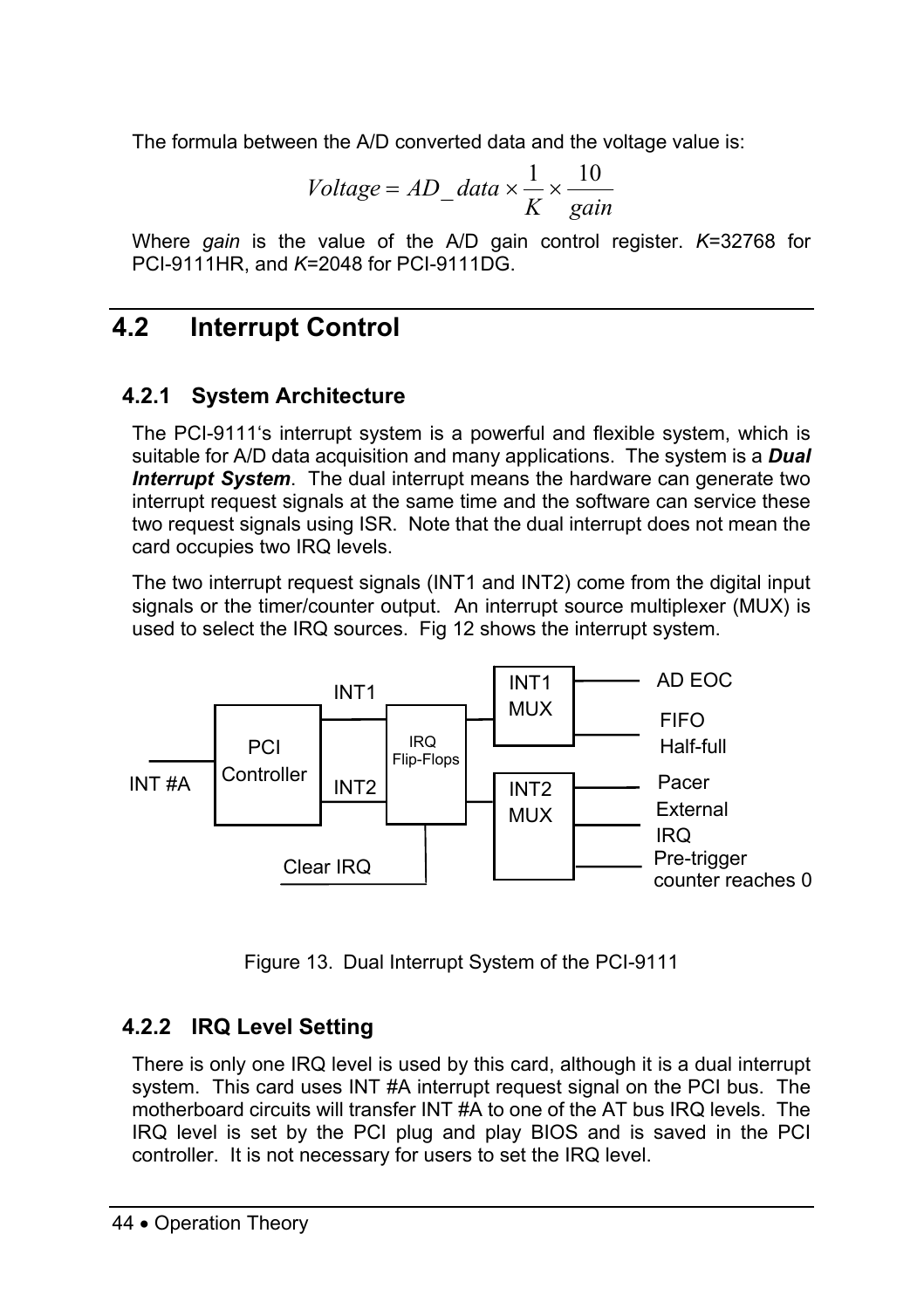# **4.2.3 Dual Interrupt System**

The PCI controller of the PCI-9111 can receive two hardware IRQ sources. However, a PCI controller can generate only one IRQ on the PCI bus, the two IRQ sources must be distinguished by the ISR of the application software if the two IRQ are both used.

The application software can use the " 9111 Get Irq Status" function to distinguish which interrupt is inserted. After servicing an IRQ signal, users must check if another IRQ is also asserted, then clear the current IRQ to allow the next IRQ to occur.

The two IRQs are named as INT1 and INT2. INT1 comes from AD EOC or the FIFO half-full flag. INT2 comes from timer's pacer output or the external interrupt request or when the pre-trigger counter reaches to 0. The sources of INT1 and INT2 are selective by the Interrupt Control (ISC) Register.

Because the PCI-9111 is a dual interrupt system, you can use the FIFO half-full and external interrupt at the same time if your software ISR can distinguish these two events.

### **4.2.4 Interrupt Source Control**

There are three bits to control the IRQ sources of INT1 and INT2. Refer to section 3.10 for details of these bits. In addition, the PCI controller itself can also control the usage of the interrupt. To manipulate the interrupt system more easily, ADLINK recommends you use the function \_9111\_INT\_Source\_Control to control the IRQ source so that you can disable one or two of the IRQ sources.

Note that even if you disable both IRQ sources without changing the initial condition of the PCI controller, the PCI BIOS will still assign an IRQ level to the PCI card and will still occupy the PC's resources. It is not recommended that the PCI cards initial condition be re-design with a users' application software. If users wish to disable the IRQ level, use the ADLINK software utility to change the interrupt settings.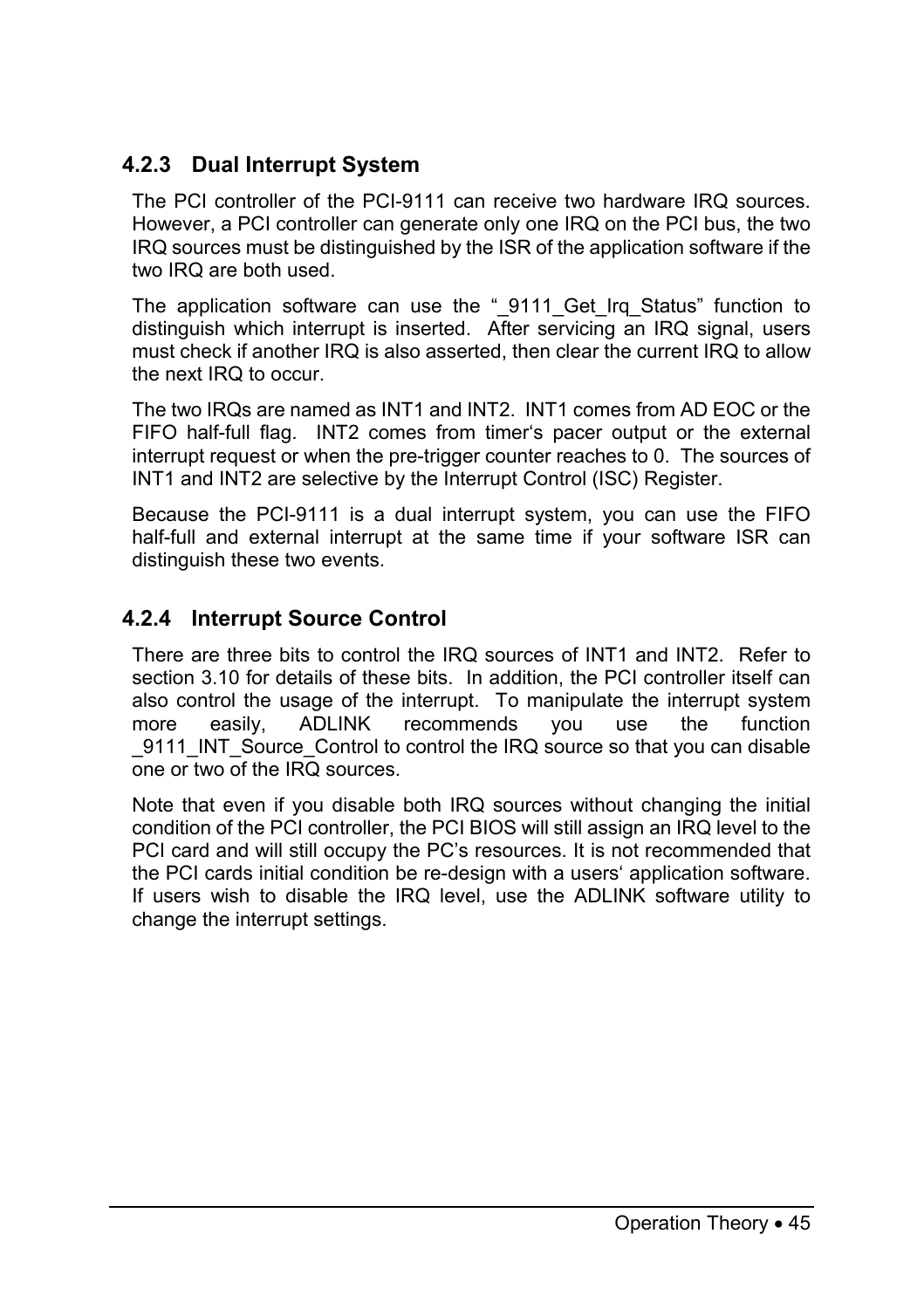# **4.3 Extended Digital I/O Port**

There are 4 extended digital input (EDI) signals and 4 extended digital output (EDO) signals on CN3 connector. The 4 EDI signals are dedicated used as input signal, however the 4 EDO signals can be used as digital input (Mode 1), digital output (Mode 2) or channel number output (Mode 3).

For power on safety, the EDO channel is set to be input when power on initial. To modify the configuration of the usage of the signals, please use the "\_9111\_Set\_EDO\_Function" in the library.

Note that when set the EDO function as channel number output (Mode 3), it presents the high nibble (4 MSBs) of the channel number no matter manual scan or auto scan mode.

# **4.4 D/A Conversion**

The PCI-9111 has one analog output channel. The signal range can be uni-polar or bi-polar which is set by JP1.



Figure 14. D/A Conversion Circuit

The operation of the D/A conversion is much simpler than the A/D operation. You only need to write a digital value into the D/A data registers and the corresponding voltage will be outputted on DAOut (pin-30 of CN3). Refer to section 3.16 for information about the D/A data registers. The mathematical relationship between the digital data *DAn* and the output voltage is formulated as follows:

Vout=span x DAn / 4096– Unipolar

Vout=span x DAn / 4096 + (-10)– Bipolar

Where *span* is the span in volts. If your output range is -10V~10V (Bipolar), then span is 20; if your output range is  $0 \sim 10V$  (Unipolar), then span is 10. The *Vout* is the output voltage, and the *DAn* is the digital data value in the D/A data registers.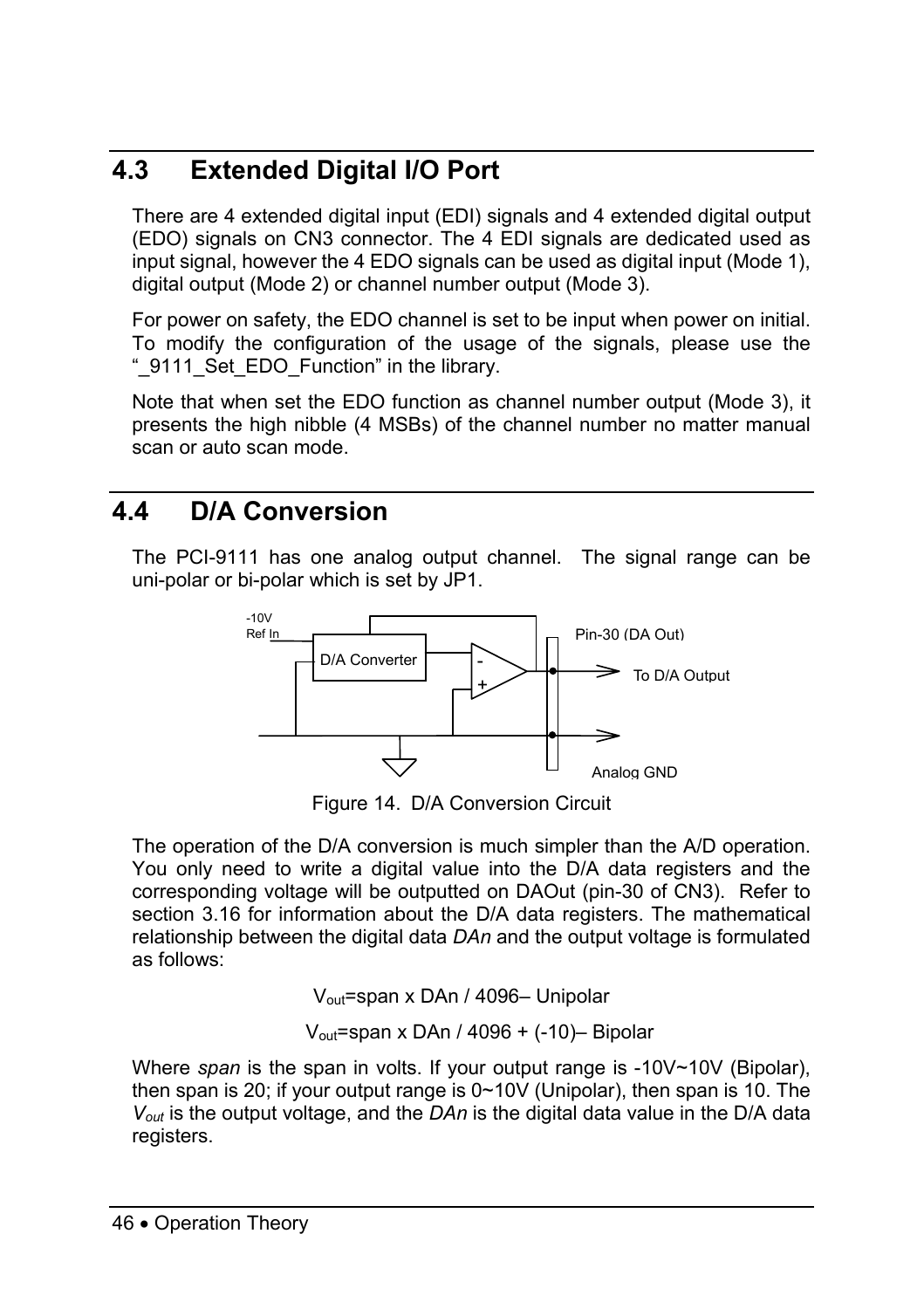Before performing the D/A conversion, users should take note of the D/A output range, which is set by JP1. Refer to section 2.4 for jumper setting.

| Digital Data Input | Analog Output             |                                   |
|--------------------|---------------------------|-----------------------------------|
|                    | Unipolar<br>$0V \sim 10V$ | <b>Bipolar</b><br>$-10V \sim 10V$ |
| FFF hex            | +9.9976V                  | $+9.9951V$                        |
| 800 hex            | +5.0000V                  | 0.0000V                           |
| 7FF hex            | +4.9976V                  | $-0.0049V$                        |
| 000 hex            | 0.0000V                   | $-10.0000V$                       |
| 1 LSB              | 2.44mV                    | 4.88mV                            |

Table 4: Relationship between DI and AO

# **4.5 Digital Input and Output**

To program the digital I/O operation is fairly straightforward. The digital input operation just reads data from its corresponding registers, and the digital output operation writes data to its corresponding registers. The digital I/O registers' format is shown in section 3.15. Note that the DIO data channel can only be read or written in the form of 16 bits. It is impossible to access individual bits.

The PCI-9111 provides 16 digital input and 16 digital output channels through CN1 and CN2. The digital I/O signals are fully TTL/DTL compatible. Detailed digital I/O signal specification can be referred to in section 1.3.



Figure 15. Digital Input and Output circuit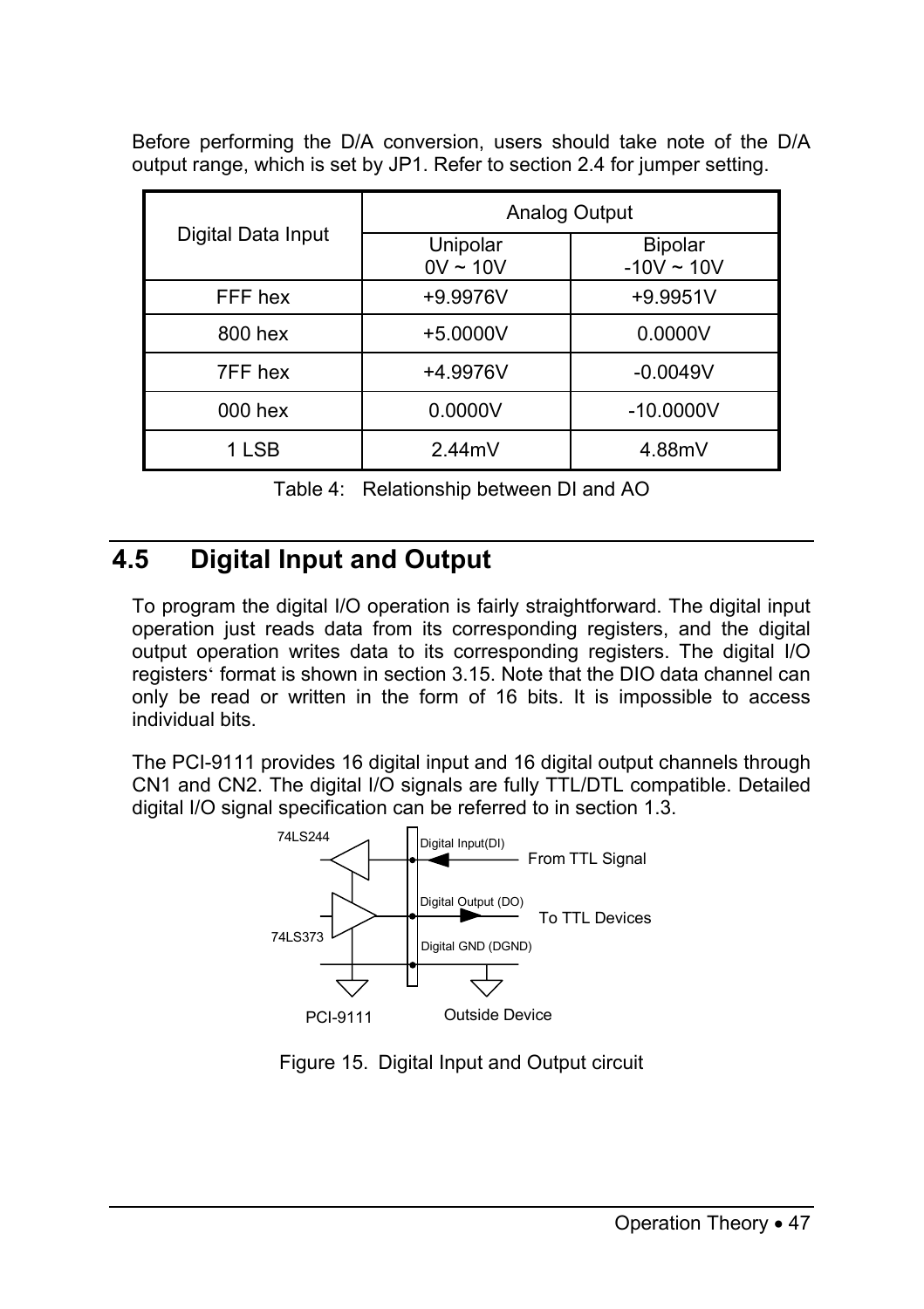# **4.6 Timer/Counter Operation**

# **4.6.1 Introduction**

One 8254 programmable interval timer/counter chip is integrated on the PCI-9111. There are three counters available to the 8254 chip and 6 possible operation modes for each counter. The block diagram of the timer/counter system is shown in diagram below.



Figure 16. Timer/Counter System of PCI-9111

# **4.6.2 Pacer Trigger Source**

Timer #1 and Timer #2 are cascaded together to generate the timer pacer trigger of the A/D conversion. The frequency of the pacer trigger is software controllable. The maximum pacer signal rate is 2MHz/4=500K which excess the maximum A/D conversion rate of the PCI-9111. The minimum signal rate is 2MHz/65535/65535, which is a very low frequency that users may never use.

The output of the programmable timer can be used as a pacer interrupt source or a timer pacer trigger source for an A/D conversion. In the software library, timer #1 and #2 are always set as mode 3 (rate generator).

# **4.6.3 Pre-Trigger Counter**

Timer #0 is used as a pre-trigger counter. The clock source of counter 0 is from the A/D trigger source so that the 8254 can count the A/D trigger numbers after the pre-trigger signal (pin-12 of CN3) is inserted. The gate control is set when the pre-trigger signal changes from 'H' to 'L', and is cleared when the counter counts down to zero. In the software library, timer #0 is always set as mode 0 (event counter).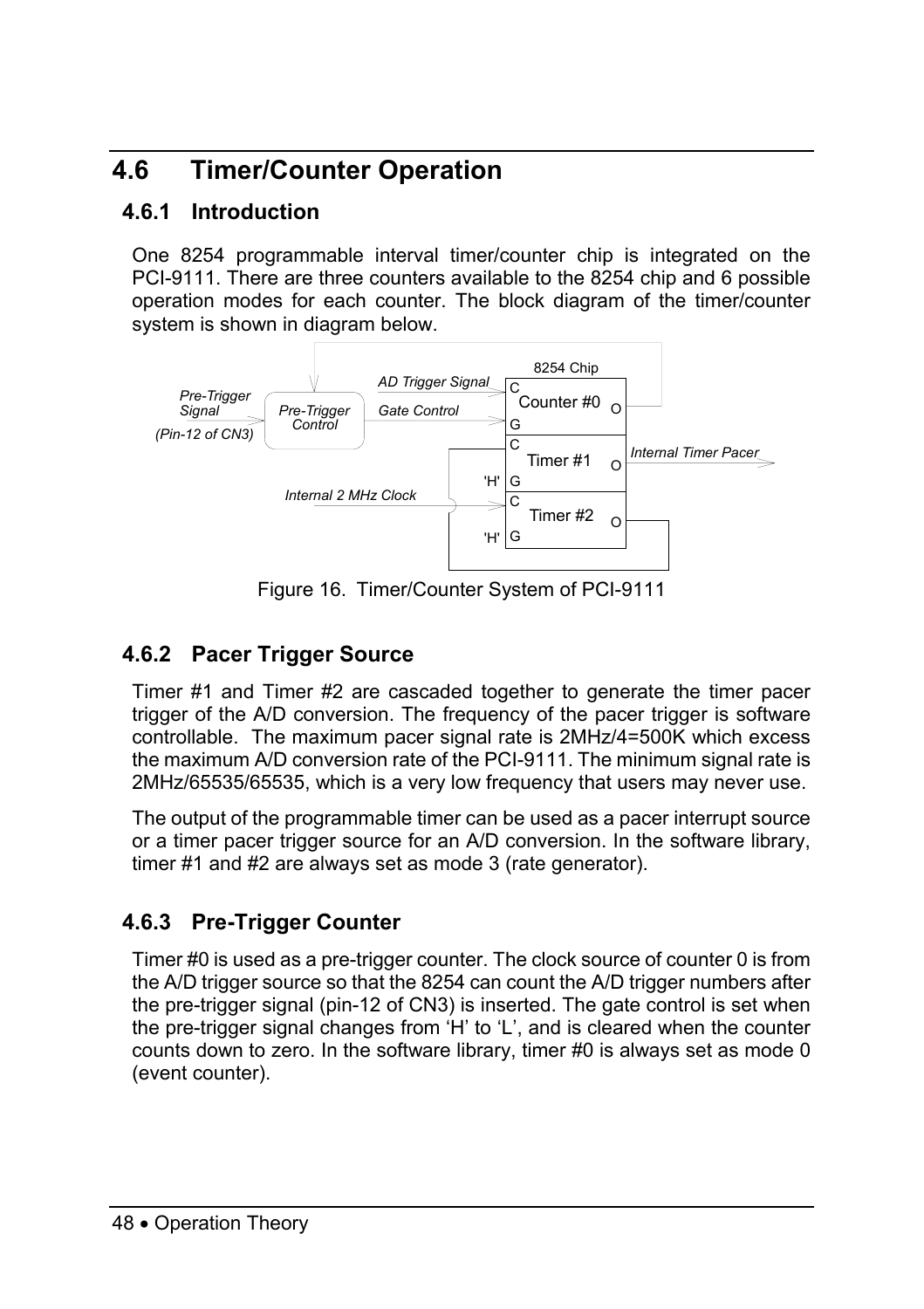# **4.6.4 I/O Address**

The 8254 in the PCI-9111 occupy 4 I/O address as shown below.

| $BASE + 40 h$ | LSB OR MSB OF COUNTER 0 |
|---------------|-------------------------|
| BASE + 42 h   | LSB OR MSB OF COUNTER 1 |
| BASE + 44 h   | LSB OR MSB OF COUNTER 2 |
| BASE + 46 h   | CONTROL BYTE            |

The registers BASE+0 to BASE+3 control the programming of the 8254. Users can refer to the 82C54 data sheet for more details of the 82C54. You can download the data sheet at the following web site:

*"http://support.intel.com/support/controllers/peripheral/231164.htm" or "http://www.tundra.com/*"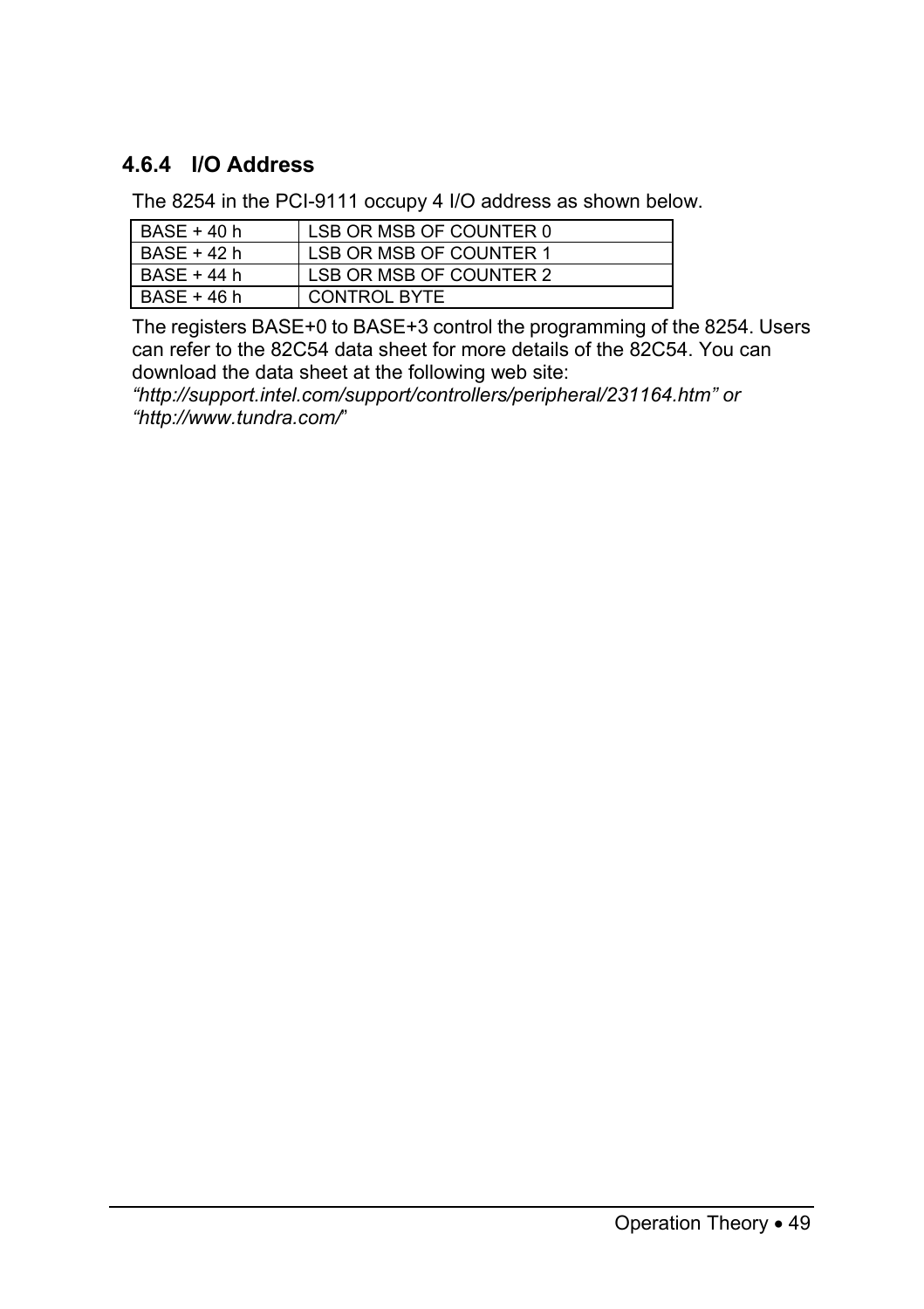5

# **C/C++ Library**

This chapter describes the software library that operates the PCI-9111. Only the functions in DOS library and Windows 95 DLL are described. Refer to the PCIS-DASK function reference manual, which is included in ADLINK CD, for descriptions of Windows 98/NT/2000 DLL functions

The function prototypes and useful constants are defined in the header files in the LIB (DOS) and INCLUDE (Windows 95) directories. For Windows 95 DLL, the developing environment can be Visual Basic 4.0 or above, Visual C/C++ 4.0 or above, Borland C++ 5.0 or above, Borland Delphi 2.x (32-bit) or above, or any Windows programming language that allows calls to a DLL.

# **5.1 Libraries Installation**

Please refer to the "Software Installation Guide" for information on how to install the software libraries for DOS, and Windows 95 DLL, or PCIS-DASK for Windows 98/NT/2000.

The device drivers and DLL functions for Windows 98/NT/2000 are included in the PCIS-DASK. Please refer to the PCIS-DASK user's guide and function reference, which are included in the ADLINK CD, for detailed programming information.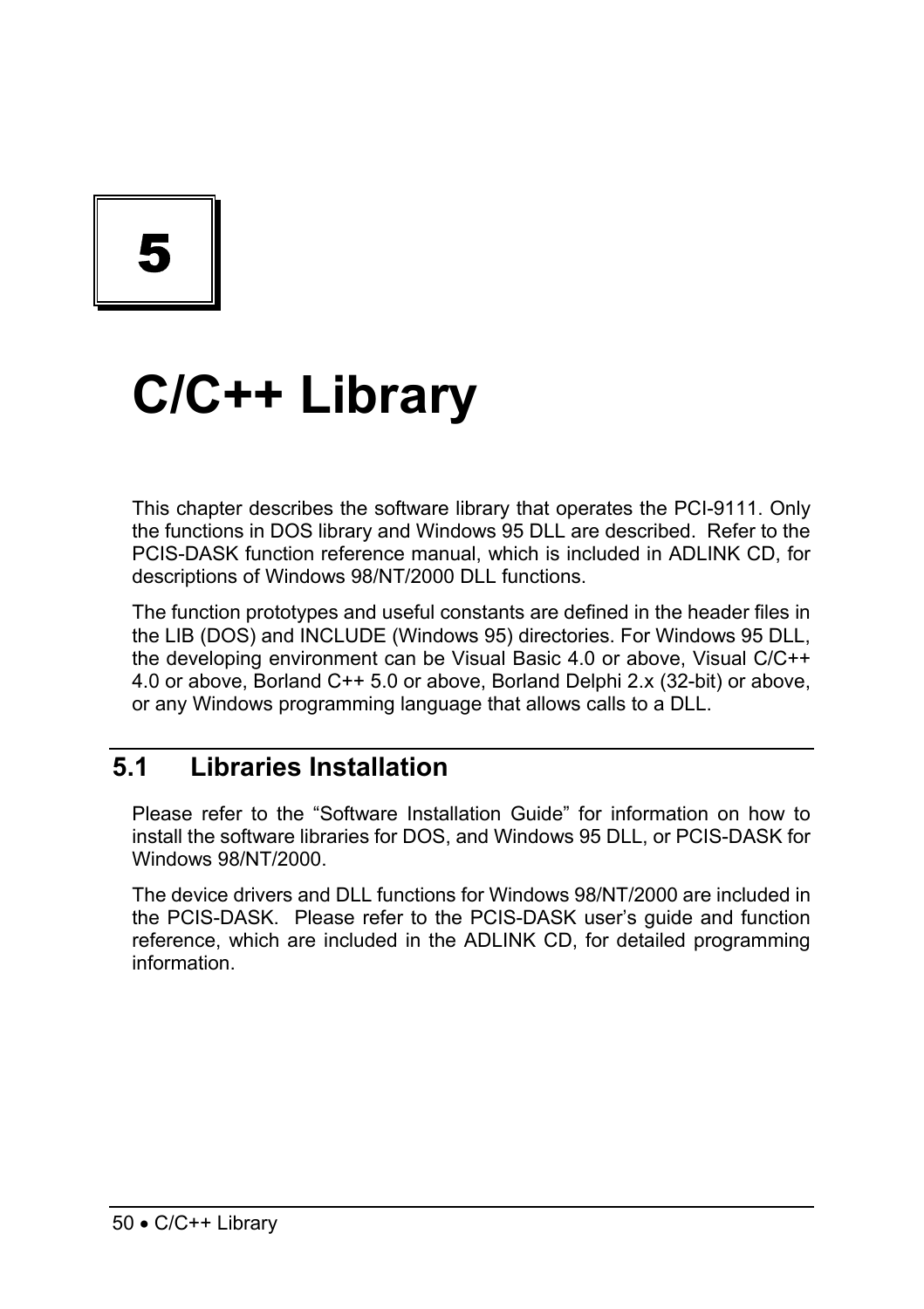# **5.2 Programming Guide**

# **5.2.1 Naming Convention**

The functions of the NuDAQ PCI or NuIPC CompactPCI card software drivers uses full-names to represent the functions' real meaning. The naming convention rules are:

In DOS Environment:

\_{hardware\_model}\_{action\_name}. **e.g. \_9111\_Initial().** 

All functions in PCI-9111 driver are with 9111 as {hardware\_model}. But they can be used by PCI-9111DG, PCI-9111HR.

In order to recognize the difference between a DOS library and a Windows 95 library, a capital "**W**" placed at the start of each function name for Windows 95 DLL drivers, e.g. **W\_9111\_Initial().** 

# **5.2.2 Data Types**

We have defined some data type in Pci 9111.h (DOS) and Acl pci.h (Windows 95). These data types are used by NuDAQ Cards' library. We suggest you use these data types in your application programs. The following table shows the data type names and their range.

| <b>Type Name</b> | <b>Description</b>                            | Range                                                 |
|------------------|-----------------------------------------------|-------------------------------------------------------|
| lU8              | 8-bits ASCII character                        | 0 to 255                                              |
| <b>I16</b>       | 16-bits signed integer                        | -32768 to 32767                                       |
| <b>U16</b>       | 16-bits unsigned<br>integer                   | 0 to 65535                                            |
| 132              | 32-bits signed integer                        | -2147483648 to 2147483647                             |
| <b>U32</b>       | 32-bits unsigned<br>integer                   | 0 to 4294967295                                       |
| <b>F32</b>       | floating-point                                | 32-bits single-precision - 3.402823E38 to 3.402823E38 |
| IF64             | 64-bits<br>double-precision<br>floating-point | -1.797683134862315E308 to<br>1.797683134862315E309    |
| <b>Boolean</b>   | Boolean logic value                           | <b>TRUE, FALSE</b>                                    |

Table 5: Data types and corresponding range.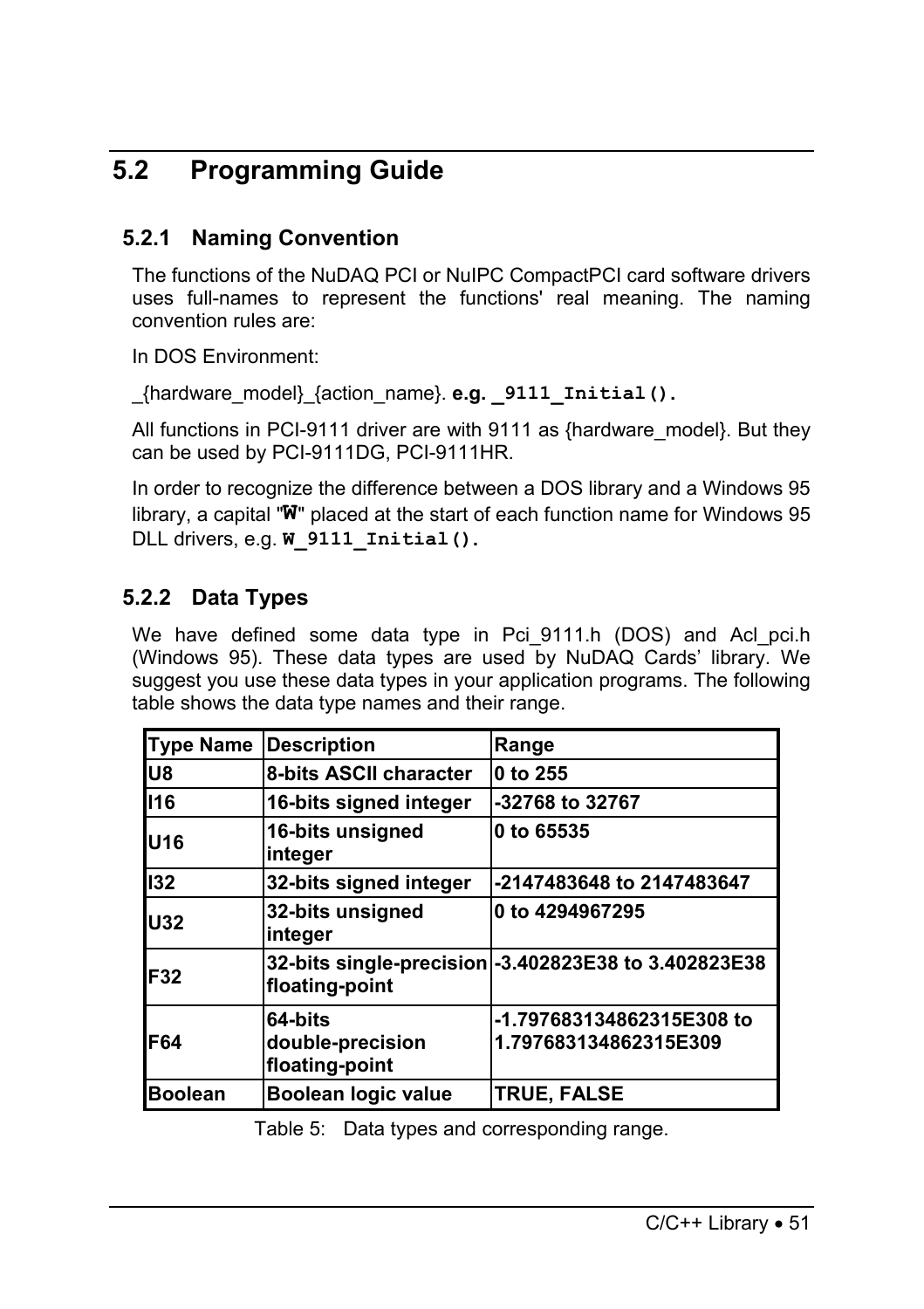# **5.3 \_9111\_Initial**

#### *@ Description*

This function is used to initialize the PCI 9111. Every PCI 9111 card must be initialized by this function before other function calls are permitted.

*@ Syntax* 

#### **C/C++ (DOS)**

U16 9111 Initial (U16 \*existCards, PCI INFO \*info)

#### **C/C++ (Windows 95)**

U16 W 9111 Initial (U16 \*existCards, PCI INFO \*info)

#### **Visual Basic (Windows 95)**

W 9111 Initial (existCards As Integer, info As PCI INFO) As Integer

#### *@ Argument*

existCards: number of existing PCI-9111 cards pciInfo: information about the PCI-9111 cards

#### *@ Return Code*

ERR\_NoError ERR\_BoardNoInit ERR\_PCIBiosNotExist

# **5.4 \_9111\_DO**

#### *@ Description*

This function is used to write data to the digital output port. There are 16 digital output channels on the PCI\_9111.

```
@ Syntax
```
#### **C/C++ (DOS)**

U16 9111 DO (U16 cardNo, U16 DOData)

#### **C/C++ (Windows 95)**

U16 W 9111 DO (U16 cardNo, U16 DOData)

#### **Visual Basic (Windows 95)**

```
W 9111 DO (ByVal cardNo As Integer, ByVal DOData As Integer)
As Integer
```
*@ Argument* 

```
cardNo: The card number of the PCI-9111 card initialized 
DOData: The value written to the digital output port
```
*@ Return Code*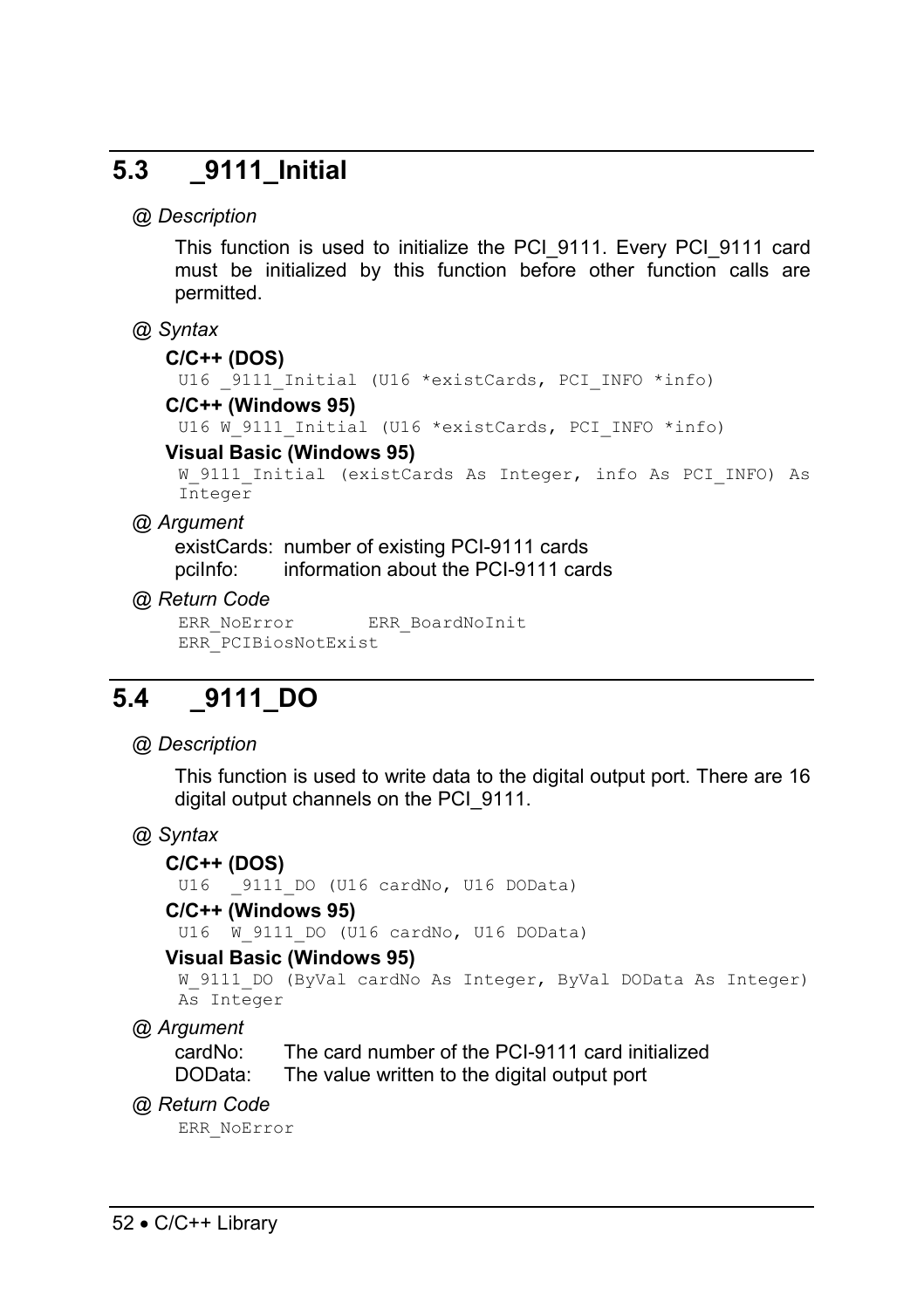# **5.5 \_9111\_DO\_Channel**

### *@ Description*

This function is used to write data to the digital output ports. There are 16 digital output channels on the PCI\_9111. You can control each digital output channel using this function. When performing this function, the digital output port is written to and the output status is changed to the value you had specified by do data.

#### *@ Syntax*

#### **C/C++ (DOS)**

U16 9111 DO Channel (U16 cardNo, U16 do ch no , Boolean do\_data)

# **C/C++ (Windows 95)**<br>U16 **W** 9111 DO CP

W 9111 DO Channel (U16 cardNo, U16 do ch no , Boolean do\_data)

#### **Visual Basic (Windows 95)**

W\_9111\_DO\_ByVal cardNo As Integer, ByVal do ch\_no As Integer, ByVal do\_data As Byte) As Integer

#### *@ Argument*

cardNo: The card number of PCI-9111 card initialized

do\_ch\_no: The channel number to perform the digital output, the value is between 0 to 15.

do\_data: The value written to digital output port, either 0 or 1.

#### *@ Return Code*

ERR\_NoError ERR\_InvalidDOChannel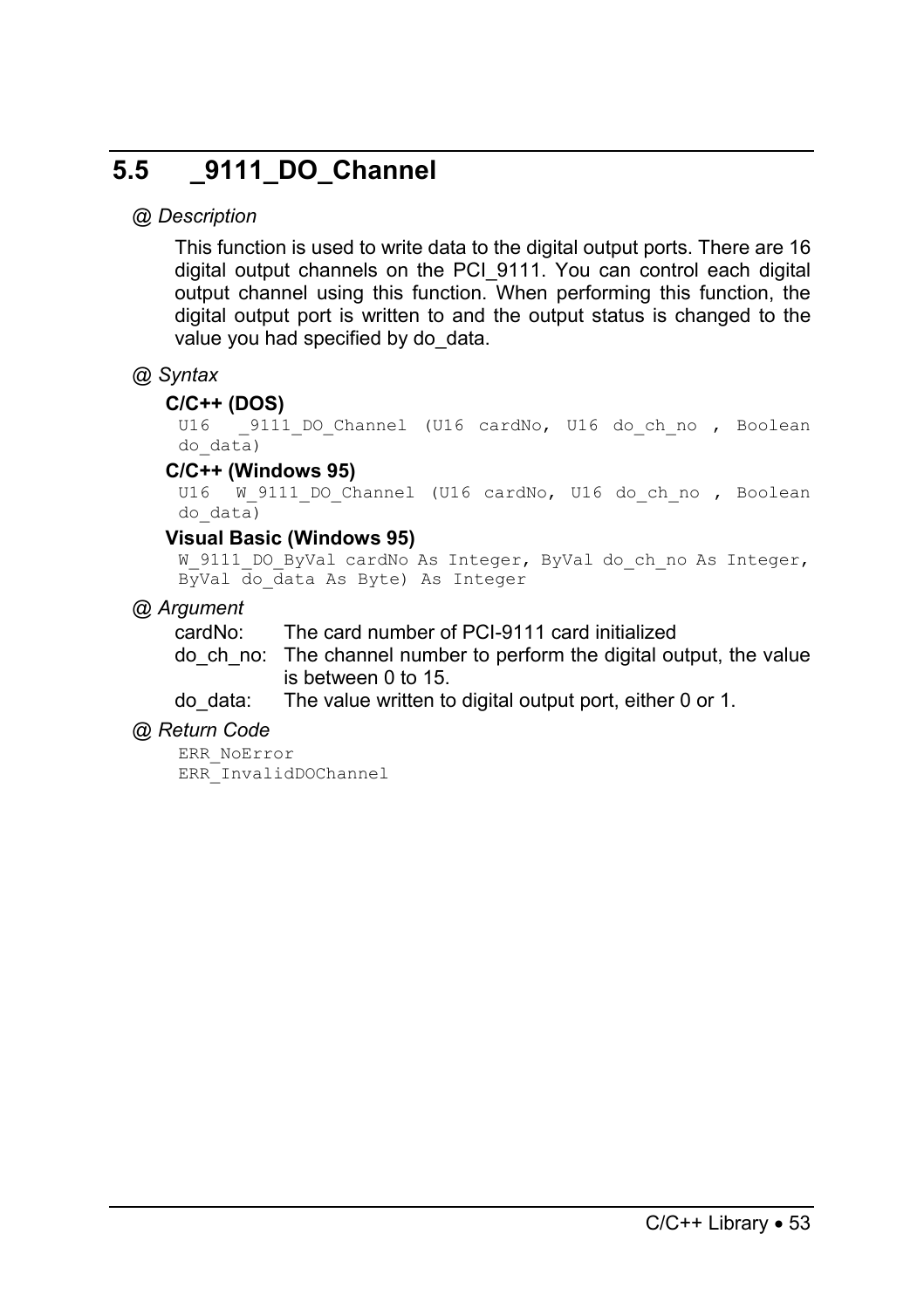# **5.6 \_9111\_DI**

## *@ Description*

This function is used to read data from the digital input ports. There are 16 digital input channels on the PCI\_9111. The digital input status can be accessed using this function.

### *@ Syntax*

```
C/C++ (DOS)
```
U16 9111 DI (U16 cardNo, U16 \*DIData)

#### **C/C++ (Windows 95)**

U16 W 9111 DI (U16 cardNo, U16 \*DIData)

#### **Visual Basic (Windows 95)**

W 9111 DI (ByVal cardNo As Integer, DIData As Integer) As Integer

### *@ Argument*

cardNo: The card number of PCI-9111 card initialized DIData: The value accessed from the digital input port

### *@ Return Code*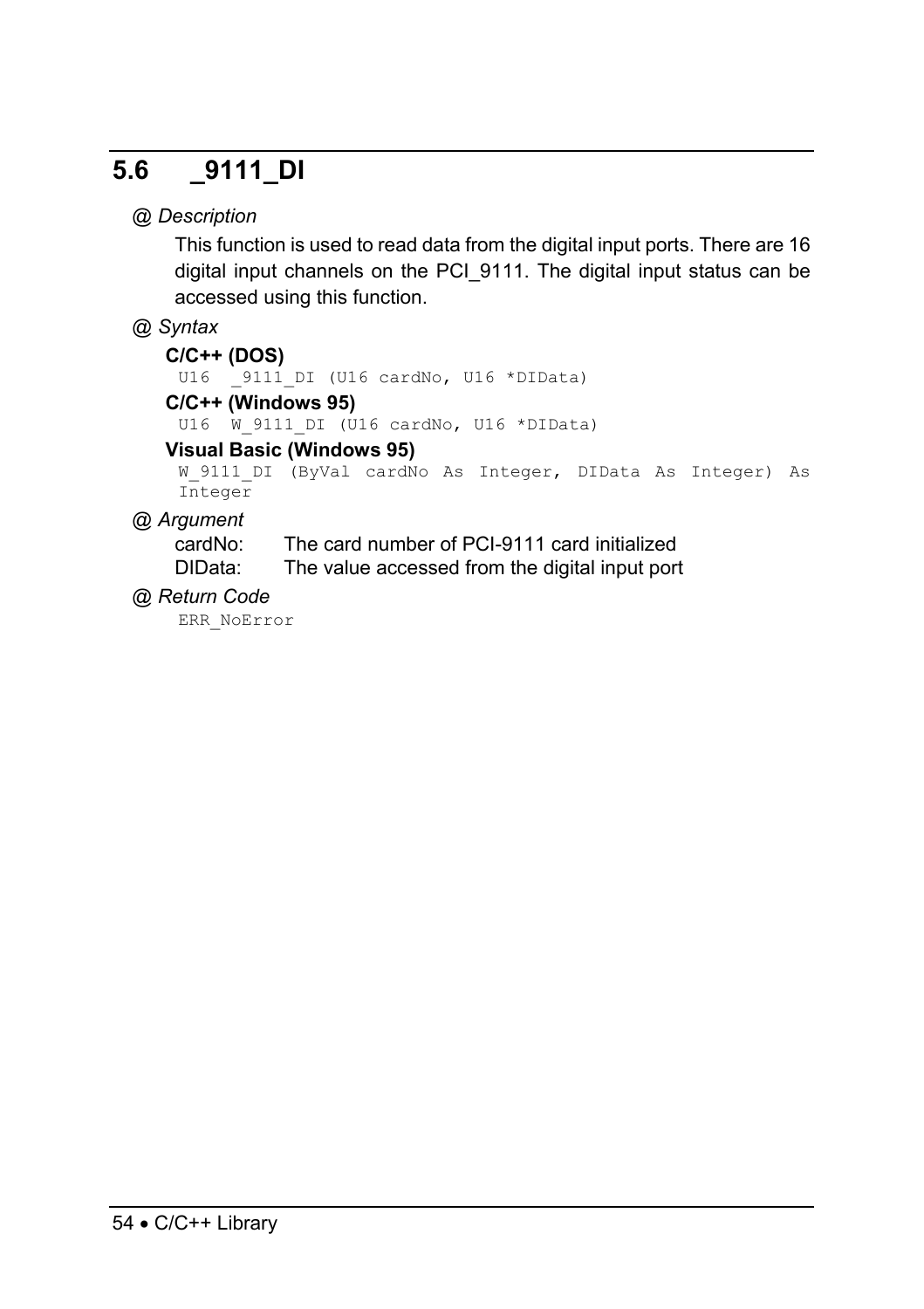# **5.7 \_9111\_DI\_Channel**

### *@ Description*

This function is used to read data from the digital input port. There are 16 digital input channels on the PCI\_9111. You can read each digital input channel using this function. While performing this function, the digital input port is read and the value of the specified channel is stored in \*data.

### *@ Syntax*

#### **C/C++ (DOS)**

```
U16 9111 DI Channel (U16 cardNo, U16 di ch no , Boolean
*di data)
```
#### **C/C++ (Windows 95)**

```
U16 W 9111 DI Channel (U16 cardNo, U16 di ch no , Boolean
*di data)
```
#### **Visual Basic (Windows 95)**

```
W_DAQ1210_DI_Channel (ByVal cardNo As Integer, ByVal di_ch_no
As Integer, di data As Byte) As Integer
```
#### *@ Argument*

cardNo: The card number of PCI-9111 card initialized

di ch\_no: The channel number to perform the digital output, the value is between 0 to 15.

di data: The value read from the digital input channel, either 0 or 1.

#### *@ Return Code*

```
ERR_NoError 
ERR_InvalidDIChannel
```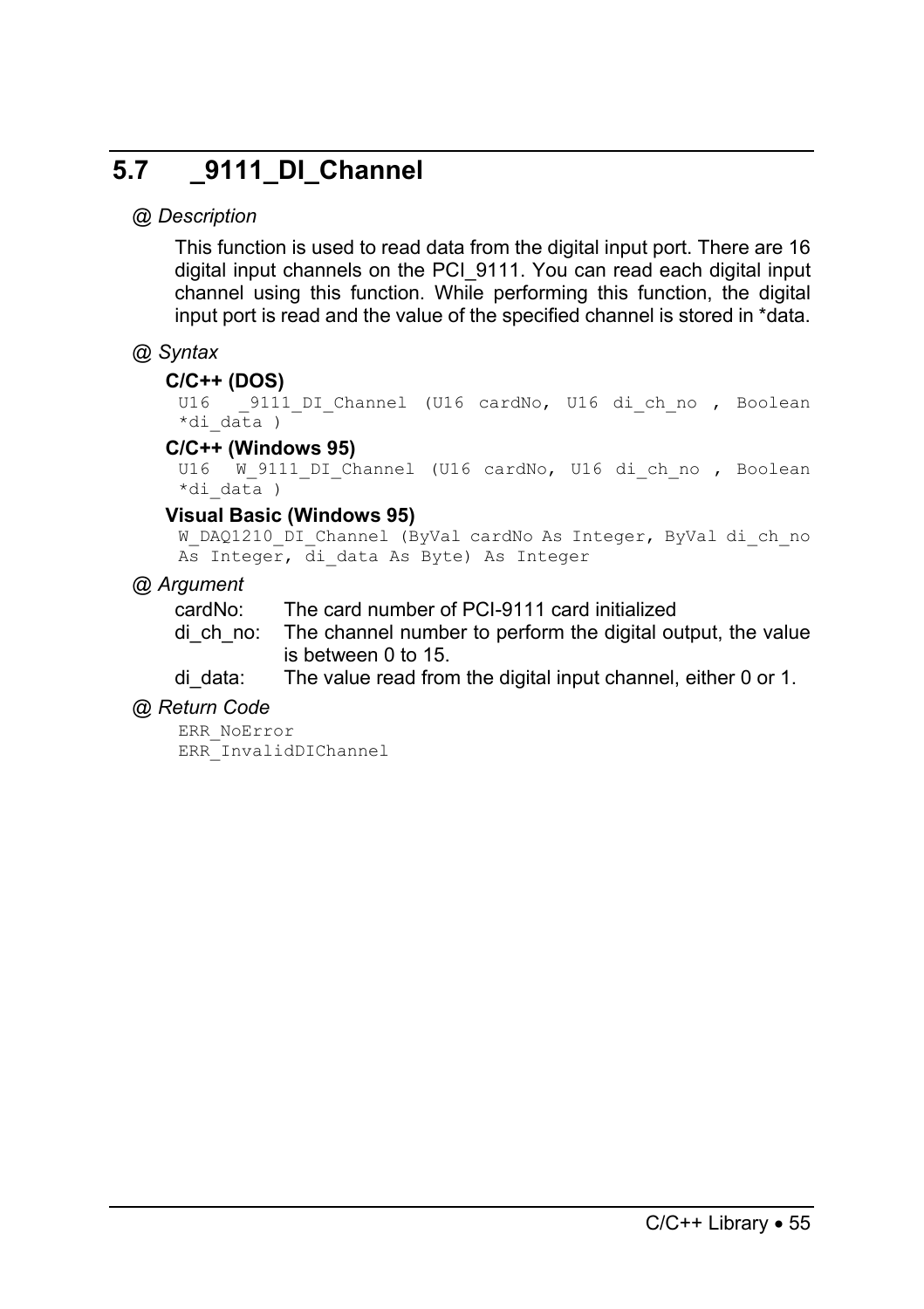# **5.8 \_9111\_EDI**

#### *@ Description*

There are 4 extended digital input channels on the PCI\_9111. This function is used to read data from the extended digital input ports. The retrieved data is stored in DIData and only the 4 LSB of the DIData are valid input data.

#### *@ Syntax*

#### **C/C++ (DOS)**

U16 9111 EDI (U16 cardNo, U16 \*DIData)

#### **C/C++ (Windows 95)**

U16 W 9111 EDI (U16 cardNo, U16 \*DIData)

#### **Visual Basic (Windows 95)**

W 9111 EDI (ByVal cardNo As Integer, DIData As Integer) As Integer

#### *@ Argument*

cardNo: The card number of PCI-9111 card initialized

DIData: The value accessed from the extended digital input port

#### *@ Return Code*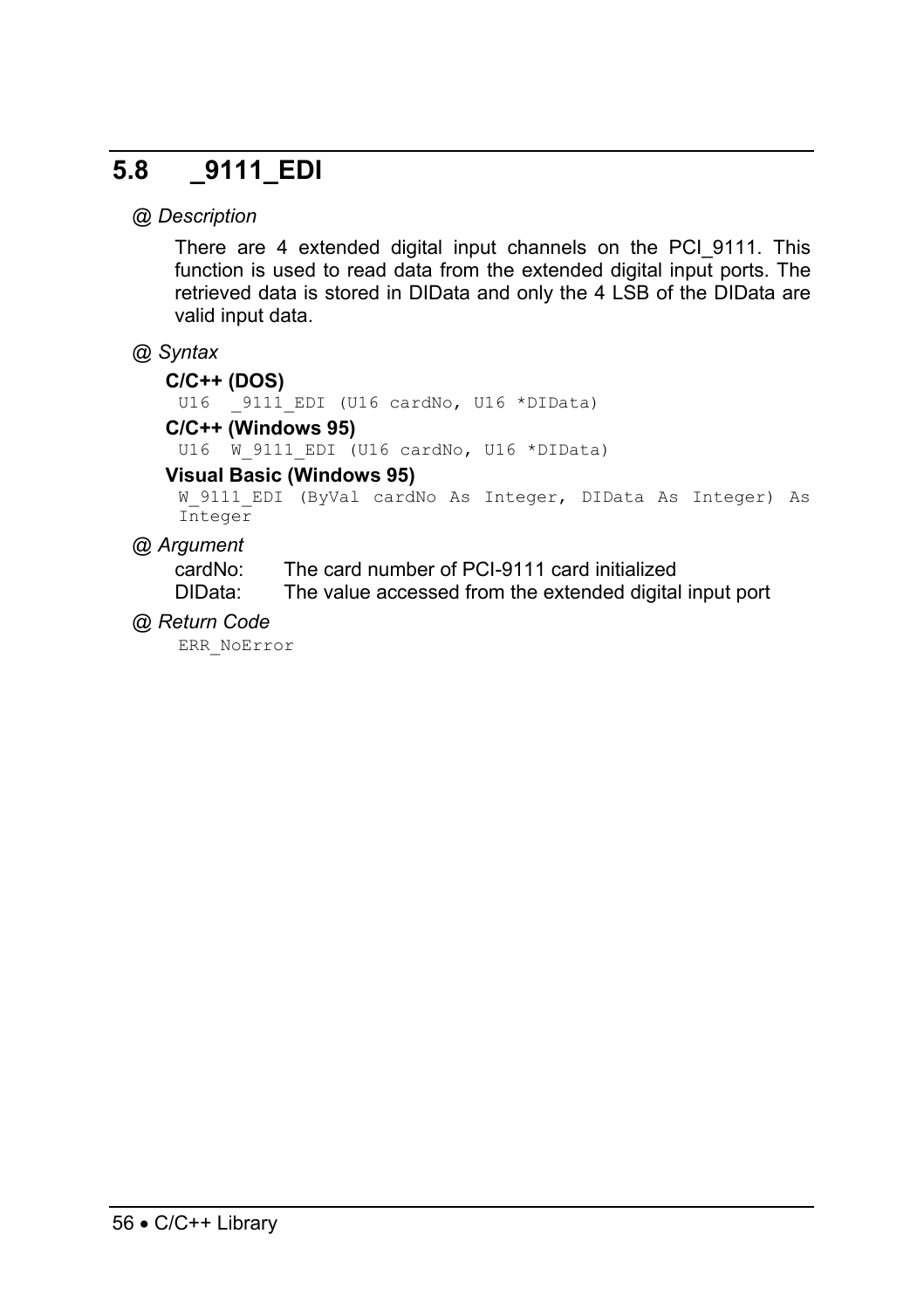# **5.9 \_9111\_EDO**

### *@ Description*

There are 4 extended digital output channels on the PCI\_9111. This function is used to write data to the extended digital output port. The extended digital output channels can be set with 3 different modes (refer to chapter 4); however, the output EDO value can only be place on the EDO pins when the EDO mode is set as EDO\_OUT\_CHN. Therefore, the program must call the 9111 Set EDO Function function (refer to chapter 4) to set the EDO mode as EDO\_OUT\_EDO before writing data to the EDO channels.

### *@ Syntax*

#### **C/C++ (DOS)**

U16 9111 EDO (U16 cardNo, U16 DOData)

#### **C/C++ (Windows 95)**

U16 W 9111 EDO (U16 cardNo, U16 DOData)

#### **Visual Basic (Windows 95)**

```
W_9111_EDO (ByVal cardNo As Integer, ByVal DOData As Integer)
As Integer
```
#### *@ Argument*

cardNo: The card number of PCI-9111 card initialized DOData: The value written to the extended digital input port

#### *@ Return Code*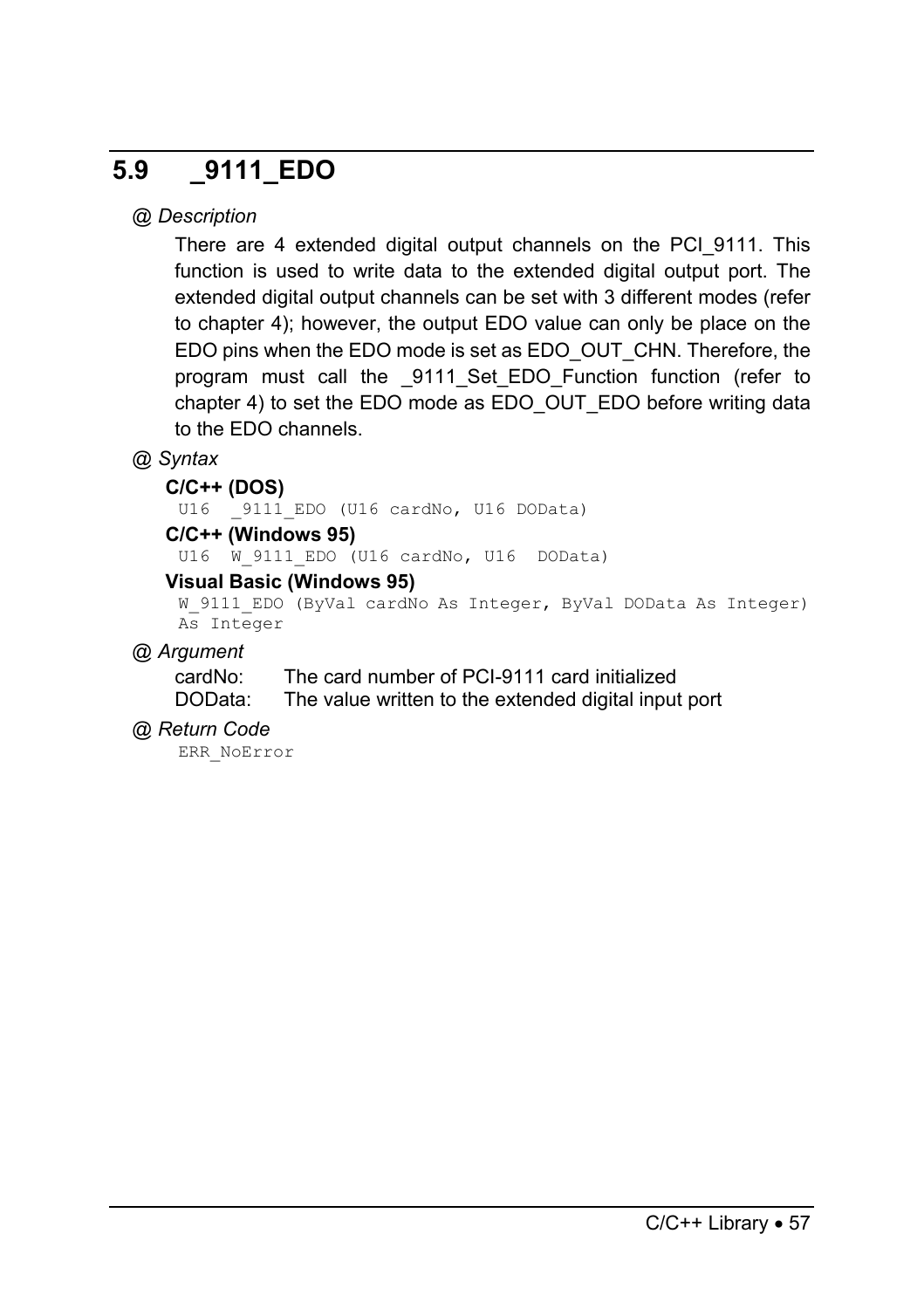# **5.10 \_9111\_EDO\_Read\_Back**

#### *@ Description*

This function is used to read back the output data that is written to the output port previously.

#### *@ Syntax*

#### **C/C++ (DOS)**

U16 9111 EDO Read Back (U16 cardNo, U16 \*DOData )

#### **C/C++ (Windows 95)**

U16 W 9111 EDO Read Back (U16 cardNo, U16 \*DOData )

#### **Visual Basic (Windows 95)**

```
W 9111 EDO Read Back (ByVal cardNo As Integer, DOData As
Integer) As Integer
```
#### *@ Argument*

cardNo: The card number of PCI-9111 card initialized DOData: The read back value

#### *@ Return Code*

ERR\_NoError

# **5.11 \_9111\_Set\_EDO\_Function**

#### *@ Description*

The 4 EDO channels on the PCI-9111 can be used as a digital output (EDO\_OUT\_EDO), digital input (EDO\_INPUT) or channel number output (EDO\_OUT\_CHN). This function is used to set the mode of the EDO pins.

### *@ Syntax*

#### **C/C++ (DOS)**

U16 9111 Set EDO Function (U16 cardNo, U16 x)

#### **C/C++ (Windows 95)**

U16 W 9111 Set EDO Function (U16 cardNo, U16 x )

#### **Visual Basic (Windows 95)**

```
W 9111 Set EDO Function (ByVal cardNo As Integer, ByVal x As
Integer) As Integer
```
### *@ Argument*

| cardNo: | The card number of PCI-9111 card initialized |
|---------|----------------------------------------------|
| X.      | The mode of the EDO pins, valid modes are:   |
|         | EDO INPUT, EDO OUT EDO, EDO OUT CHN          |

#### *@ Return Code*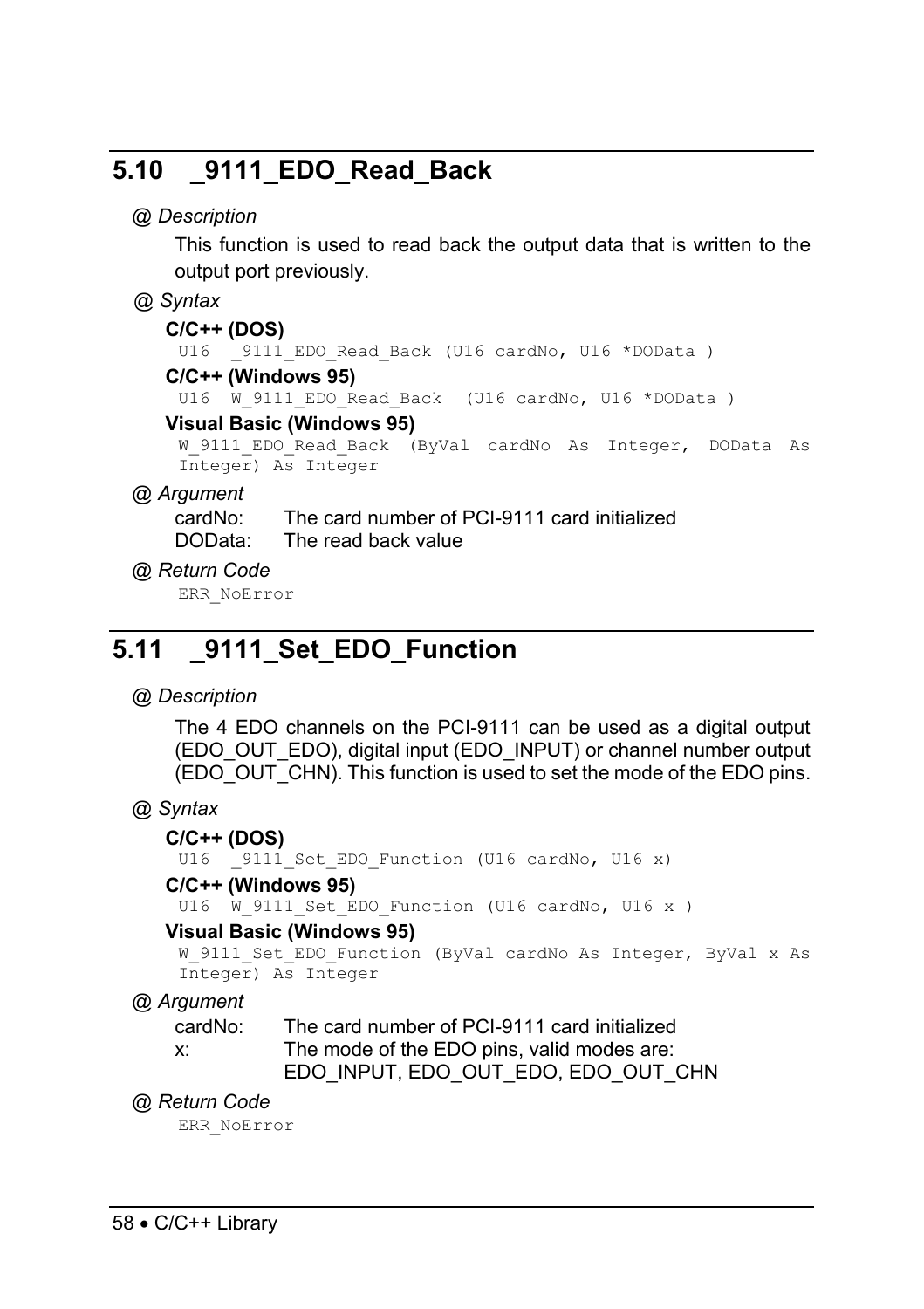# **5.12 \_9111\_DA**

#### *@ Description*

This function is used to write data to the D/A converters. There is one Digital-to-Analog conversion channel on the PCI-9111. The resolution of each channel is 12-bit; i.e. the range is from 0 to 4095.

#### *@ Syntax*

#### **C/C++ (DOS)**

U16 9111 DA (U16 cardNo, I16 DAData)

#### **C/C++ (Windows 95)**

U16 W 9111 DA (U16 cardNo, I16 DAData )

#### **Visual Basic (Windows 95)**

W 9111 DA (ByVal cardNo As Integer, ByVal DAData As Integer) As Integer

### *@ Argument*

cardNo: The card number of PCI-9111 card initialized

DAData: D/A converted value, refer to chapter 4 for the relationship between the voltage and digital value

#### *@ Return Code*

ERR\_NoError

# **5.13 \_9111\_AD\_Read\_Data**

### *@ Description*

This function is used to read the AD converted data from the analog input port.

### *@ Syntax*

### **C/C++ (DOS)**

U16 9111 AD Read Data (U16 cardNo, I16 far \*ADData)

### **C/C++ (Windows 95)**

U16 W 9111 AD Read Data (U16 cardNo, I16 \*ADData)

### **Visual Basic (Windows 95)**

```
W_9111_AD_Read_Data (ByVal cardNo As Integer, ADData As Integer)
As Integer
```
*@ Argument* 

cardNo: The card number of PCI-9111 card initialized

ADData: A/D converted value, Refer to chapter 4 for relationship between the voltage and digital value

### *@ Return Code*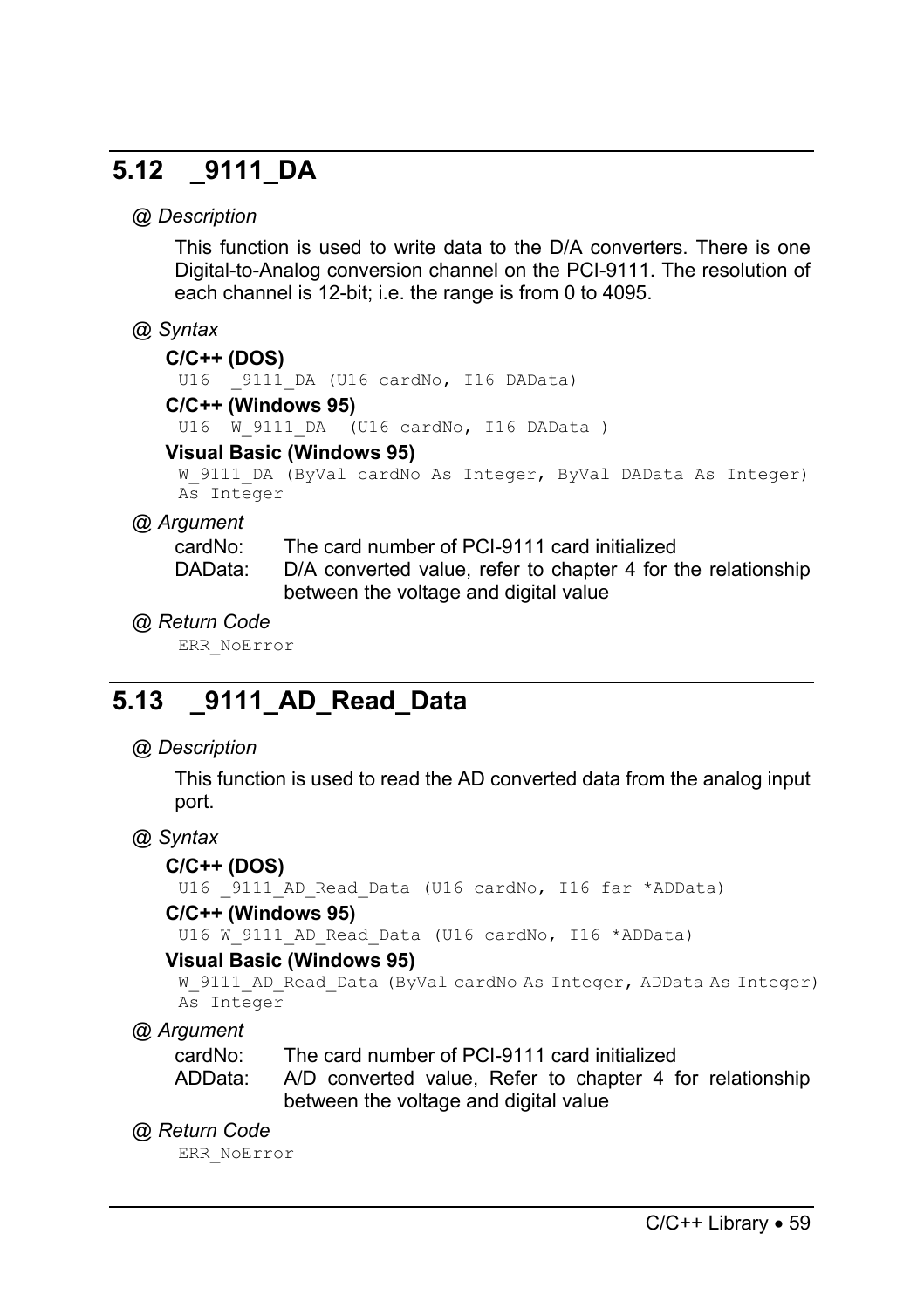# **5.14 \_9111\_AD\_Read\_Data\_Repeat**

### *@ Description*

This function is used to read the AD converted data n times continuously.

### *@ Syntax*

#### **C/C++ (DOS)**

U16 9111 AD Read Data Repeat (U16 cardNo, I16 far \*ADData, U16 n)

#### **C/C++ (Windows 95)**

```
U16 W 9111 AD Read Data Repeat (U16 cardNo, I16 *ADData, U16
n)
```
#### **Visual Basic (Windows 95)**

```
W_9111_AD_Read_Data_Repeat (ByVal cardNo As Integer, ADData As
Integer, ByVal n As Integer) As Integer
```
### *@ Argument*

cardNo: The card number of PCI-9111 card initialized

- ADData: A/D converted value, Refer to chapter 4 for relationship between the voltage and digital value
- n: The number of times to read the AD converted data

#### *@ Return Code*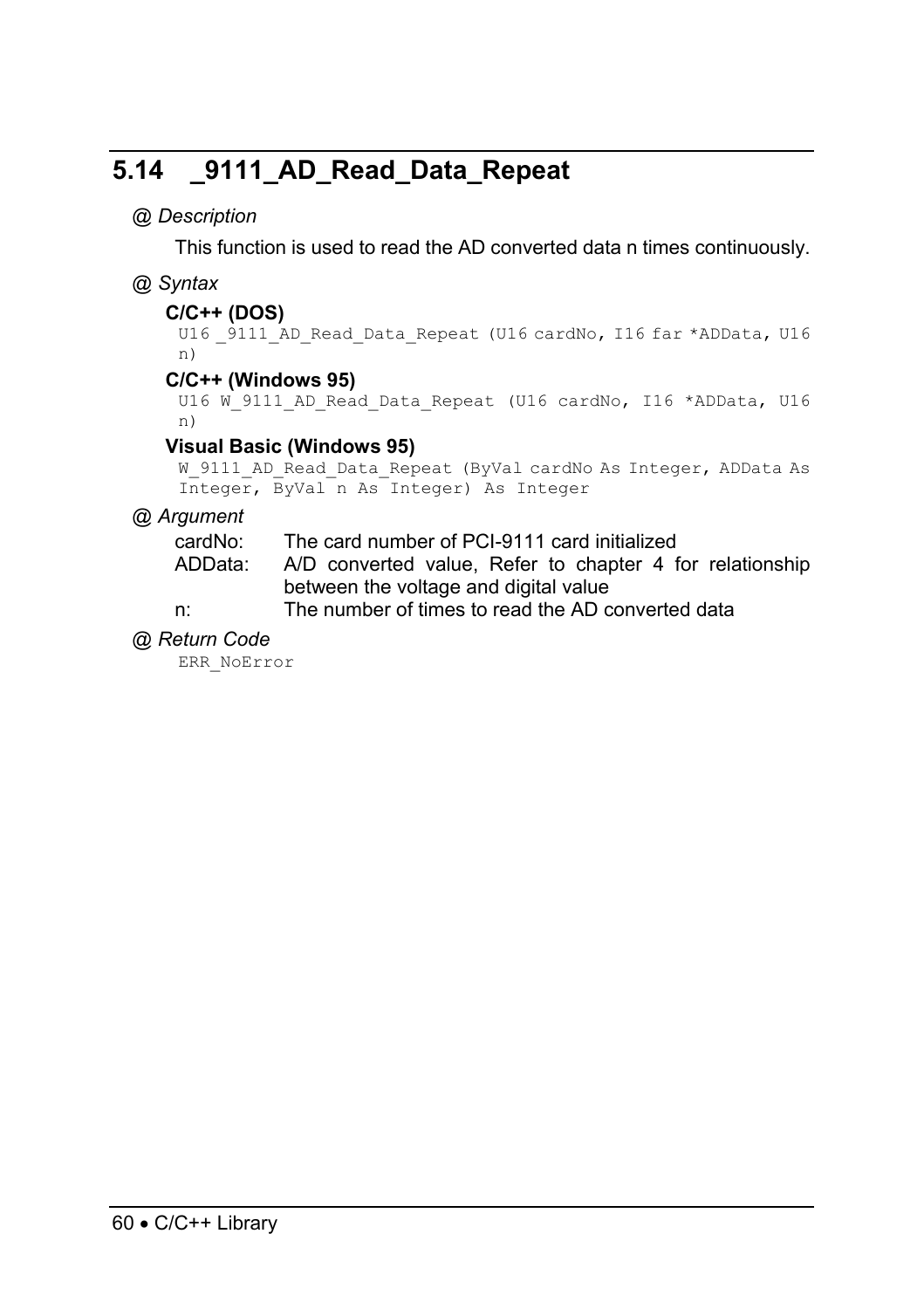# **5.15 \_9111\_AD\_Set\_Channel**

### *@ Description*

This function is used to set the AD channel by means of writing data to the multiplexer scan channel register. There are 16 single-ended A/D channels on the PCI-9111; therefore the channel number can be set between 0 and 15. Under non-auto scan mode, the ADChannelNo stores the channel number setting. Under auto-scan mode, the ADChannelNo records the ending channel number.

#### *@ Syntax*

#### **C/C++ (DOS)**

U16 9111 AD Set Channel (U16 cardNo, U16 ADChannelNo)

#### **C/C++ (Windows 95)**

U16 W 9111 AD Set Channel (U16 cardNo, U16 ADChannelNo)

#### **Visual Basic (Windows 95)**

W\_9111\_AD\_Set\_Channel (ByVal cardNo As Integer, ByVal ADChannelNo As Integer) As Integer

#### *@ Argument*

cardNo: The card number of PCI-9111 card initialized.

ADChannelNo:Selected channel number or the ending channel number to perform the A/D conversion.

#### *@ Return Code*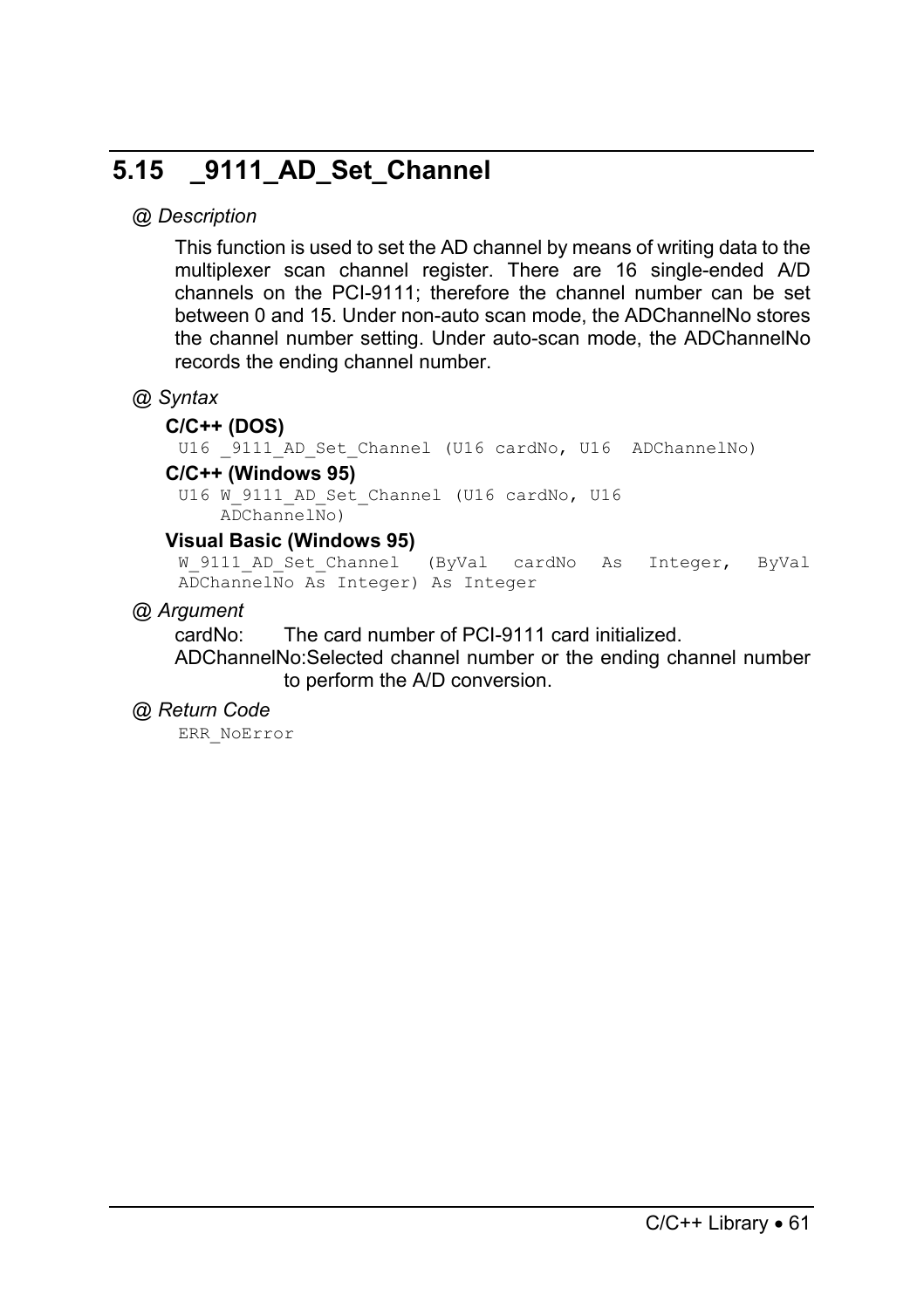# **5.16 \_9111\_AD\_Get\_Channel**

#### *@ Description*

This function reads from the multiplexer scan channel register and obtains the AD channel number and the stores the value in ADChannelNo. Under non-auto scan mode, bits  $0$  to 3 of the ADChannelNo stores the channel number setting and bits 4 to 7 of the ADChannel are all '0". Under auto-scan mode, bits 0 to 3 of the ADChannelNo record the ending channel number. Bits 4 to 7 of ADChannelNo are the selected channel.

#### *@ Syntax*

#### **C/C++ (DOS)**

U16 9111 AD Get Channel (U16 cardNo, U16 \*ADChannelNo )

#### **C/C++ (Windows 95)**

U16 W 9111 AD Get Channel (U16 cardNo, U16 \*ADChannelNo)

#### **Visual Basic (Windows 95)**

W\_9111\_AD\_Get\_Channel (ByVal cardNo As Integer, ADChannelNo As Integer) As Integer

#### *@ Argument*

cardNo: The card number of PCI-9111 card initialized ADChannelNo: Channel number to perform the A/D conversion

#### *@ Return Code*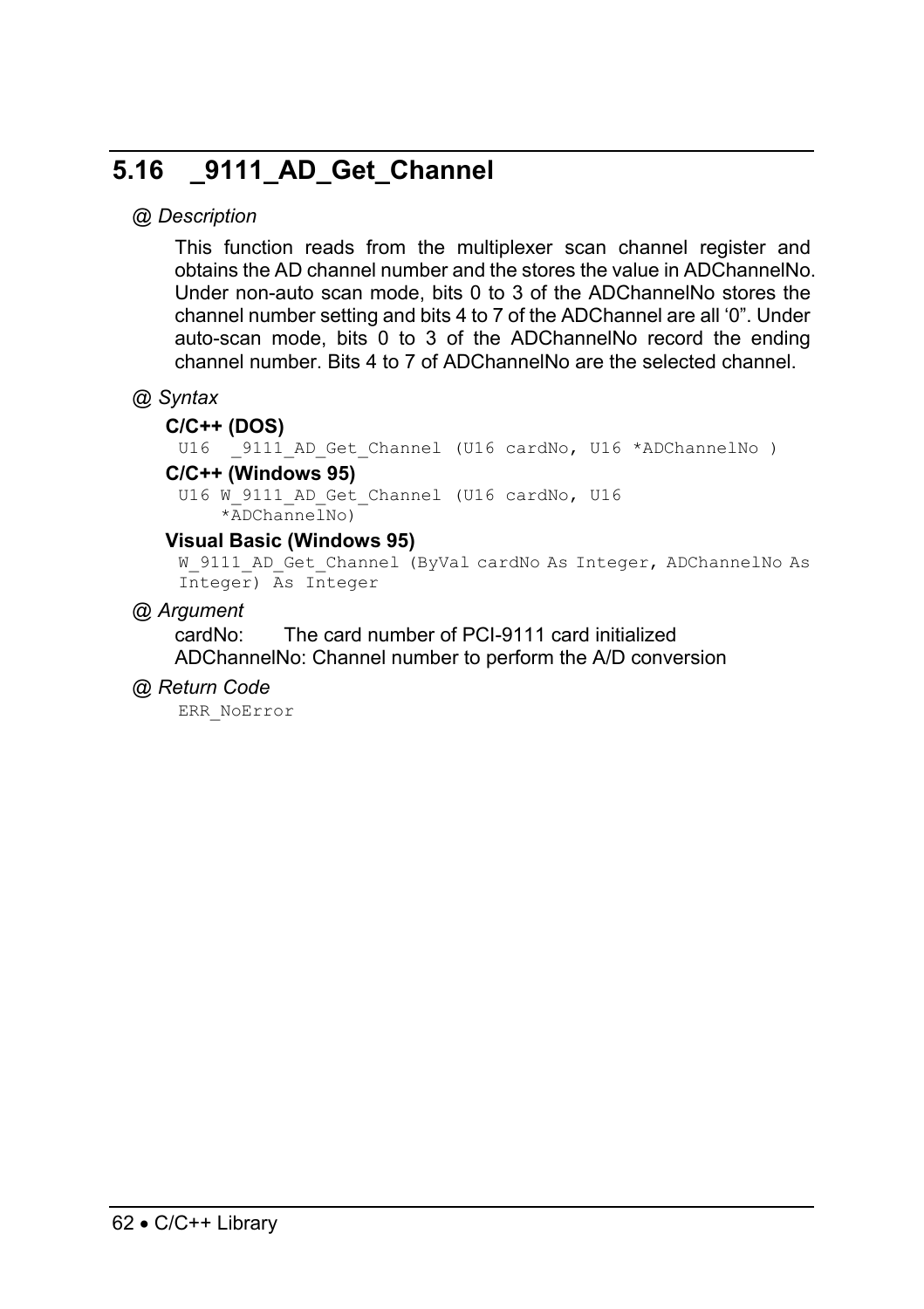# **5.17 \_9111\_AD\_Set\_Range**

# *@ Description*

This function is used to set the A/D range by means of writing data to the gain control register. The initial value of gain is '1' which is the default setting by the PCI-9111 hardware. The relationship between gain and input voltage ranges in the following table:

| Input Range (V) | Gain           | <b>Gain Code</b> |
|-----------------|----------------|------------------|
| ±10V            | X 1            | AD B 10 V        |
| ±5V             | X <sub>2</sub> | AD B 5 V         |
| $\pm 2.5$ V     | X 4            | AD B 2 5 V       |
| $±1.25$ V       | X 8            | AD B 1 25 V      |
| $\pm 0.625V$    | X 16           | AD B 0 625 V     |

## *@ Syntax*

#### **C/C++ (DOS)**

U16 9111 AD Set Range (U16 cardNo, U16 ADRange)

#### **C/C++ (Windows 95)**

U16 W 9111 AD Set Range (U16 cardNo, U16 ADRange)

#### **Visual Basic (Windows 95)**

W\_9111\_AD\_Set\_Range (ByVal cardNo As Integer, ByVal ADRange As Integer) As Integer

#### *@ Argument*

cardNo: The card number of PCI-9111 card initialized

ADRange: The programmable gain of A/D conversion, the possible values are: AD\_B\_10\_V, AD\_B\_5\_V, AD\_B\_2\_5\_V, AD\_B\_1\_25\_V, AD\_B\_0\_625\_V.

#### *@ Return Code*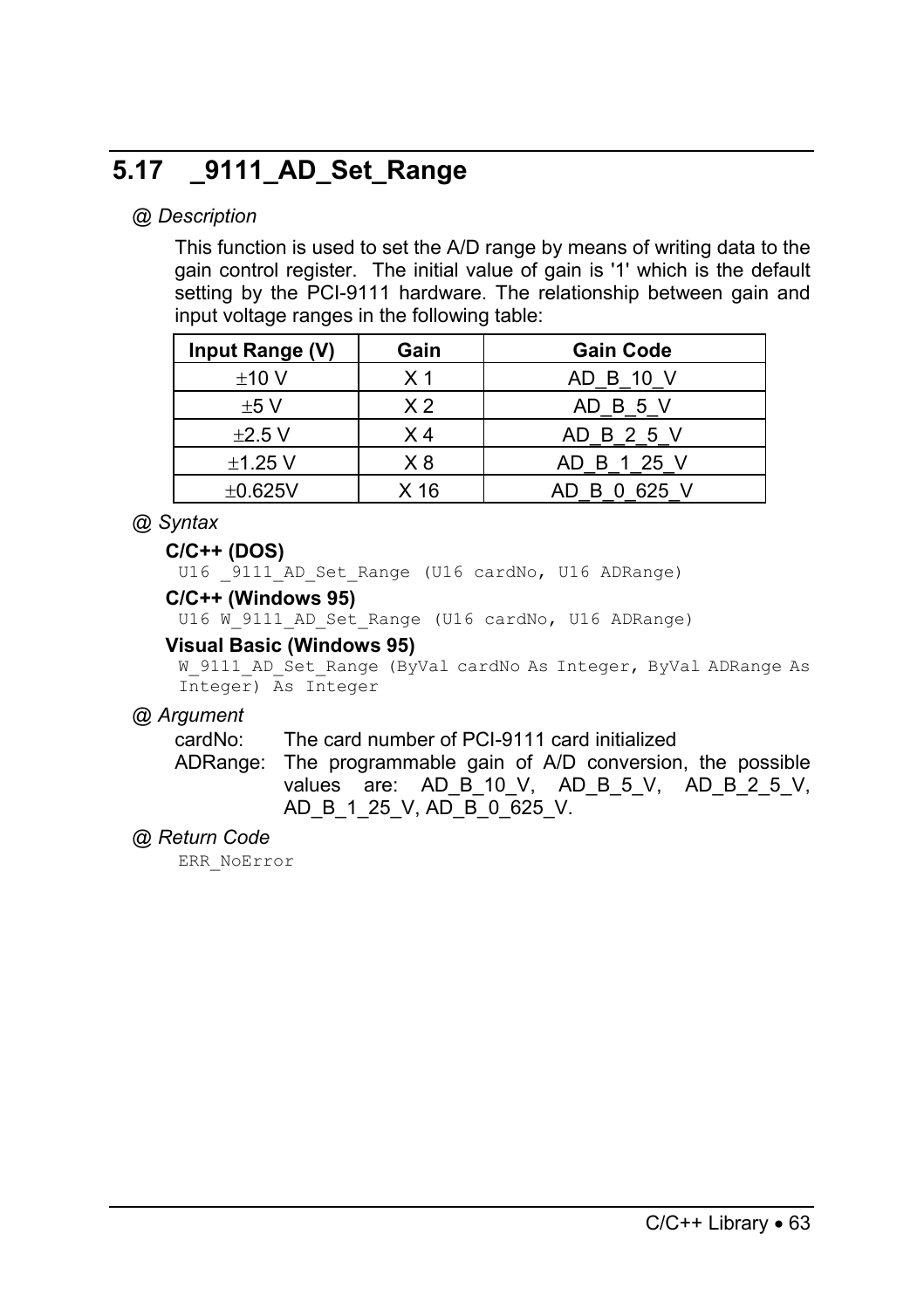# **5.18 \_9111\_AD\_Get\_Range**

# *@ Description*

This function is used to get the A/D range from the gain control register. The relationship between the gains and input voltage ranges are specified in the table below.

| Input Range (V) | Gain | <b>Gain Code</b> |
|-----------------|------|------------------|
| ±10V            | X 1  | AD B 10 V        |
| $+5V$           | X 2  | AD B 5 V         |
| $\pm 2.5$ V     | X 4  | AD B 2 5 V       |
| $\pm$ 1.25 V    | X8   | AD B 1 25 V      |
| $\pm 0.625V$    | X 16 | AD B 0 625 V     |

## *@ Syntax*

#### **C/C++ (DOS)**

U16 9111 AD Get Range (U16 cardNo, U16 \*ADRange)

#### **C/C++ (Windows 95)**

U16 W 9111 AD Get Range (U16 cardNo, U16 \*ADRange)

#### **Visual Basic (Windows 95)**

W 9111 AD Get Range (ByVal cardNo As Integer, ADRange As Integer) As Integer

#### *@ Argument*

cardNo: The card number of PCI-9111 card initialized

ADRange: The programmable gain of A/D conversion, the possible values are: AD\_B\_10\_V, AD\_B\_5\_V, AD\_B\_2\_5\_V, AD\_B\_1\_25\_V, AD\_B\_0\_625\_V.

#### *@ Return Code*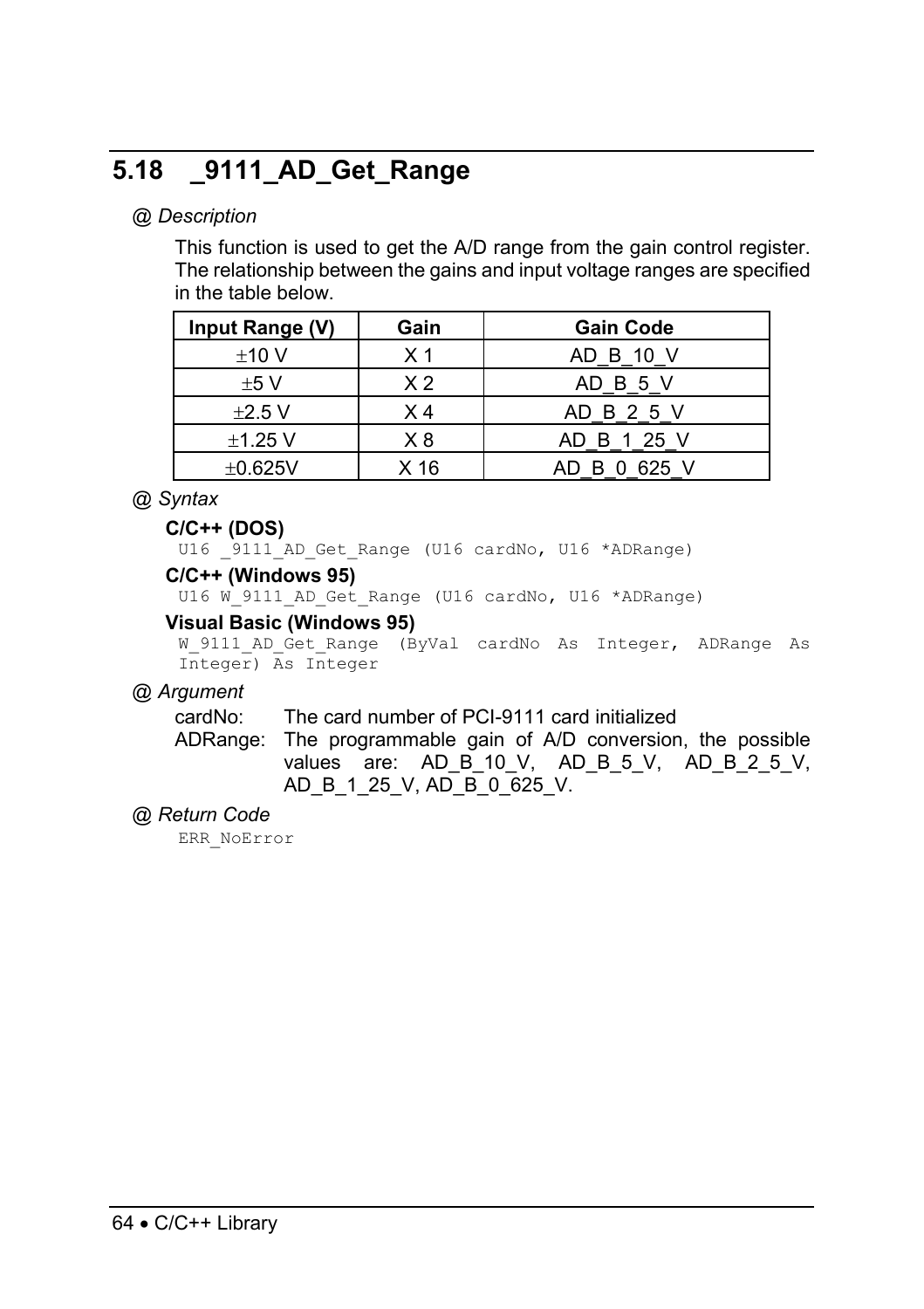# **5.19 \_9111\_AD\_Get\_Status**

# *@ Description*

This function is used to get AD FIFO status from the gain control register.

## *@ Syntax*

#### **C/C++ (DOS)**

U16 9111 AD Get Status (U16 cardNo, U16 \*ADStatus)

## **C/C++ (Windows 95)**

U16 W 9111 AD Get Status (U16 cardNo, U16 \*ADStatus)

#### **Visual Basic (Windows 95)**

```
W 9111 AD Get Status (ByVal cardNo As Integer, ADStatus As
Integer) As Integer
```
# *@ Argument*

cardNo: The card number of PCI-9111 card initialized

ADStatus: The status of AD FIFO. The AD FIFO status could be one of the following:

ADSTS\_FF\_EF:FIFO is empty

ADSTS\_FF\_HF:FIFO is half-full

ADSTS\_FF\_FF:FIFO is full, A/D data may have been loss ADSTS BUSY:AD is busy, A/D data is written into FIFO.

# *@ Return Code*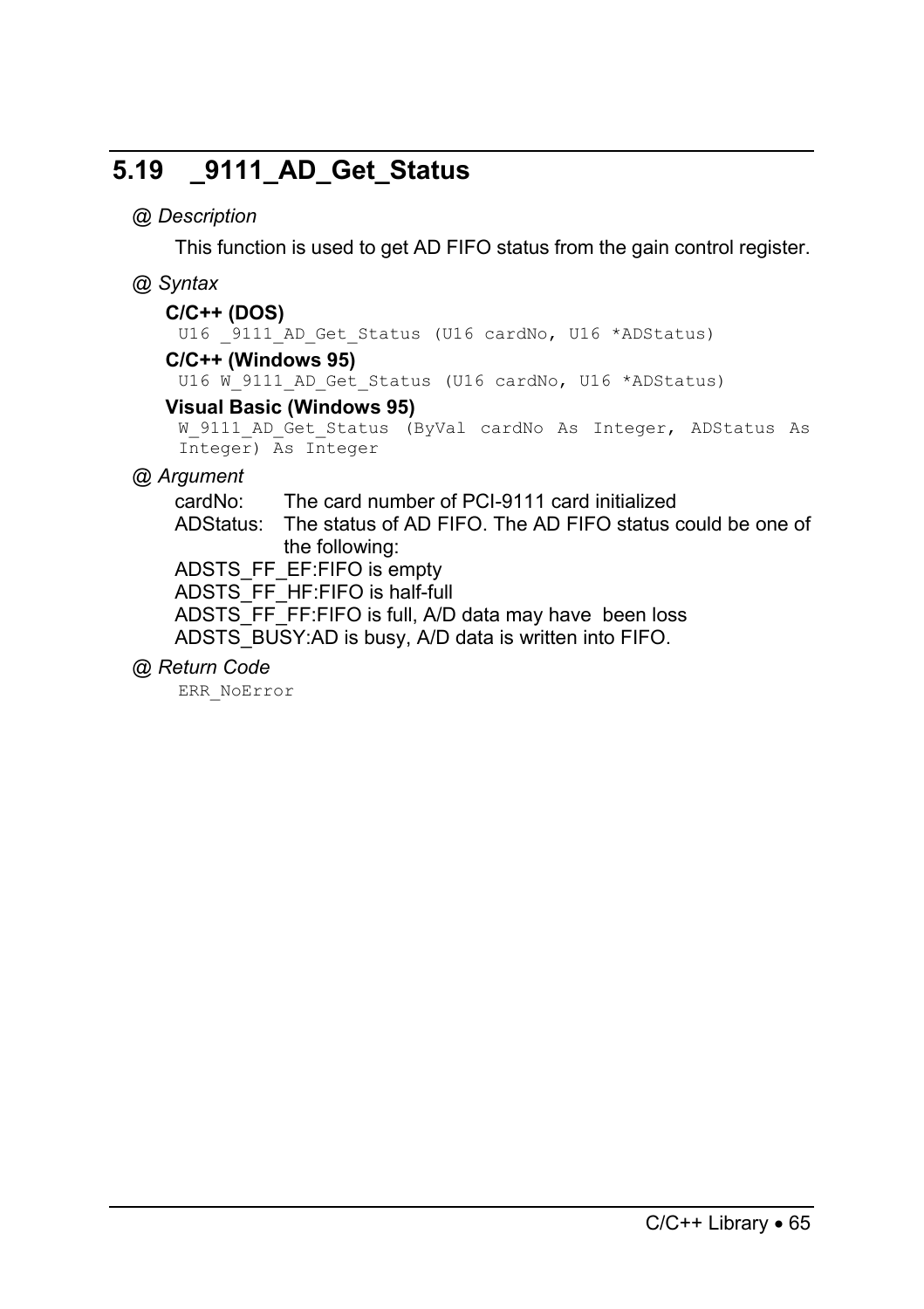# **5.20 \_9111\_AD\_Set\_Mode**

#### *@ Description*

This function is used to set AD trigger and channel scan mode. Please refer to section 5.1.3 for the detailed description of AD trigger modes and section 5.1.5 for the description of Pre-Trigger mode control.

#### *@ Syntax*

#### **C/C++ (DOS)**

U16 9111 AD Set Mode (U16 cardNo, U16 ADMode)

#### **C/C++ (Windows 95)**

U16 W 9111 AD Set Mode (U16 cardNo, U16 ADMode)

#### **Visual Basic (Windows 95)**

W 9111 AD Set Mode (ByVal cardNo As Integer, ByVal ADMode As Integer) As Integer

## *@ Argument*

cardNo: The card number of PCI-9111 card initialized

ADMode: The value of AD mode. The mode could be one or a combination of the following modes:

- A\_9111\_AD\_Clear\_TRGEVENT
- A\_9111\_AD\_PostTrg\_ON
- A\_9111\_AD\_PostTrg\_OFF
- A\_9111\_AD\_PreTrg\_ON
- A\_9111\_AD\_PreTrg\_OFF
- A\_9111\_AD\_External\_SRC
- A\_9111\_AD\_Internal\_SRC
- A\_9111\_AD\_TimerTrig
- A\_9111\_AD\_SoftTrig
- A\_9111\_AD\_AutoScan
- *@ Return Code*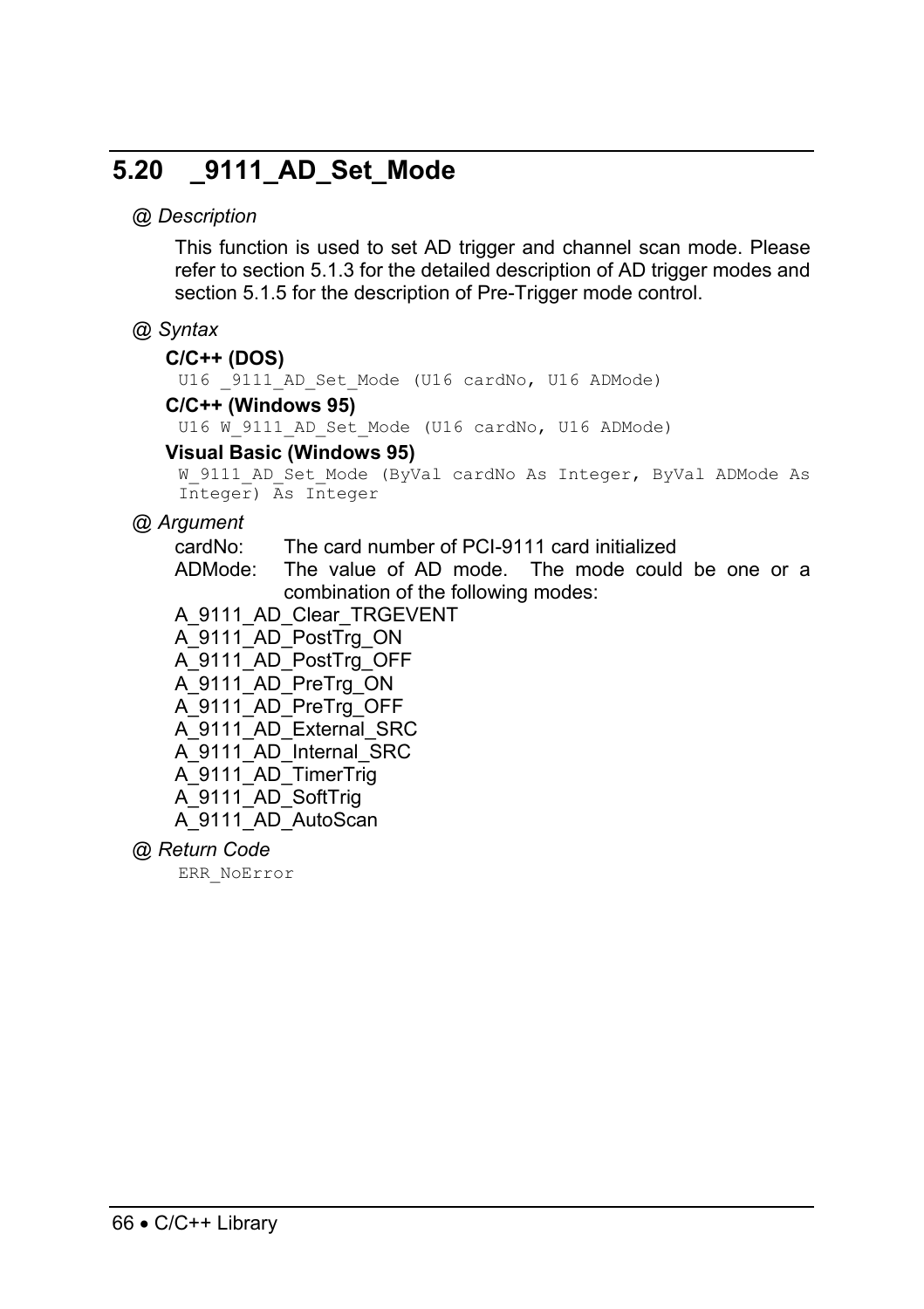# **5.21 \_9111\_AD\_Get\_Mode**

# *@ Description*

This function is used to get AD mode. Please refer to section 5.1.3 for the detailed description of AD trigger modes and section 5.1.5 for the description of Pre-Trigger mode control.

# *@ Syntax*

#### **C/C++ (DOS)**

U16 9111 AD Get Mode (U16 cardNo, U16 \*ADMode)

#### **C/C++ (Windows 95)**

U16 W 9111 AD Get Mode (U16 cardNo, U16 \*ADMode)

#### **Visual Basic (Windows 95)**

W\_9111\_AD\_Get\_Mode (ByVal cardNo As Integer, ADMode As Integer) As Integer

# *@ Argument*

cardNo: The card number of PCI-9111 card initialized

- ADMode: The value of AD mode. The returned value could be one or a combination of the following modes:
- A\_9111\_AD\_PostTrg\_ON
- A\_9111\_AD\_PostTrg\_OFF
- A\_9111\_AD\_PreTrg\_ON
- A\_9111\_AD\_PreTrg\_OFF
- A\_9111\_AD\_External\_SRC
- A\_9111\_AD\_Internal\_SRC
- A\_9111\_AD\_TimerTrig
- A\_9111\_AD\_SoftTrig
- A 9111 AD AutoScan
- *@ Return Code*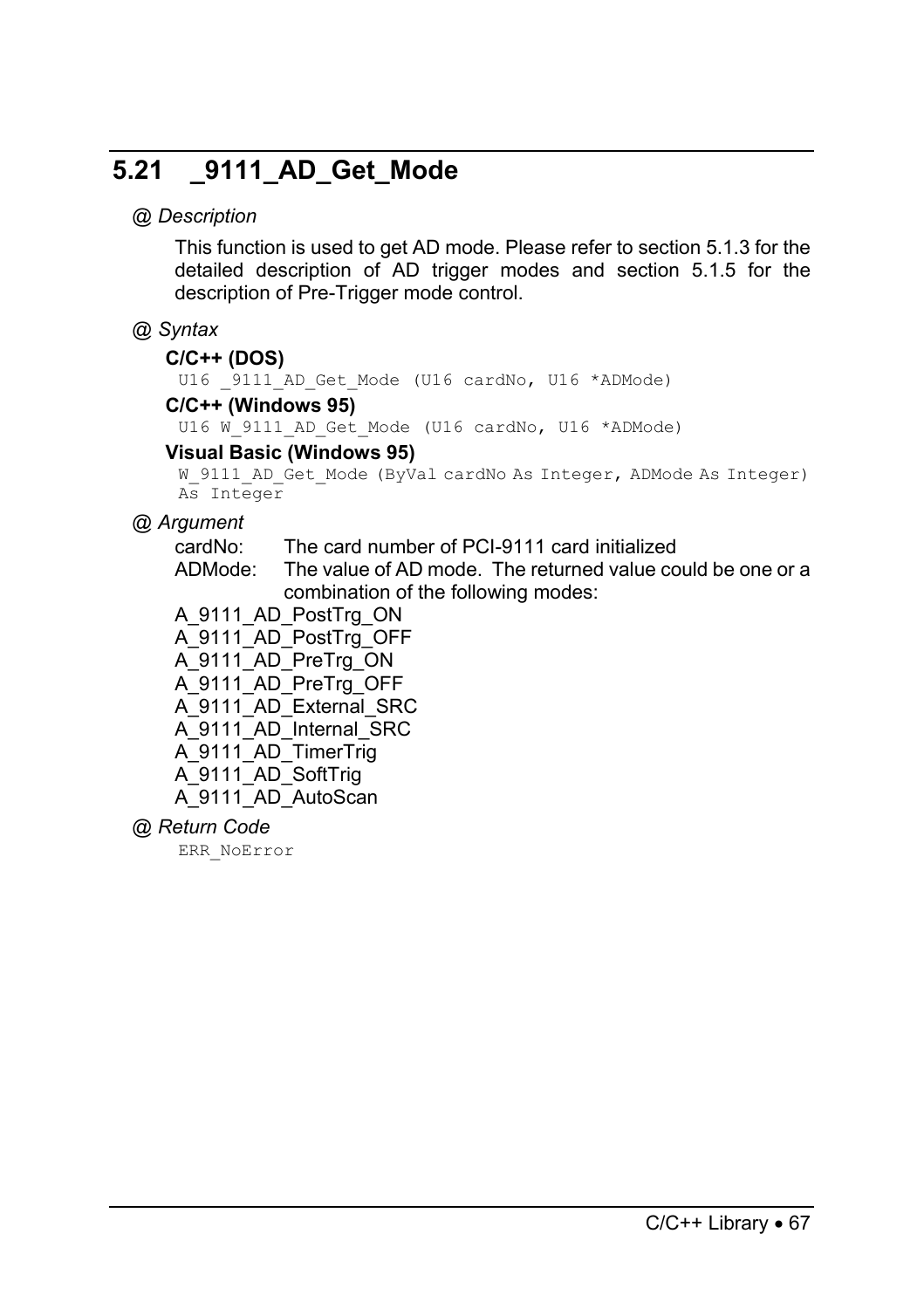# **5.22 \_9111\_INT\_Set\_Reg**

#### *@ Description*

This function is used to select the interrupt sources by writing data to interrupt control register. Refer to section 3.10 for details of how to setup the interrupt control register.

#### *@ Syntax*

#### **C/C++ (DOS)**

U16 9111 INT Set Reg (U16 cardNo, U16 INTC)

#### **C/C++ (Windows 95)**

U16 W 9111 INT Set Reg (U16 cardNo, U16 INTC)

#### **Visual Basic (Windows 95)**

W 9111 INT Set Reg (ByVal cardNo As Integer, ByVal INTC As Integer) As Integer

#### *@ Argument*

cardNo: The card number of PCI-9111 card initialized

INTC: The value written to the interrupt control register, refer to section 3.10 for ISC0, ISC1 and ISC2 settings. Note that the ISC2 control bit is only supported with hardware revision B2.

#### *@ Return Code*

ERR\_NoError ERR\_BoardNoInit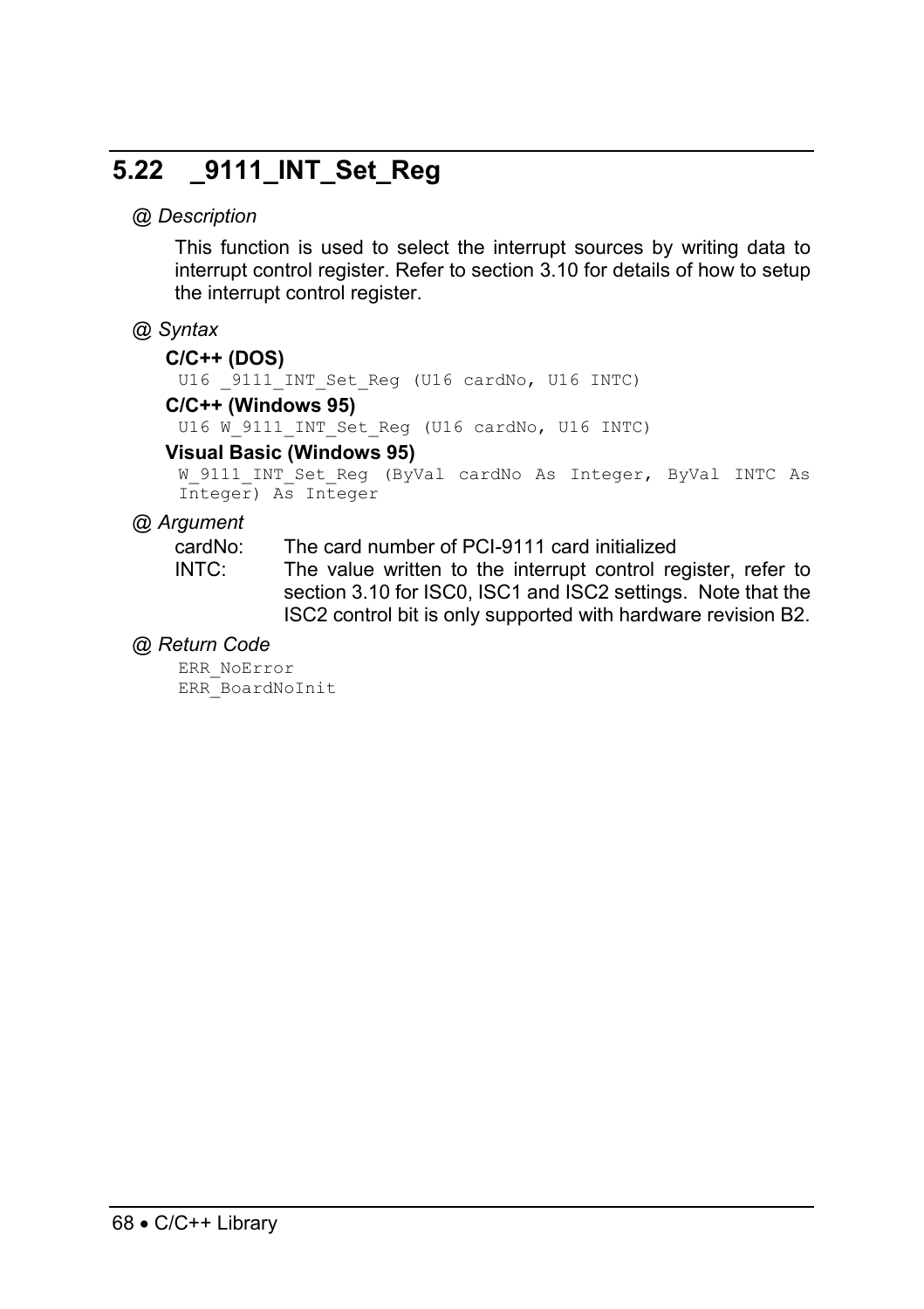# **5.23 \_9111\_INT\_Get\_Reg**

# *@ Description*

This function is used to get the AD mode setting and interrupt control setting by reading data from A/D mode and interrupt control read back register. The returned settings are stored in INTC. Please refer to section 4.7 and section 4.9 for the detailed definition of each bit of the returned data.

*@ Syntax*

#### **C/C++ (DOS)**

U16 9111 INT Get Reg (U16 cardNo, U16 \*INTC)

#### **C/C++ (Windows 95)**

U16 W 9111 INT Get Reg (U16 cardNo, U16 \*INTC)

#### **Visual Basic (Windows 95)**

W 9111 INT Get Reg (ByVal cardNo As Integer, INTC As Integer) As Integer

#### *@ Argument*

cardNo: The card number of PCI-9111 card initialized.

INTC: The value returned from interrupt control register. Please note that the returned value is different according to the hardware version.

|             | Hardware revision A3 or less   Hardware revision B2 |       |                  |                  |             |
|-------------|-----------------------------------------------------|-------|------------------|------------------|-------------|
| <b>INTC</b> | Bit 1                                               | Bit 0 | Bit 2            | Rit 1            | Rit 0       |
|             | ISC1                                                | ISCO  | ISC <sub>2</sub> | ISC <sub>1</sub> | <b>ISCC</b> |

#### *@ Return Code*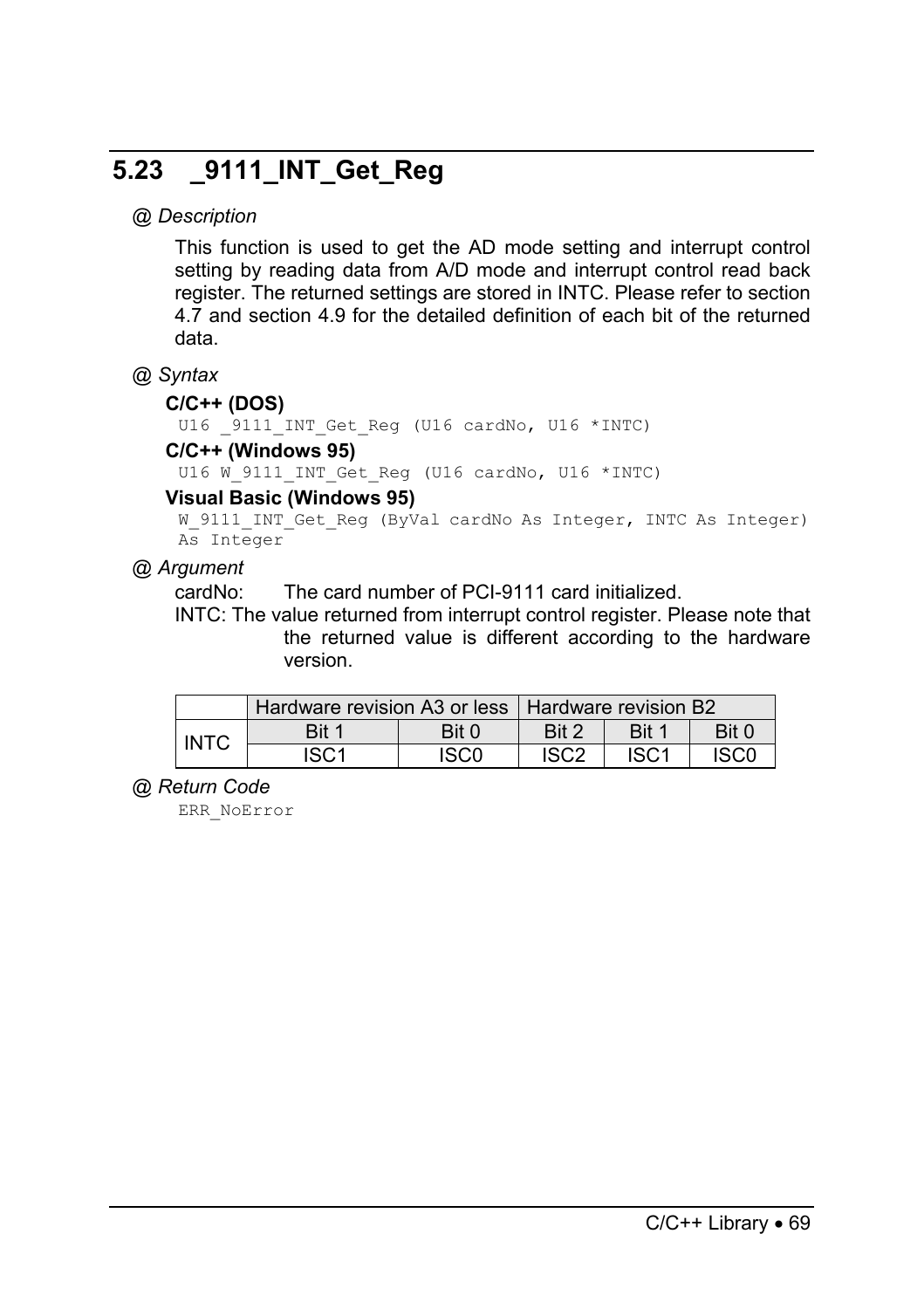# **5.24 \_9111\_Reset\_FIFO**

# *@ Description*

The PCI-9111 A/D data are stored in the FIFO after conversion. This function is used to reset A/D FIFO. This function should be called before performing A/D conversion to clear the old data stored in the FIFO.

## *@ Syntax*

#### **C/C++ (DOS)**

U16 9111 Reset FIFO (U16 cardNo)

## **C/C++ (Windows 95)**

U16 W 9111 Reset FIFO (U16 cardNo)

#### **Visual Basic (Windows 95)**

W 9111 Reset FIFO (ByVal cardNo As Integer) As Integer

## *@ Argument*

cardNo: The card number of PCI-9111 card initialized.

#### *@ Return Code*

ERR\_NoError ERR\_BoardNoInit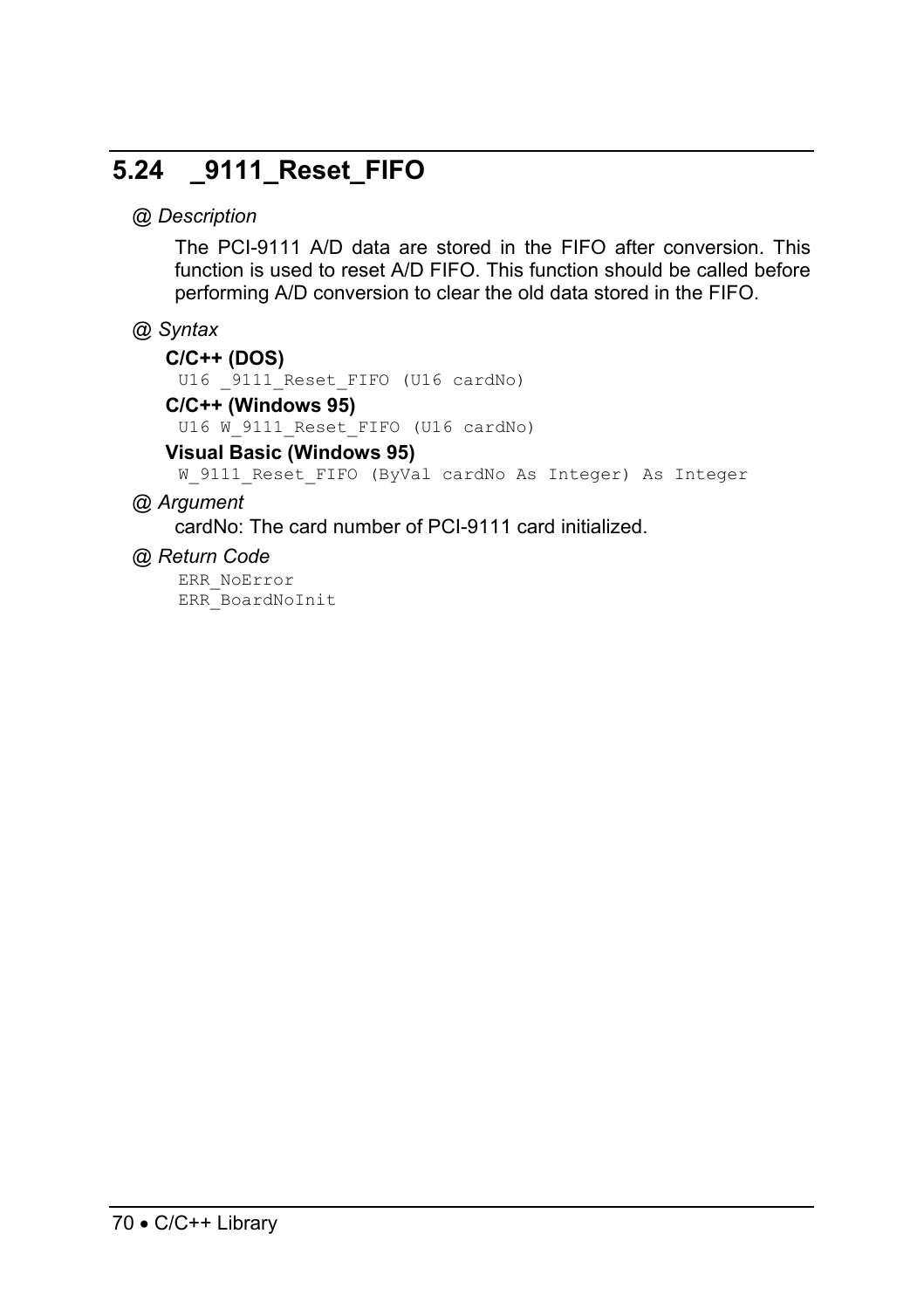# **5.25 \_9111\_AD\_Soft\_Trigger**

# *@ Description*

This function is used to trigger the A/D conversion by software. When the function is called, a trigger pulse will be generated and the converted data will be stored from address Base +0.

## *@ Syntax*

#### **C/C++ (DOS)**

U16 9111 AD Soft Trigger (U16 cardNo)

### **C/C++ (Windows 95)**

U16 W 9111 AD Soft Trigger (U16 cardNo)

#### **Visual Basic (Windows 95)**

W 9111 AD Soft Trigger (ByVal cardNo As Integer) As Integer

## *@ Argument*

cardNo: The card number of PCI-9111 card initialized.

## *@ Return Code*

ERR\_NoError

# **5.26 \_9111\_Set\_8254**

# *@ Description*

This function is used to write PCI-9111 8254 Programmable Timer.

# *@ Syntax*

#### **C/C++ (DOS)**

U16 9111 Set 8254 (U16 cardNo, U16 ChannelNo, U8 count)

# **C/C++ (Windows 95)**

U16 W 9111 Set 8254 (U16 cardNo, U16 ChannelNo, U8 count)

#### **Visual Basic (Windows 95)**

```
W 9111 Set 8254 (ByVal cardNo As Integer, ByVal ChannelNo As
Integer, ByVal count As Byte) As Integer
```
# *@ Argument*

cardNo: The card number of PCI-9111 card initialized.

- Tmr\_ch: Port of 8254 Timer, the value is within 0 to 3.
- count: value to write, only 8 LSBs are effective

# *@ Return Code*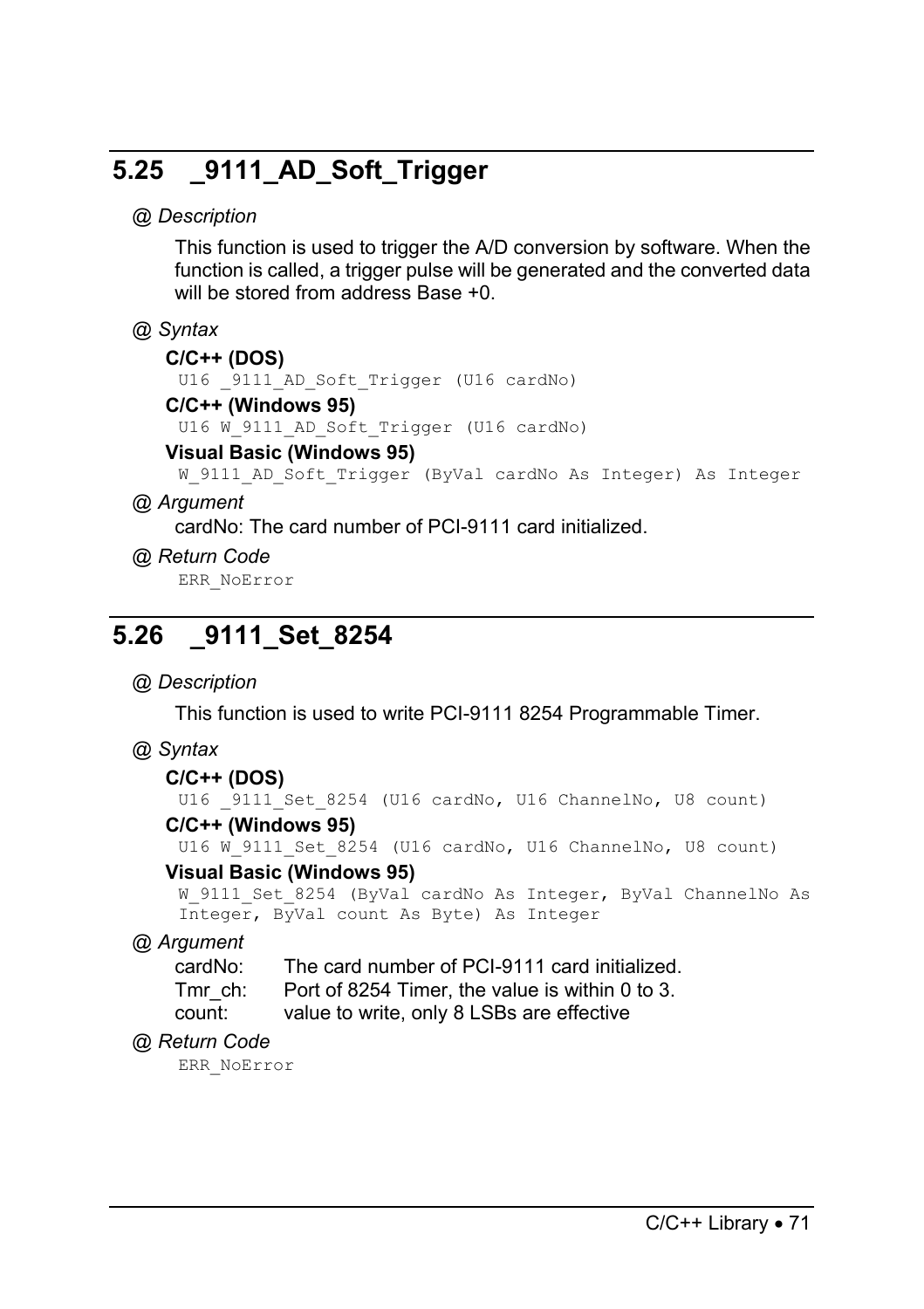# **5.27 \_9111\_Get\_8254**

## *@ Description*

This function is used to read PCI-9111 8254 Programmable Timer. The read value are stored in count.

### *@ Syntax*

#### **C/C++ (DOS)**

U16 9111 Get 8254 (U16 cardNo, U16 ChannelNo, U8 \*count)

## **C/C++ (Windows 95)**

U16 W 9111 Get 8254 (U16 cardNo, U16 ChannelNo, U8 \*count)

#### **Visual Basic (Windows 95)**

```
W 9111 Get 8254 (ByVal cardNo As Integer, ByVal ChannelNo As
Integer, count As Byte) As Integer
```
#### *@ Argument*

cardNo: The card number of PCI-9111 card initialized.

Tmr\_ch: Port of 8254 Timer, the value is within 0 to 3.

count: value read from 8254 programmable timer, only 8 LSBs are effective

#### *@ Return Code*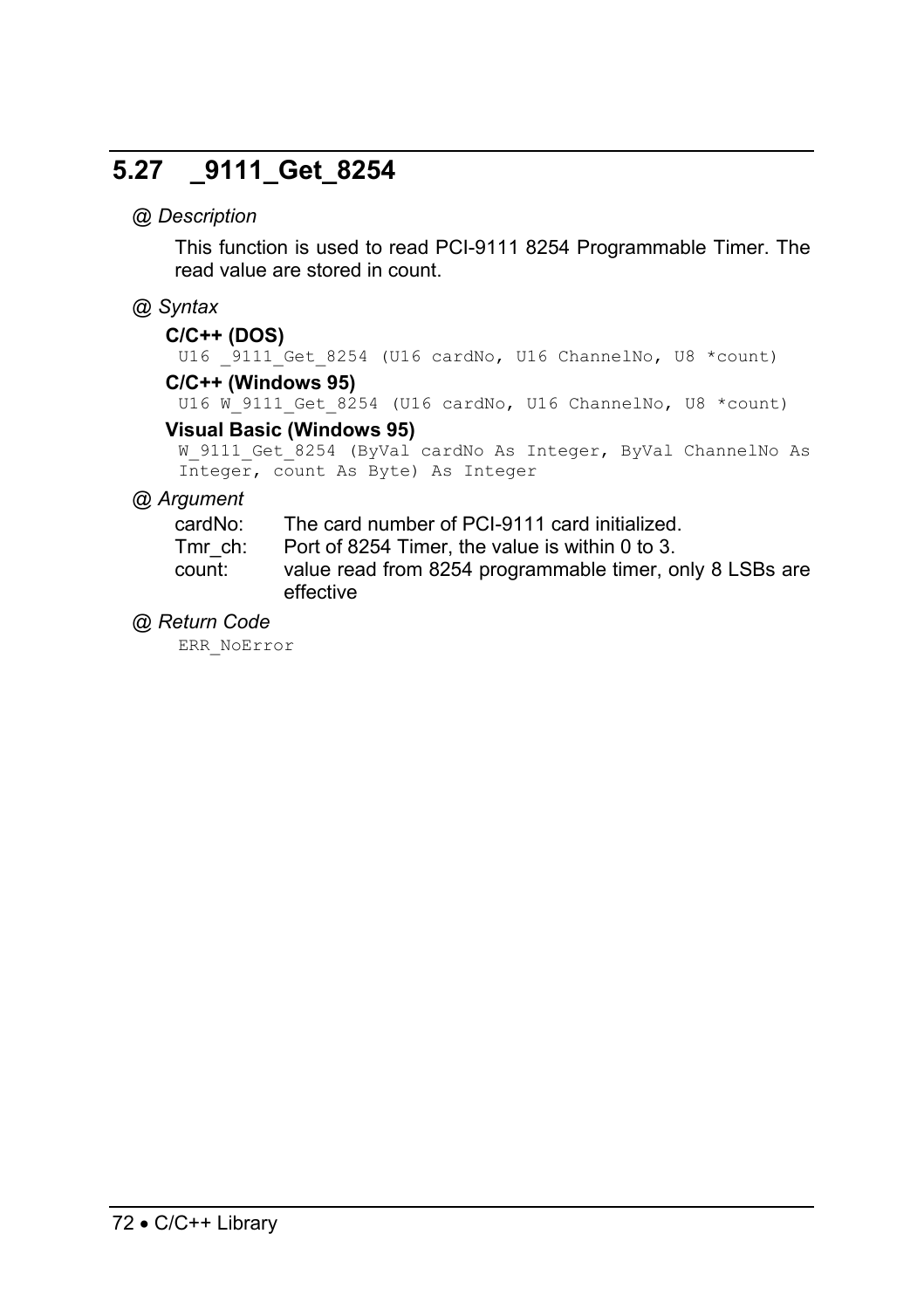# **5.28 \_9111\_AD\_Timer**

## *@ Description*

This function is used to set the Timer #1 and Timer#2. Timer#1 and Timer#2 are used as frequency dividers for generating constant A/D sampling rate dedicatedly. It is possible to stop the pacer trigger by setting any one of the dividers as 0. Because the AD conversion rate is limited due to the conversion time of the AD converter, the highest sampling rate of the PCI-9111 can not be exceeded 110 KHz. The multiplication of the dividers must be larger than 20.

## *@ Syntax*

#### **C/C++ (DOS)**

U16 9111 AD Timer (U16 cardNo, U16 c1, U16 c2)

#### **C/C++ (Windows 95)**

U16 W 9111 AD Timer (U16 cardNo, U16 c1, U16 c2)

#### **Visual Basic (Windows 95)**

```
W 9111 AD Timer (ByVal cardNo As Integer, ByVal c1 As Integer,
ByVal c2 As Integer) As Integer
```
#### *@ Argument*

cardNo: The card number of PCI-9111 card initialized.

- c1: frequency divider of timer #1
- c2: frequency divider of timer #2

#### *@ Return Code*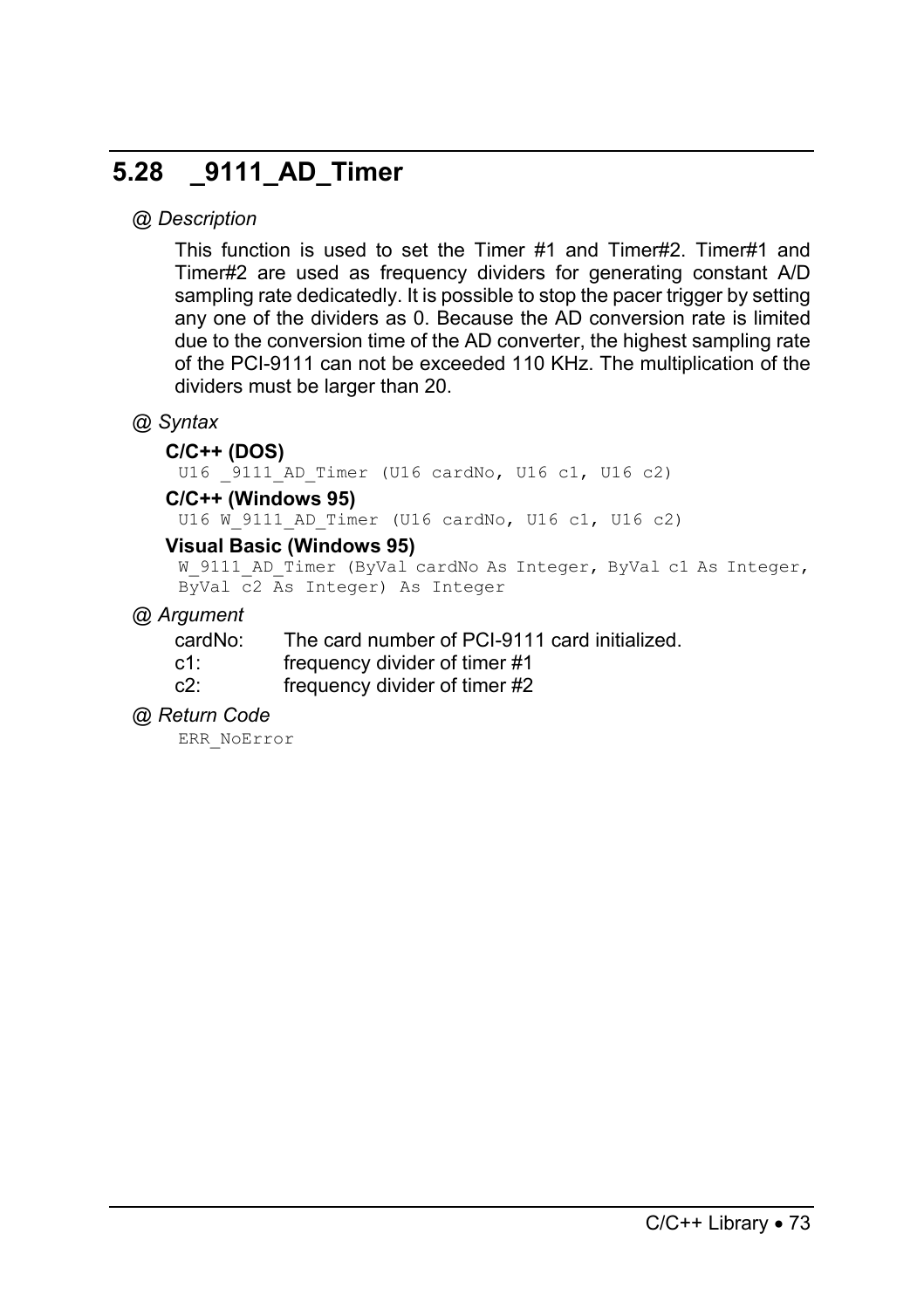# **5.29 \_9111\_Counter\_Start**

### *@ Description*

The counter #0 of the PCI-9111 Timer/Counter chip can be freely programmed by the users. This function is used to program the counter #0. This counter is used as the pre-trigger counter.

## *@ Syntax*

#### **C/C++ (DOS)**

U16 9111 Counter Start (U16 cardNo, U16 mode, U16 c0)

#### **C/C++ (Windows 95)**

U16 W 9111 Counter Start (U16 cardNo, U16 mode, U16 c0)

#### **Visual Basic (Windows 95)**

W 9111 Counter Start (ByVal cardNo As Integer, ByVal mode As Integer, ByVal c0 As Integer) As Integer

# *@ Argument*

| cardNo: | The card number of PCI-9111 card initialized.       |
|---------|-----------------------------------------------------|
| Mode:   | the 8254 timer mode, the possible values are:       |
|         | TIMER MODEO, TIMER MODE1,                           |
|         | TIMER MODE2, TIMER MODE3,                           |
|         | TIMER MODE4, TIMER MODE5.                           |
|         | Please refer to Counter/Timer 8254's reference      |
|         | manual for more detailed information of timer mode. |
| c0:     | count value of counter#0                            |
|         |                                                     |

*@ Return Code*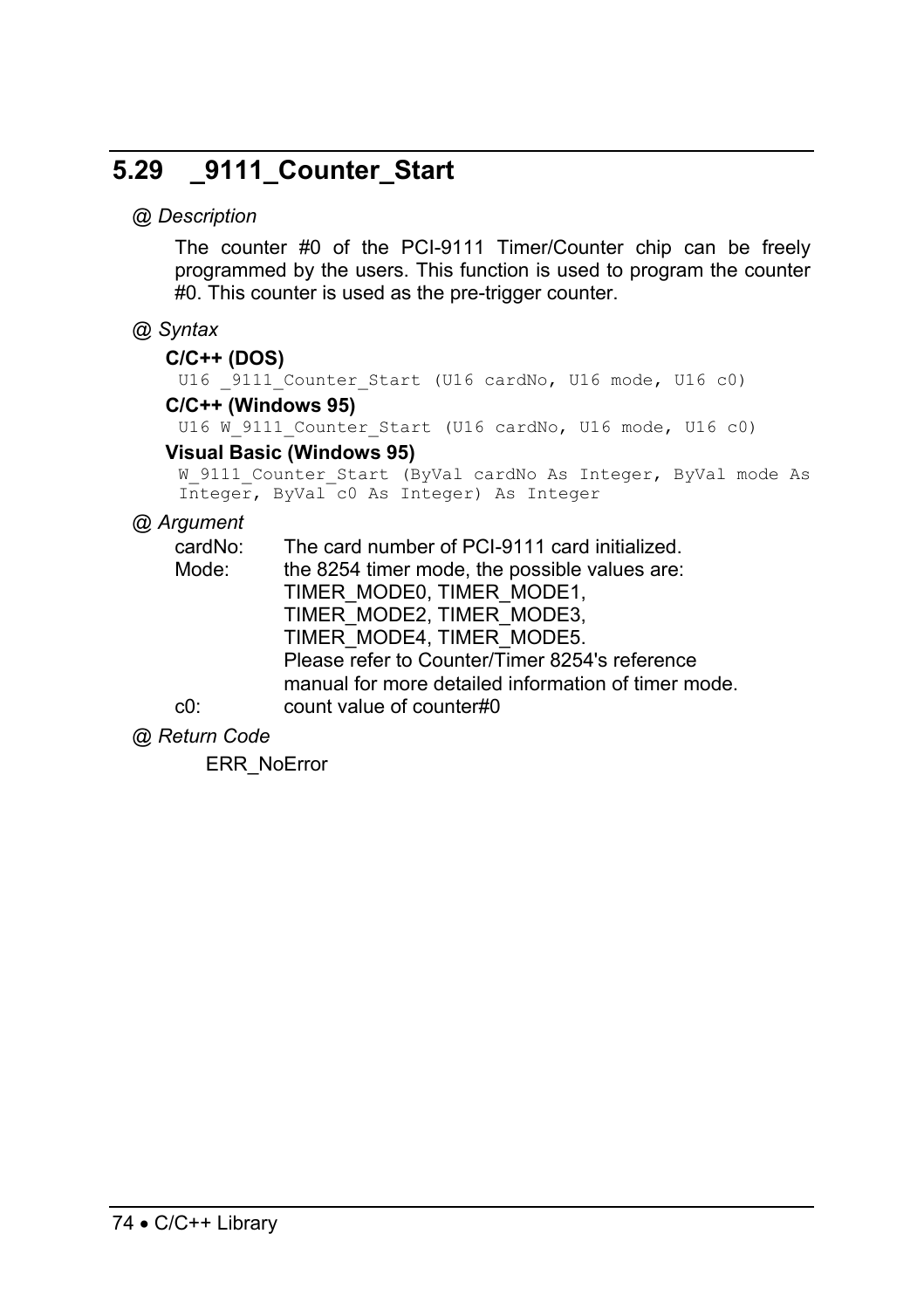# **5.30 \_9111\_Counter\_Read**

# *@ Description*

This function is used to read the count value of the Counter#0.

# *@ Syntax*

#### **C/C++ (DOS)**

U16  $9111$  Counter Read (U16 cardNo, U16 \*c0)

#### **C/C++ (Windows 95)**

U16 W 9111 Counter Read (U16 cardNo, U16 \*c0)

#### **Visual Basic (Windows 95)**

```
W 9111 Counter Read (ByVal cardNo As Integer, c0 As Integer)
As Integer
```
# *@ Argument*

cardNo: The card number of PCI-9111 card initialized. c0: count value of counter#0

## *@ Return Code*

ERR\_NoError

# **5.31 \_9111\_Counter\_Stop**

# *@ Description*

This function is used to stop the timer operation. The timer is set as the "One-shot" mode with count value '0'. That is, the clock output signal will be set to high after executing this function.

# *@ Syntax*

#### **C/C++ (DOS)**

U16  $9111$  Counter Stop (U16 cardNo, U16 \*c0)

#### **C/C++ (Windows 95)**

U16 W 9111 Counter Stop (U16 cardNo, U16 \*c0)

# **Visual Basic (Windows 95)**

```
U16 W 9111 Counter Stop (ByVal cardNo As Integer, c0 As Integer)
As Integer
```
*@ Argument* 

| cardNo: | The card number of PCI-9111 card initialized. |
|---------|-----------------------------------------------|
| c0:     | the current count value of the Counter#0      |

*@ Return Code*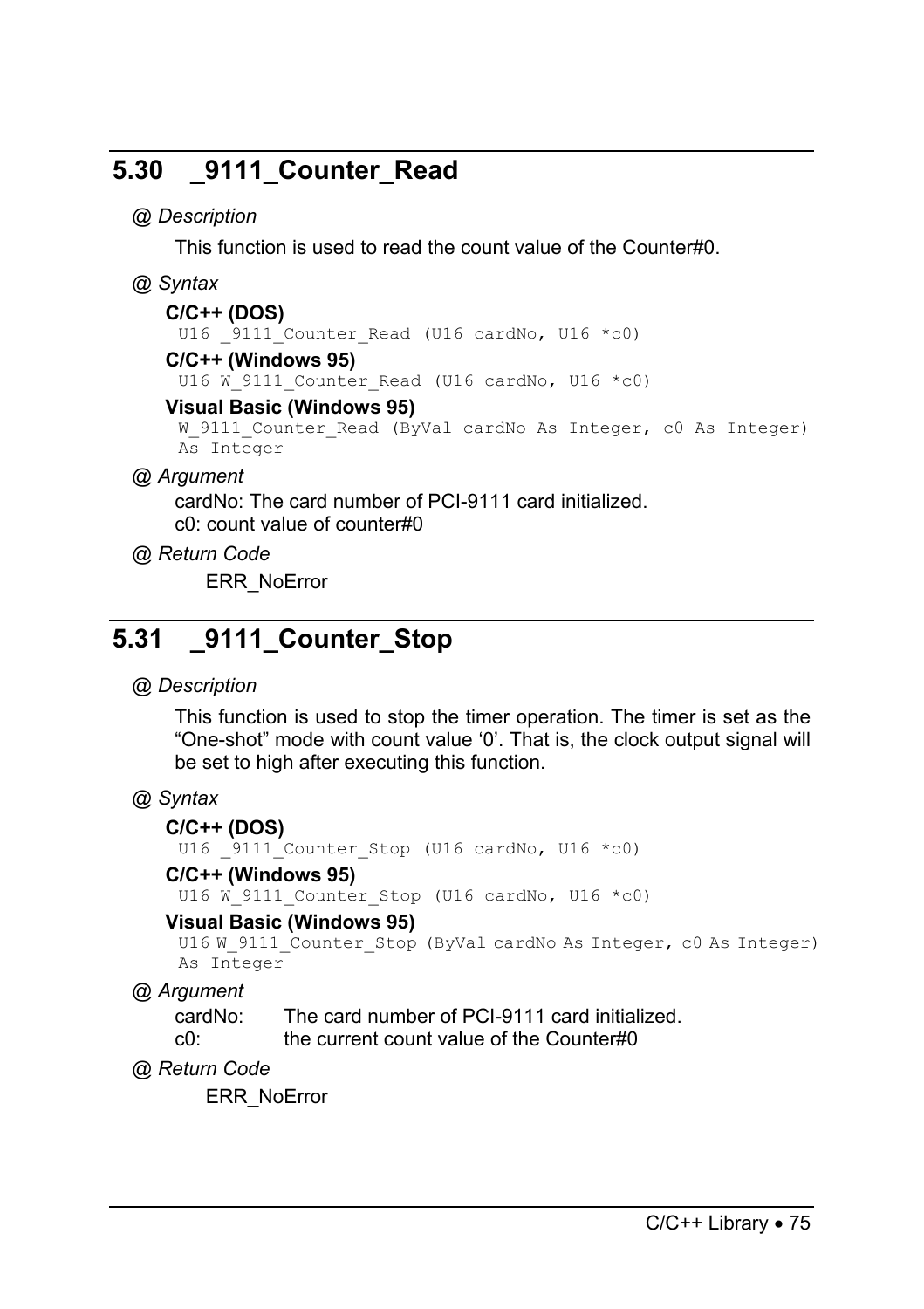# **5.32 \_9111\_INT\_Source\_Control**

# *@ Description*

The PCI-9111 has a dual interrupt system, two interrupt sources can be generated and be checked by the software. This function is used to select and control the PCI-9111's interrupt sources by writing data to the interrupt control register. Refer to section 5.2 for details of the interrupt system.

# *@ Syntax*

#### **C/C++ (DOS)**

void 9111 INT Source Control (U16 cardNo, U16 int1Ctrl, U16 int2Ctrl)

## **C/C++ (Windows 95)**

```
void W 9111 INT Source Control (U16 cardNo, U16 int1Ctrl, U16
int2Ctrl)
```
#### **Visual Basic (Windows 95)**

```
W_9111_INT_Source_Control (ByVal cardNo As Integer, ByVal
int1Ctrl As Integer, ByVal int2Ctrl As Integer)
```
# *@ Argument*

| cardNo:   | the card number of PCI-9111 card initialized.                |
|-----------|--------------------------------------------------------------|
| int1Ctrl: | Values to control INT1, possible values are defined below:   |
|           | 0:INT1 disable                                               |
|           | 1:INT1 AD end of conversion (EOC) interrupt                  |
|           | 2:INT1 FIFO half full                                        |
| int2Ctrl: | Values to control INT2, possible values are defined below:   |
|           | 0:INT2 disable                                               |
|           | 1:INT2 pacer timer interrupt                                 |
|           | 2:INT2 external interrupt source                             |
|           | 3:INT2 pre-trigger counter reaches to 0 (Only supported with |
|           | hardware version B2, refer to section 3.10 for details)      |
|           |                                                              |

*@ Return Code* 

None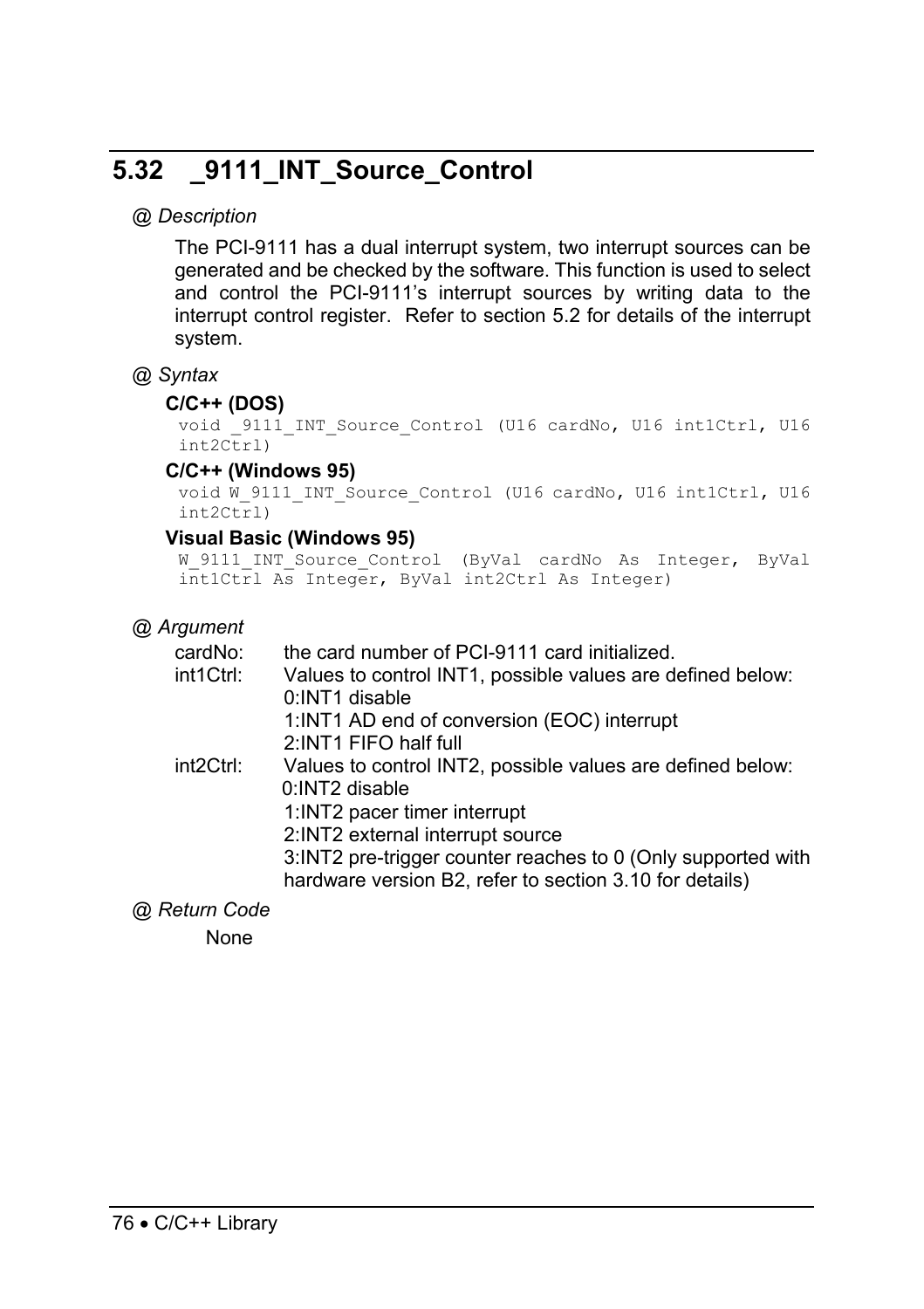# **5.33 \_9111\_CLR\_IRQ**

# *@ Description*

This function is used to clear interrupt request which is requested by PCI-9111. If you use EOC interrupt or FIFO half full interrupt to transfer A/D converted data, you should use this function to clear interrupt request status; otherwise, the new coming interrupt will not be generated.

# *@ Syntax*

#### **C/C++ (DOS)**

void \_9111\_CLR\_IRQ (U16 cardNo)

#### **C/C++ (Windows 95)**

void W\_9111\_CLR\_IRQ (U16 cardNo) Visual Basic(Windows 95) W 9111 CLR IRQ (ByVal cardNo As Integer)

## *@ Argument*

```
None
```
## *@ Return Code*

None

# **5.34 \_9111\_Get\_IRQ\_Channel**

# *@ Description*

This function is used to get the IRQ level of the PCI-9111 card used currently.

# *@ Syntax*

#### **C/C++ (DOS)**

void \_9111\_Get\_IRQ\_Channel (U16 cardNo, U16 \*irq\_no)

#### **C/C++ (Windows 95)**

void W\_9111\_Get\_IRQ\_Channel (U16 cardNo, U16 \*irq\_no)

#### **Visual Basic (Windows 95)**

```
W 9111 Get IRQ Channel (ByVal cardNo As Integer, irq no As
Integer)
```
*@ Argument* 

cardNo: the card number of PCI-9111 card initialized.

Irq no: the IRQ level used to transfer A/D data for this card

*@ Return Code* 

None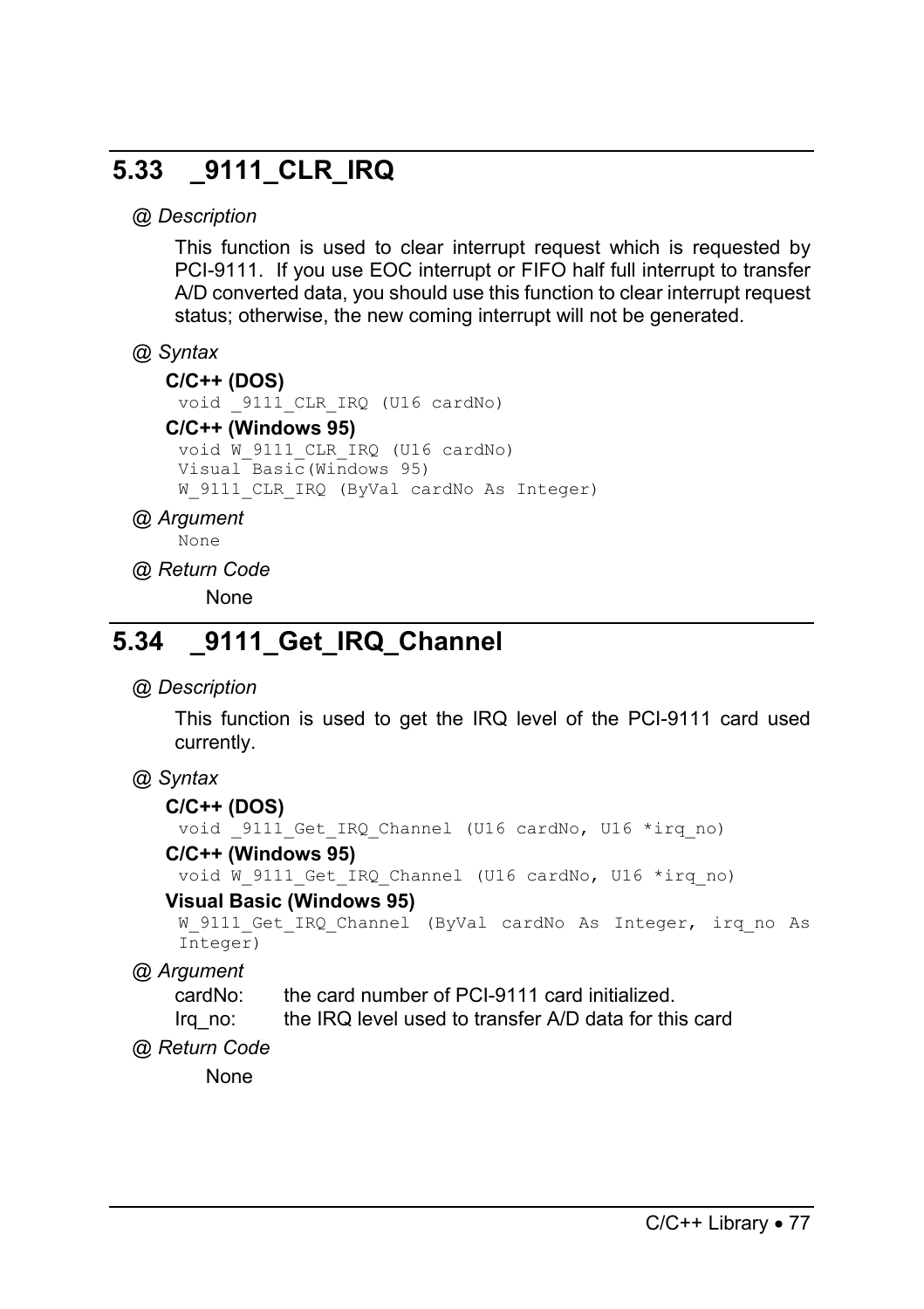# **5.35 \_9111\_Get\_IRQ\_Status**

*@ Description* 

This function is used to get the status of the two IRQs (INT1 and INT2) in PCI-9111 card.

# *@ Syntax*

# **C/C++ (DOS)**

void 9111 Get IRQ Status (U16 cardNo, U16 \*ch1, U16 \*ch2)

#### **C/C++ (Windows 95)**

void W 9111 Get IRQ Status (U16 cardNo, U16 \*ch1, U16 \*ch2)

## **Visual Basic (Windows 95)**

```
W_9111_Get_IRQ_Status (ByVal cardNo As Integer, ch1 As Integer,
ch2 As Integer)
```
# *@ Argument*

| cardNo: | the card number of PCI-9111 card initialized. |
|---------|-----------------------------------------------|
|         |                                               |

ch1: the IRQ status of INT1, 0: no IRQ, 1: IRQ

ch2: the IRQ status of INT2, 0: no IRQ, 1: IRQ

*@ Return Code* 

None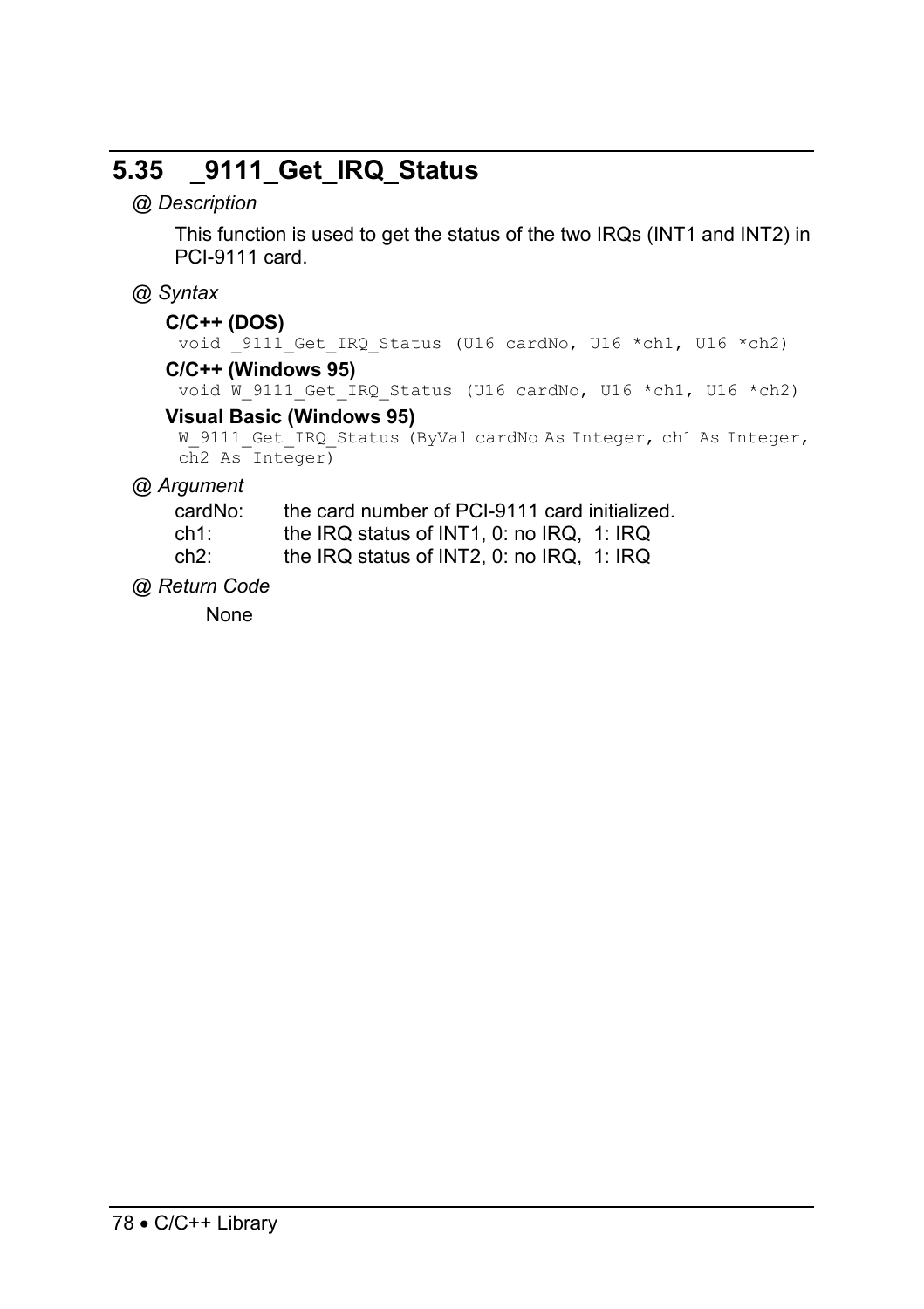# **5.36 \_9111\_AD\_FFHF\_Polling**

## *@ Description*

This function is used to perform powerful AD data transfer by applying half-full polling mode. This method checks the FIFO half full signal every time call this function. If the FIFO is not half-full, the software do not read data. When the FIFO is full, the AD FIFO is overrun. When the FIFO is half-full but not full, software reads the A/D data, stored in FIFO, in size of one "block" (512 words). The FIFO half-full polling method is the most powerful A/D data transfer mode. Please refer to section 5.1.4 for the detailed description of half-full polling mode.

# *@ Syntax*

#### **C/C++ (DOS)**

U16 9111 AD FFHF Polling (U16 cardNo, I16 far \*ad data)

#### **C/C++ (Windows 95)**

U16 W 9111 AD FFHF Polling (U16 cardNo, I16 \*ad data)

#### **Visual Basic (Windows 95)**

```
W 9111 AD FFHF Polling (ByVal cardNo As Integer, ad data As
Integer) As Integer
```
#### *@ Argument*

cardNo: the card number of PCI-9111 card initialized.

ad data: the 16bits A/D converted value. The data format can be referred to section 5.1.6 for details.

#### *@ Return Code*

ERR\_NoError ERR\_FIFO\_Half\_NotReady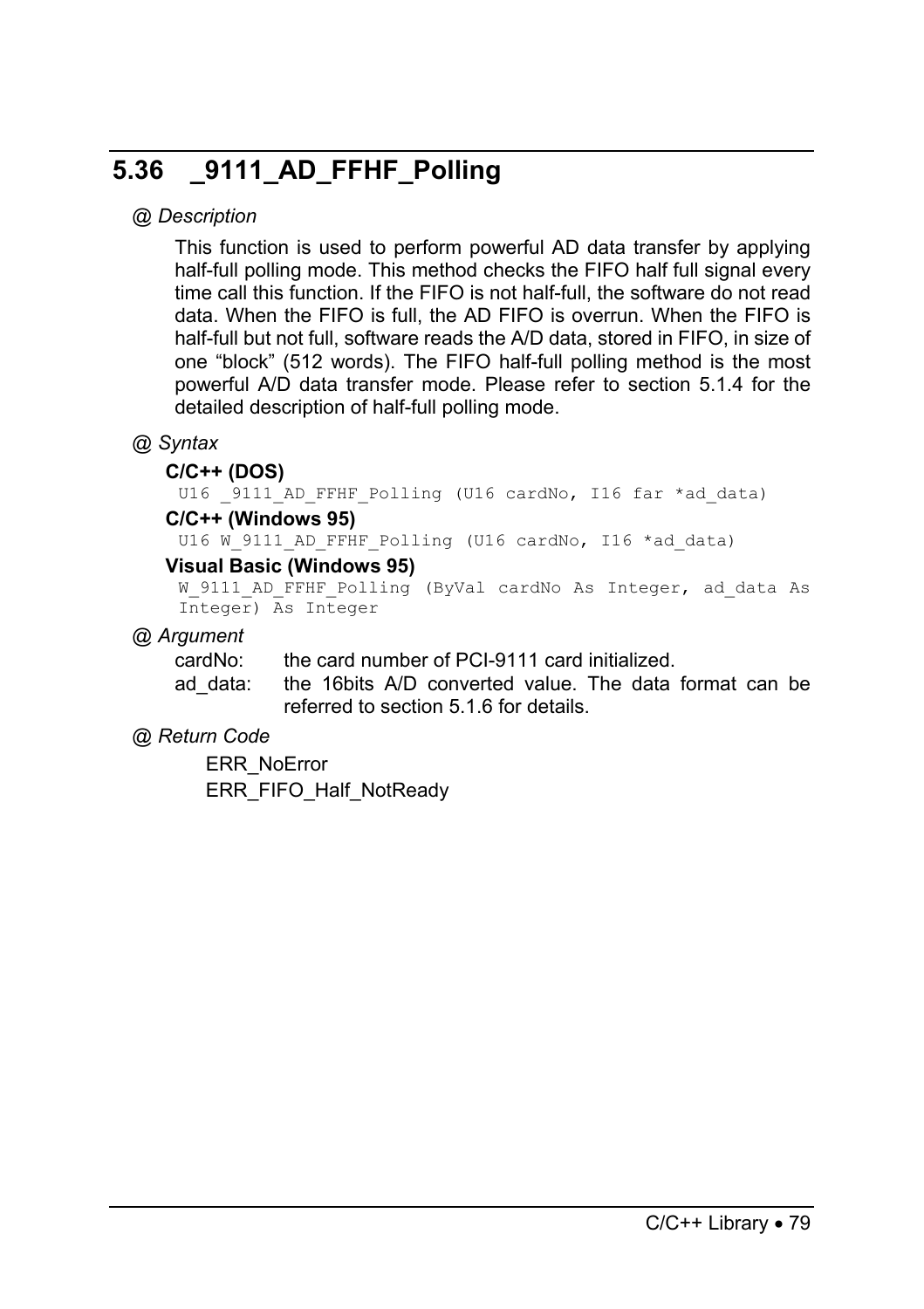# **5.37 \_9111\_AD\_Aquire**

# *@ Description*

This function is used to trigger the A/D conversion data for PCI-9111 by software trigger. It reads the 12 bits A/D data when the data is ready.

## *@ Syntax*

#### **C/C++ (DOS)**

U16 9111 AD Aquire (U16 cardNo, I16 far \*ad data)

# **C/C++ (Windows 95)**

U16 W 9111 AD Aquire (U16 cardNo, I16 \*ad data)

#### **Visual Basic (Windows 95)**

```
W 9111 AD Aquire (ByVal cardNo As Integer, ad data As Integer)
As Integer
```
## *@ Argument*

cardNo: the card number of PCI-9111 card initialized.

ad data: the 12bits A/D converted value. The data format can be referred to section 5.1.6 for details.

# *@ Return Code*

ERR\_NoError ERR\_AD\_AquireTimeOut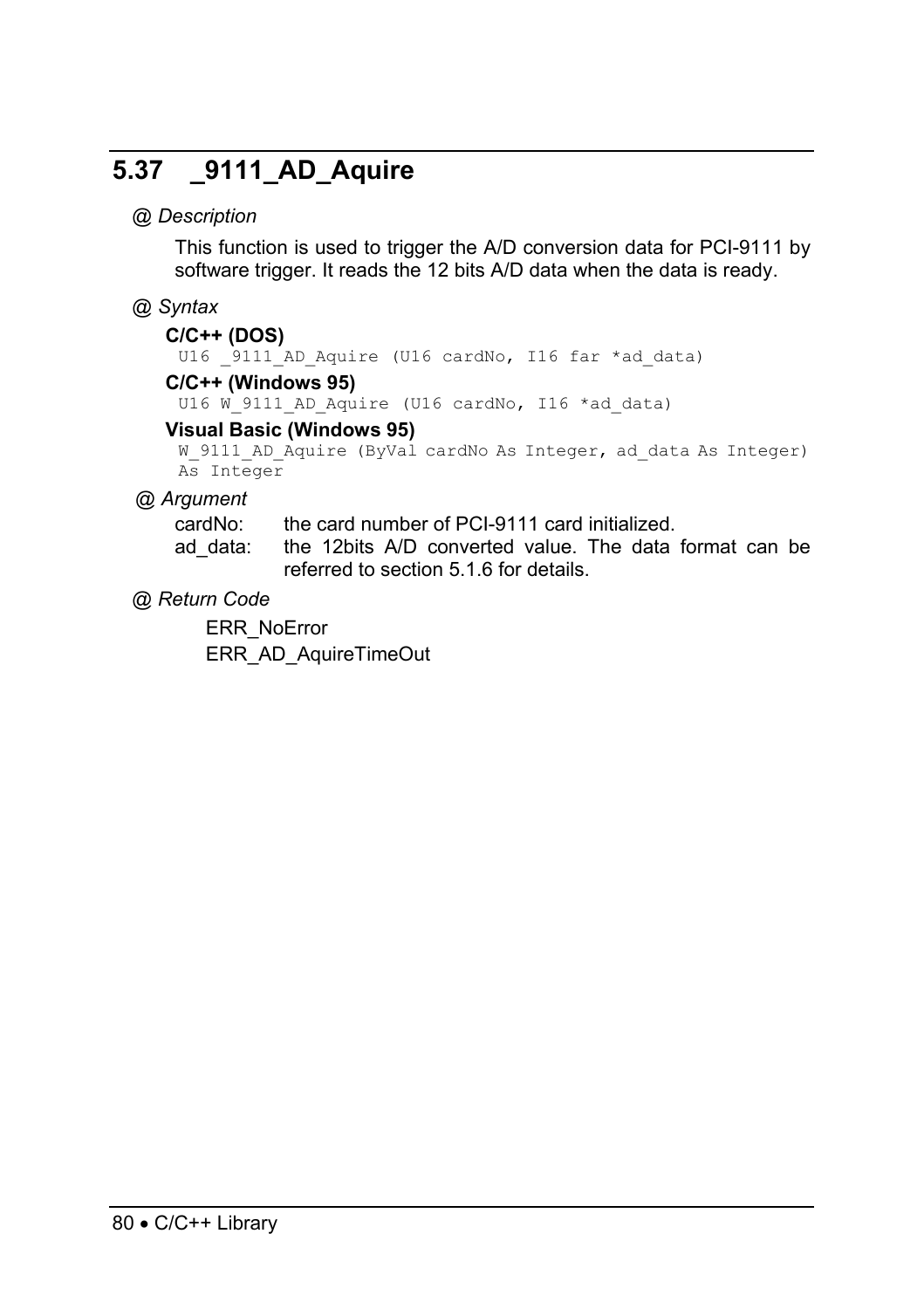# **5.38 \_9111\_AD\_HR\_Aquire**

# *@ Description*

This function is used to trigger the A/D conversion data for PCI-9111HR by software trigger. It reads the 16 bits A/D data when the data is ready.

# *@ Syntax*

#### **C/C++ (DOS)**

U16 9111 AD HR Aquire (U16 cardNo, I16 far \*ad data) **C/C++ (Windows 95)** 

U16 W 9111 AD HR Aquire (U16 cardNo, I16 \*ad data)

#### **Visual Basic (Windows 95)**

W 9111 AD HR Aquire (ByVal cardNo As Integer, ad data As Integer) As Integer

## *@ Argument*

cardNo: the card number of PCI-9111 card initialized.

ad data: the 16bits A/D converted value. The data format can be referred to section 5.1.6 for details.

# *@ Return Code*

ERR\_NoError ERR\_AD\_AquireTimeOut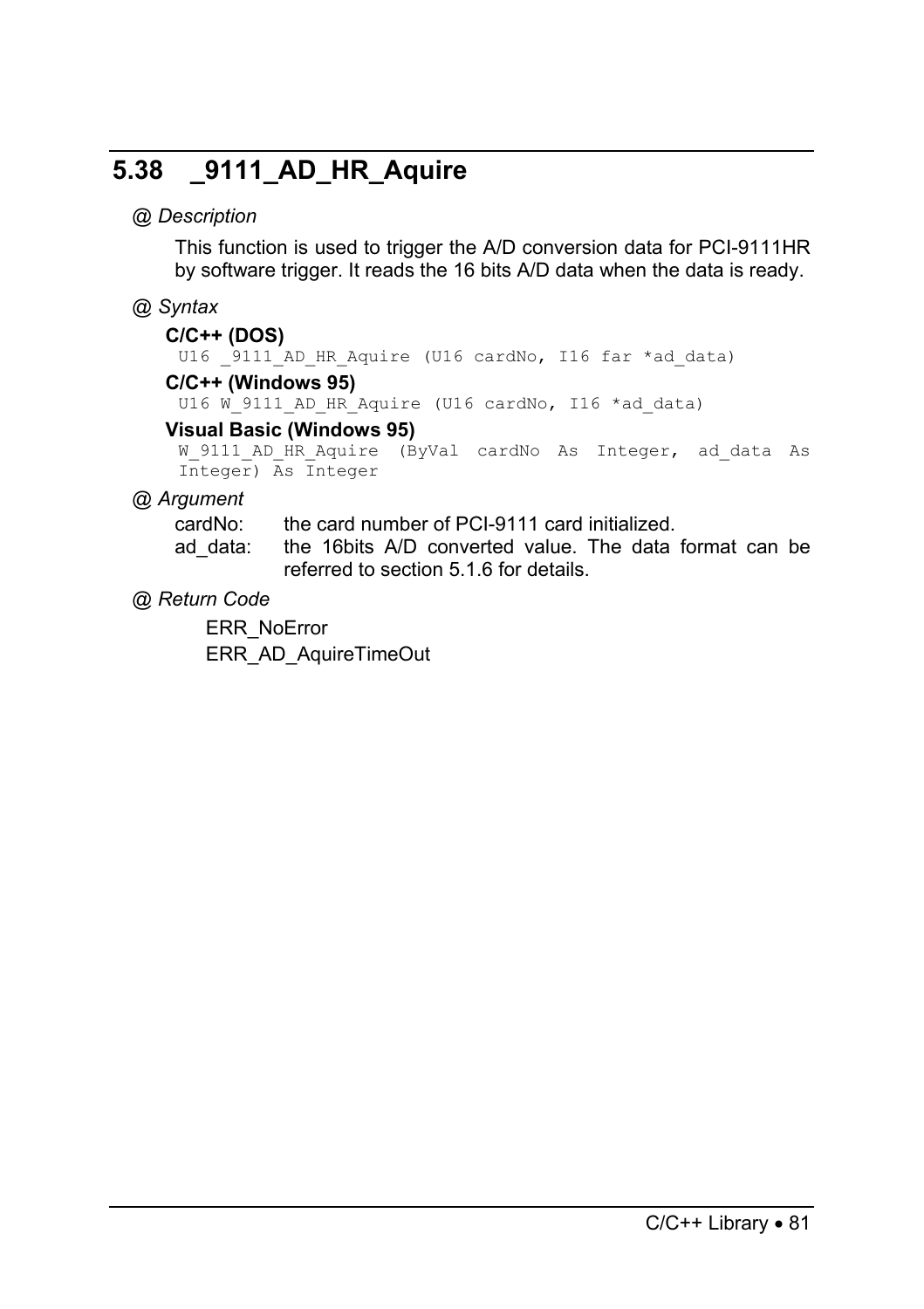# **5.39 \_9111\_AD\_INT\_Start**

#### *@ Description*

This function is used to initialize and start up the AD EOC (end-of-conversion) interrupt transfer mode. This function could perform A/D conversion N times with interrupt data transfer by using pacer trigger. It takes place in the background which will not stop until the N-th conversion has been completed or your program execute 9111\_AD\_INT\_Stop() function to stop the process.

After executing this function, it is necessary to check the status of the operation by using the function \_9111\_AD\_INT\_Status(). While all the specified count of data are acquired, the interrupt status will be changed to "AD\_INT\_STOP".The function can perform on single A/D channel (autoscan is disable) or multiple A/D channels (autoscan is enable) with fixed analog input range.

**Note:** The interrupt mode provided in this function is internal timer source; therefore you must specify c1 & c2 as calling this function. In addition, this function in this library supports just one PCI-9111 card and provides only one ISR (interrupt service routine) for processing the interrupt events. If multi-9111 cards and multi-ISR is necessary, users can modify this library for your own purpose.

#### *@ Syntax*

#### **C/C++ (DOS)**

U16 9111 AD INT Start (U16 cardNo, U16 auto scan, U16 ad ch\_no, U16 ad gain, U16 count, I16 far \*ad buffer, U16 c1, U16 c2)

#### **C/C++ (Windows 95)**

U16 W 9111 AD INT Start (U16 cardNo, U16 auto scan, U16 ad ch\_no, U16 ad gain, U16 count, I16 far \*ad buffer, U16 c1,  $U16 \text{ c}2$ 

#### **Visual Basic (Windows 95)**

W\_9111\_AD\_INT\_Start (ByVal cardNo As Integer, ByVal auto\_scan As Integer, ByVal ad ch no As Integer, ByVal ad gain As Integer, ByVal count As Integer, ad\_buffer As Integer, ByVal c1 As Integer, ByVal c2 As Integer) As Integer

#### *@ Argument*

cardNo: the card number of PCI-9111 card initialized.

- auto\_scan: 0: autoscan is disabled.
	- 1: autoscan is enabled.

ad ch no: A/D channel number.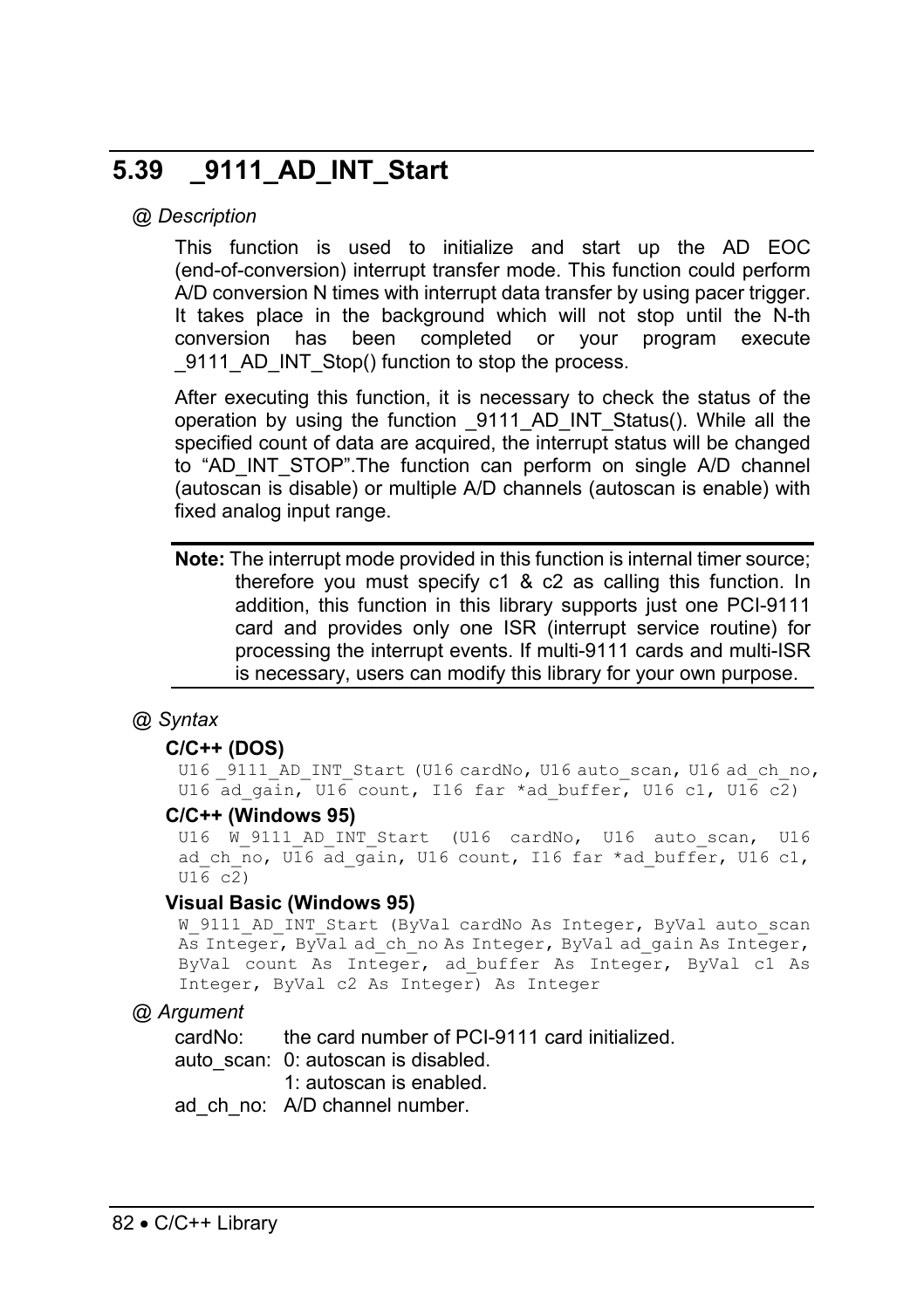|             | If the auto scan is set as enable, the selection sequence of<br>A/D channel is: 0, 1, 2, 3, , [ad_ch_no], 0, 1, 2, 3, , |
|-------------|-------------------------------------------------------------------------------------------------------------------------|
|             | [ad ch no], $\dots$ .                                                                                                   |
|             | If the auto scan is set as disable, only the data input from                                                            |
|             | [ad ch no] is converted.                                                                                                |
| ad gain:    | A/D analog input range, the possible values are:                                                                        |
|             | AD B 10 V, AD B 5 V, AD B 2 5 V, AD B 1 25 V,                                                                           |
|             | AD B 0 625 V.                                                                                                           |
| count:      | the number of A/D convertion                                                                                            |
| ad buffer:  | the start address of the memory buffer t store the AD data,                                                             |
|             | the buffer size must large than the number of AD conversion.                                                            |
| $c1$ :      | the frequency devider of Timer#1.                                                                                       |
| $c2$ :      | the frequency devider of Timer#2.                                                                                       |
| Return Code |                                                                                                                         |

ERR\_InvalidADChannel ERR\_AD\_InvalidGain ERR\_InvalidTimerValue ERR\_NoError

# **5.40 \_9111\_AD\_FFHF\_INT\_Start**

# *@ Description*

*@ Return Code* 

This function is used to initialize and start up AD FIFO Half Full Interrupt Transfer mode. This function could perform A/D conversion N times by using pacer trigger and perform data transfer by using AD FIFO Half Full Interrupt Transfer. It takes place in the background and will not stop until the N blocks of conversion has been completed or your program execute 9111 AD INT Stop() function to stop the process. After executing this function, it is necessary to check the status of the operation by using the function 9111 AD\_FFHF\_INT\_Status(). While all the specified blocks of data are acquired, the interrupt status will be changed to "AD\_FFHF\_BLOCK\_FULL". The function can perform on single A/D channel (autoscan is disable) or multiple A/D channels (autoscan is enable) with fixed analog input range.

#### *@ Syntax*

#### **C/C++ (DOS)**

U16 9111 AD FFHF INT Start (U16 cardNo, U16 auto scan, U16 ad ch\_no,  $U16$  ad gain,  $U16$  blockNo, I16 far \*ad buffer, U16 c1, U16 c2)

#### **C/C++ (Windows 95)**

U16 W 9111 AD FFHF INT Start (U16 cardNo, U16 auto scan, U16 ad ch\_no,  $\overline{u}16$  ad gain,  $\overline{u}16$  blockNo, I16 far \*ad buffer, U16 c1,  $\overline{U16}$  c<sub>2</sub>)

#### **Visual Basic (Windows 95)**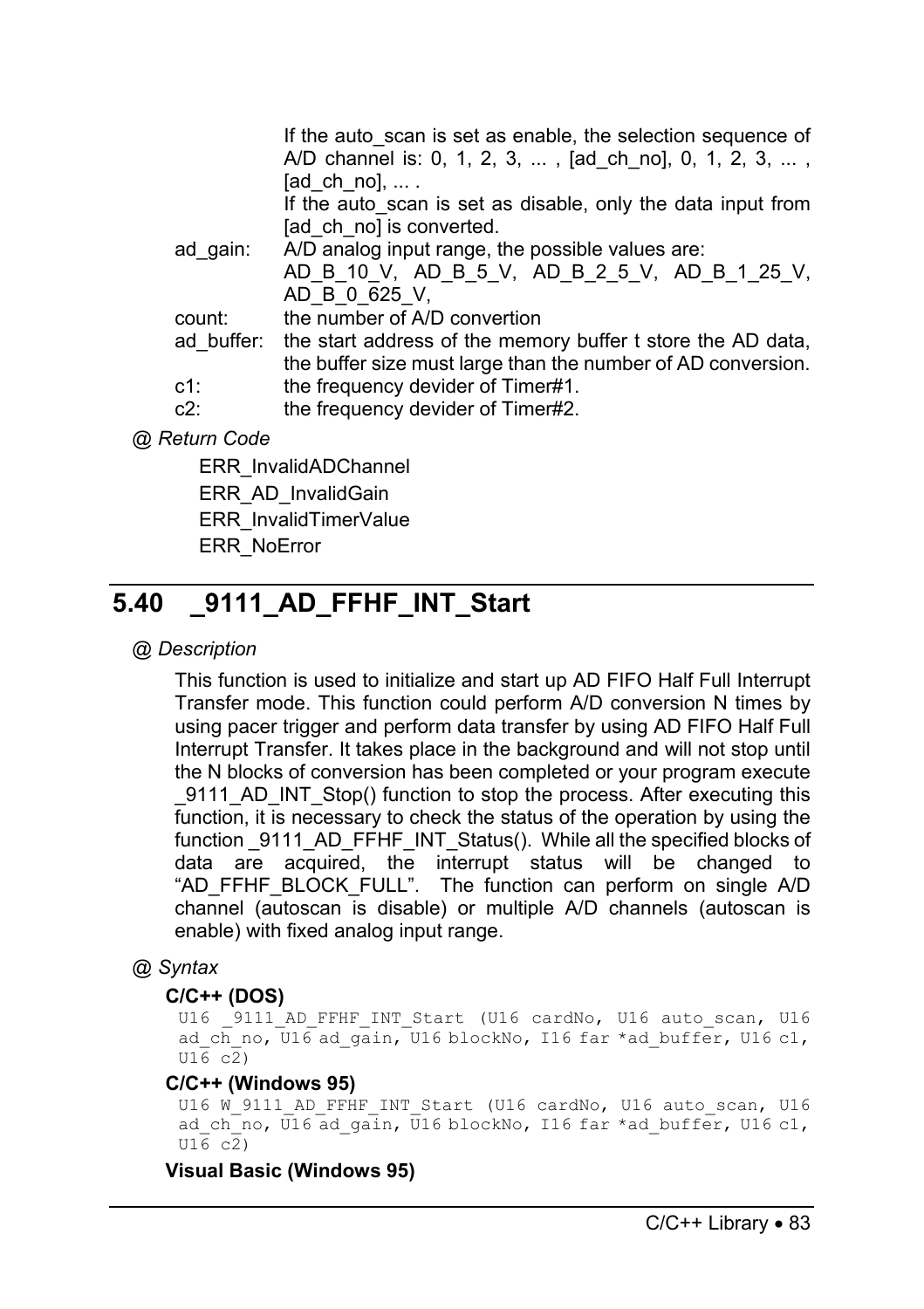W 9111 AD FFHF INT Start (ByVal cardNo As Integer, ByVal auto scan As Integer, ByVal ad ch no As Integer, ByVal ad gain As Integer, ByVal blockNo As Integer, ad\_buffer As Integer, ByVal c1 As Integer, ByVal c2 As Integer) As Integer

#### *@ Argument*

| cardNo:    | the card number of PCI-9111 card initialized.            |
|------------|----------------------------------------------------------|
| auto scan: | 0: autoscan is disabled.                                 |
|            | 1: autoscan is enabled.                                  |
| ad ch no:  | A/D channel number.                                      |
|            | If the auto scan is set as enable, the selection         |
|            | sequence of A/D channel is: 0, 1, 2, 3, , [ad_ch_no], 0, |
|            | 1, 2, 3, , [ad ch no],                                   |
|            | If the auto scan is set as disable, only the data input  |
|            | from [ad_ch_no] is converted.                            |
| ad_gain:   | A/D analog input range, the possible values are:         |
|            | AD B 10 V, AD B 5 V, AD B 2 5 V,                         |
|            | AD B 1 25 V, AD B 0 625 V,                               |
| blockNo:   | the number of blocks for performing A/D convertion,      |
|            | one block of A/D conversion is 512.                      |
| ad buffer: | the start address of the memory buffer to store the AD   |
|            | data, the buffer size must large than the number of AD   |
|            | conversion (blockNo*512).                                |
| $c1$ :     | the frequency devider of Timer#1.                        |
| $c2$ :     | the frequency devider of Timer#2.                        |

#### *@ Return Code*

ERR\_InvalidADChannelERR\_AD\_InvalidGain ERR\_InvalidTimerValueERR\_NoError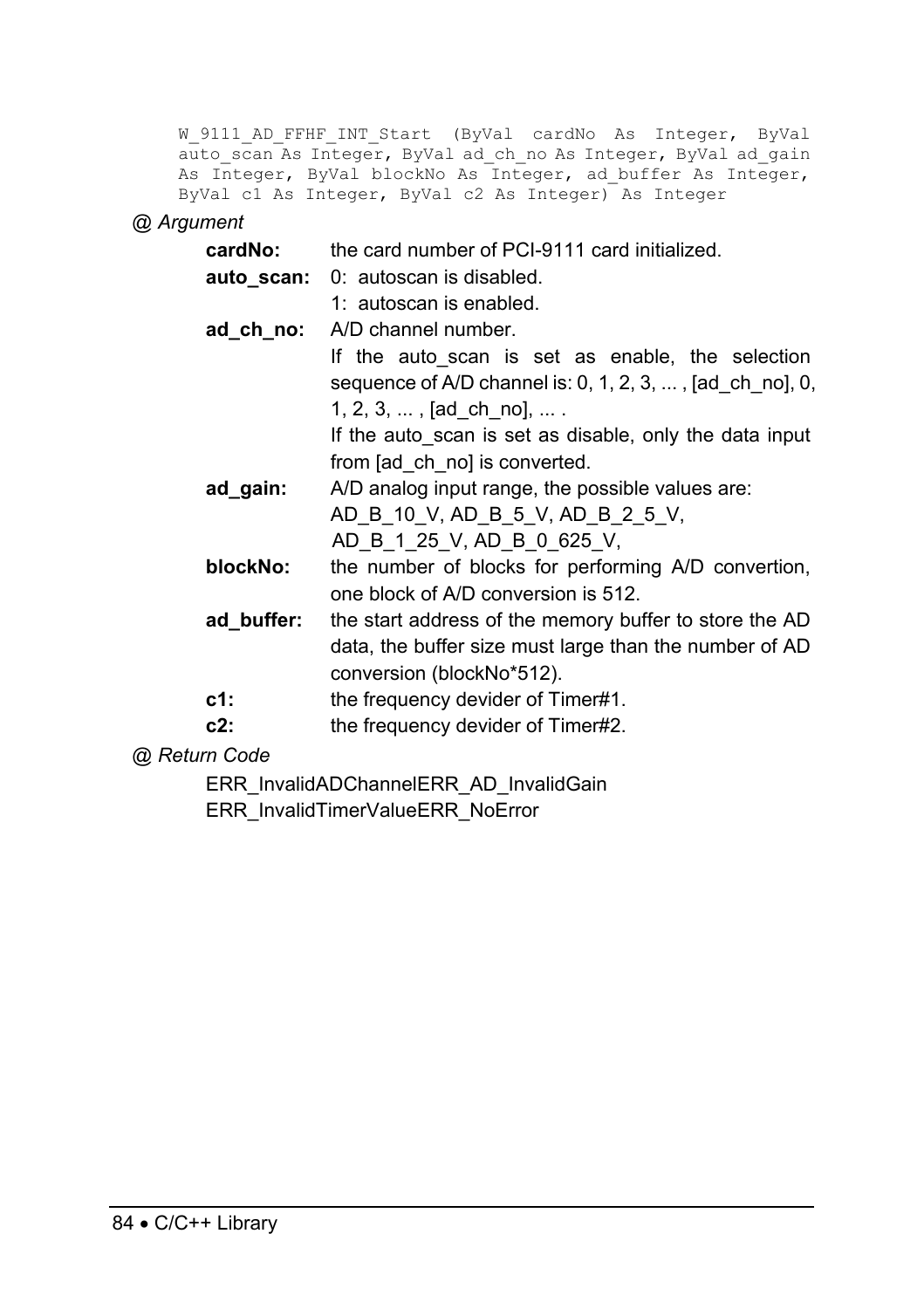# **5.41 \_9111\_AD\_INT\_Status**

# *@ Description*

This function is used to check the status of interrupt operation. The 9111 AD INT Start() is executed on background, therefore you can issue this function to check the status of interrupt operation. While all the specified counts of data are acquired, the interrupt status will be changed to "AD\_INT\_STOP".

## *@ Syntax*

#### **C/C++ (DOS)**

U16 9111 AD INT Status (U16 cardNo, U16 \*status, U16 \*count)

## **C/C++ (Windows 95)**

U16 W 9111 AD INT Status (U16 cardNo, U16 \*status, U16 \*count)

#### **Visual Basic (Windows 95)**

```
W_9111_AD_INT_Status (ByVal cardNo As Integer, status As
Integer, count As Integer) As Integer
```
# *@ Argument*

**cardNo:** the card number of PCI-9111 card initialized.

- **status:** the status of the INT data transfer, the valid status code are the following:
	- AD\_INT\_RUN
	- AD\_INT\_STOP
- **count:** the A/D conversion count number performed currently

# *@ Return Code*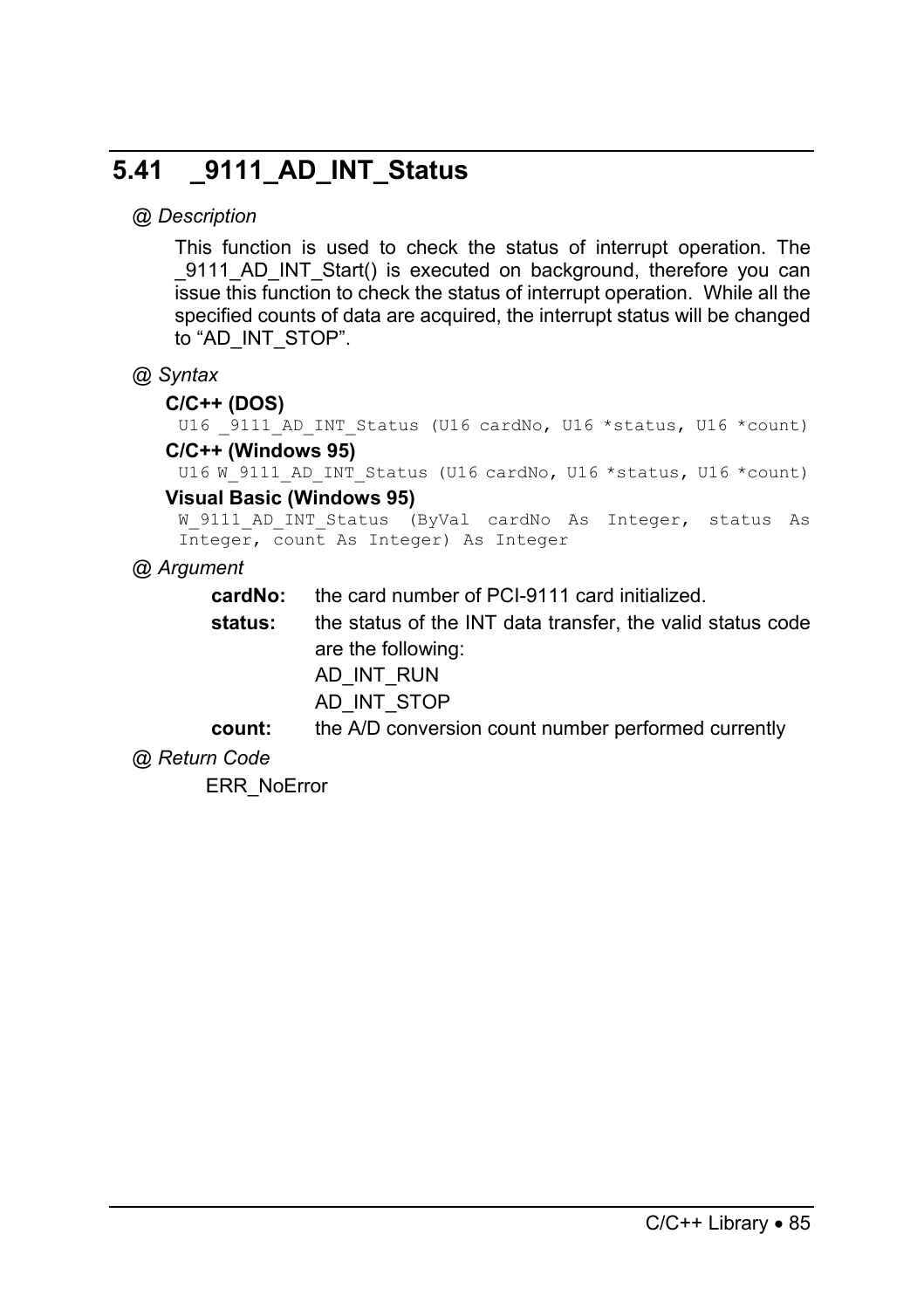# **5.42 \_9111\_AD\_FFHF\_INT\_Status**

# *@ Description*

This function is used to check the status of interrupt operation using AD FIFO Half Full Interrupt Transfer Mode. The 9111 AD\_FFHF\_INT\_Start is executed on background, therefore you can issue this function to check the status of interrupt operation. While all the specified blocks of data are acquired, the interrupt status will be changed to

"AD\_FFHF\_BLOCK\_FULL".

## *@ Syntax*

#### **C/C++ (DOS)**

```
U16 9111 AD FFHF INT Status (U16 cardNo, U16 *status, U16
*blockNo)
```
#### **C/C++ (Windows 95)**

```
U16 W 9111 AD FFHF INT Status (U16 cardNo, U16 *status, U16
*blockNo)
```
#### **Visual Basic (Windows 95)**

```
W_9111_AD_FFHF_INT_Status (ByVal cardNo As Integer, status As
Integer, blockNo As Integer) As Integer
```
#### *@ Argument*

**cardNo:** the card number of PCI-9111 card initialized.

**status:** the status of the INT data transfer. The valid status code are the following:

AD\_FFHF\_INT\_RUN

AD\_FFHF\_BLOCK\_FULL

**blockNo:** the A/D conversion block number performed currently

#### *@ Return Code*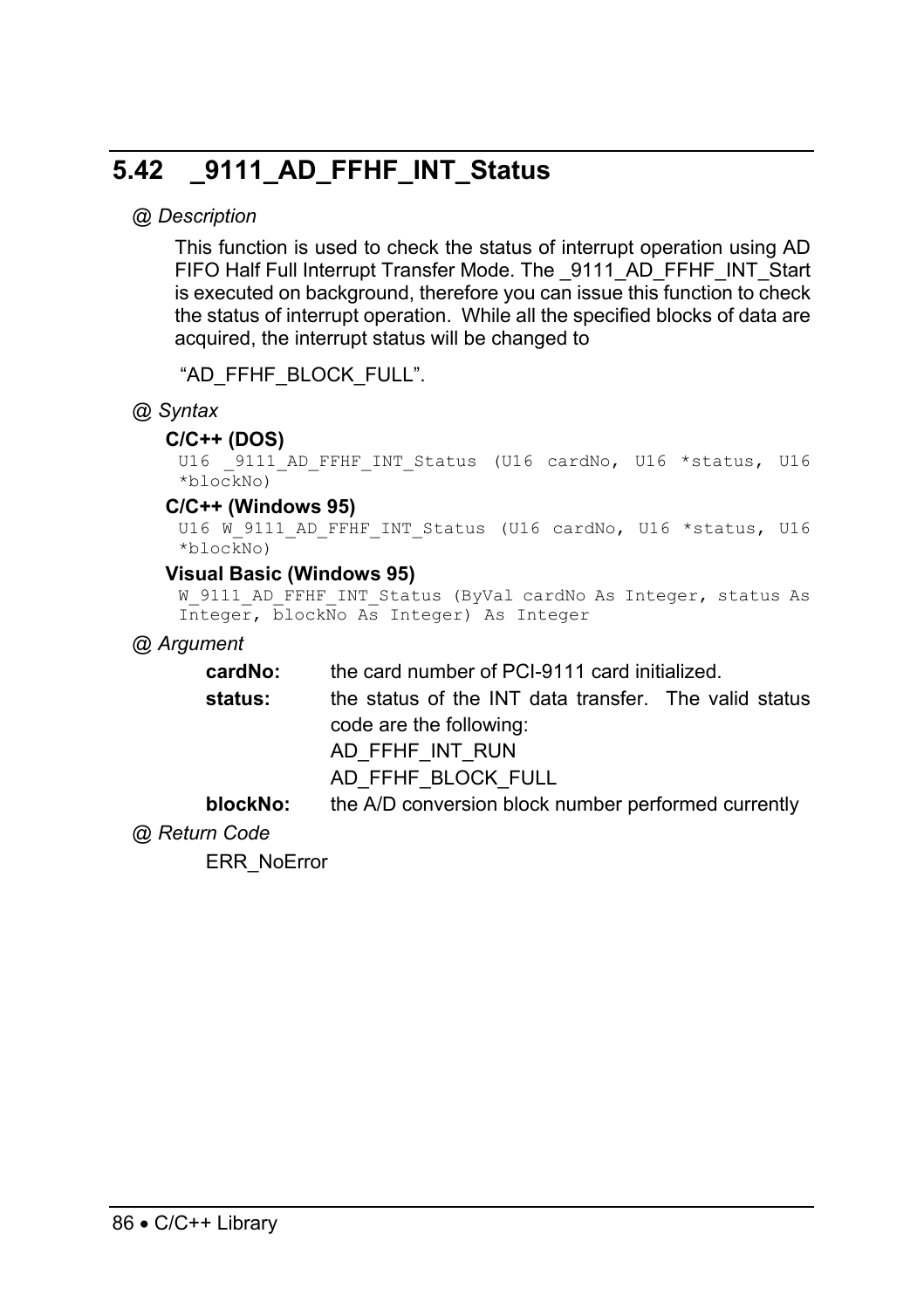# **5.43 \_9111\_AD\_FFHF\_INT\_Restart**

# *@ Description*

After calling 9111 AD\_FFHF\_INT\_Start, the AD conversion and transfer won't stop until the N blocks of conversion have been completed. After the N blocks of AD data are acquired, calling this function can restart the FIFO half full interrupt transfer without re-initial all the relative registers. However, if \_9111\_AD\_INT\_Stop has been called, the program should use 9111 AD FFHF INT Start to restart interrupt transfer function.

# *@ Syntax*

#### **C/C++ (DOS)**

U16 9111 AD FFHF INT Restart (U16 cardNo)

#### **C/C++ (Windows 95)**

U16 W 9111 AD FFHF INT Restart (U16 cardNo)

#### **Visual Basic (Windows 95)**

W\_9111\_AD\_FFHF\_INT\_Restart (ByVal cardNo As Integer) As Integer

## *@ Argument*

cardNo: the card number of PCI-9111 card initialized.

*@ Return Code*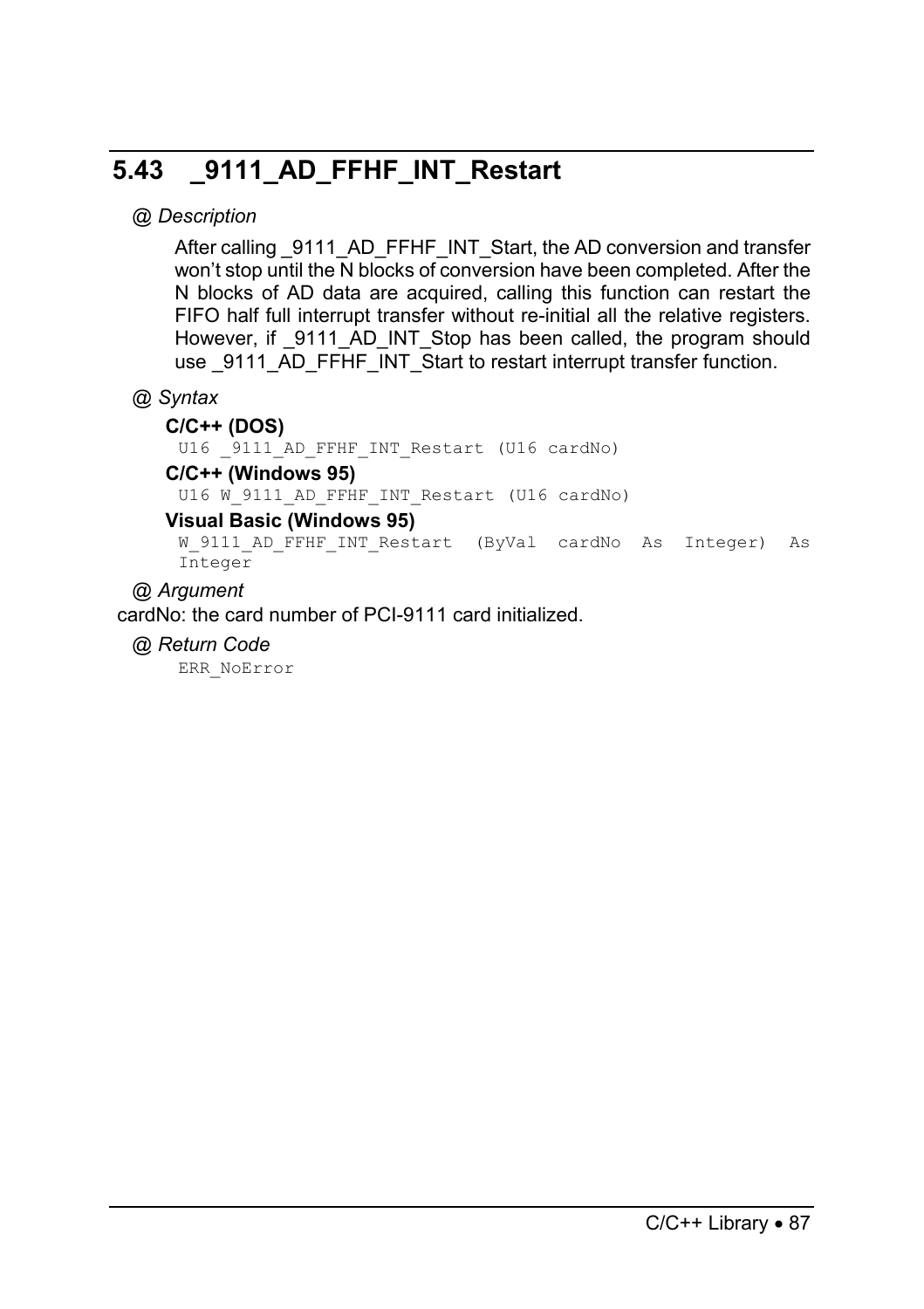# **5.44 \_9111\_AD\_INT\_Stop**

## *@ Description*

This function is used to stop both the interrupt data transfer functions. After executing this function, the internal AD trigger is disabled and the AD timer is stopped. This function returns the number/block of data has been transferred, no matter whether the AD interrupt data transfer is stopped by this function.

#### *@ Syntax*

#### **C/C++ (DOS)**

U16 9111 AD INT Stop (U16 cardNo, U16 \*count)

#### **C/C++ (Windows 95)**

U16 W 9111 AD INT Stop (U16 cardNo, U16 \*count)

#### **Visual Basic (Windows 95)**

```
W_9111_AD_INT_Stop (ByVal cardNo As Integer, count As Integer)
As Integer
```
## *@ Argument:*

**CardNo:** the card number of PCI-9111 card initialized.

**count:** the number/block of A/D data which has been transferred.

#### *@ Return Code*

ERR\_AD\_INTNotSet ERR\_NoError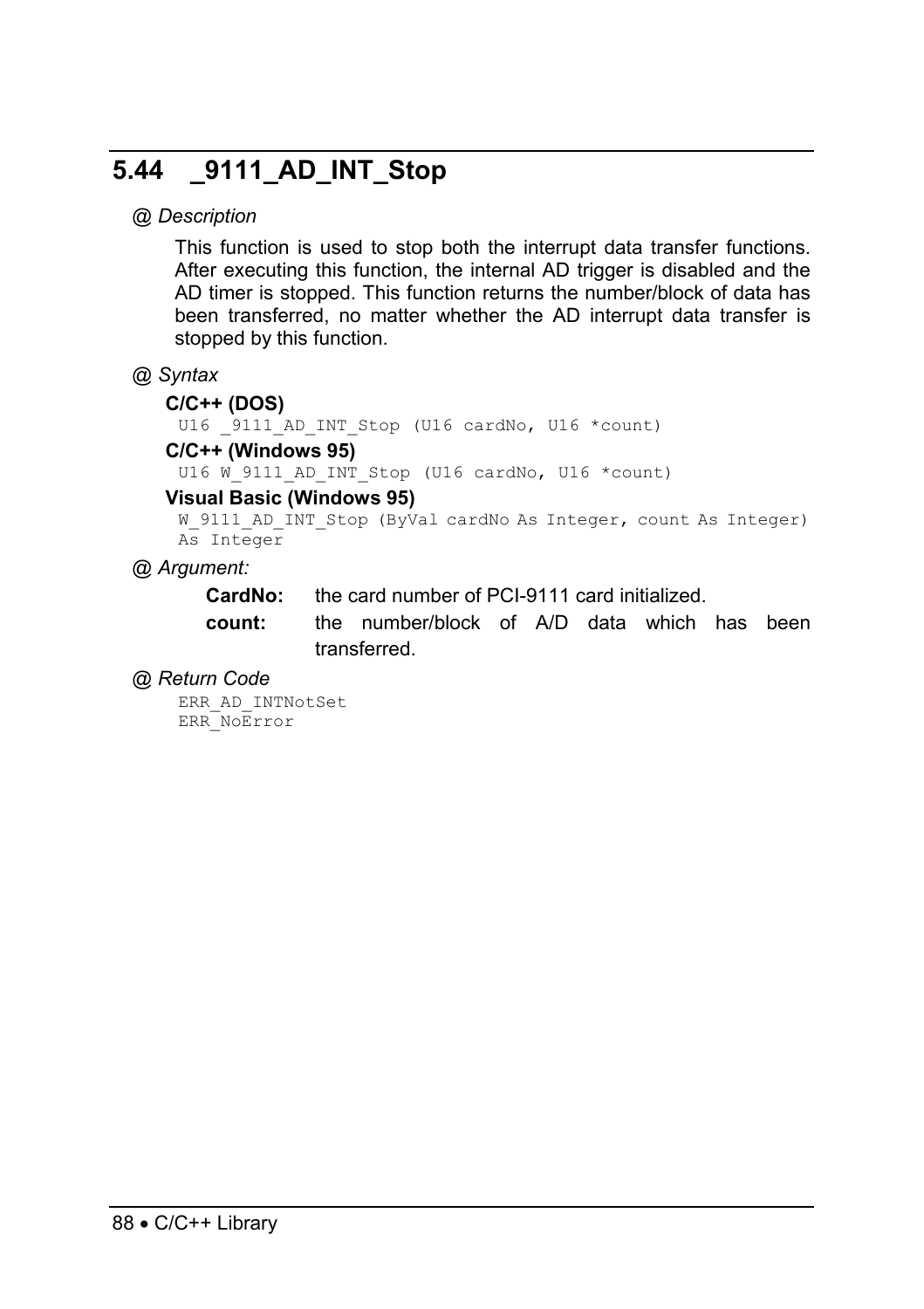# **5.45 \_9111\_AD\_Get\_TrigEvent**

### *@ Description*

This function is used to get the trigger event status. Note that this function supports only hardware version B2.

# *@ Syntax*

#### **C/C++ (DOS)**

U16 9111 AD Get TrigEvent(U16 cardNo, U16 \*TRGEVENT)

#### **C/C++ (Windows 95)**

U16 W 9111 AD Get TrigEvent (U16 cardNo, U16 \*TRGEVENT)

#### **Visual Basic (Windows 95)**

```
W_9111_AD_Get_TrigEvent (ByVal cardNo As Integer, TRGEVENT As
Integer) As Integer
```
# *@ Argument:*

**CardNo:** the card number of PCI-9111 card initialized. **TRGEVENT:** the trigger event.

1: the trigger is occurred.

0: the trigger is not occurred

## *@ Return Code*

ERR\_BoardNoInit ERR\_NoError

# **5.46 \_9111\_AD\_Clear\_TrigEvent**

#### *@ Description*

This function is used to clear the trigger event status. Note that this function supports only hardware version B2.

# *@ Syntax*

#### **C/C++ (DOS)**

U16 9111 AD Clear TrigEvent(U16 cardNo)

#### **C/C++ (Windows 95)**

U16 W 9111 AD Clear TrigEvent (U16 cardNo)

#### **Visual Basic (Windows 95)**

W 9111 AD Clear TrigEvent (ByVal cardNo As Integer) As Integer

*@ Argument:* 

**CardNo:** the card number of PCI-9111 card initialized.

*@ Return Code* 

ERR\_BoardNoInit ERR\_NoError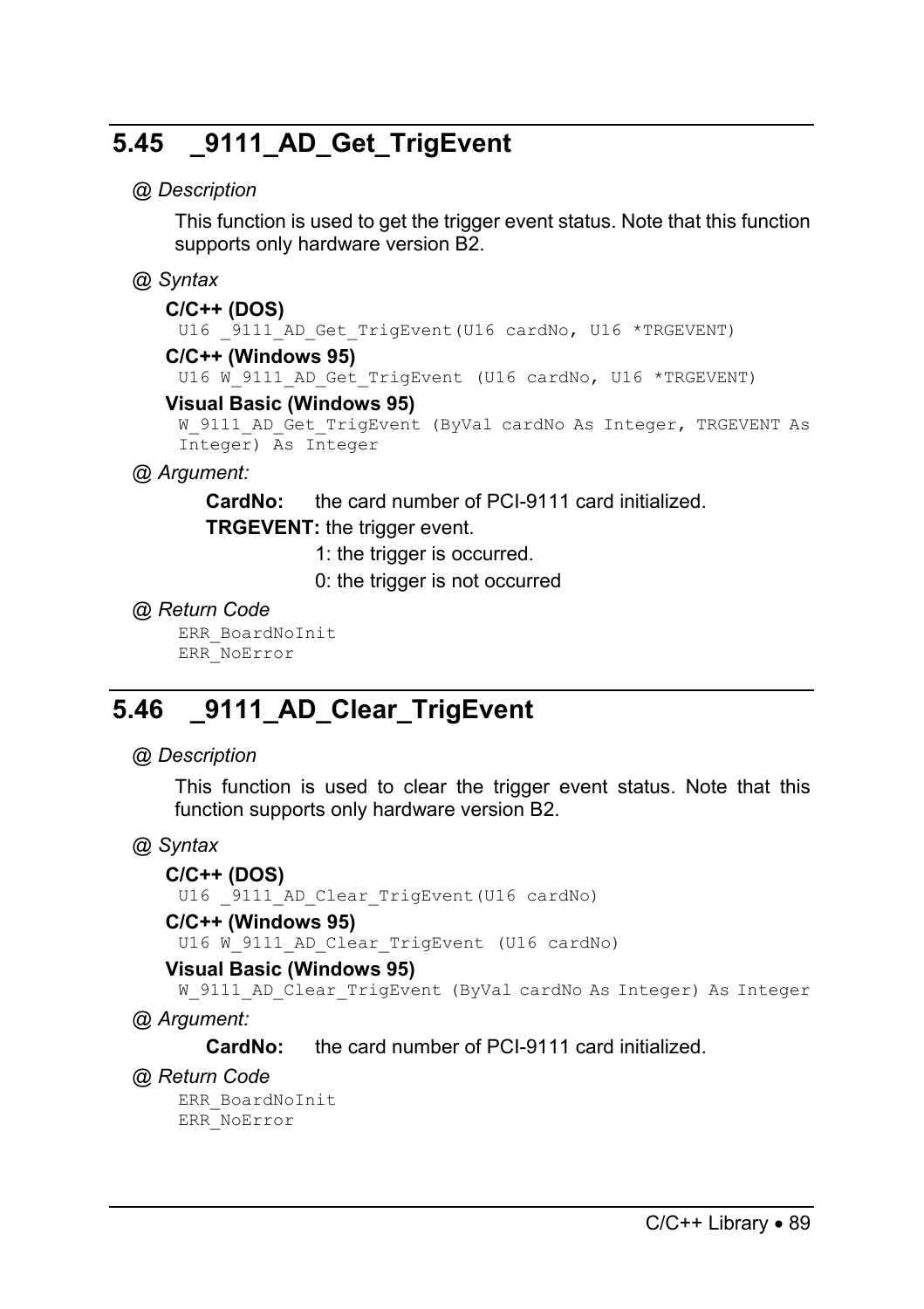6

# **Calibration**

In data acquisition processes, how to calibrate your measurement devices to maintain its accuracy is very important. Users can calibrate the analog input and output channels under the users' operating environment to maximize the accuracy. This chapter will guide you though how to calibrate the PCI-9111.

# **6.1 What do you need**

Before calibrating your PCI-9111 card, you need to prepare the following equipment's and materials for the calibration process:

- Calibration program: Once the program is executed, it will guide you through the calibration process. This program is included in the delivered package.
- A 5 1/2 digit multimeter (6 1/2 is recommended)
- An adjustable voltage calibrator or a very stable and noise free DC voltage generator.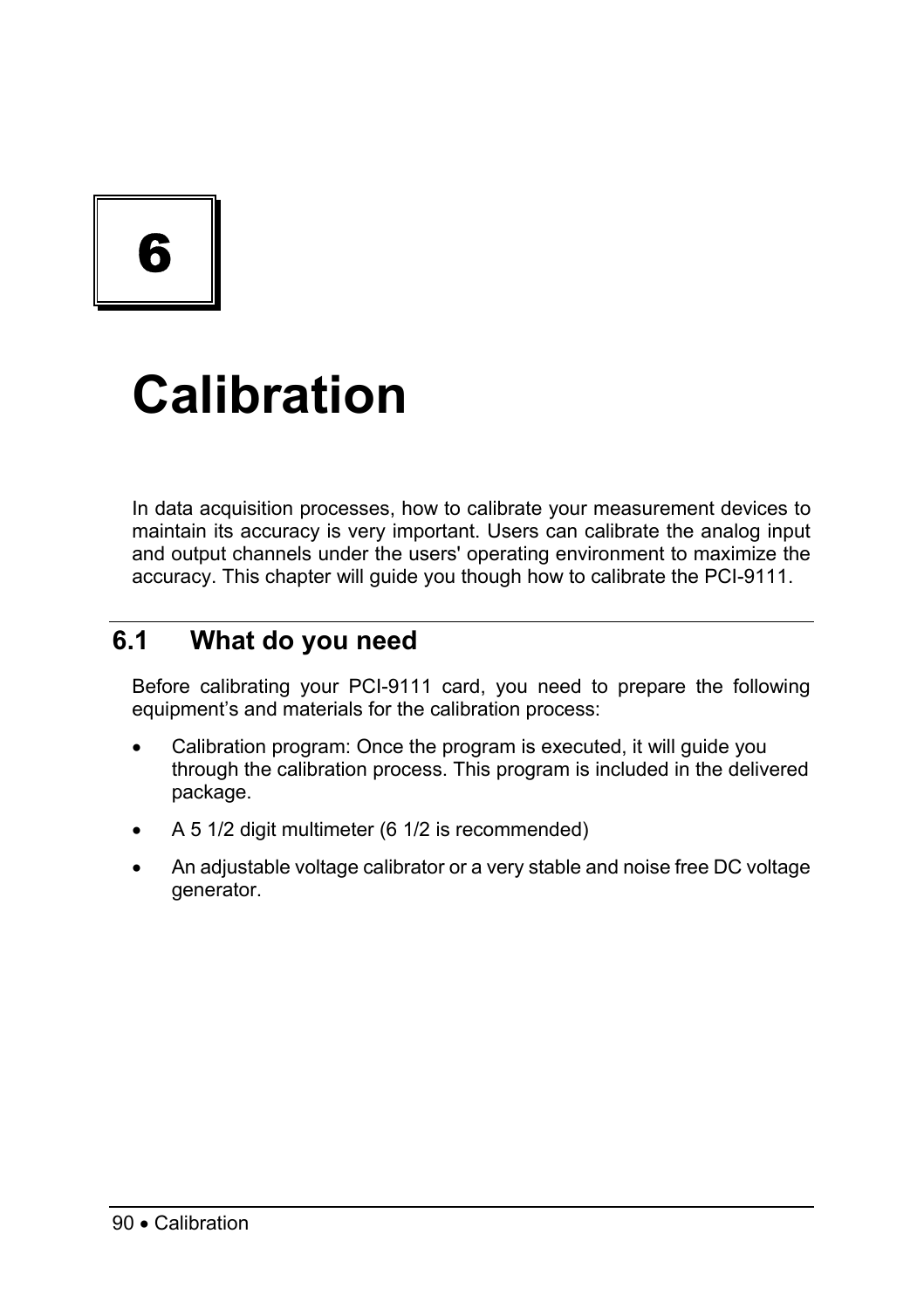# **6.2 VR Assignment**

There are five variable resistors (VR) on the PCI-9111 board to allow you making accurate adjustment of the A/D and D/A channels. The function of each VR is specified in Table 6 below.

| VR1             | D/A full scale adjustment                    |
|-----------------|----------------------------------------------|
| VR <sub>2</sub> | D/A offset adjustment                        |
| VR <sub>3</sub> | A/D offset adjustment                        |
| VR4             | A/D full scale adjustment                    |
| VR5             | A/D programmable amplifier offset adjustment |

Table 6: Functions of VRs

# **6.3 A/D Adjustment**

- 1. Set the analog gain  $= 1$  and channel number #0 using the software package.
- 2. Short the A/D channel 0 (pin 1 of CN3) to ground (GND), and connect TP1(+) and TP2(-) to the DVM. Trim variable resister *VR5* to obtain a value as close as possible to 0V.
- 3. Applied a +10V reference input signal to the A/D channel 0, and trim *VR4* to obtain reading between 2046~2047 (9111DG) or 32766~32767 (9111HR).
- 4. Short the A/D channel 0 to ground, and trim *VR3* to obtain a reading that toggles between 0~1.
- 5. Repeat steps 3 and 4, until the reading as indicated without having to do any further adjustments to *VR3* and *VR4*.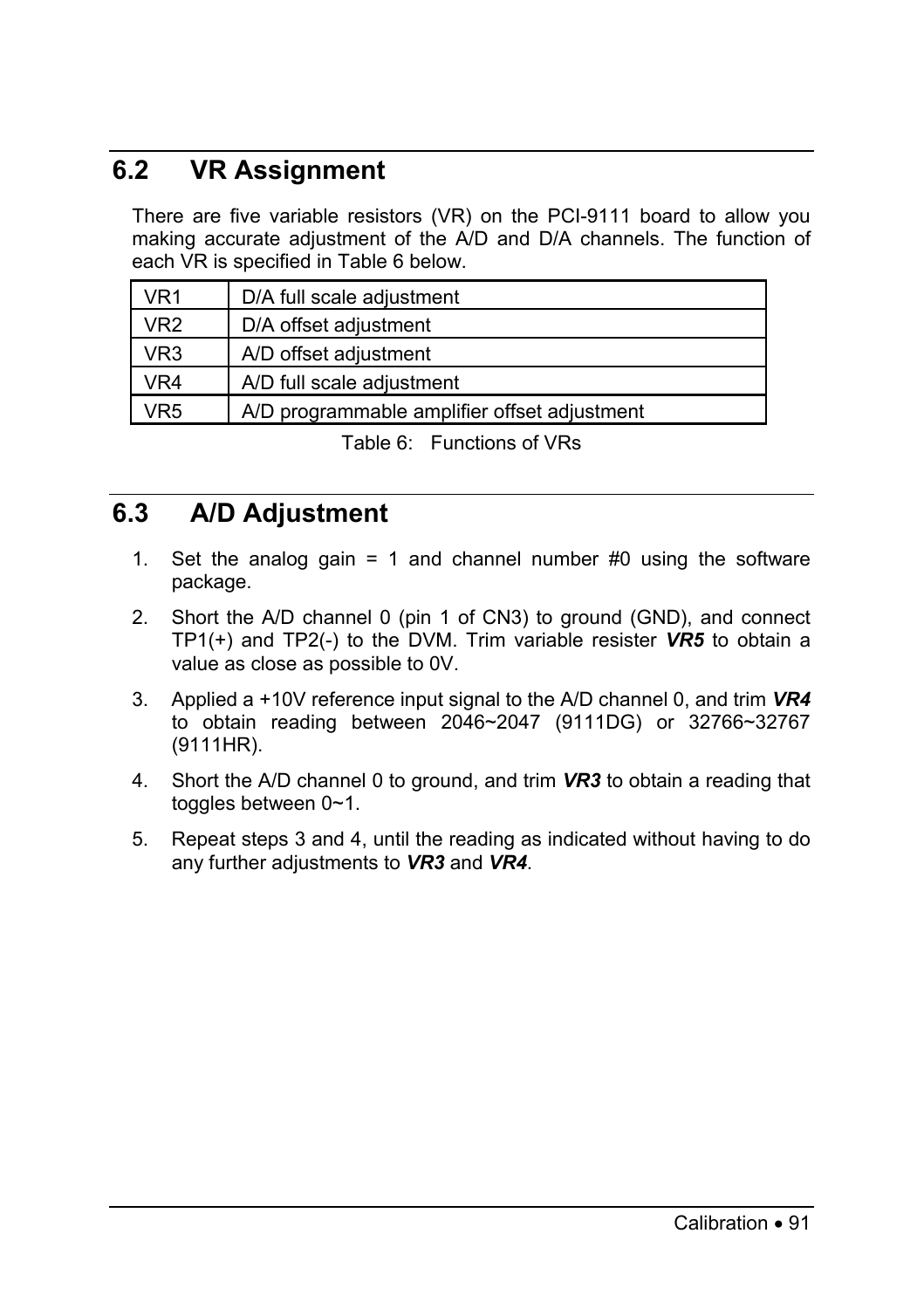# **6.4 D/A Adjustment**

# **6.4.1 Unipolar Analog Output**

- 1. Set JP1 to select uni-polar. Connect the DVM (+) to CN3 pin-30 (DAOut) and DVM (-) to A.GND.
- 2. Write the digital value 0 to the DAC. Trim **VR2** to obtain a 0V reading on the DVM
- 3. Write the digital value 4095 to the DAC. Trim **VR1** to obtain a 10V reading on the DVM.

# **6.4.2 Bipolar Analog Output**

- 1. Set JP1 to select bipolar. Connect the DVM (+) to CN3 pin-30 (DAOut) and DVM (-) to A.GND.
- 2. Write the digital value 2048 to the DAC. Trim **VR2** to obtain a 0V reading on the DVM.
- 3. Write the digital value 4095 to the DAC. Trim **VR1** to obtain a +10V reading on the DVM.

A calibration utility is included with the ADLINK CD, which is included with the product package. A detailed calibration procedure and description can be found in the utility. Users only need to run the software calibration utility and follow the procedures.

**Note:** When you first receive the PCI-9112 card, calibration is **NOT** necessary, the PCI-9111 has been fully calibrated before it is shipped.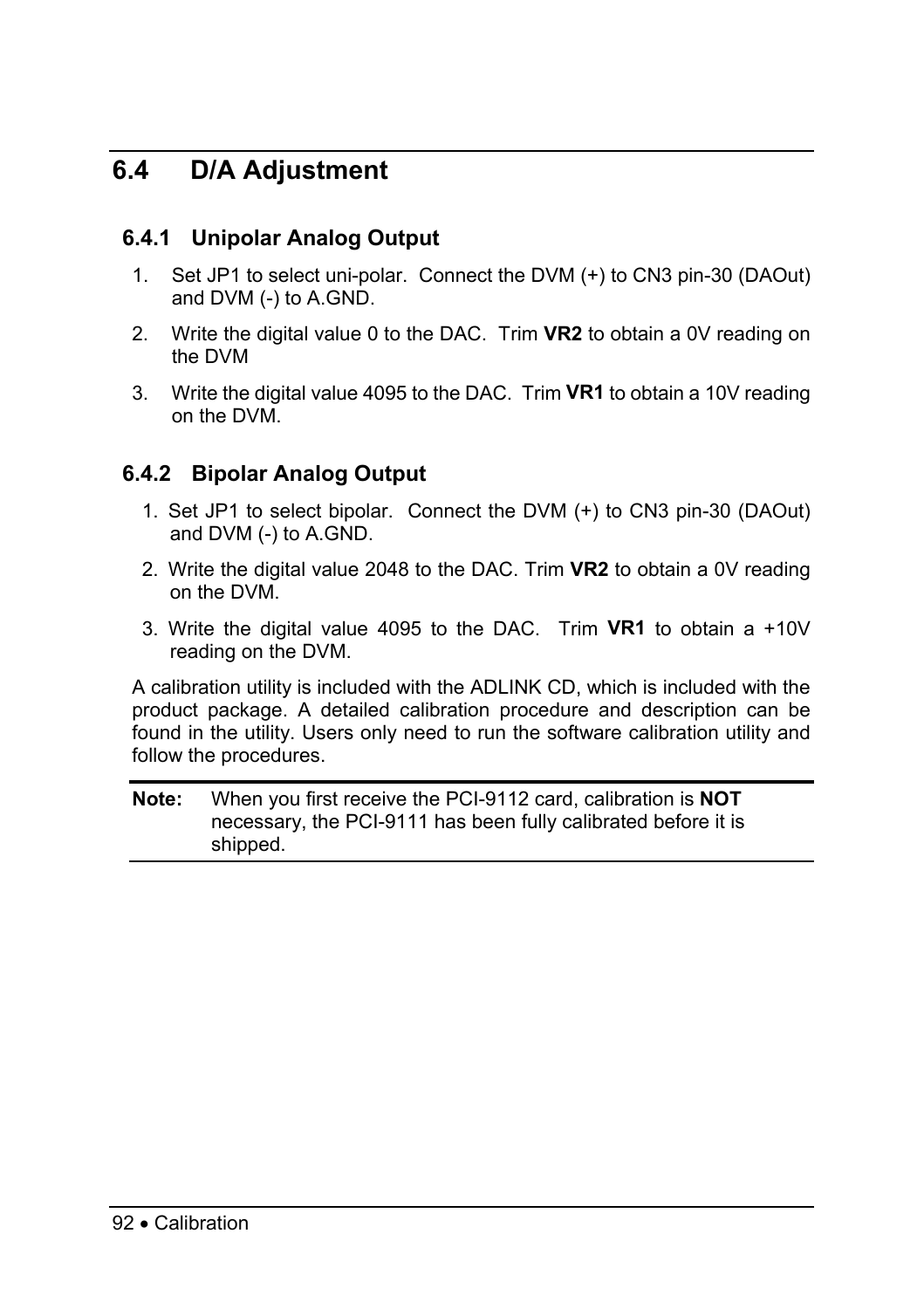7

# **Software Utility**

The software CD provides two utility programs, the 9111util, exe and I\_eeprom. The 9111util.exe provides three functions. It is used for system configuration, calibration, and Functional Testing. The I eeprom utility is used to enable or disable interrupt of PCI-9111 board. Both utility programs are described in this chapter.

# **7.1 9111util.exe**

There are 3 functions provided by the 9111util.exe. It used for system configuration, calibration, and functional testing. This utility software is designed with a menu-driven based Windows environment. It provides text messages and graphical indicators for operating guidance.

# **7.1.1 Running 9111util.exe**

After finishing the DOS installation, you can execute the utility by typing the following command:

C> cd \ADLINK\DOS\9111\Util

C> 9111UTIL

The following displayed will appear on your screen. The message at the bottom of each window guides you through the selected item, follow the on screen instructions to change/set a value.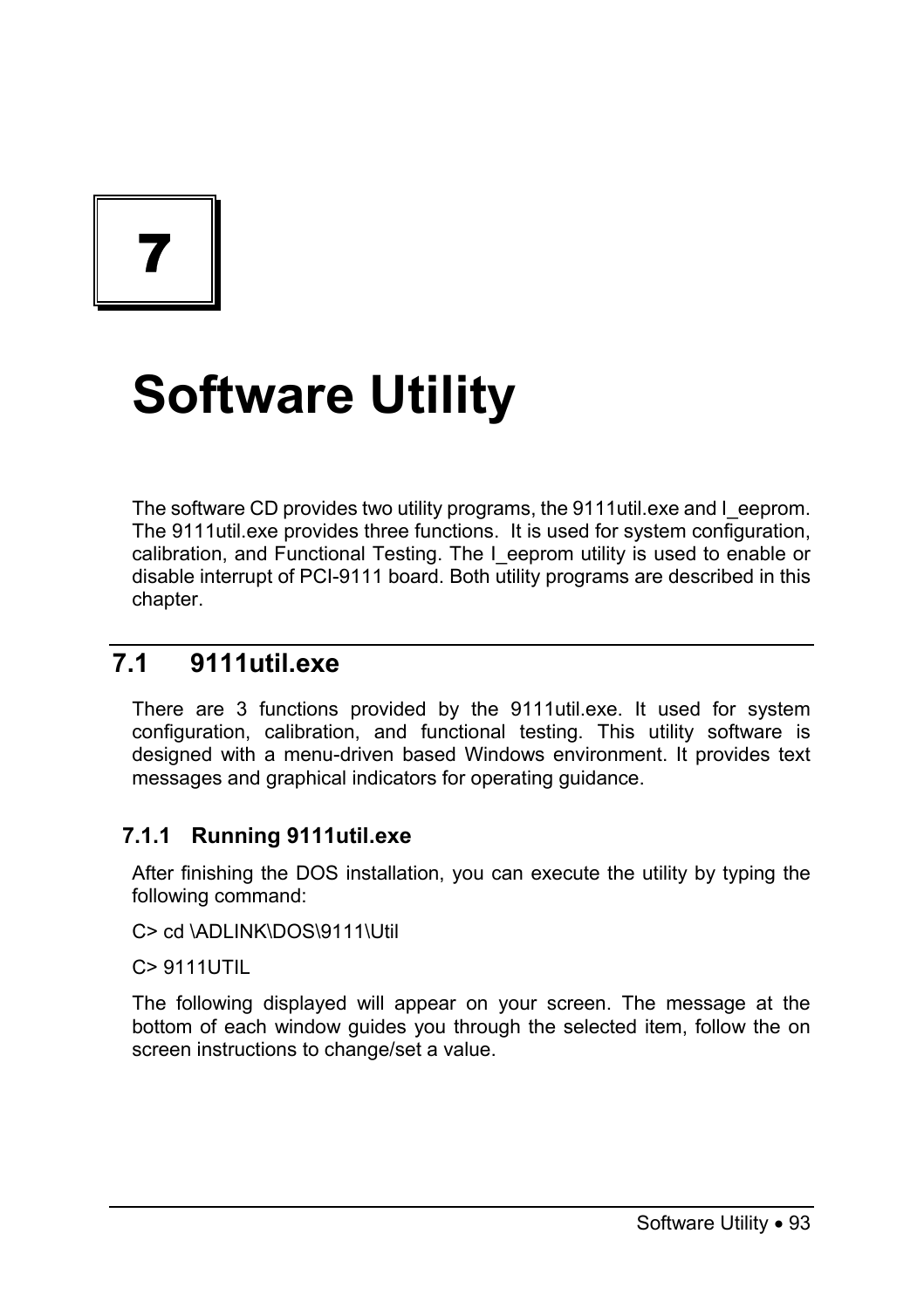\*\*\*\*\*\* PCI-9111 Utility Rev. 1.0 \*\*\*\*\*\*

Copyright © 1995-1996, ADLINK Technology Inc. All rights reserved.

```
<F1>: Configuration. 
<F2>: Calibration. 
<F3>: Function testing. 
<Esc>: Quit.
```

```
>>> Select function key F1 ~ F3, or press <Esc> to quit. <<<
            Figure 17. Main screen menu of 9111util.exe
```
# **7.1.2 System Configuration**

This function guides you to configure the PCI-9111 card, and set the right hardware configuration. The configuration window shows the setting items that you have to set before using the PCI-9111 card.

The following diagram will be displayed on the screen as you choose the Configuration function from main menu.

```
****** Calibration of PCT9111 ******
```
<1> Card Type 9111DG <2> ADC Trigger Source Internal <3> Timer Clock Source Internal <4> DA Polarity setting Bipolar <5> AD Input Range Gain=1 Bipolar (-10V~10V)

>>> <Up/Down>: Select Item, <PqUp/PqDn>: Change Setting <<< Figure 18. System configuration menu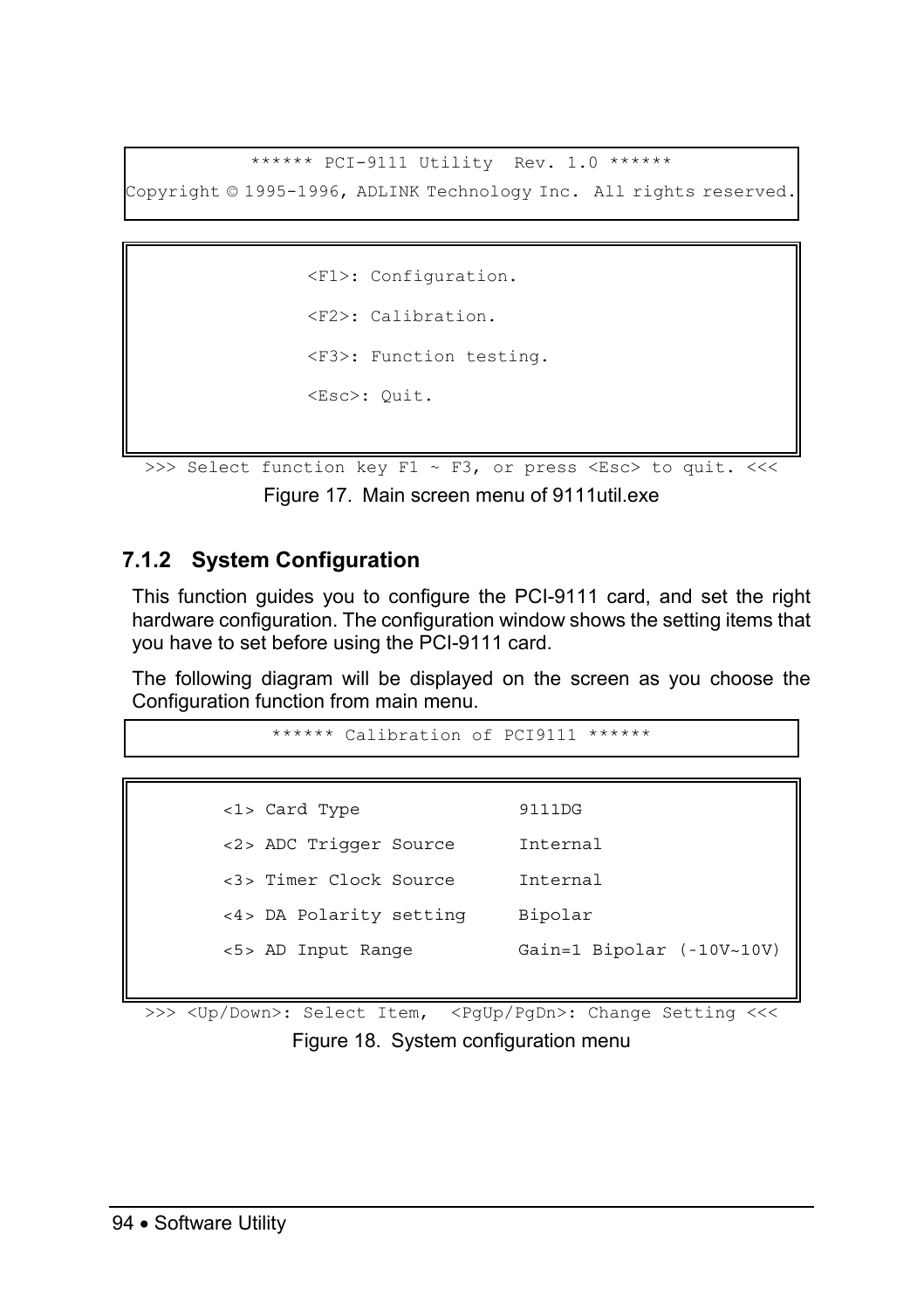# **7.1.3 Calibration**

This function is used to guide you though on how to calibrate the PCI-9111. The calibration program serves as a useful test for the PCI-9111's A/D and D/A functions and can aid in troubleshooting if problems arise.

**Note:** For an environment with frequently large changes in temperature and vibration, a 3 months re-calibration interval is recommended. For laboratory conditions, 6 months to 1 year is acceptable.

When you choose the calibration function from the main menu list, a calibration sub-menu is displayed on the screen. After you select one of the calibration items from the calibration sub-menu, a calibration window shows. The upper window outlines procedures to follow when calibrating the board. The instructions guide you through the calibration process step by step. Figure 19 shows the layout of PCI-9111. The correct adjusting Variable Resister (VR) will blink to indicate the VR that requires to be adjusted for the current calibration step.

\*\*\*\*\*\* PCI-9111 Calibration \*\*\*\*\*\*

```
<1> D/A (Bipolar) channel voltage full range adjusting 
<2> D/A (Unipolar) channel voltage full range adjusting 
\langle 3 \rangle A/D (Gain = 1, -10V \sim 10V) adjusting
<Esc> Quit
```
Select 1 to 3 or <Esc> to quit calibration.

Figure 19. Calibration Menu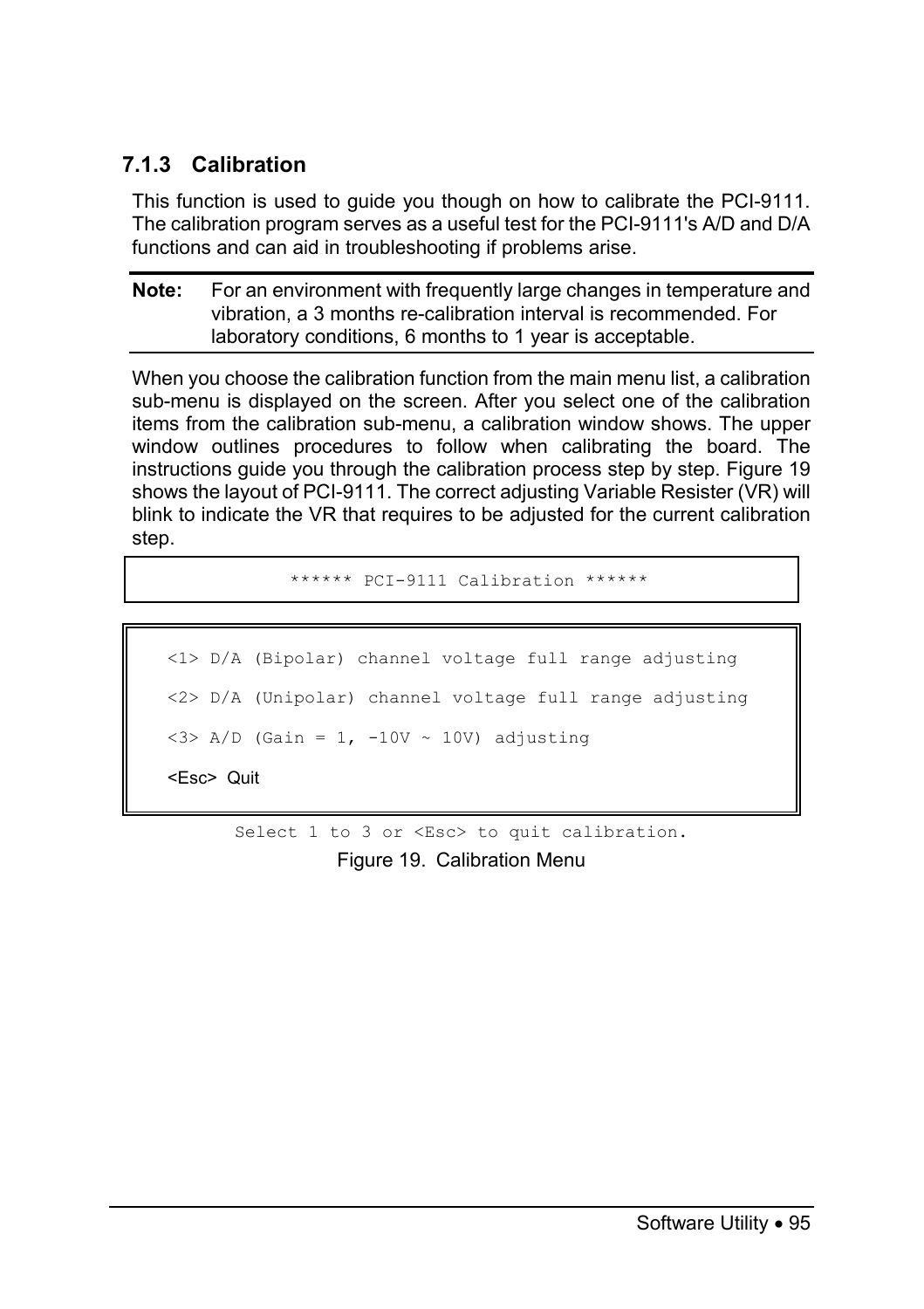If option 3 is selected, the following figure will be displayed:



**If completed Step5 then press <Enter> to next step, <ESC> to abort.**  Figure 20. PCI-9111 layout during calibration

# **7.1.4 Functional Testing**

This function is used to test the functions of the PCI-9111; it includes tests for the Digital I/O, D/A, A/D polling, A/D Interrupt, and A/D FIFO Half-Full Interrupt.

When you choose one of the testing functions from the functions menu, a diagram is displayed on the screen. The figure 21 shows the A/D with polling Testing window.

```
****** PCI-9111 Function Testing ******
```

```
<1>: DI/DO Test 
<2>: D/A Test 
<3>: A/D with Polling Test 
<4>: A/D with Interrupt Test 
<5>: A/D with FIFO Half-Full Interrupt 
<Esc>: Quit
```
Select 1 to 5 or <Esc> to quit function testing

Figure 21. Function Testing Menu Window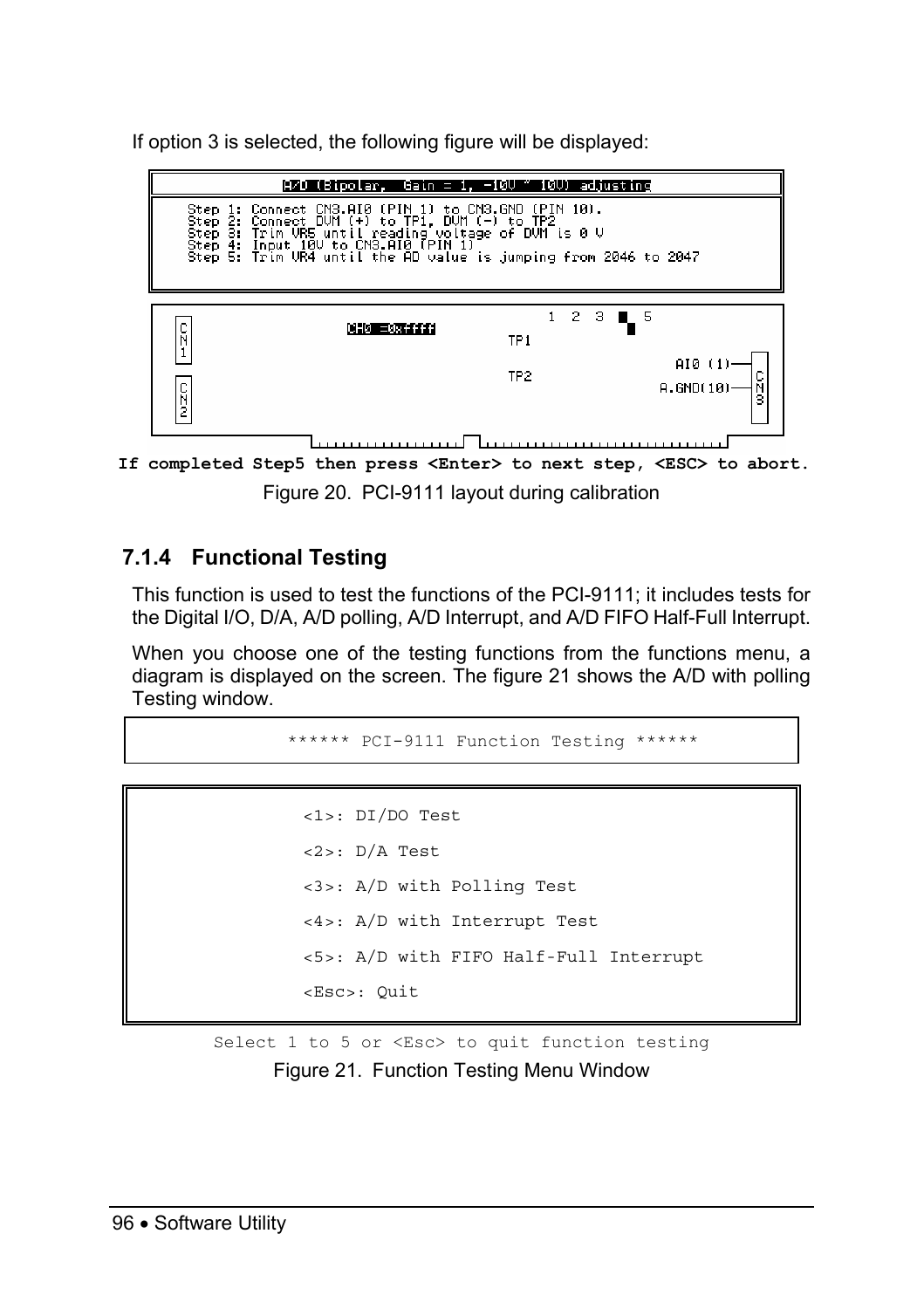

Figure 22. A/D with Polling Test Window

# **7.2 I\_EEPROM**

This file is used to enable or disable the interrupt of the PCI-9111 board. This software is a text-driven program. By default, the interrupt on the PCI-9111 board is "on"; users wishing not to use the interrupt function can use this utility to turn off the interrupt of the PCI-9111 board.

After finishing the DOS installation, you can execute the utility by typing the following command:

# **C> cd \ADLINK\DOS\9111\UTIL**

#### **C> I\_eeprom**

The program will prompt for an input of the card type – enter 9111. After specifying the card type, the program displays a set of instructions to guide you through to enable or disable the interrupt of the PCI-9111 board.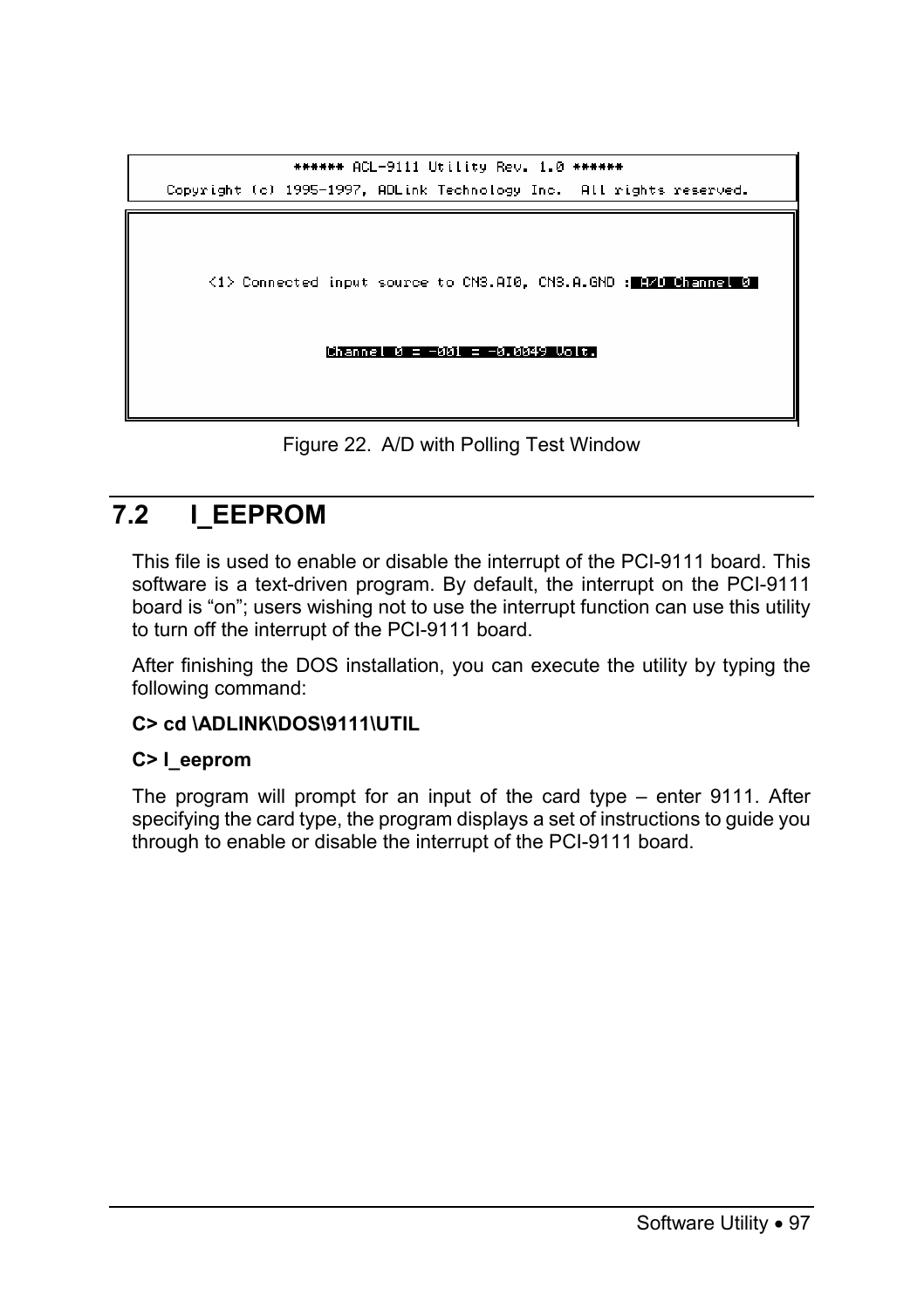# **Warranty Policy**

Thank you for choosing ADLINK. To understand your rights and enjoy all the after-sales services we offer, please read the following carefully.

- 1. Before using ADLINK's products please read the user manual and follow the instructions exactly. When sending in damaged products for repair, please attach an RMA application form which can be downloaded from: http://rma.adlinktech.com/policy/.
- 2. All ADLINK products come with a limited two-year warranty, one year for products bought in China.
	- The warranty period starts on the day the product is shipped from ADLINK's factory.
	- Peripherals and third-party products not manufactured by ADLINK will be covered by the original manufacturers' warranty.
	- For products containing storage devices (hard drives, flash cards, etc.), please back up your data before sending them for repair. ADLINK is not responsible for any loss of data.
	- Please ensure the use of properly licensed software with our systems. ADLINK does not condone the use of pirated software and will not service systems using such software. ADLINK will not be held legally responsible for products shipped with unlicensed software installed by the user.
	- For general repairs, please do not include peripheral accessories. If peripherals need to be included, be certain to specify which items you sent on the RMA Request & Confirmation Form. ADLINK is not responsible for items not listed on the RMA Request & Confirmation Form.
- 3. Our repair service is not covered by ADLINK's guarantee in the following situations:
	- Damage caused by not following instructions in the User's Manual.
	- Damage caused by carelessness on the user's part during product transportation.
	- Damage caused by fire, earthquakes, floods, lightening, pollution, other acts of God, and/or incorrect usage of voltage transformers.